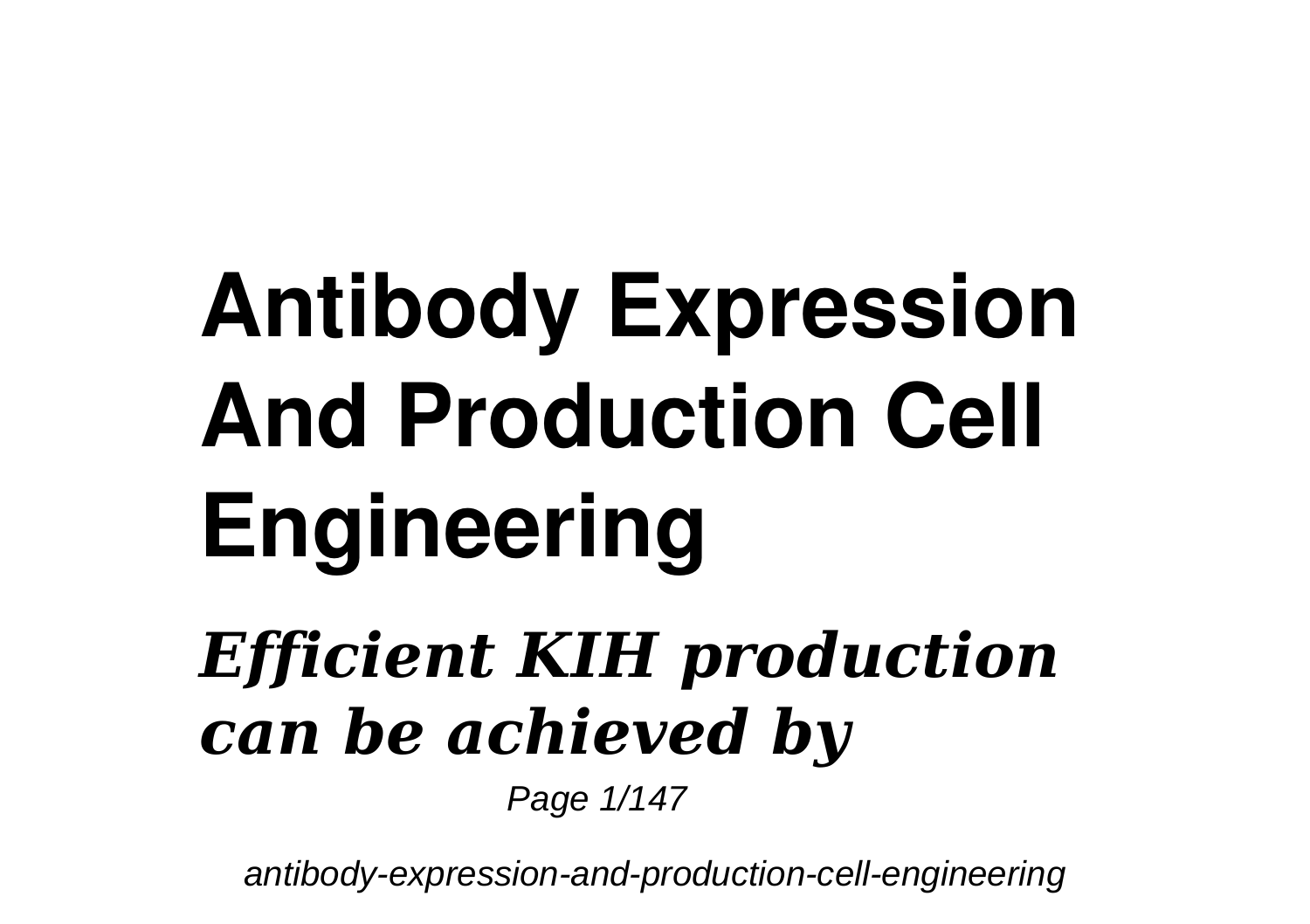#### *manipulating the plasmid ratio between knob and hole, and further improved by addition of prefabricated knob or hole. These studies demonstrate the* Page 2/147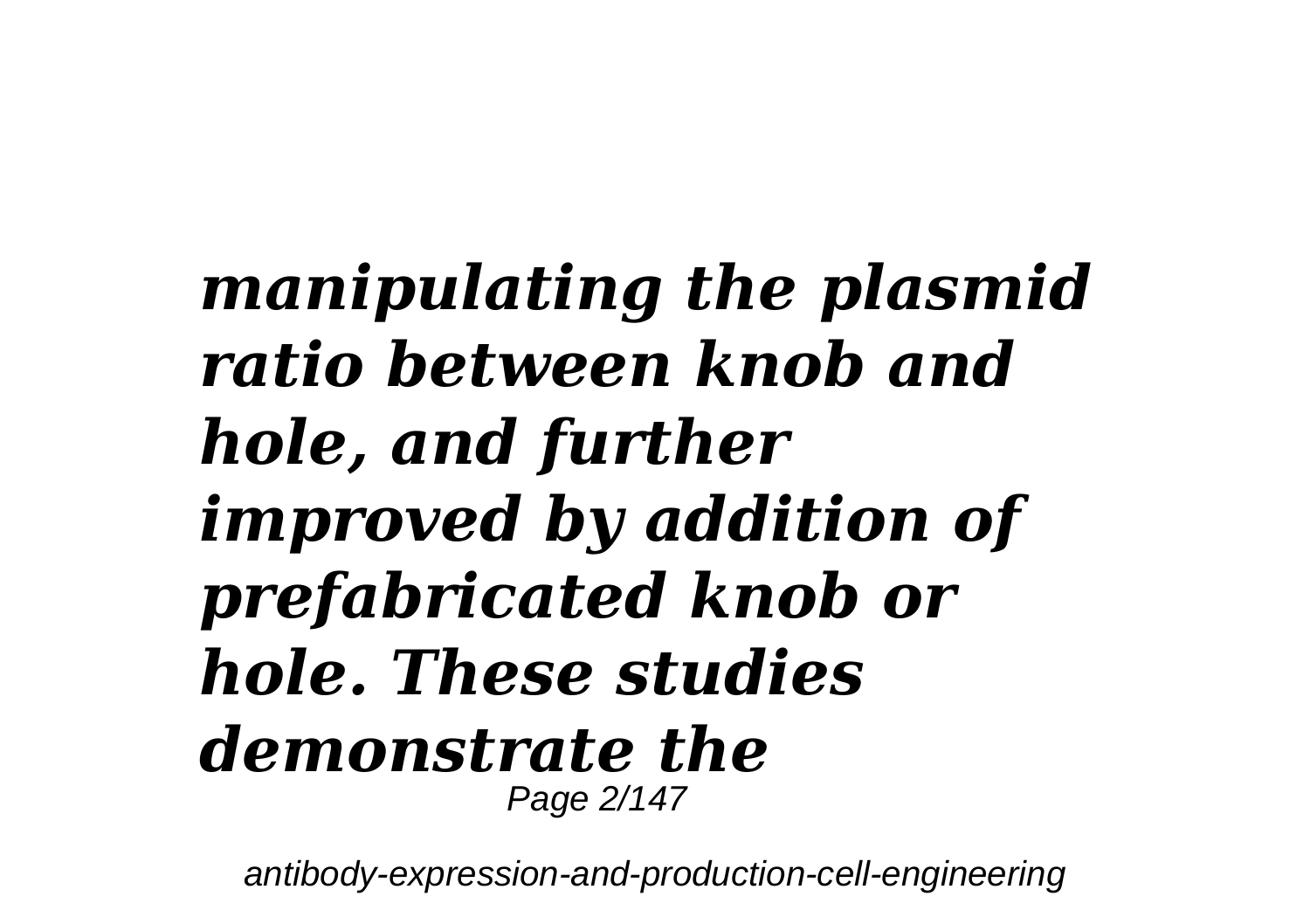#### *versatility of Xpress CF in KIH production and provide valuable insights into KIH construct design for better assembly and expression titer. Sequencing and Antibody* Page 3/147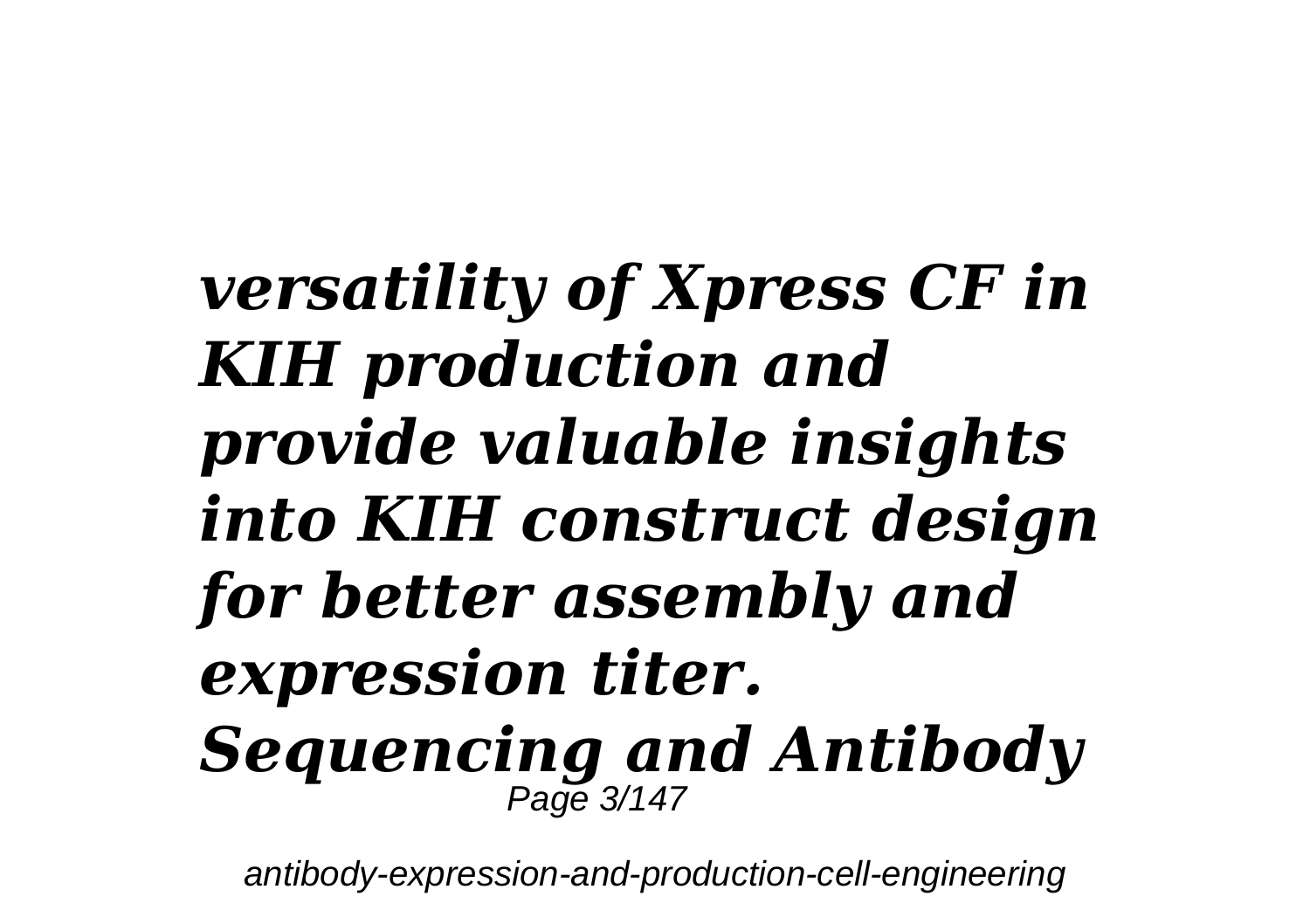*Production - Abveris Antibody production starting from expression cell bank. One vial from the cell bank of chimeric antibody was thawed in 25 ml fresh medium to* Page 4/147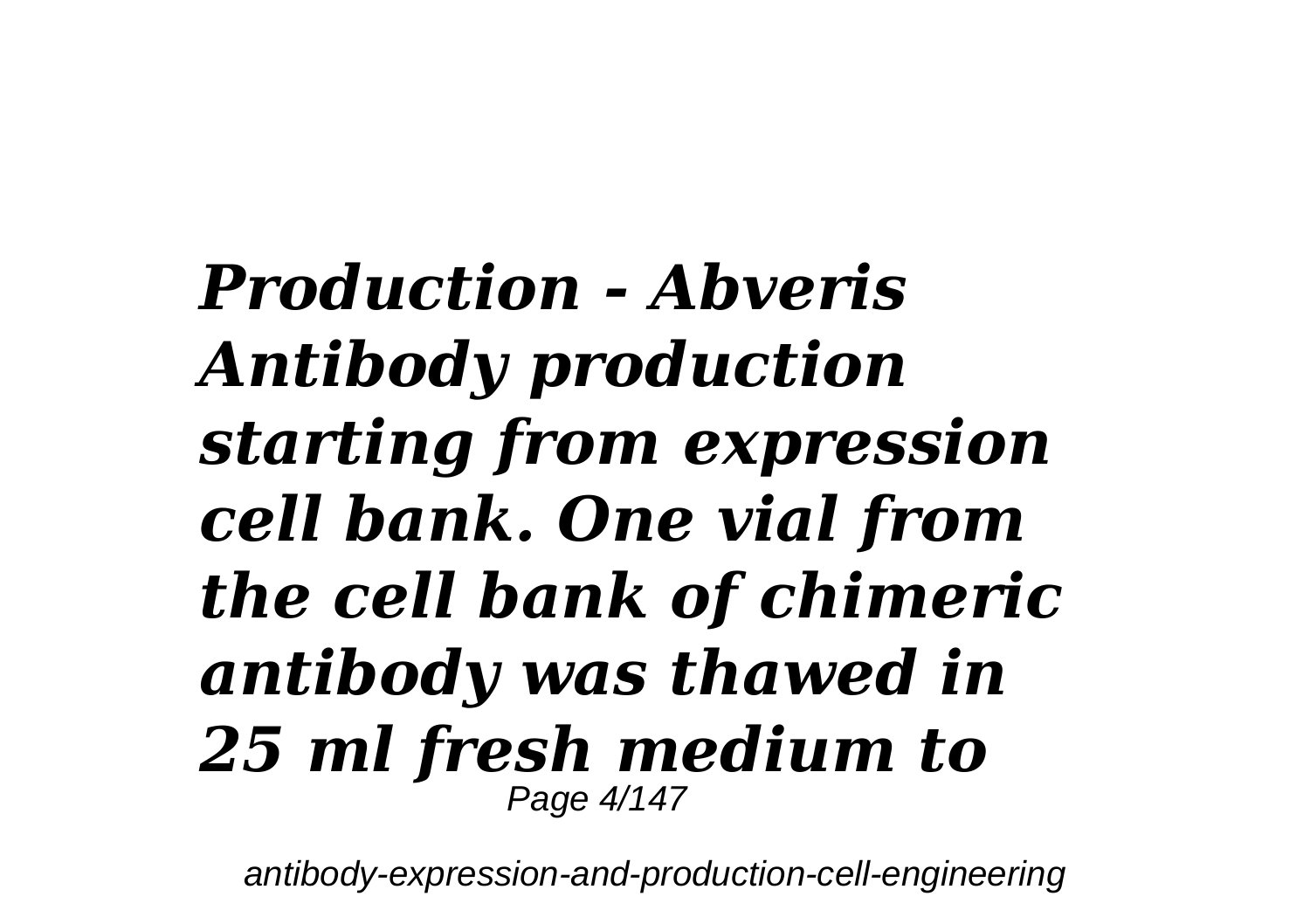*achieve culture density 2x10^6 cell/ml. 24 h after thawing G418 was added and in 7 days the culture was expanded to 4,0 litres final volume. 8 days after thawing the production* Page 5/147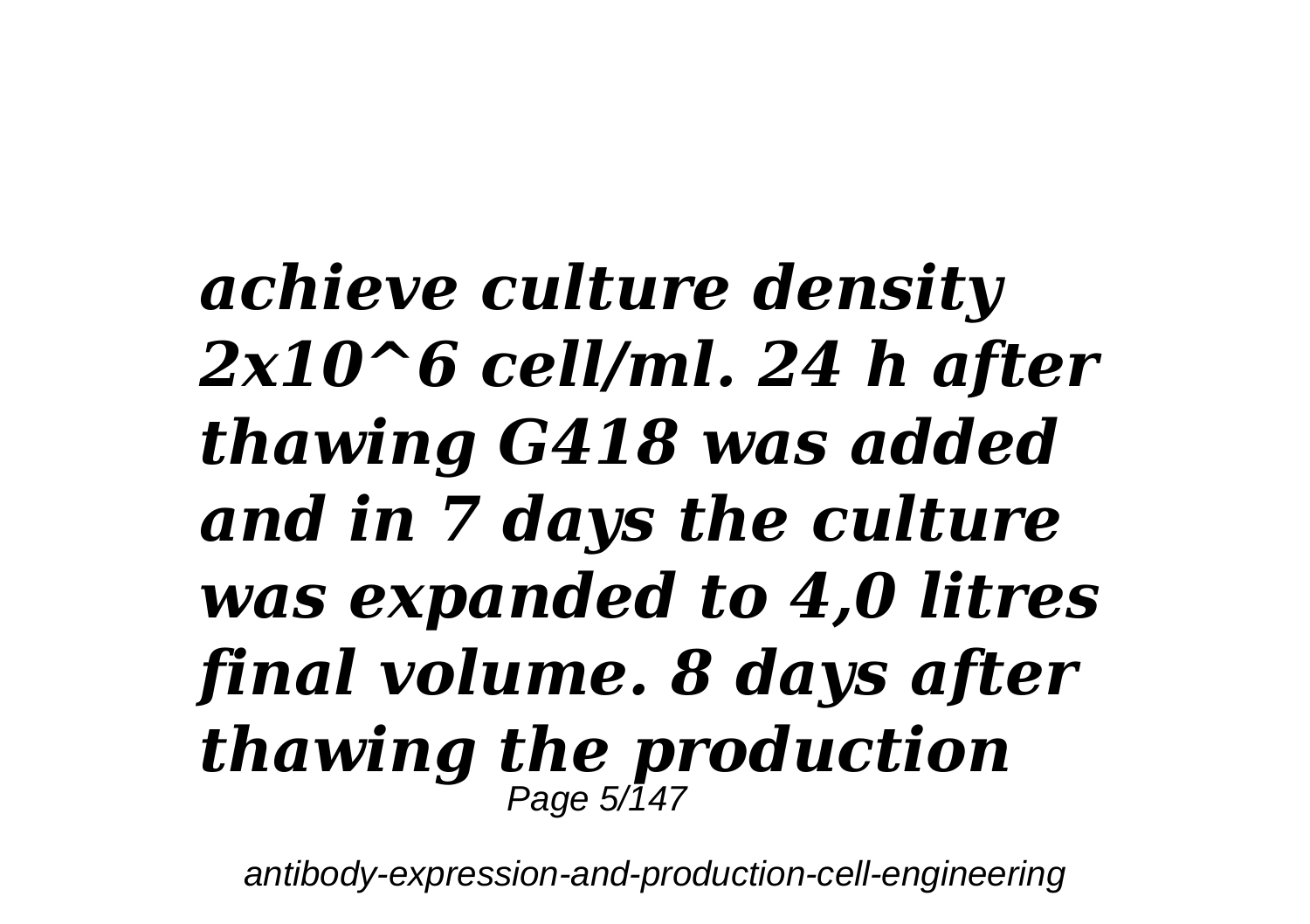#### *phase was started and the temperature was lowered to 30°C and the culture was ... Cultivation of mTORtransgenic CHO-derived cell lines engineered for* Page 6/147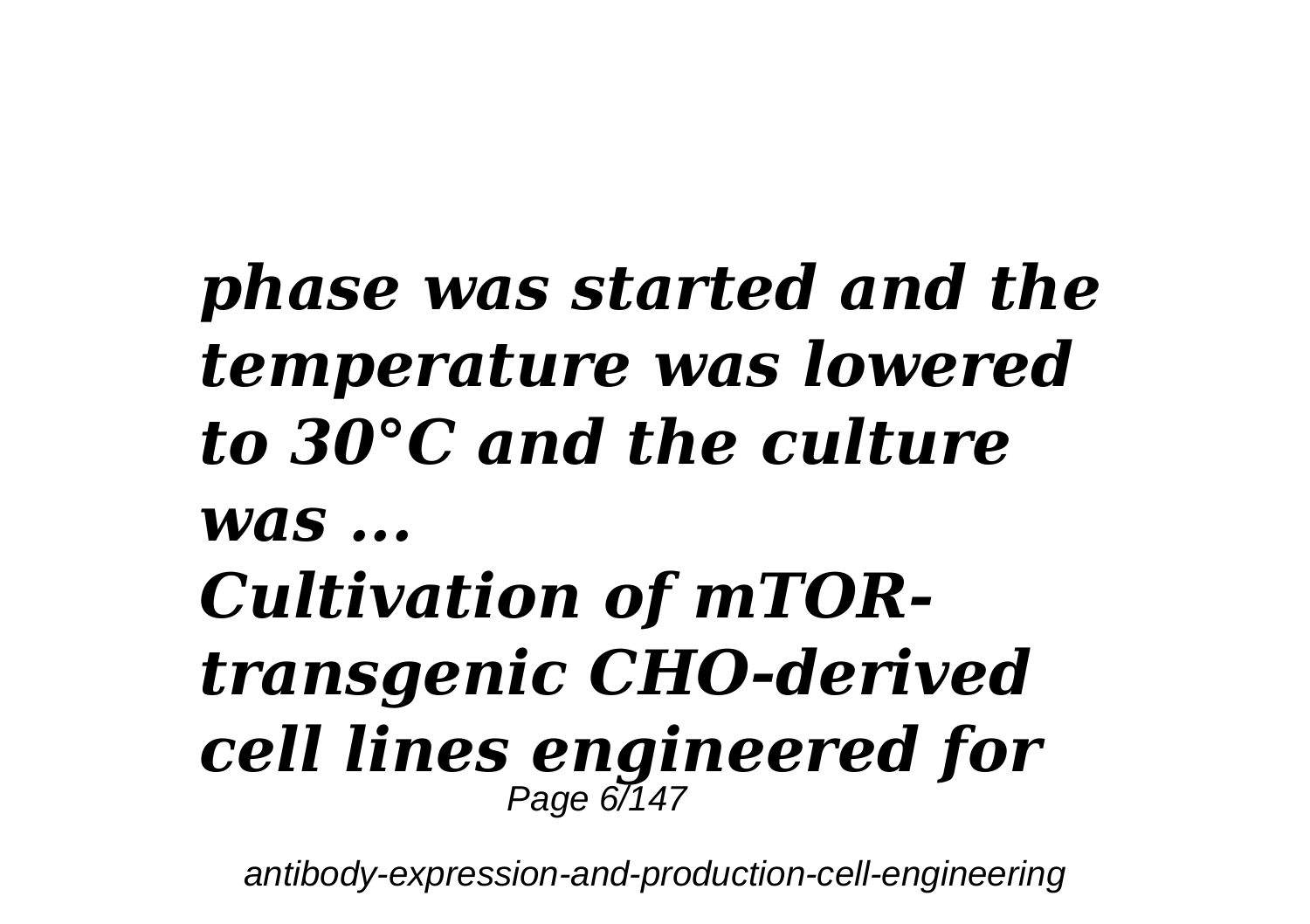*secretion of a therapeutic IgG resulted in antibody titers of up to 50 pg/cell/day, which represents a four-fold increase compared to the parental production cell* Page 7/147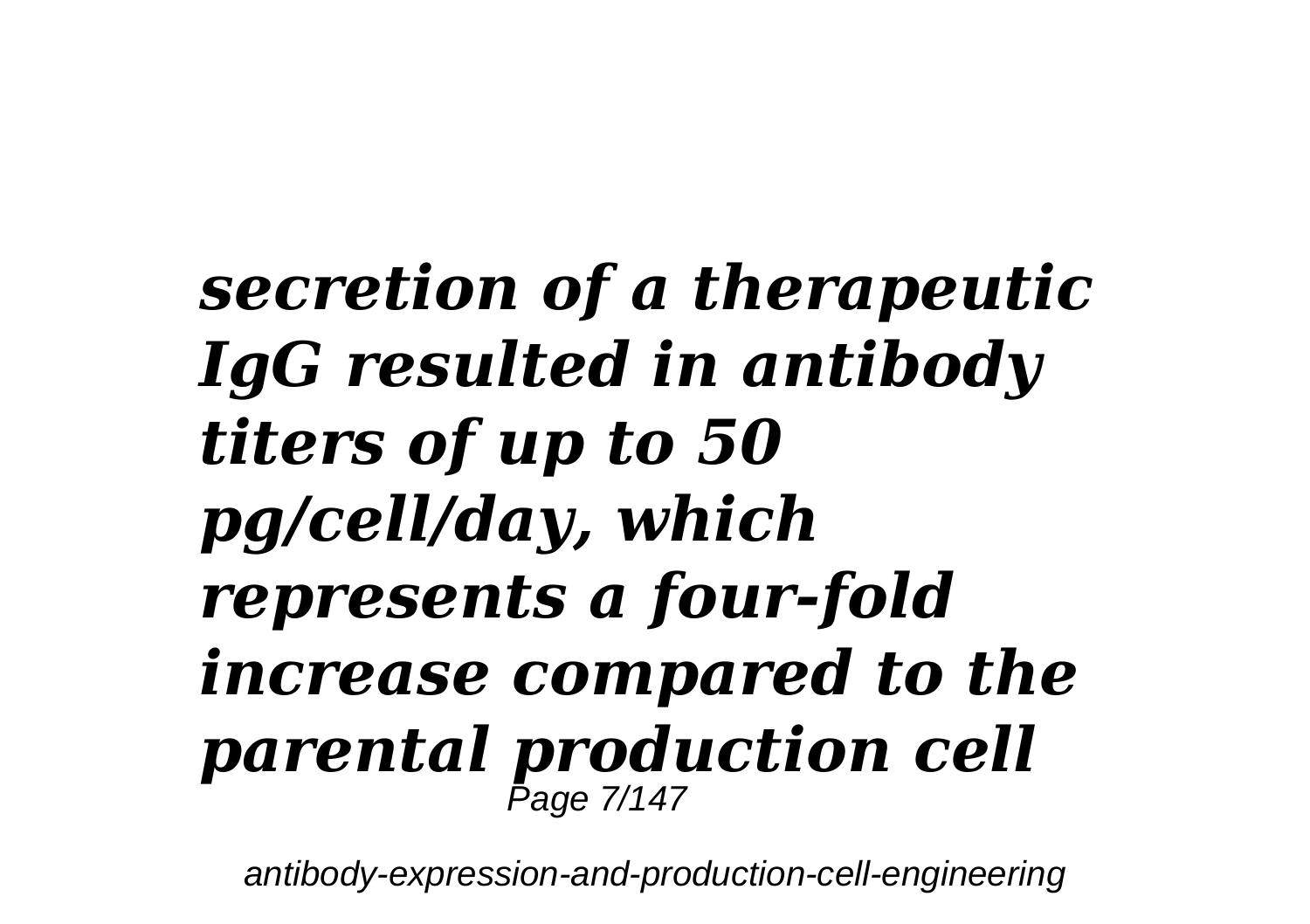*line. mTOR-based engineering of mammalian production cell lines may therefore have a promising future in biopharmaceutical manufacturing of human* Page 8/147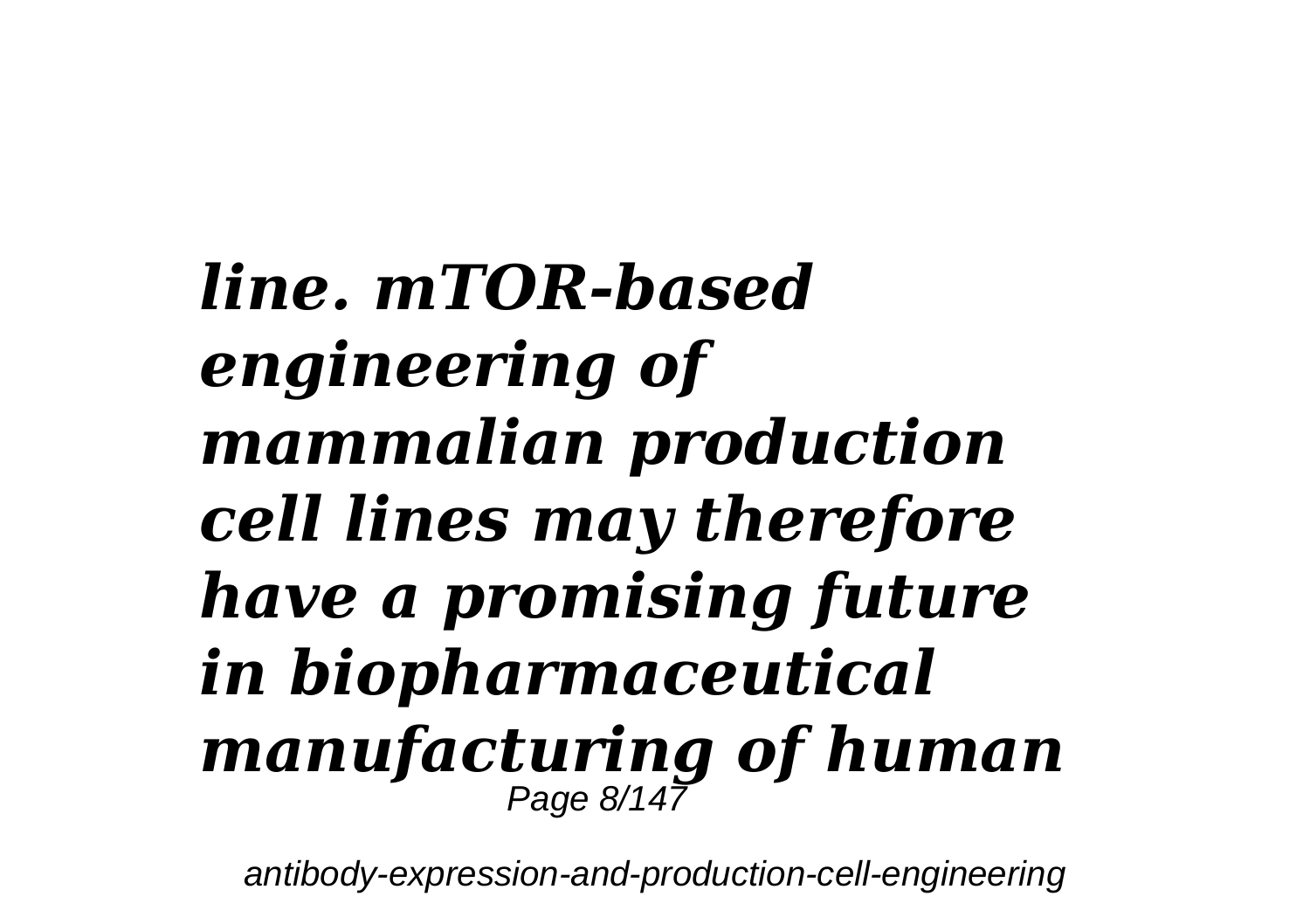*therapeutic proteins. Recombinant Antibody Production - Antibody Expression ... Antibody Expression And Production Cell This proprietary transient* Page 9/147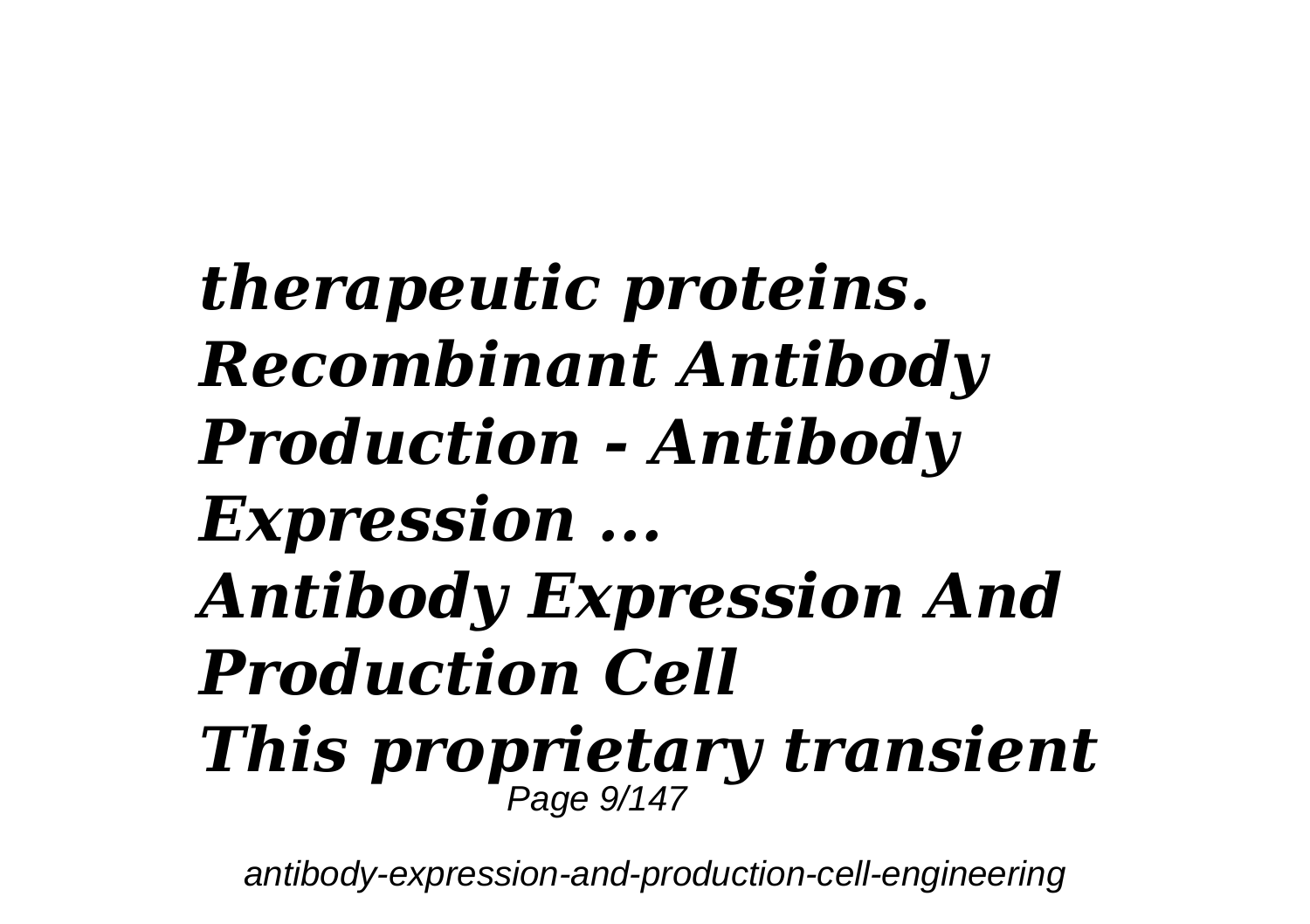*expression system allows us to manufacture milligram-to-gram quantities of antibody in mammalian HEK293 cells and is a faster, more affordable alternative to* Page 10/147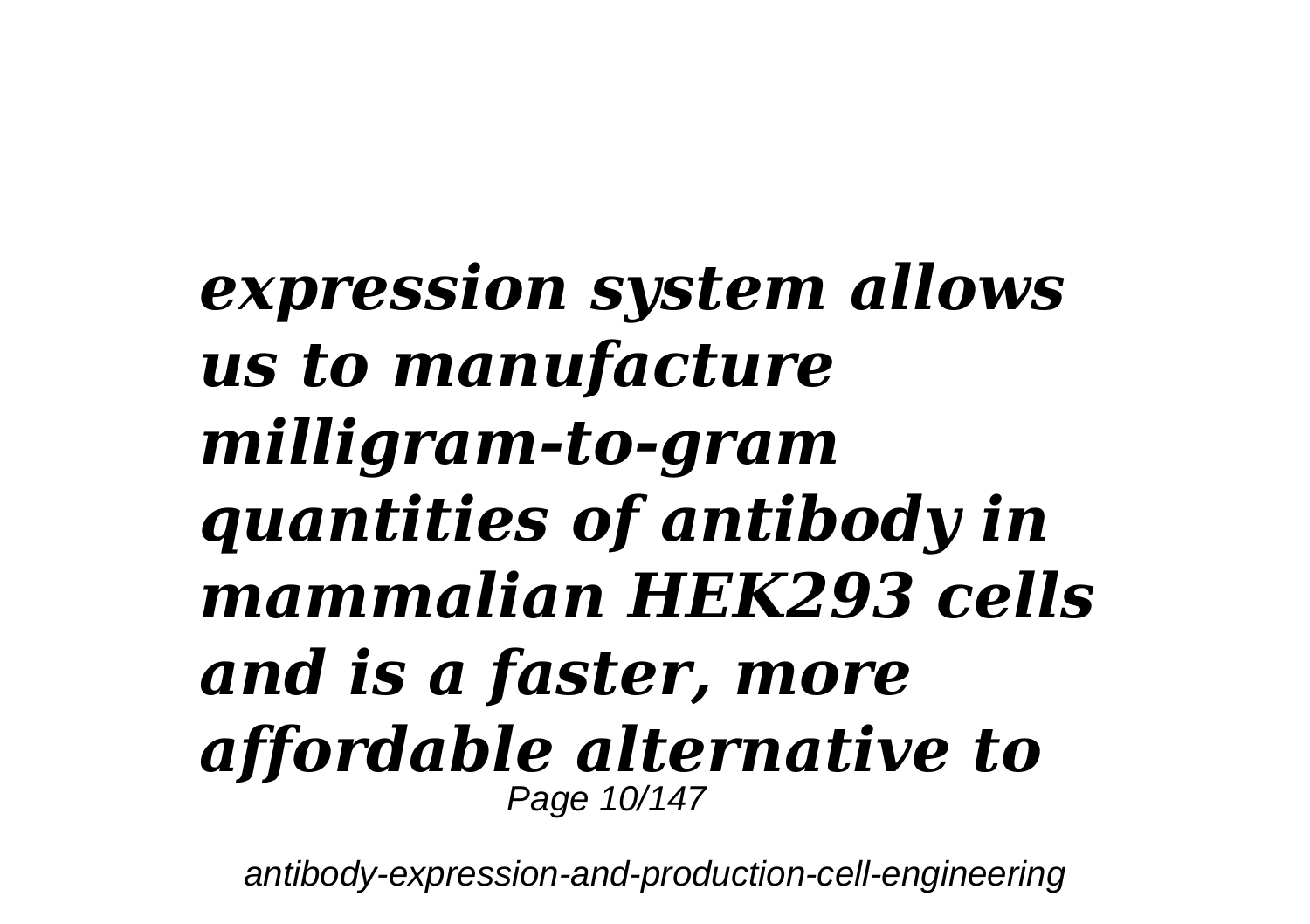# *stable CHO cell line generation with higher quality and flexibility than traditional hybridoma production.*

#### *Recombinant Antibody* Page 11/147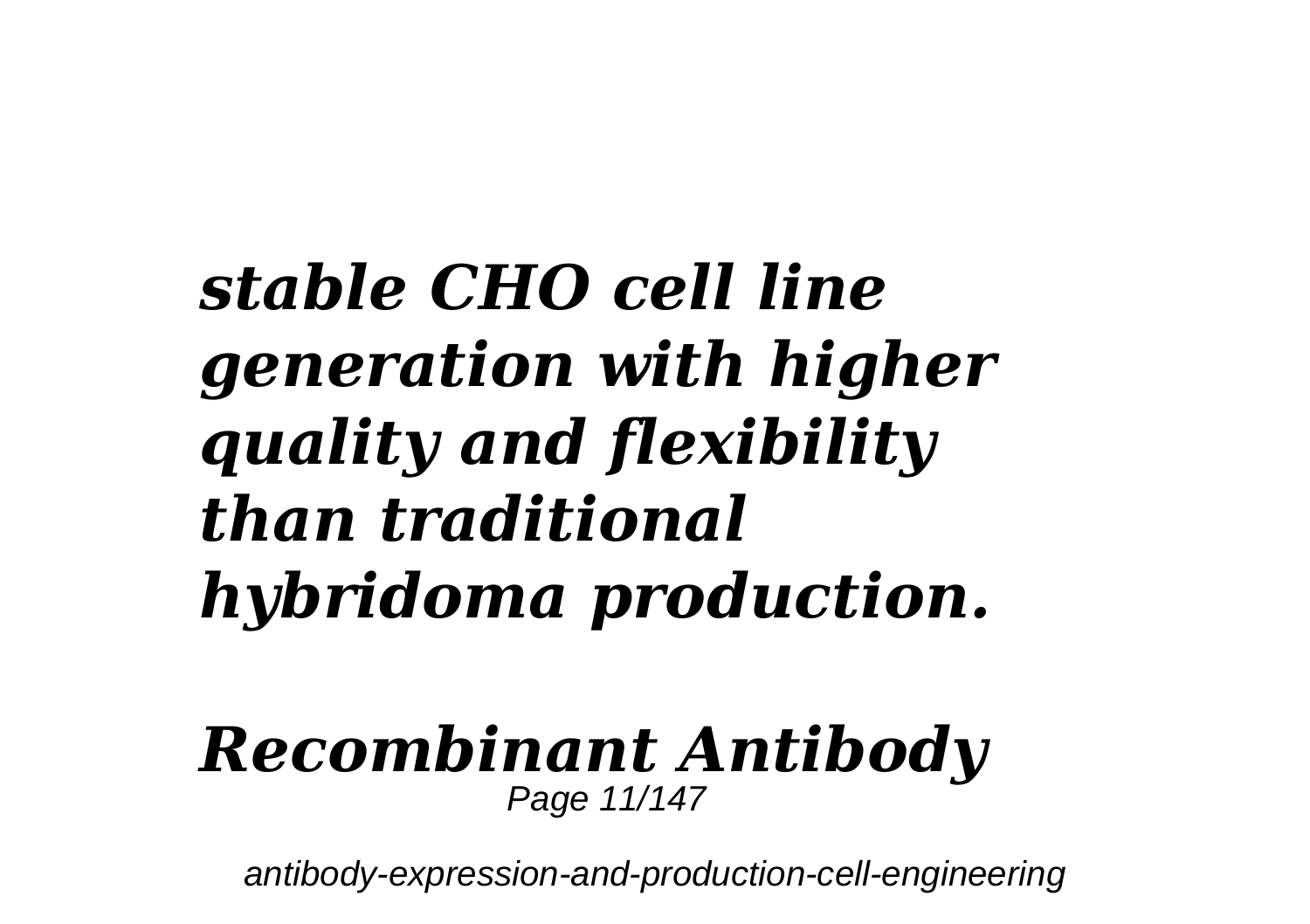*Expression | Absolute Antibody Very high yields of antibody fragments produced in E. coli are mainly provided by highcell density fermentation* Page 12/147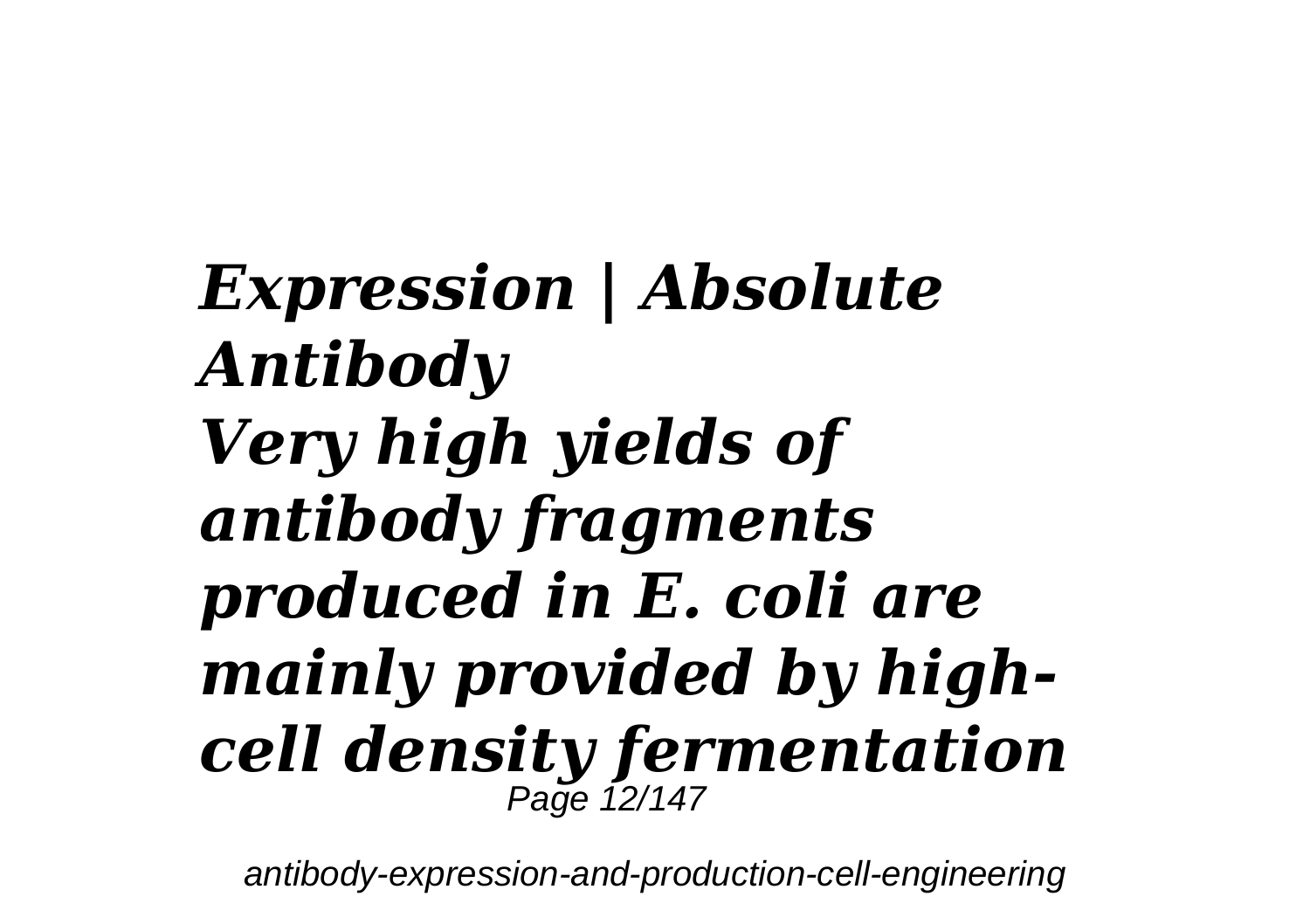*in bioreactors: the expression of a haptenspecific scFv produced in a bioreactor lead to yields up to 1.2 g/L compared to 16.5 mg/L yield of the same antibody obtained* Page 13/147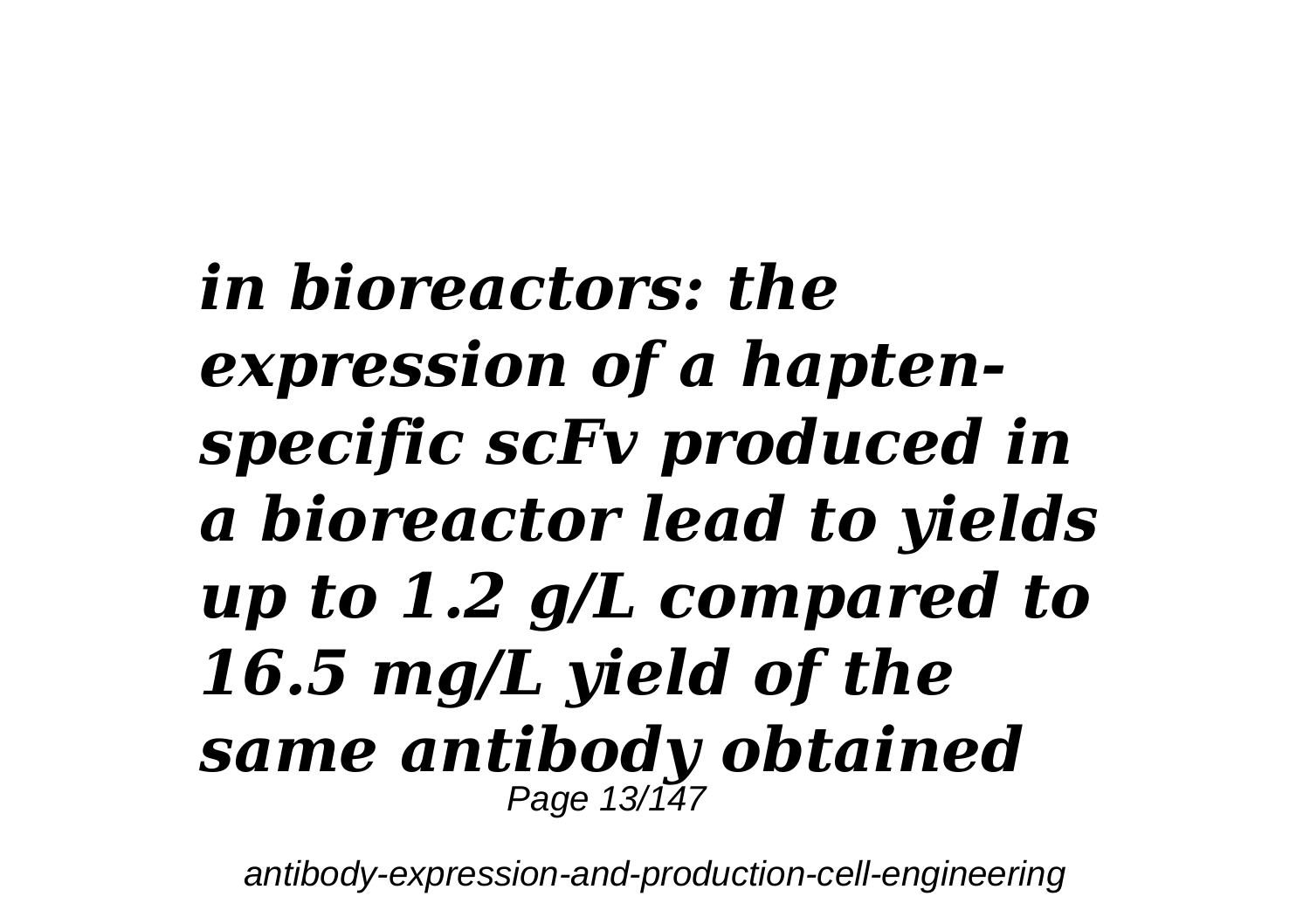# *by optimized shake flask production , which can be mostly addressed to the over 100-fold higher cell density in ...*

#### *Expression of* Page 14/147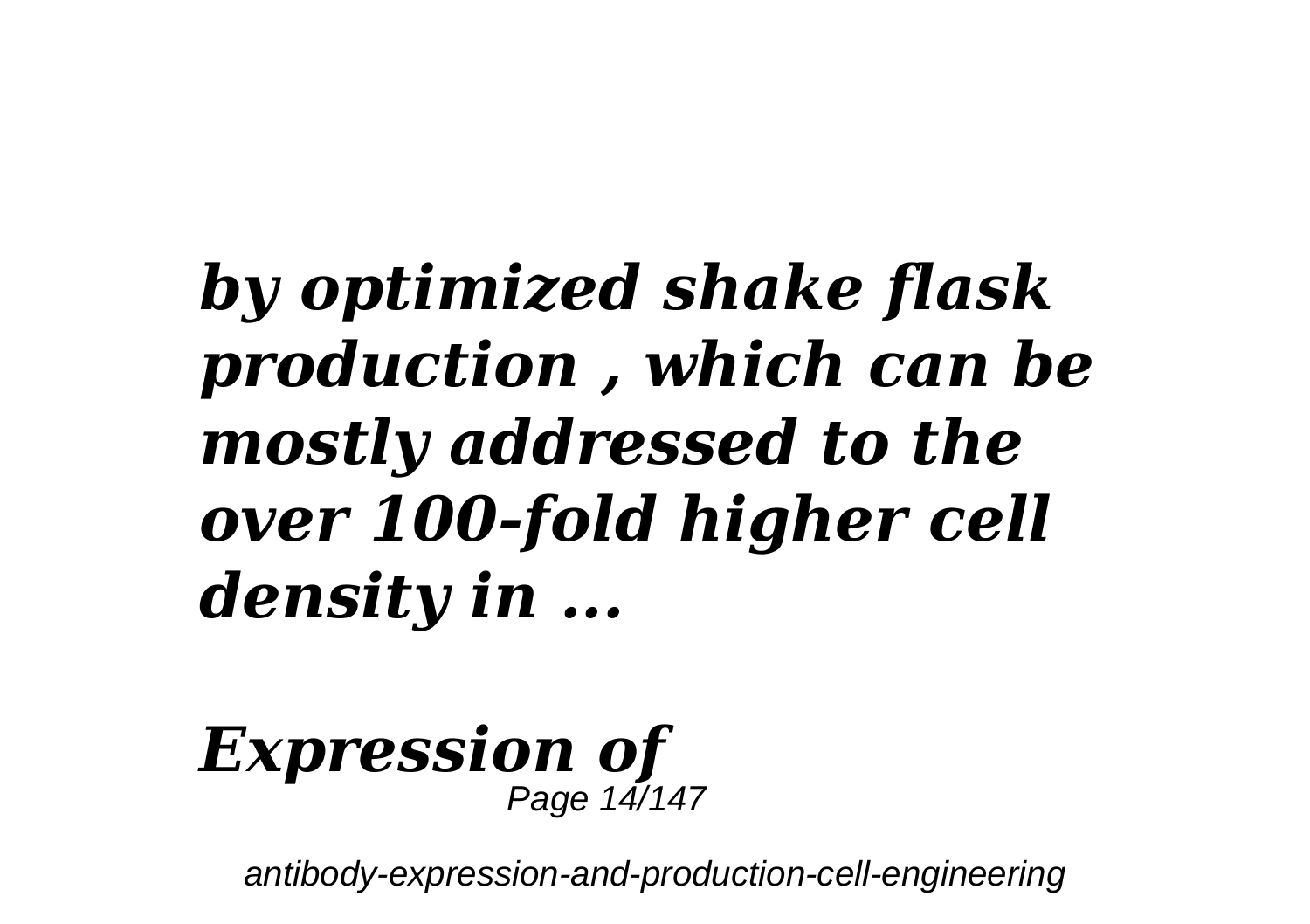*Recombinant Antibodies Stable cell line construction: cell lines are the best option for long-term antibody production. Large scale antibody production: we* Page 15/147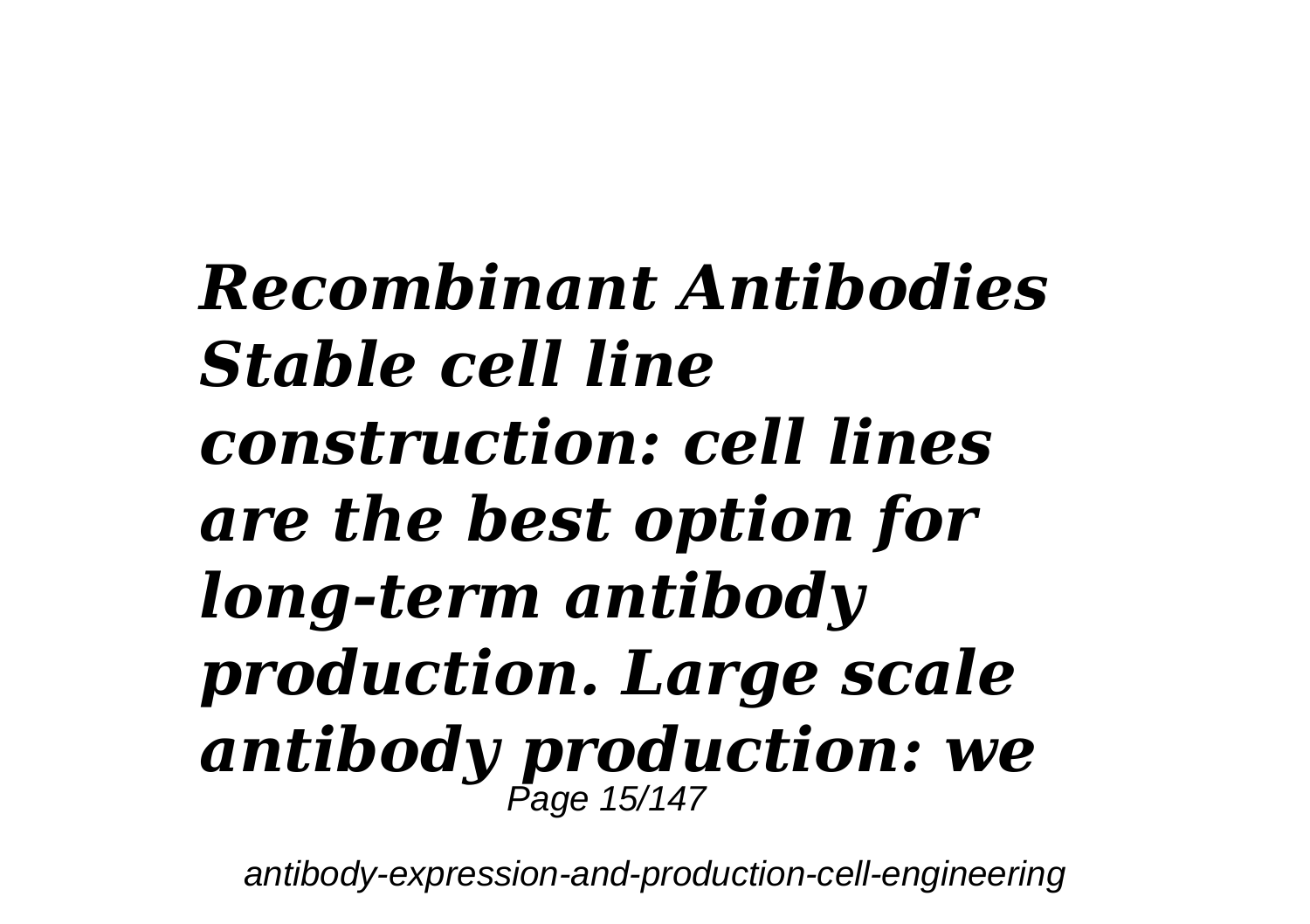*can deliver 0.1-1 g recombinant antibodies if you required. Antibody labeling: several labeling molecules are available, such as biotin, FITC, horseradish peroxidase* Page 16/147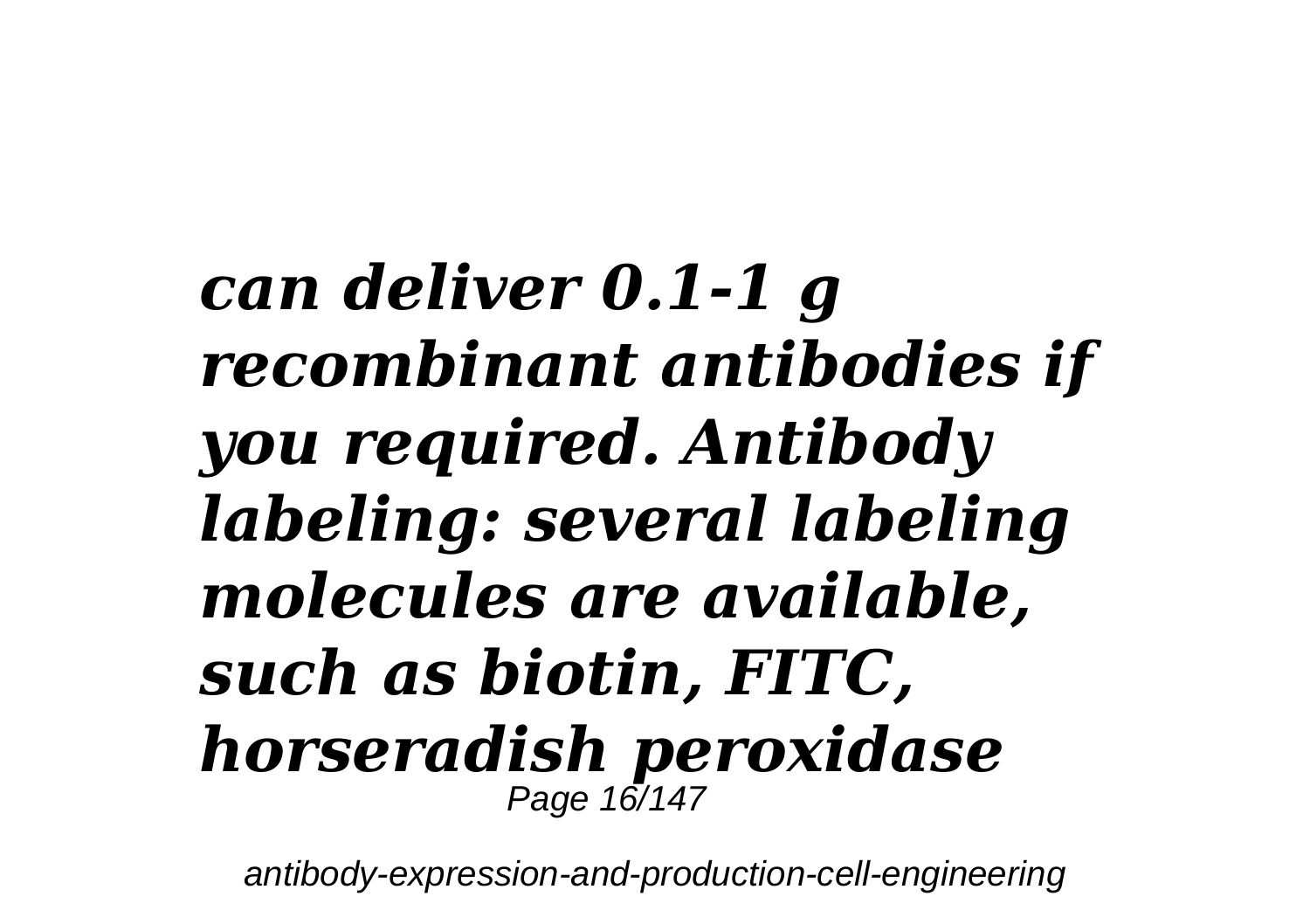### *(HRP).*

#### *Recombinant Antibody Production - Antibody Expression ... ProteoGenix developed XtenCHO TM, the most* Page 17/147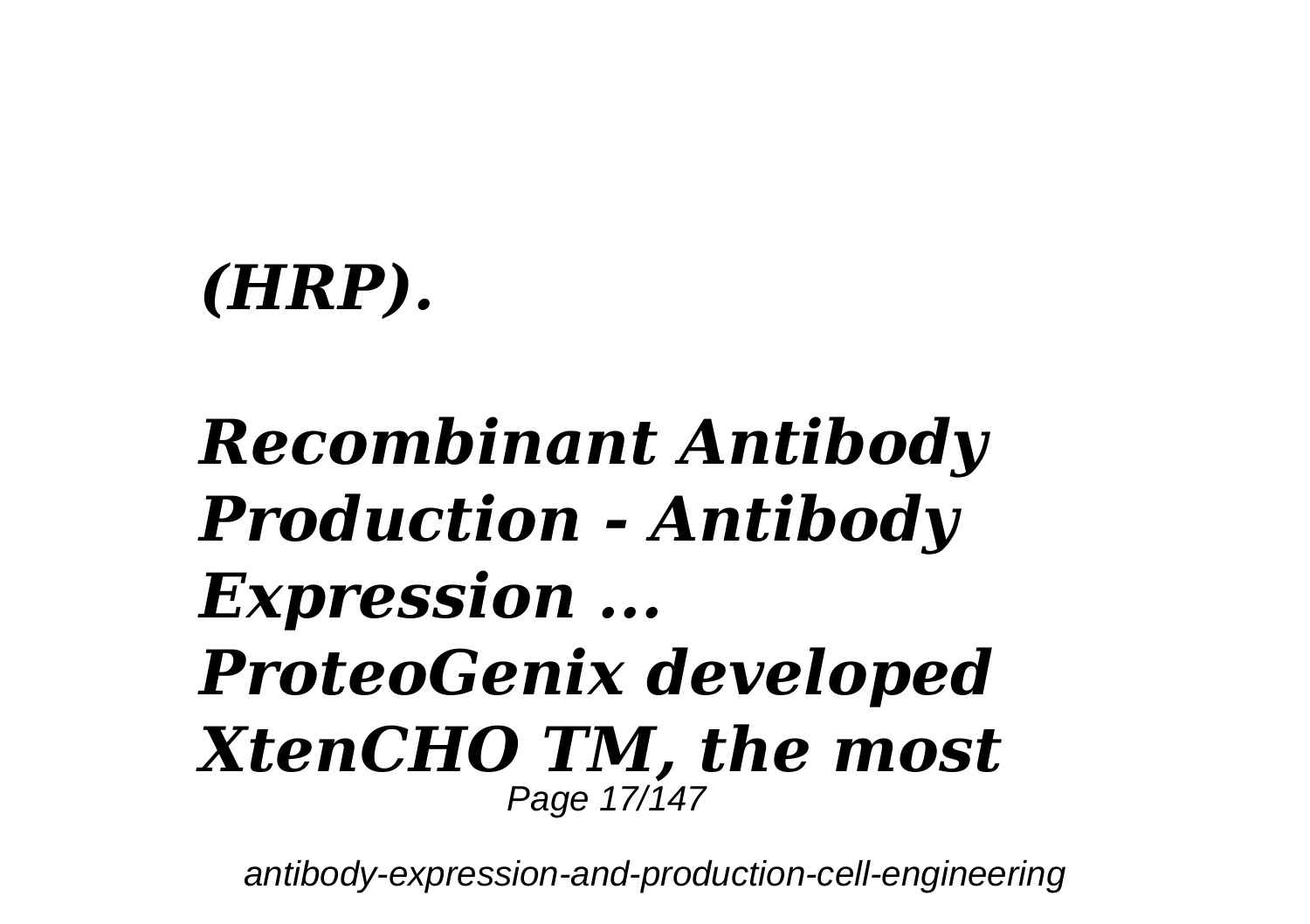*productive expression system for transient recombinant antibody production, even exceeding ExpiCHO performances!Based on years of research, our* Page 18/147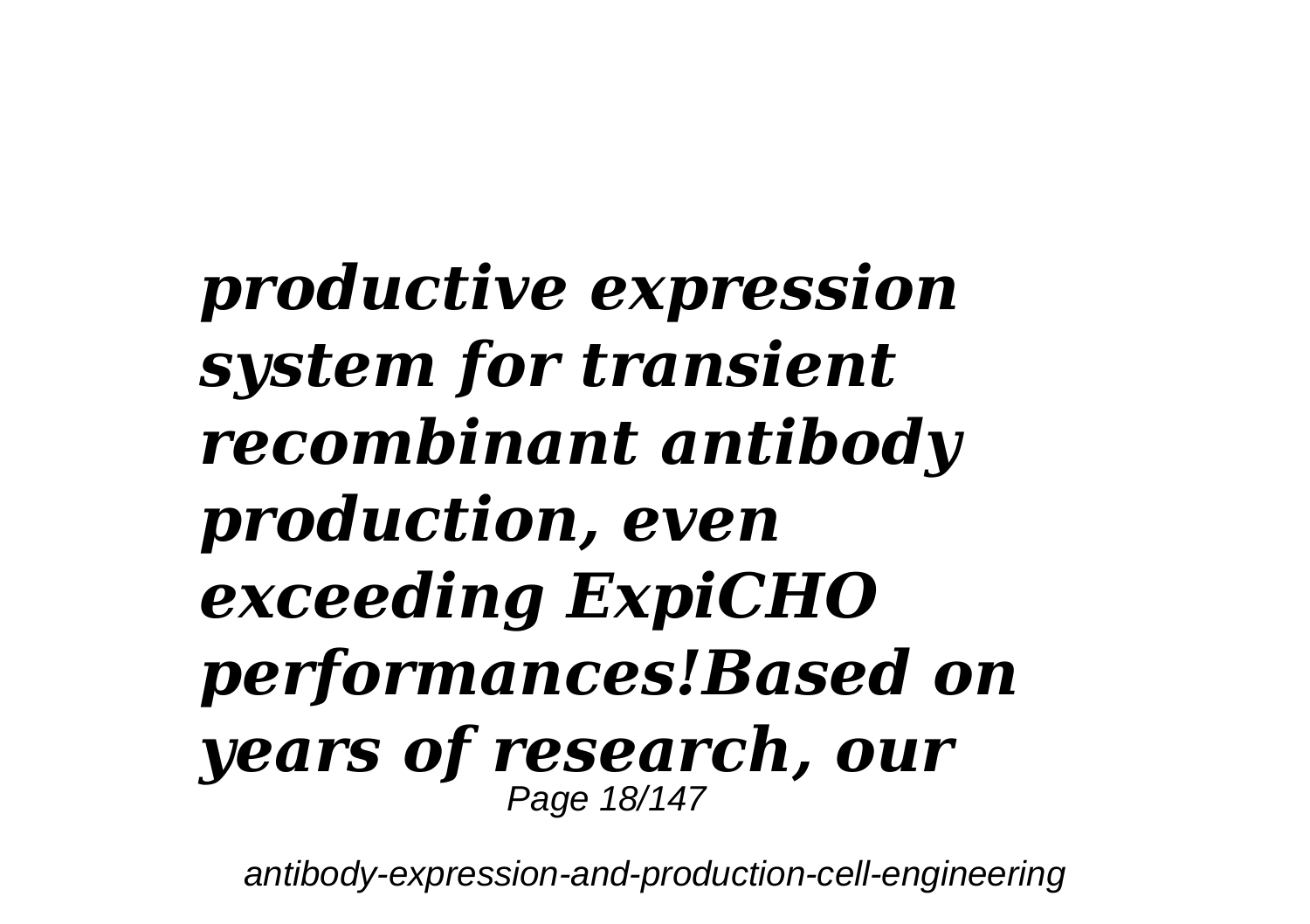# *proprietary XtenCHO TM cell line gives you access to antibody production over 1g/L, all at the most competitive price of the market!*

Page 19/147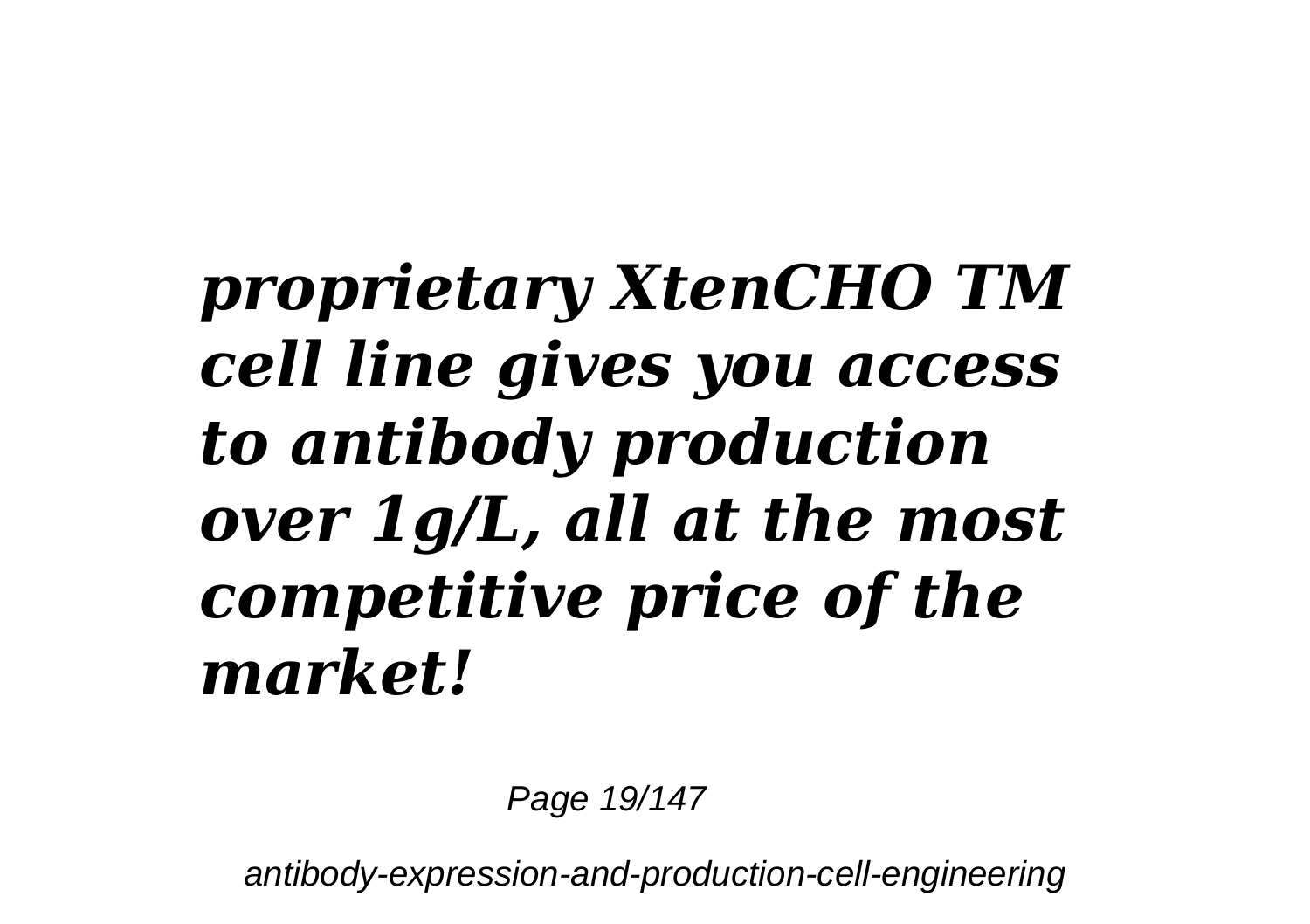*Recombinant antibody production services - From 730 ... Figure 1. Mammalian cell expression systems (Lai et al. 2013) Stable Production of Antibodies* Page 20/147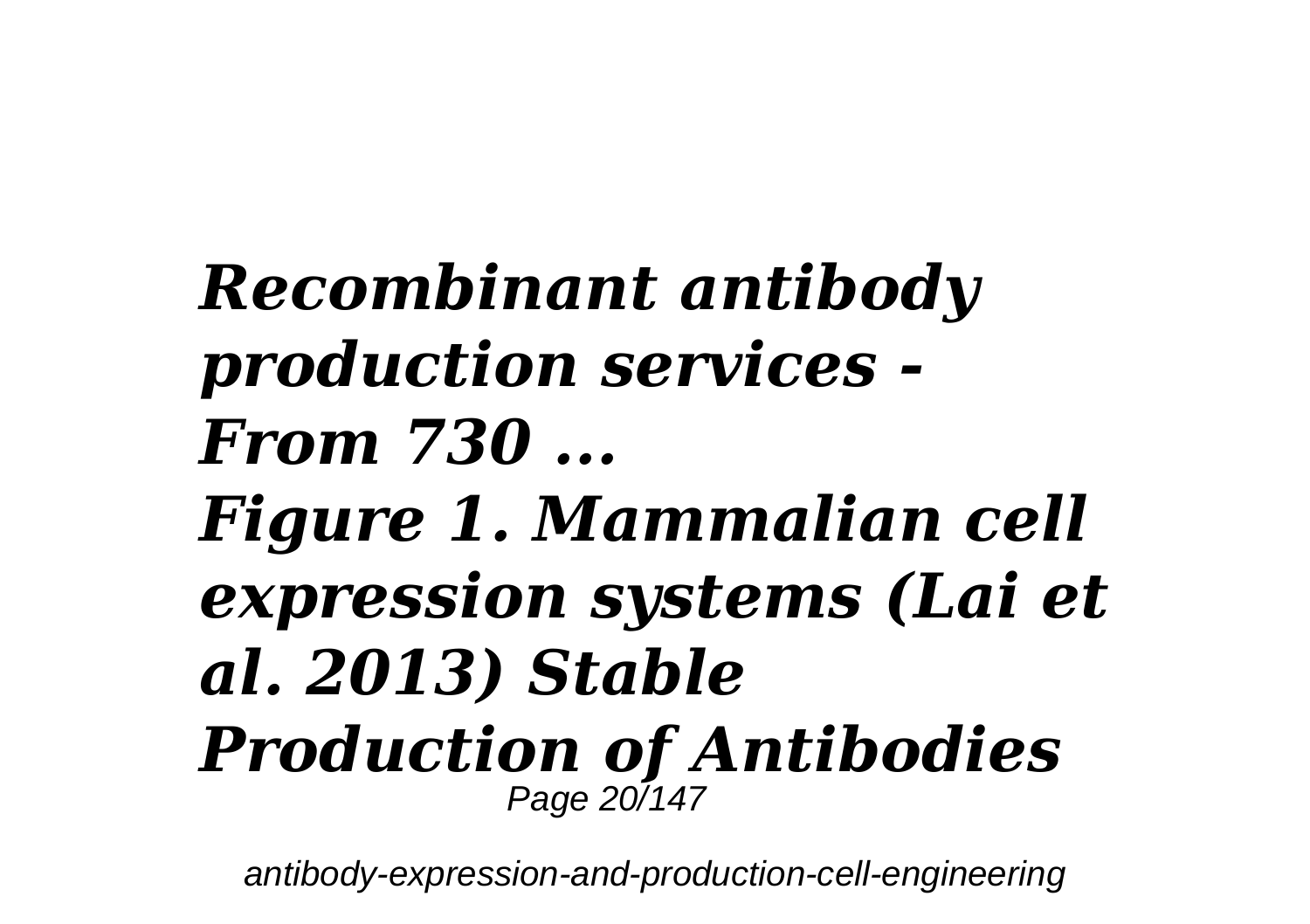*in Mammalian Cells. Stable IgG production cell lines are essential in the therapeutic sector in order to guarantee longterm production stability. In stable cell lines, the* Page 21/147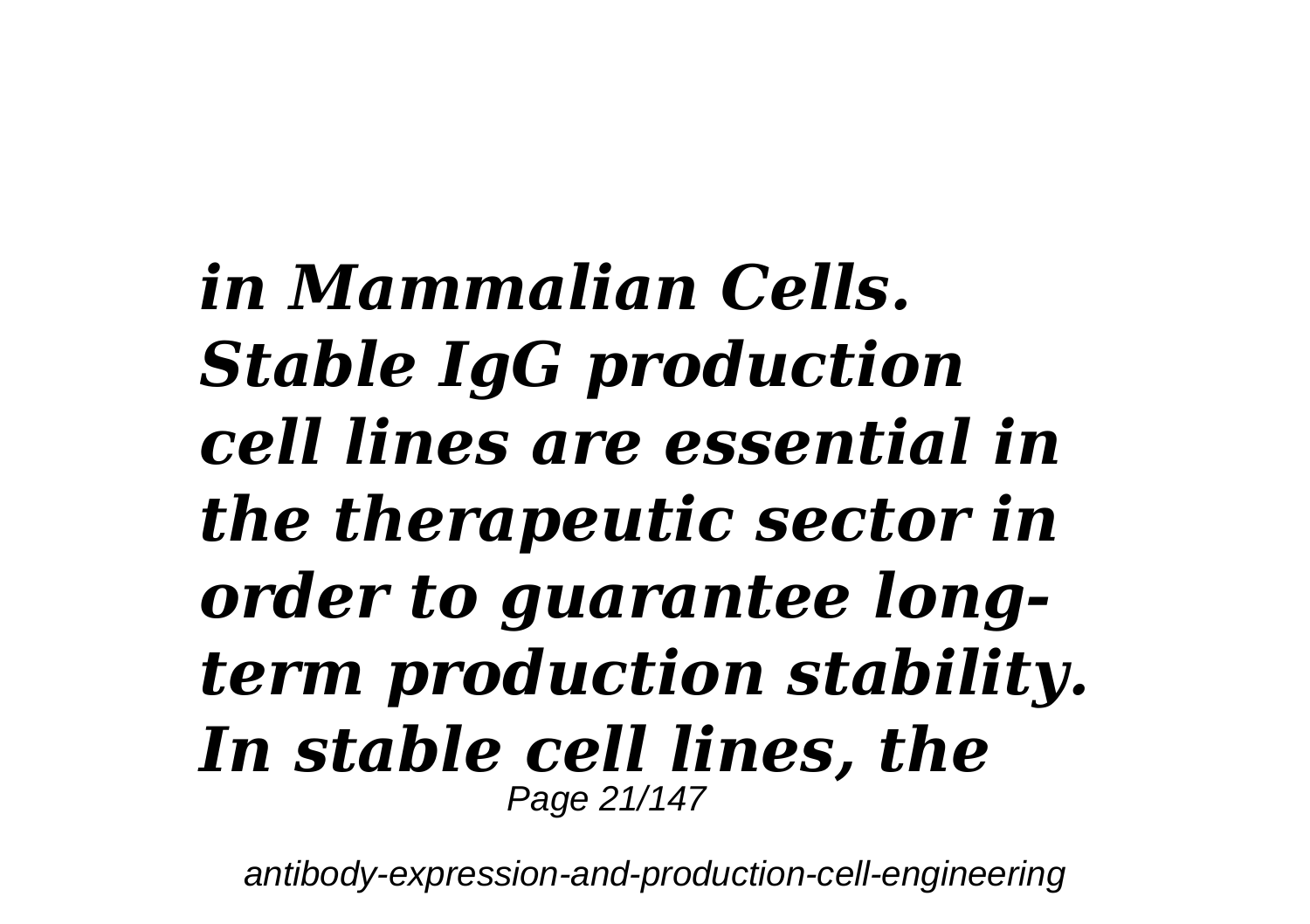# *antibody gene expression cassettes are stably integrated into the host cell genome.*

#### *Antibody Expression in Mammalian Cell System -* Page 22/147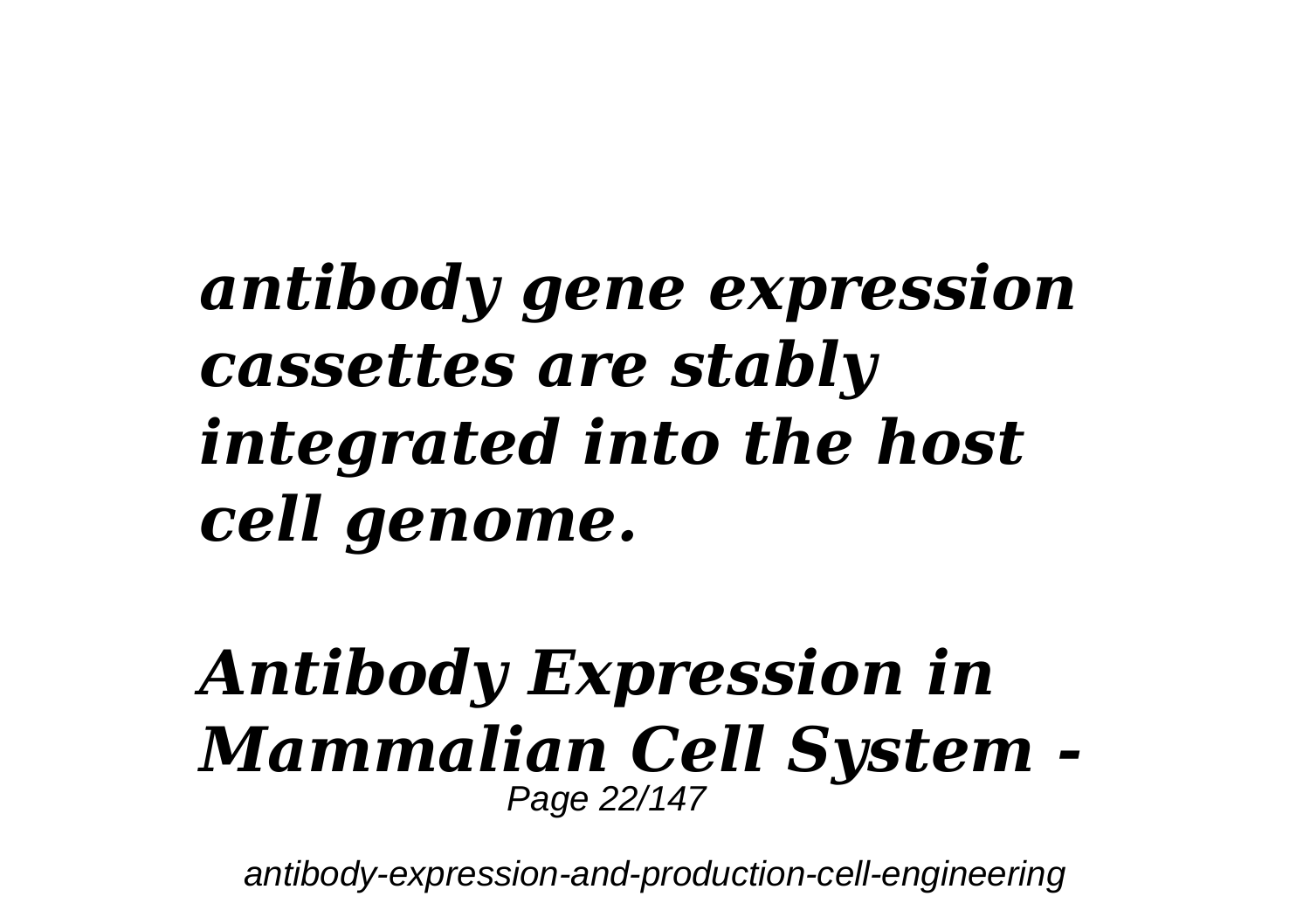*Creative ... The last step in antibody production is their expression in a host system. Choosing which cell line to transfect is critical and must be* Page 23/147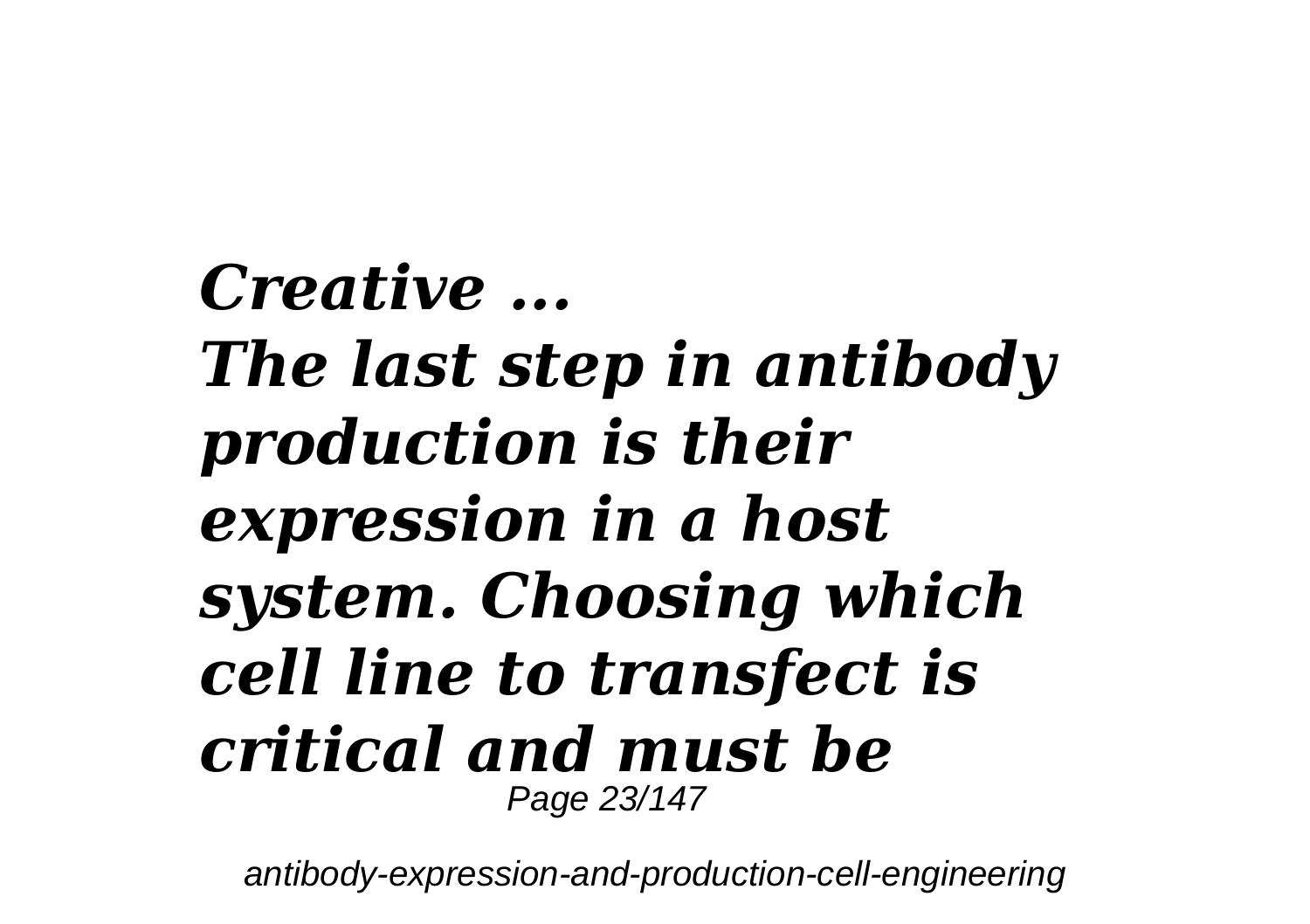*evaluated before the initiation of any development expression program. Indeed, changing the expression system later could affect the expected activity of* Page 24/147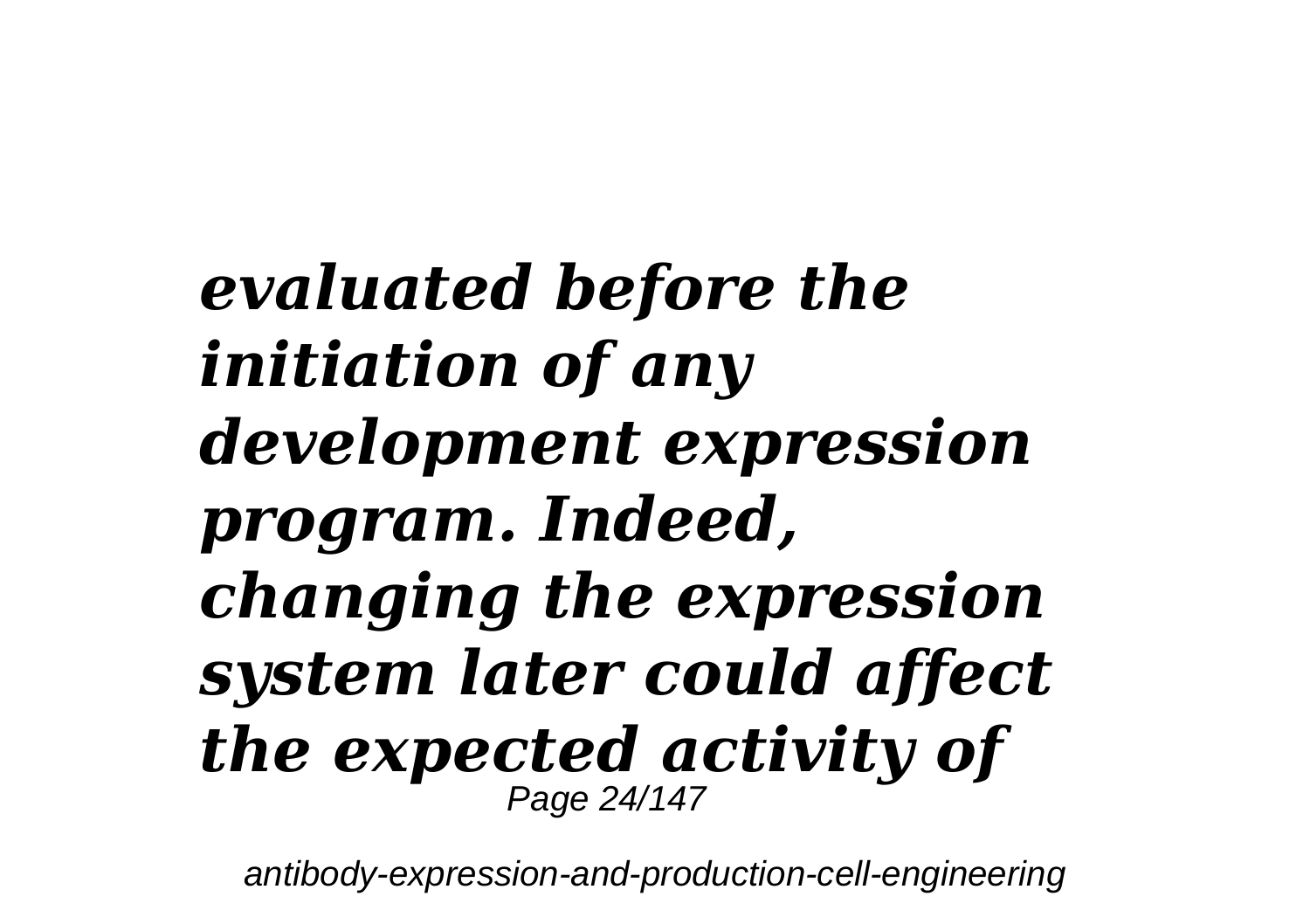# *the antibody which you are producing.*

#### *Monoclonal Antibodies: Expression and Purification in a ... We have optimized the* Page 25/147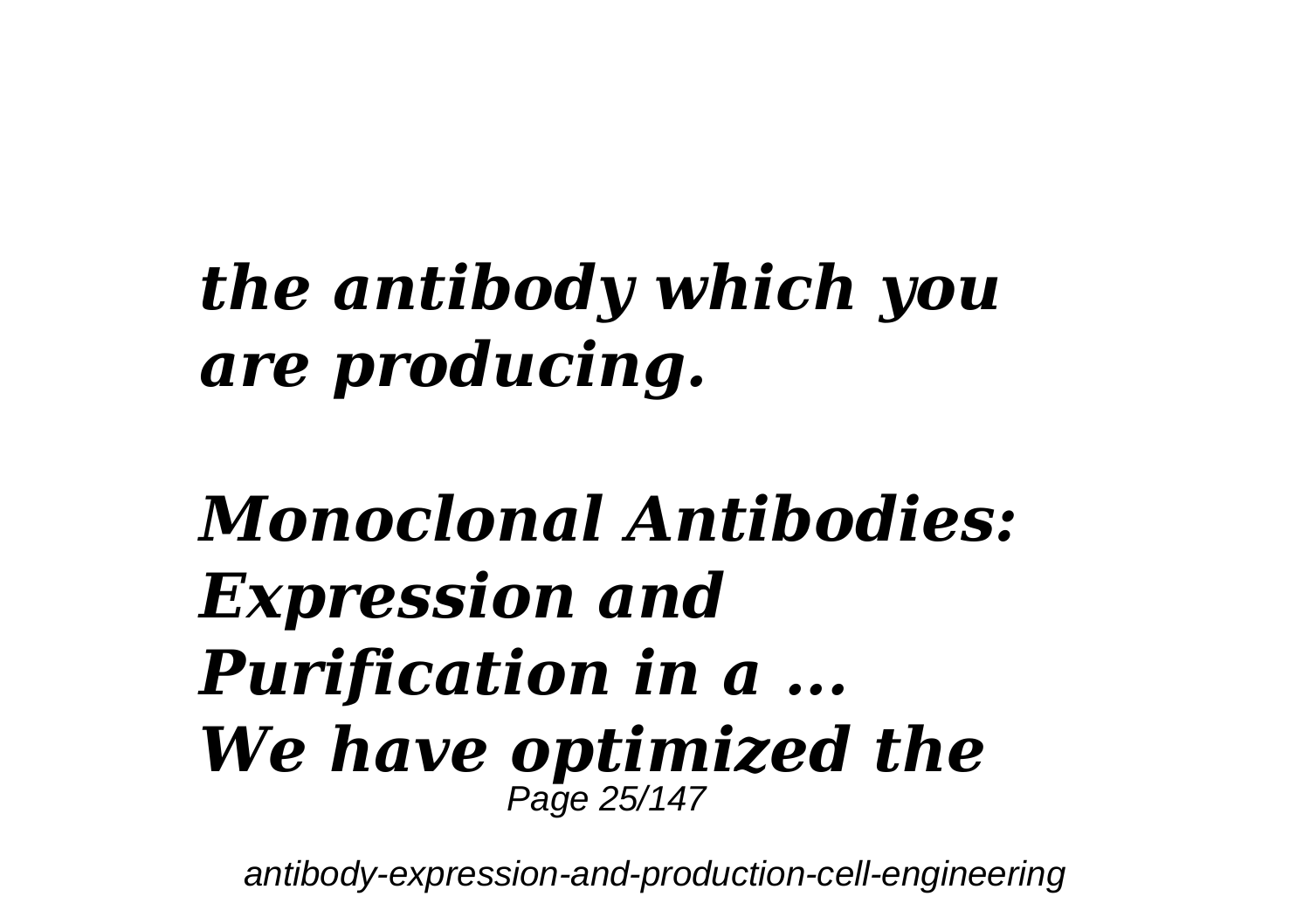*entire antibody production process, from antibody gene synthesis, expression vector construction, transfection plasmid production and purification, high-*Page 26/147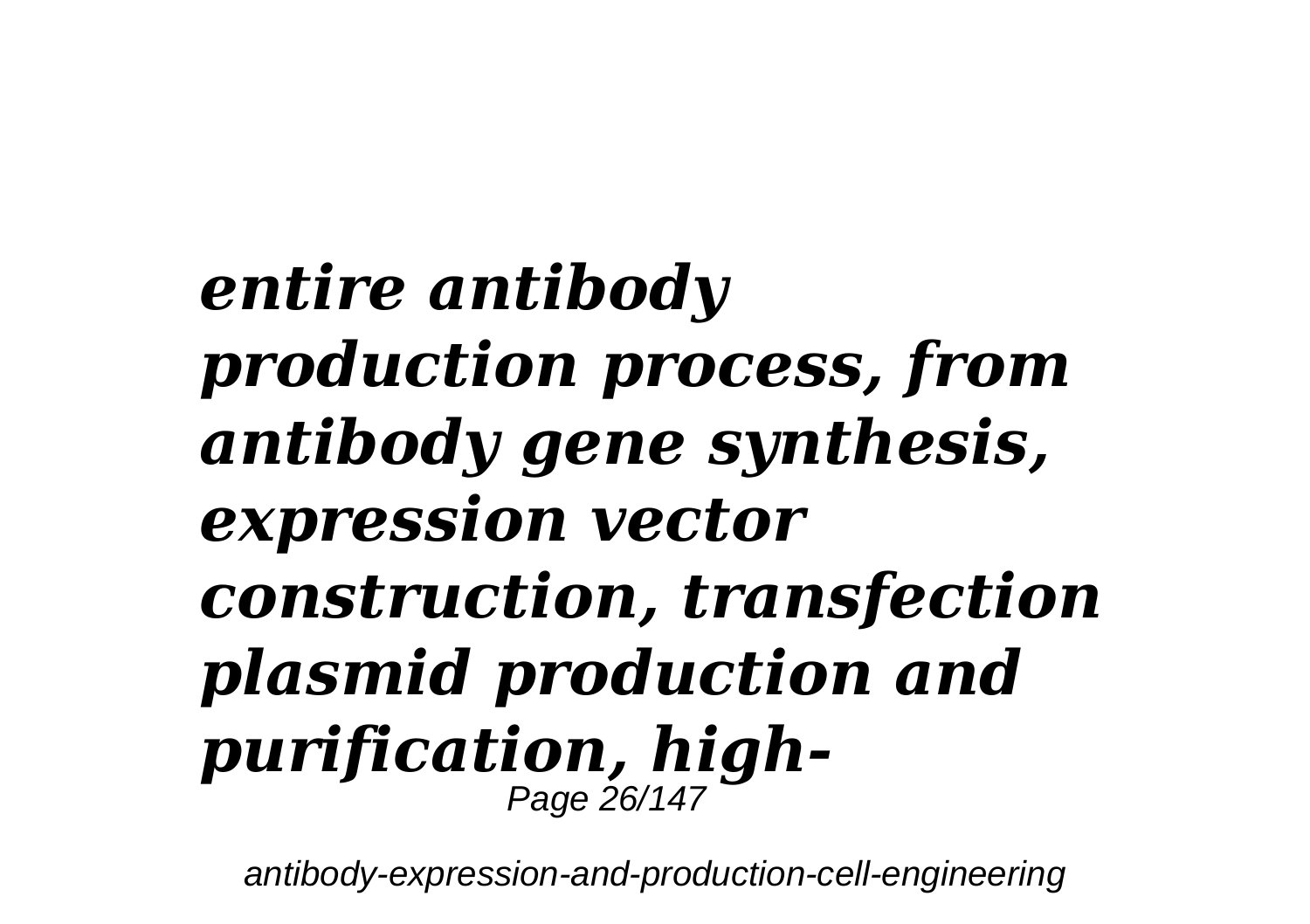# *throughput cell culture, transient transfection, high-throughput antibody purification, and analytical support for QC testing.*

Page 27/147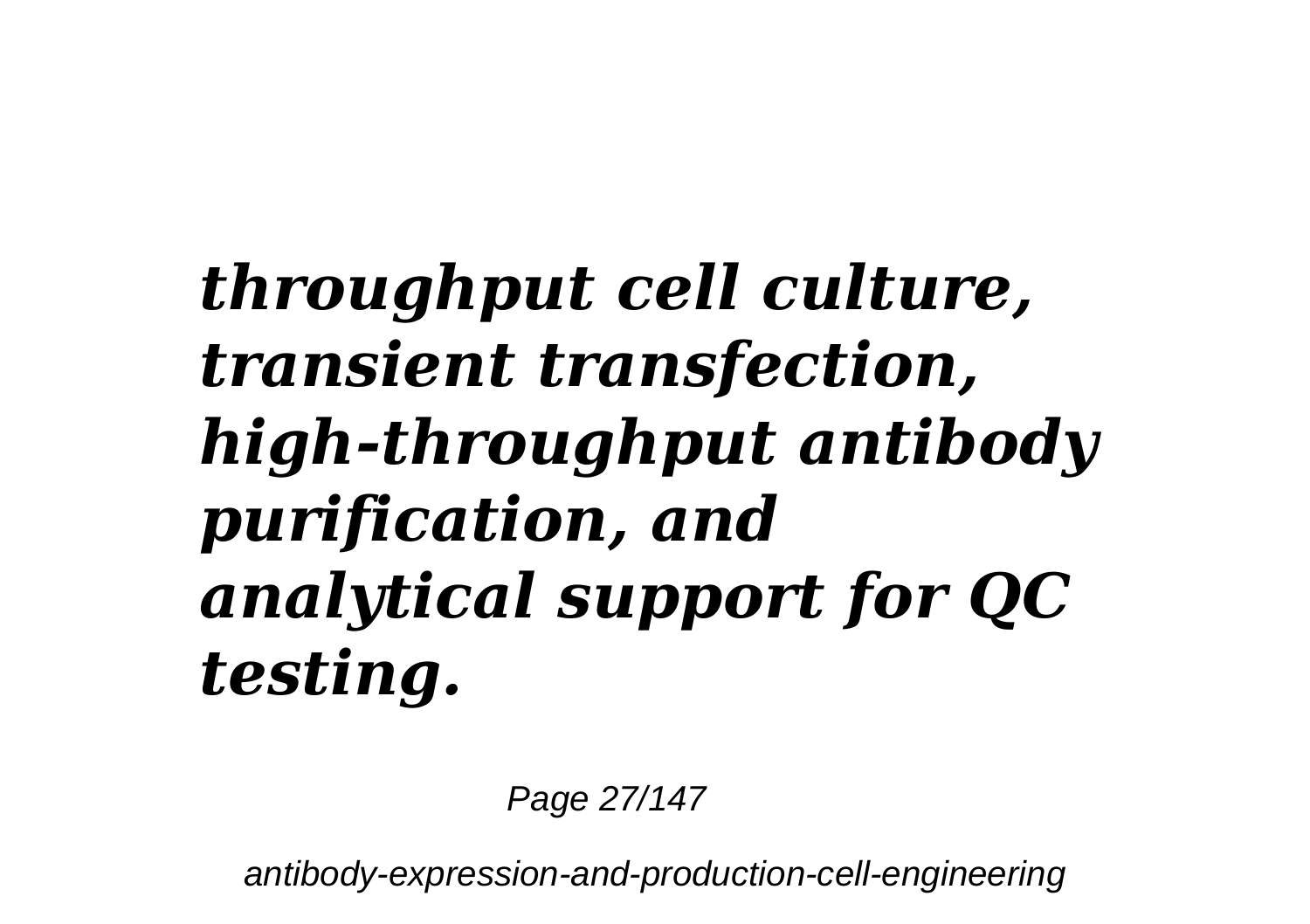*Transient Antibody Production | Sino Biological It provides the necessary theoretical background and description of methods for the* Page 28/147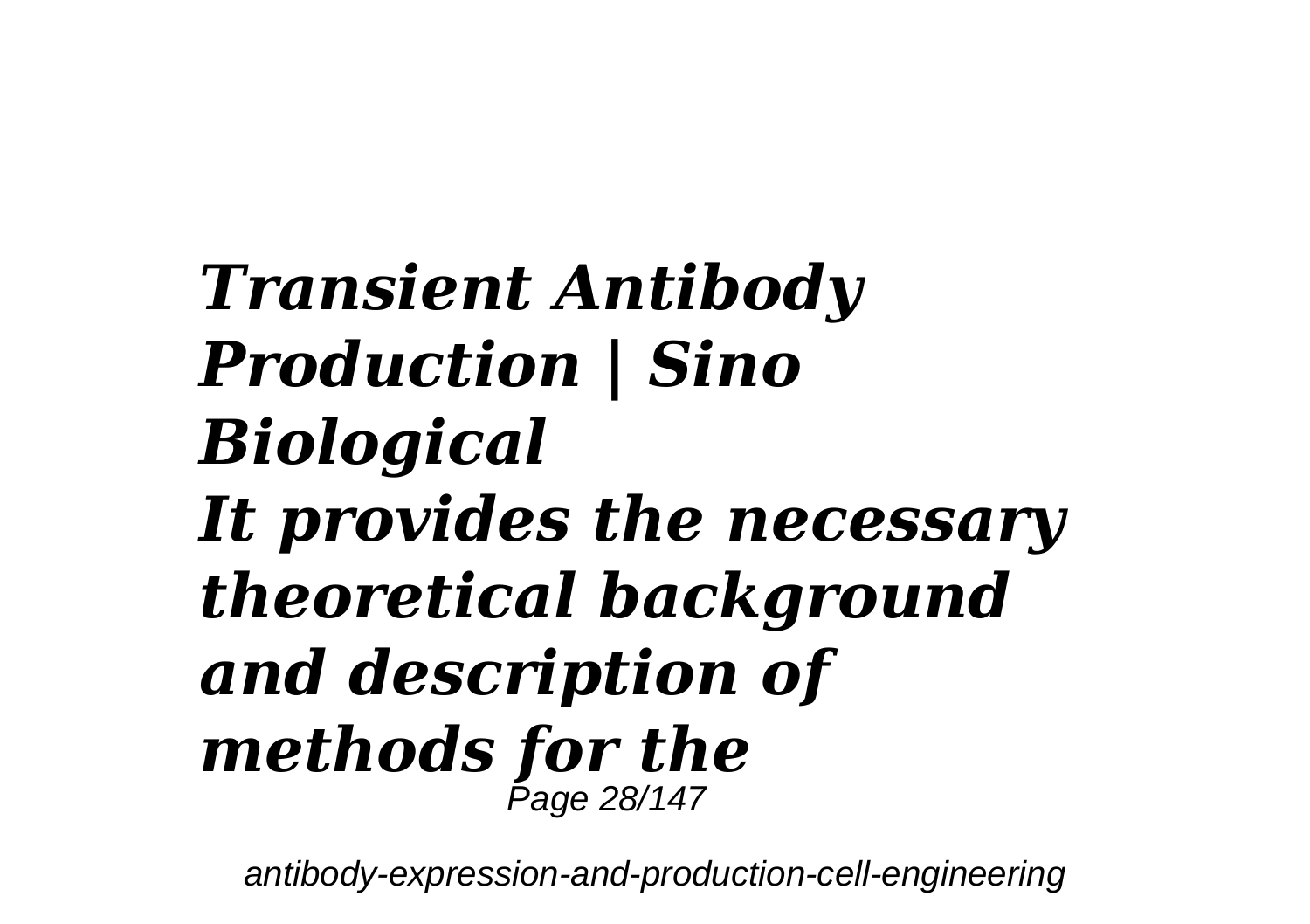#### *expression of antibody in microbial and animal cell cultures and in transgenic animals and plants. There is a strong focus on those issues related to the production* Page 29/147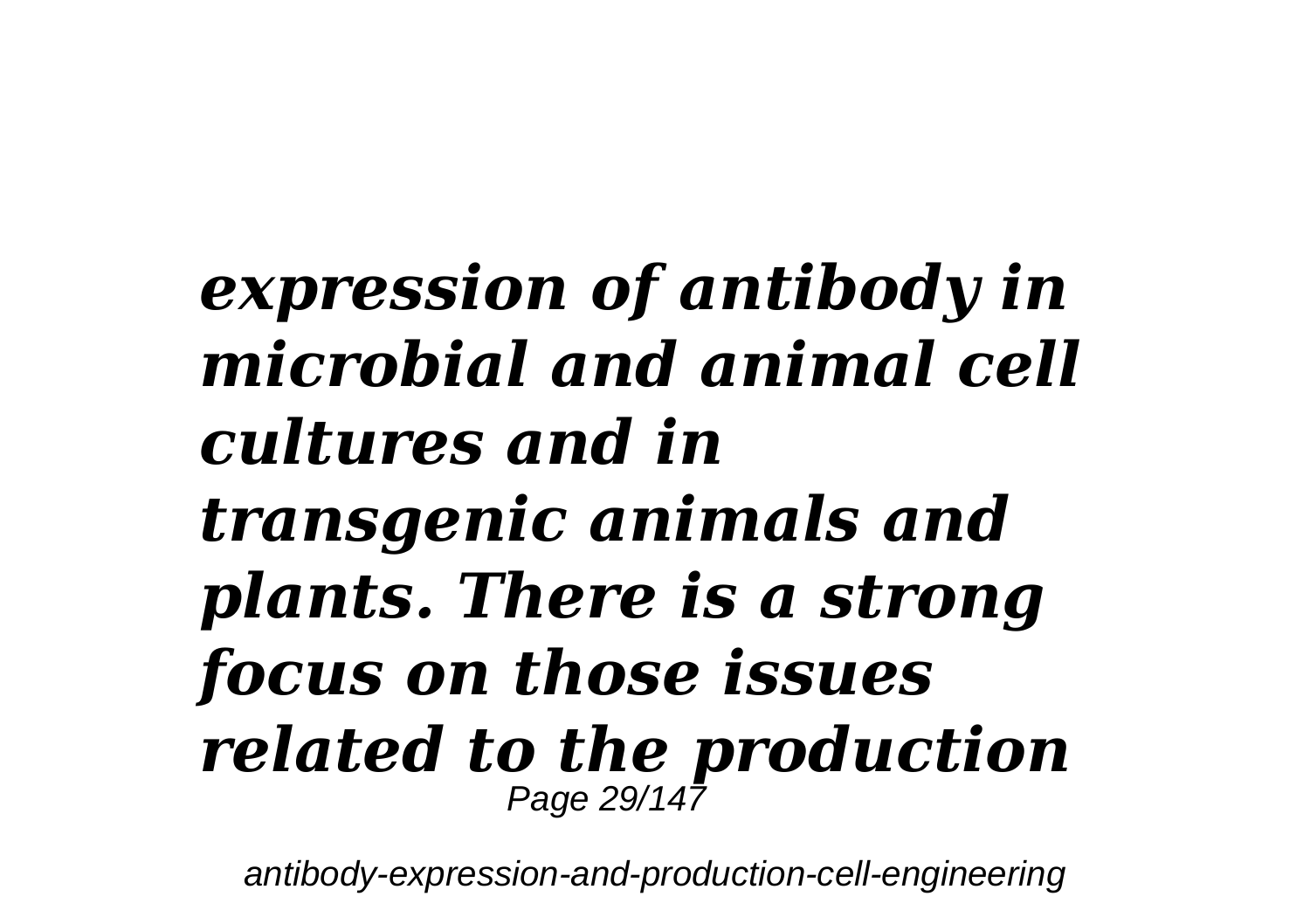# *of intrabodies, bispecific antibody and antibody fragments and also to novel applications in cancer immunotherapy.*

# *Antibody Expression and* Page 30/147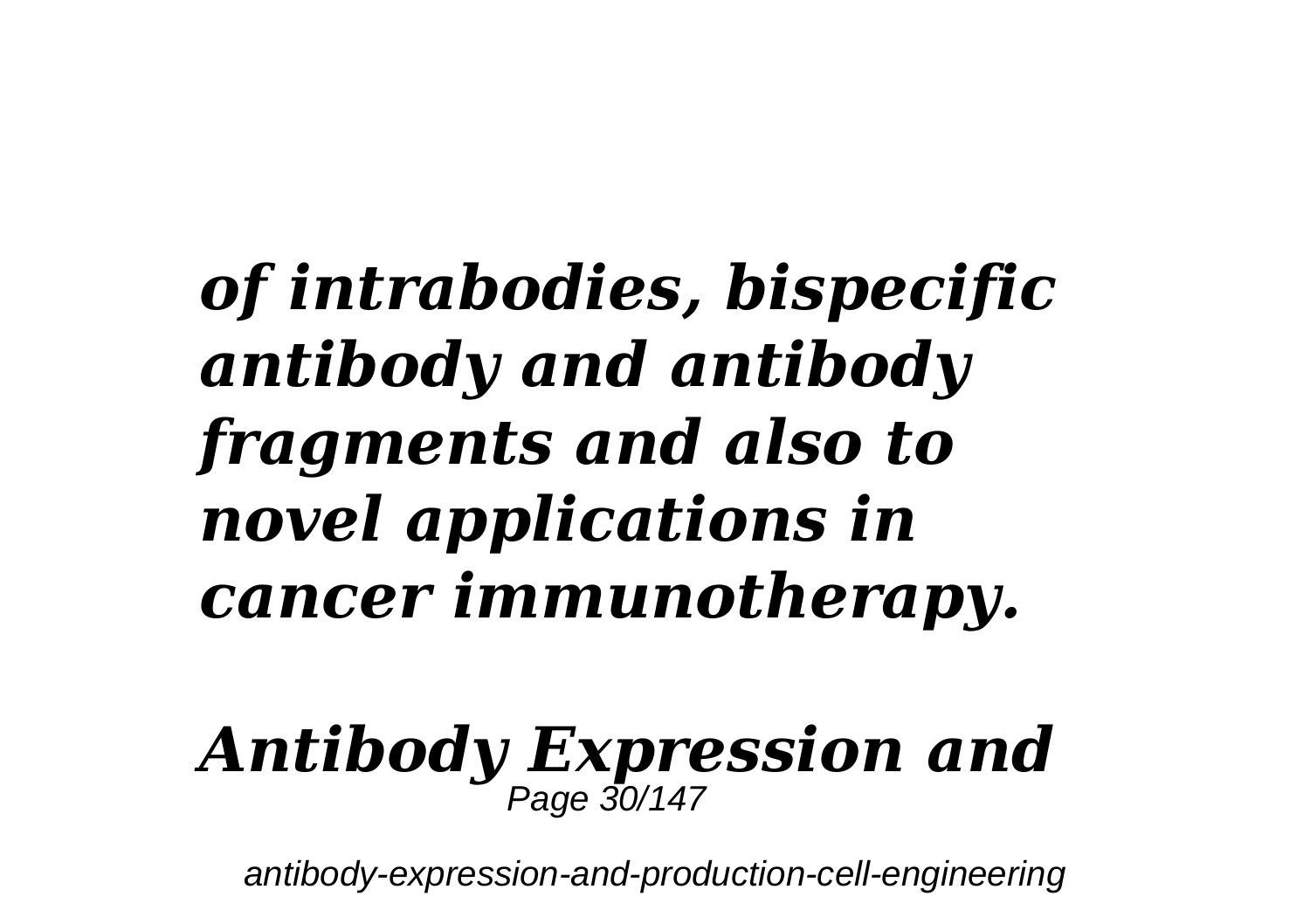# *Production | Mohamed Al-Rubeai ...*

#### *Antibody Expression in Prokaryotic Hosts. Typically, if an antibody fragment is acceptable, expression in a bacterial* Page 31/147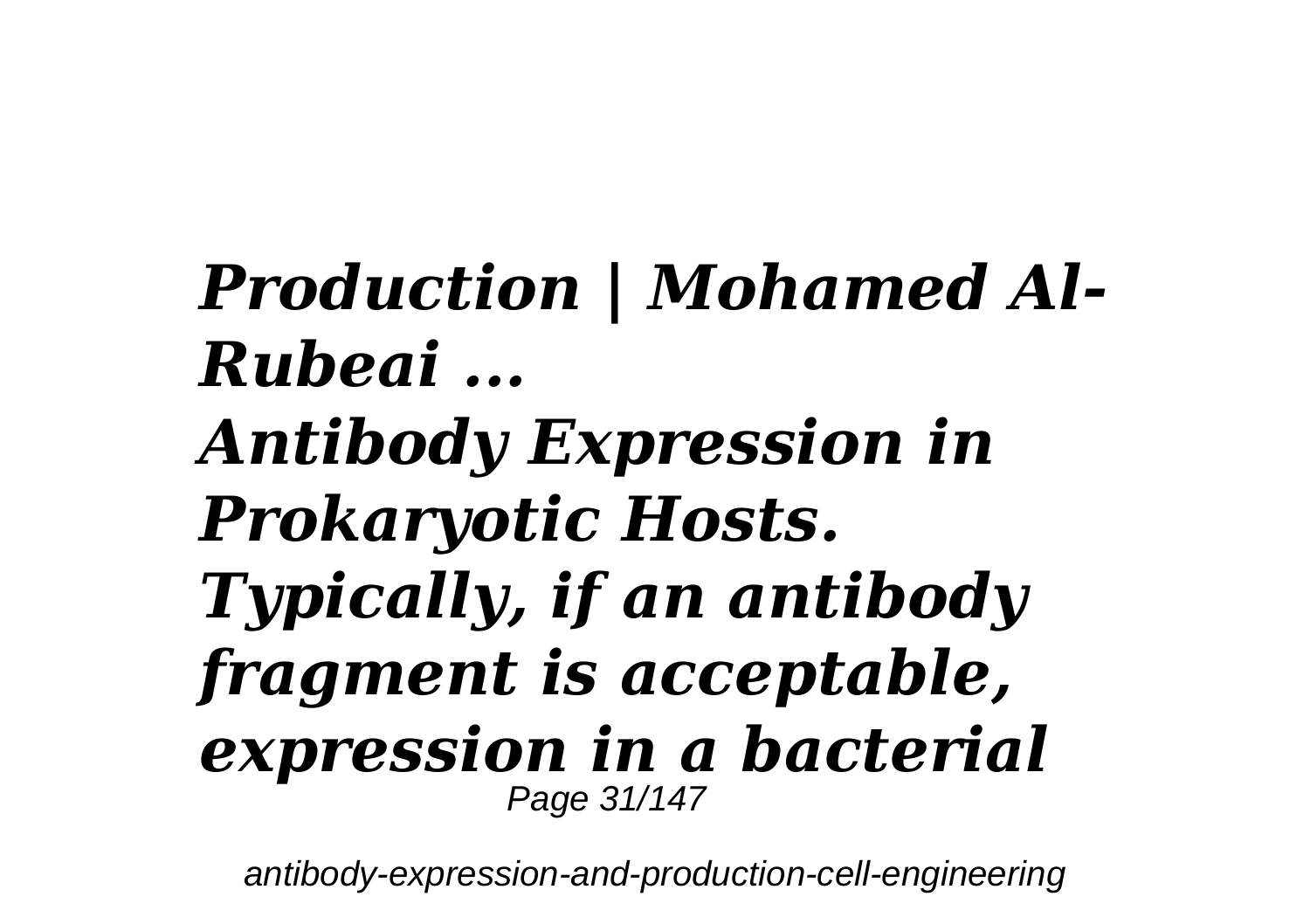*host [E. coli] maybe the best choice.E. coli: The simplicity and ease of fermentation has made E. coli an ideal host for antibody fragment production. But the* Page 32/147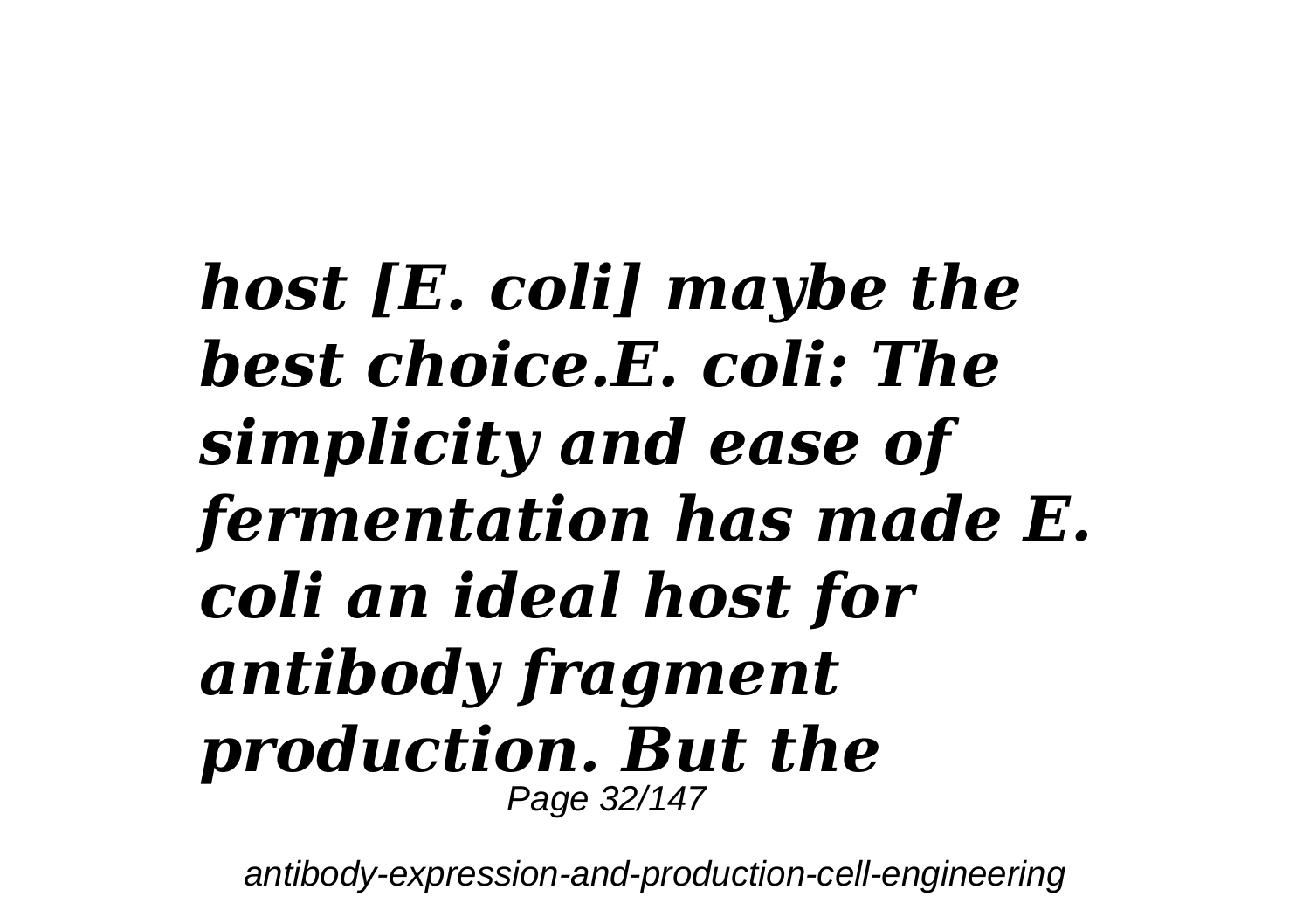# *absence of complex posttranslational modifications and glycosylation has limited the use of E. coli for producing full ...*

Page 33/147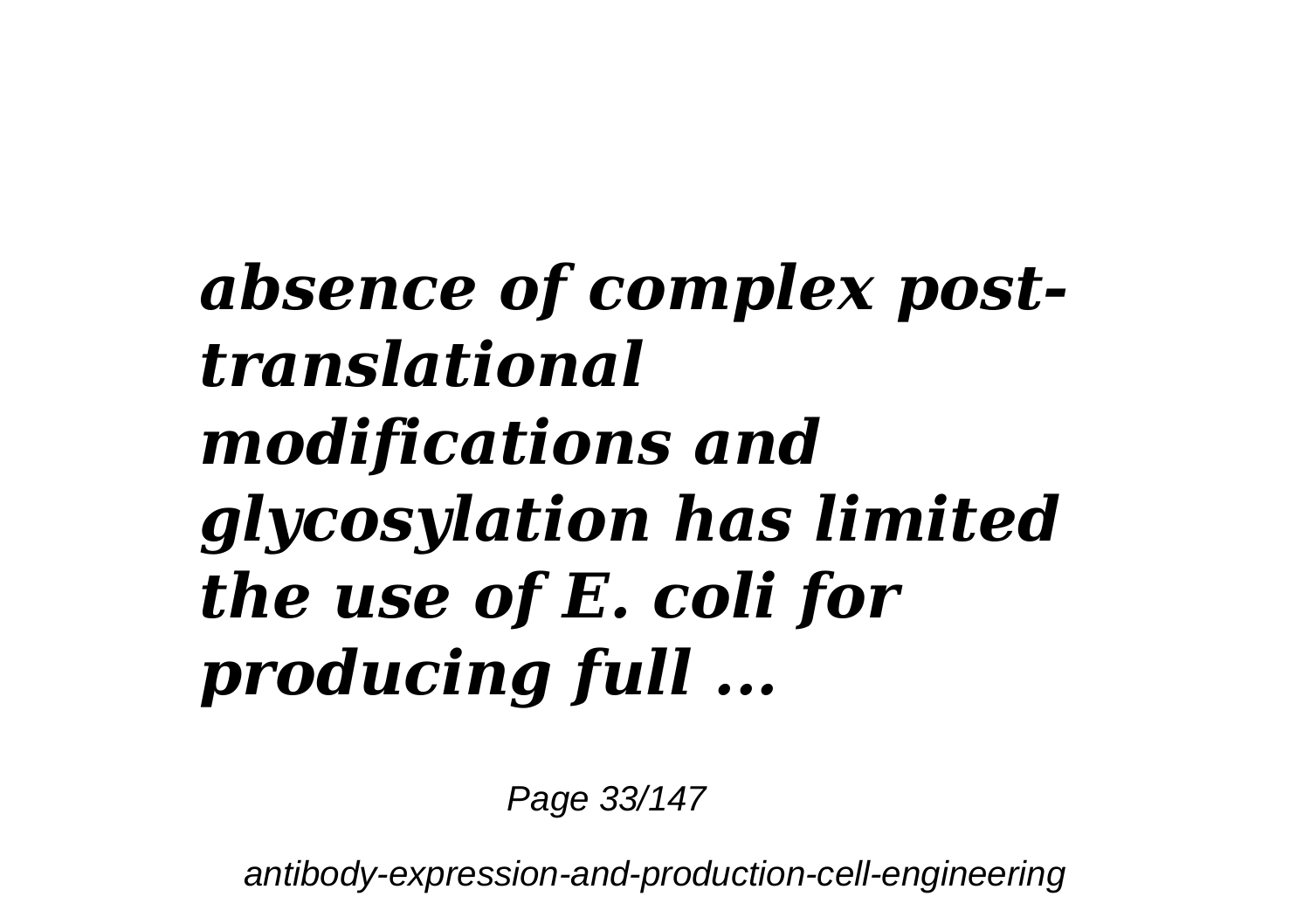*Antibody Expression in E.coli - GenScript Abveris' recombinant antibody production service was launched to meet the growing demands for recombinant* Page 34/147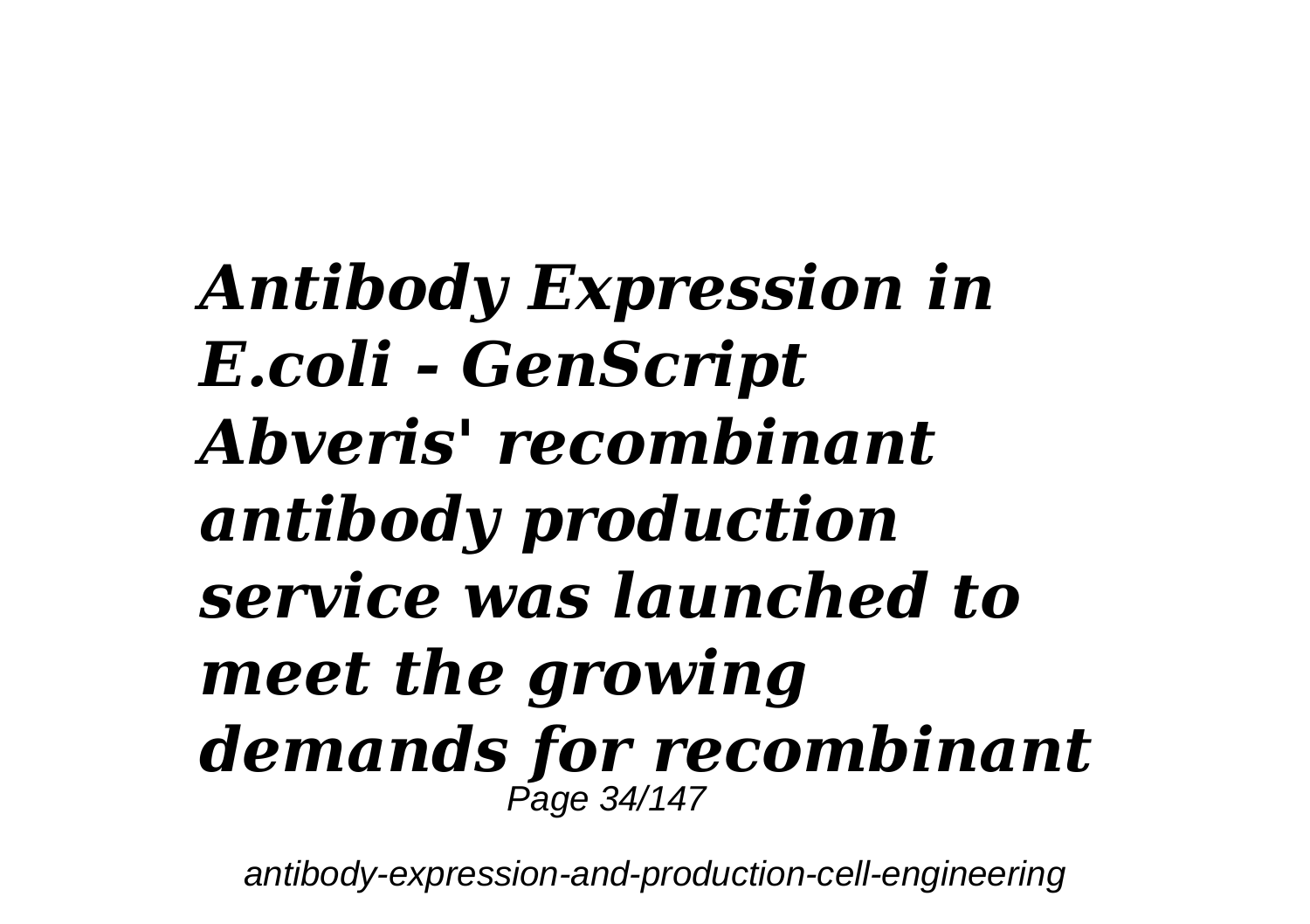*antibodies across research and diagnostics. Our serum-free HEK293-based transient expression system allows us to rapidly manufacture up to 100 milligram*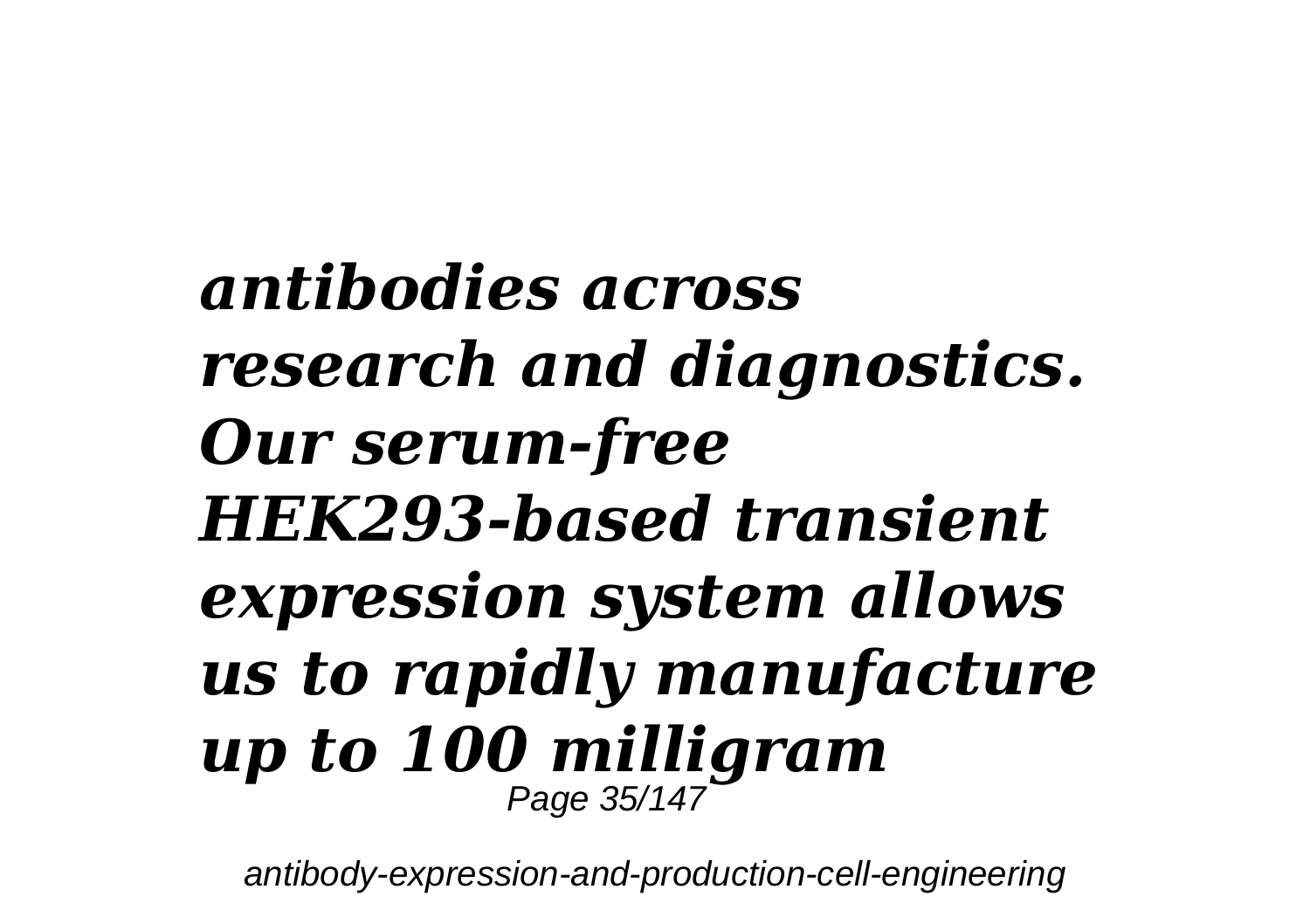# *quantities of recombinant proteins or antibodies.*

#### *Sequencing and Antibody Production - Abveris Efficient KIH production can be achieved by* Page 36/147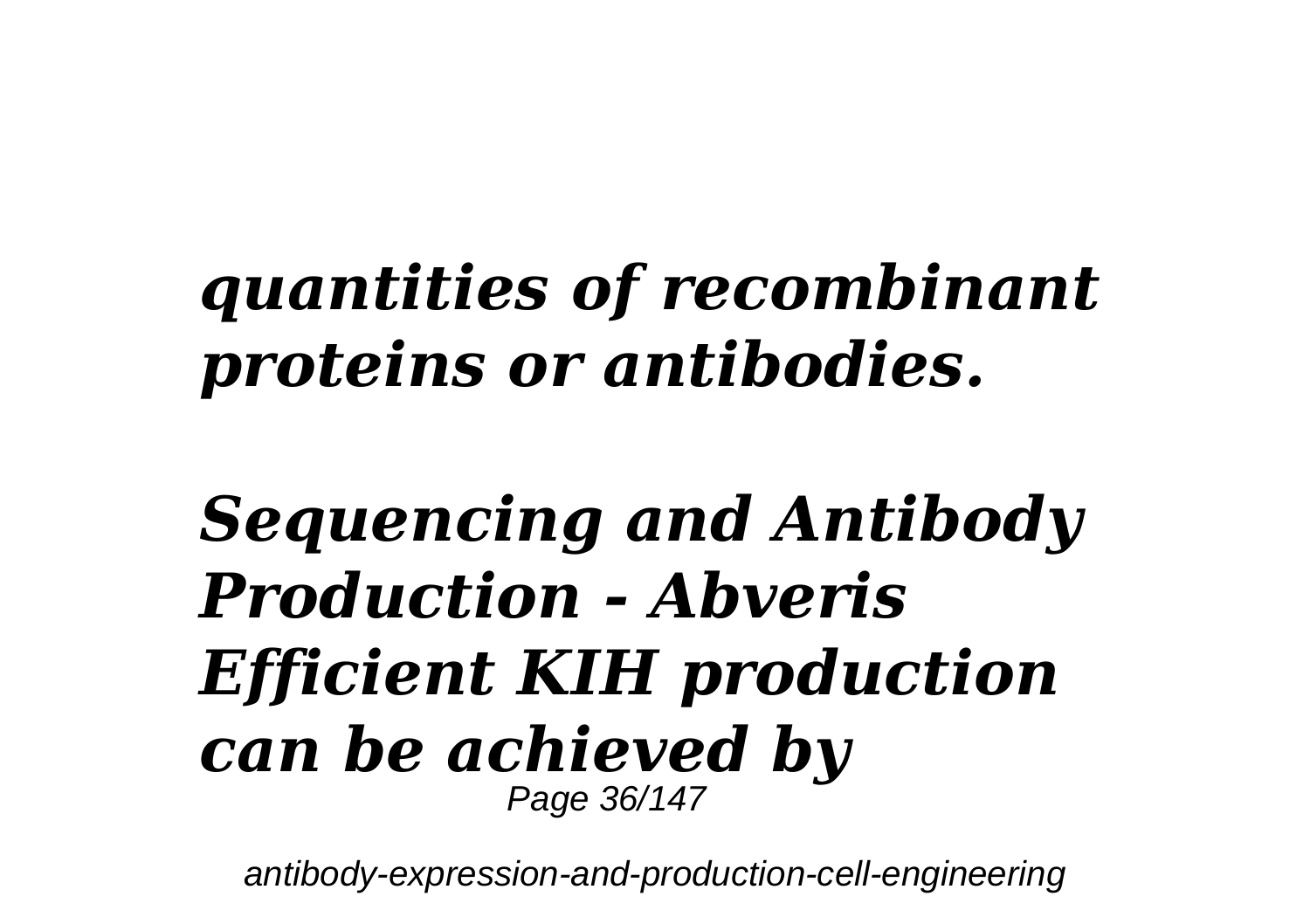#### *manipulating the plasmid ratio between knob and hole, and further improved by addition of prefabricated knob or hole. These studies demonstrate the* Page 37/147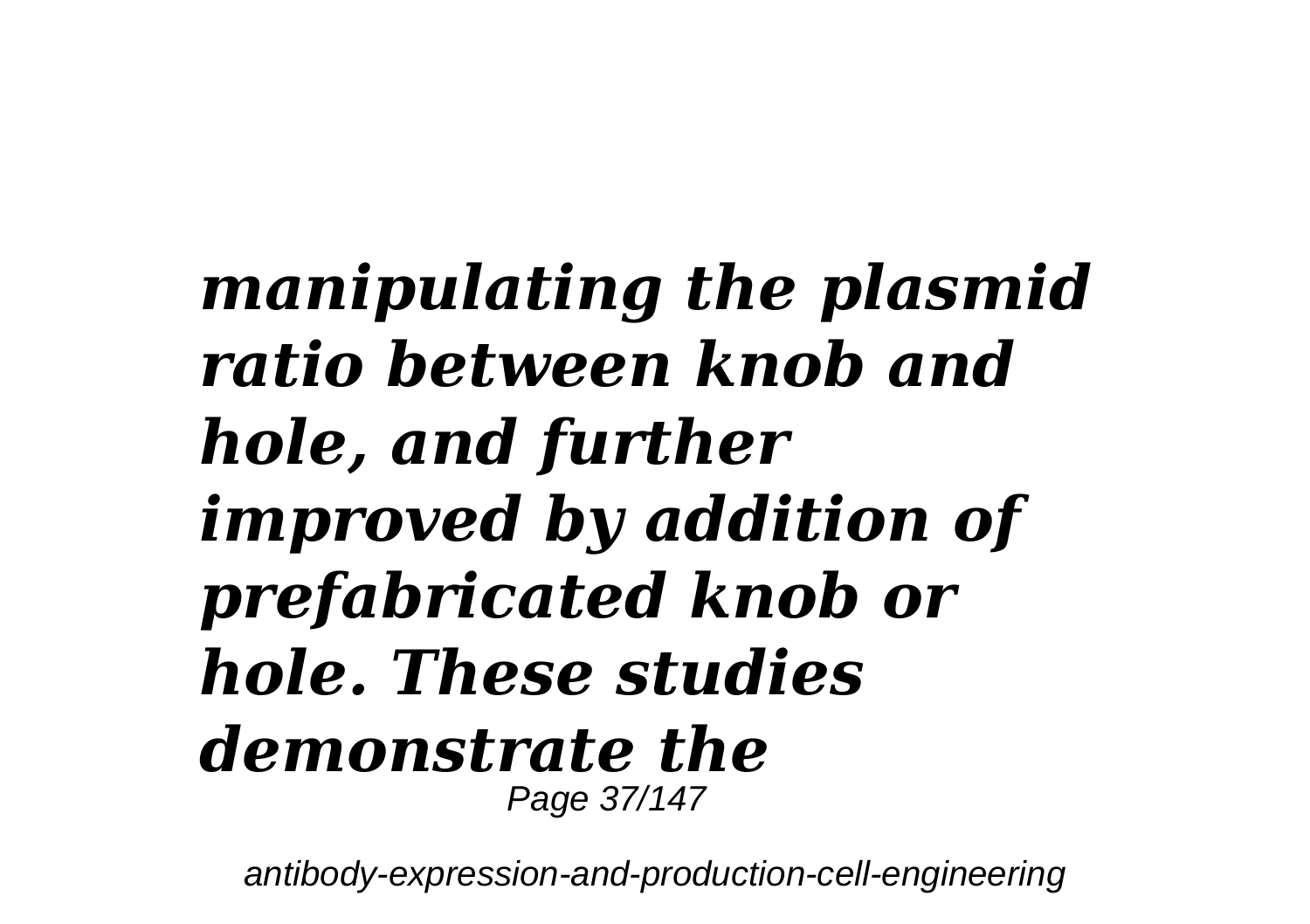### *versatility of Xpress CF in KIH production and provide valuable insights into KIH construct design for better assembly and expression titer.*

Page 38/147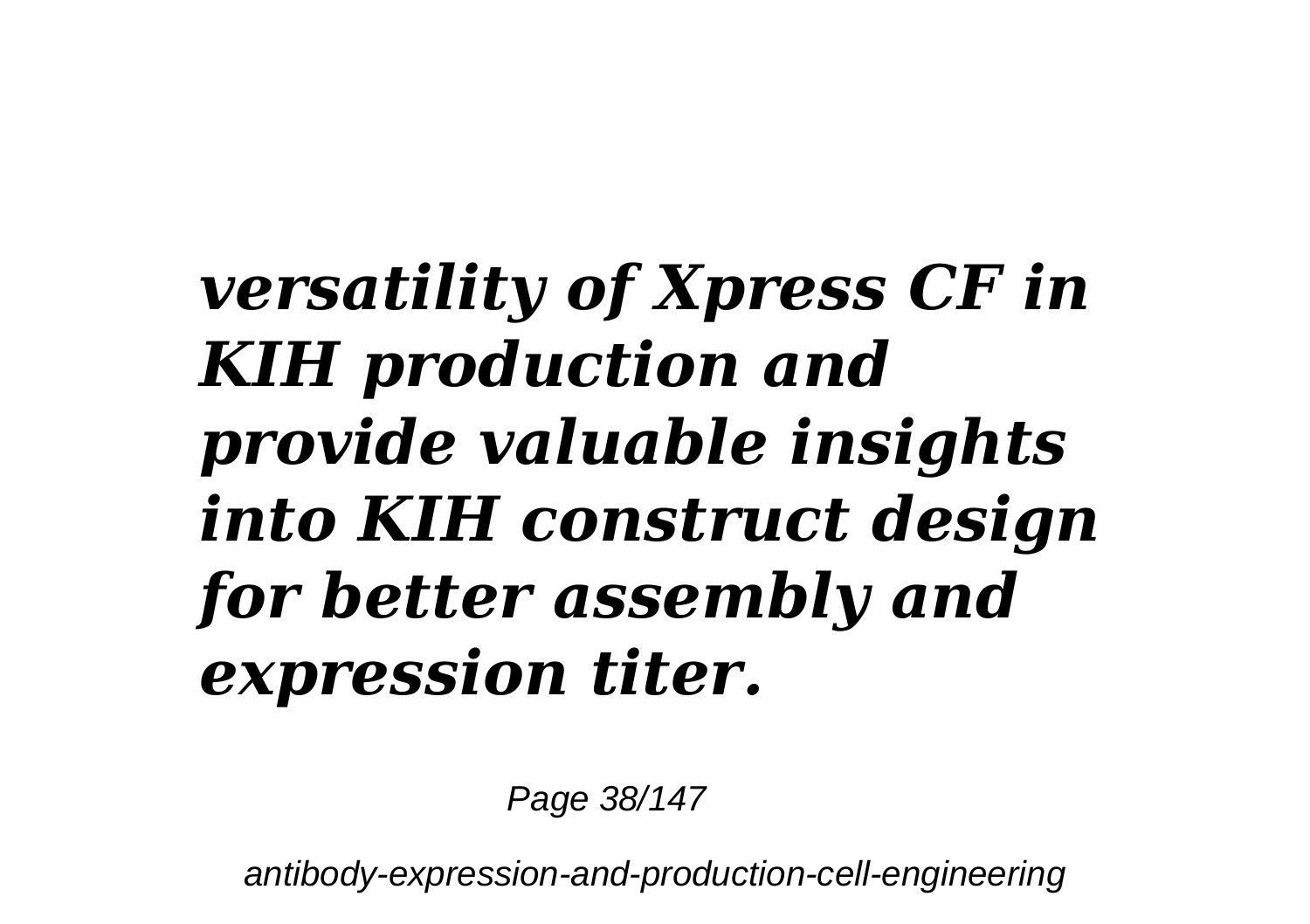## *Production of Bispecific Antibodies in "Knobs-Into-Holes ... It provides the necessary*

*theoretical background and description of methods for the* Page 39/147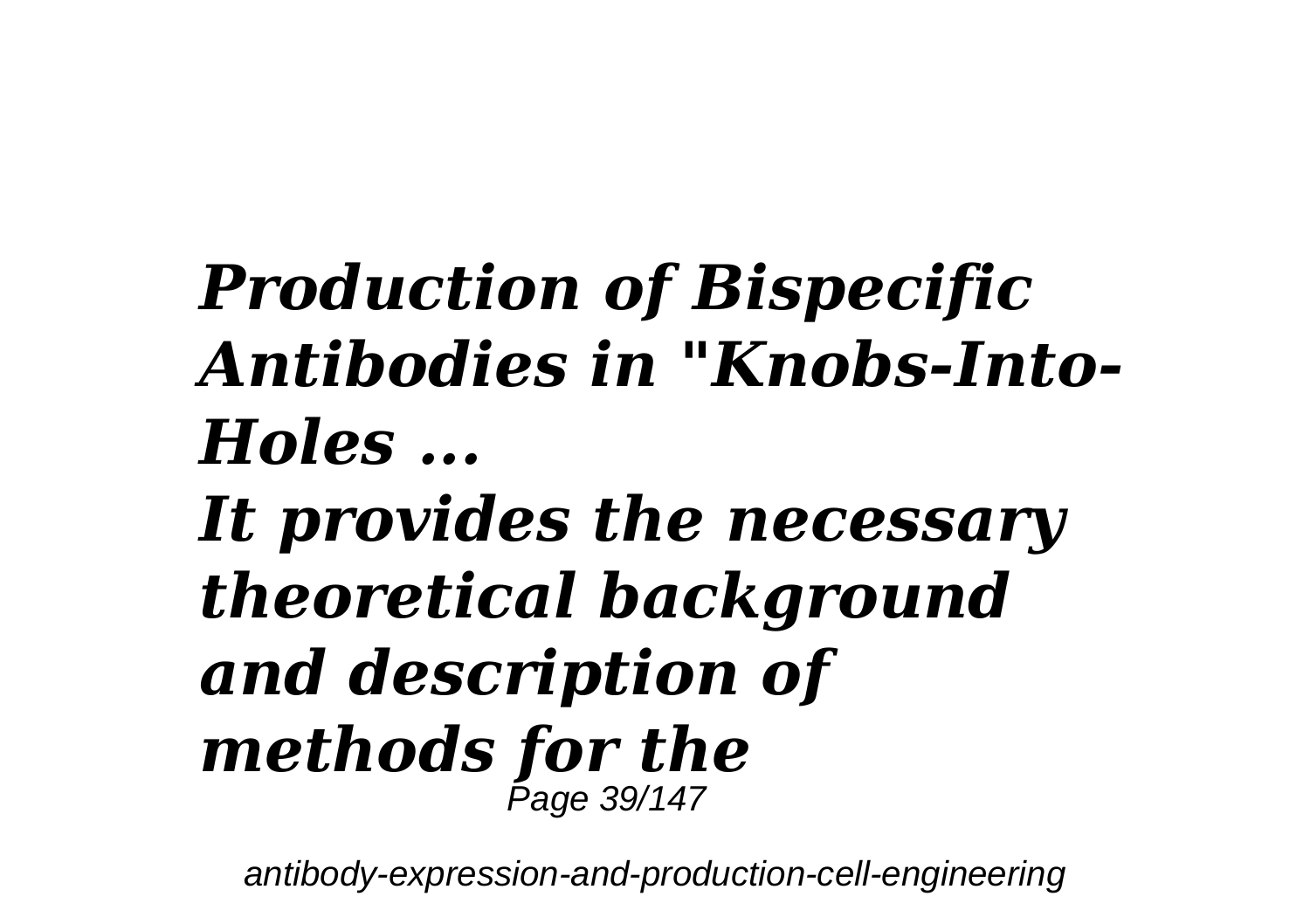### *expression of antibody in microbial and animal cell cultures and in transgenic animals and plants.*

# *Antibody Expression and* Page 40/147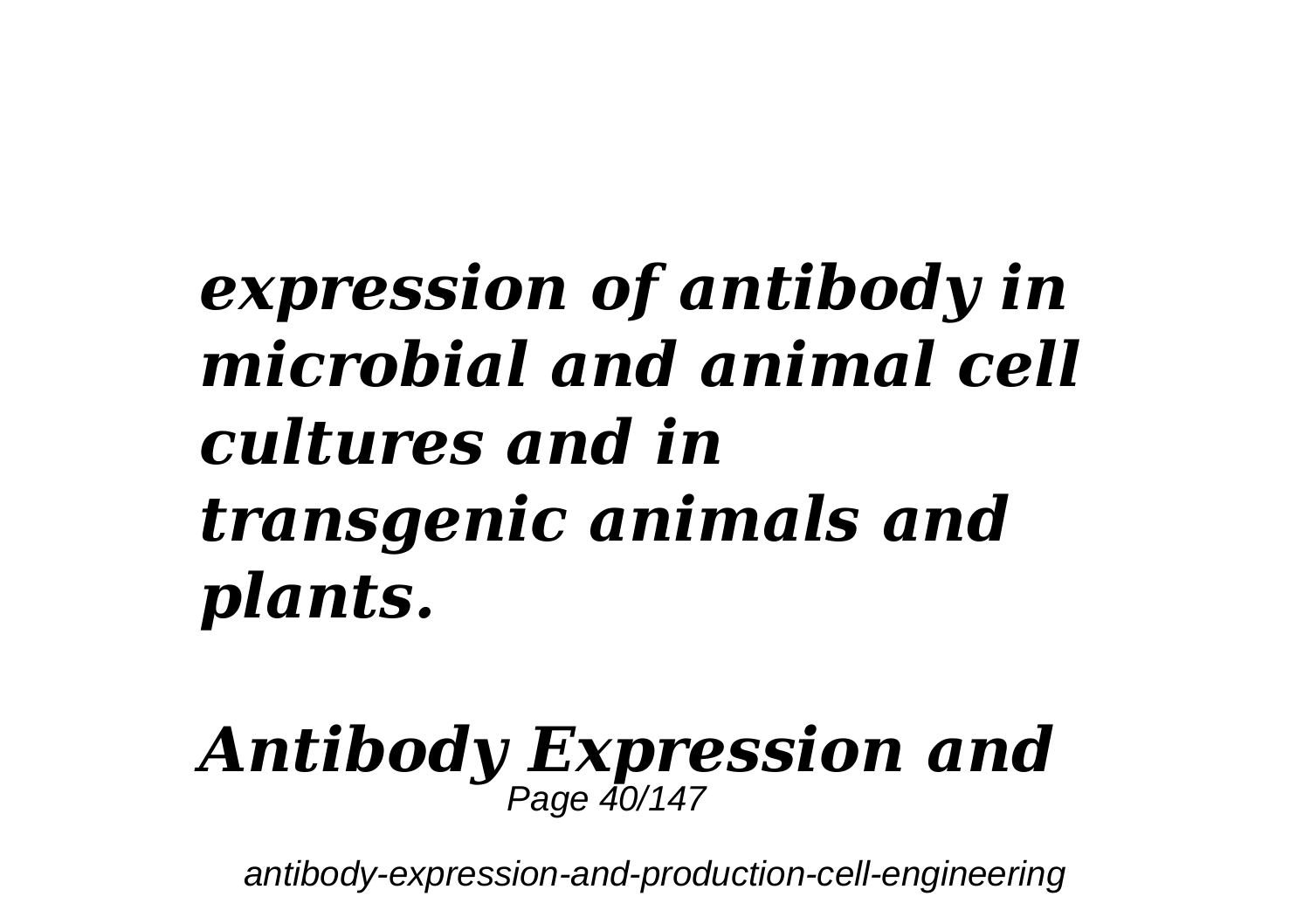*Production | Request PDF The production of a recombinant Fab fragment requires the simultaneous expression of two genes encoding both an Hc and an Lc in* Page 41/147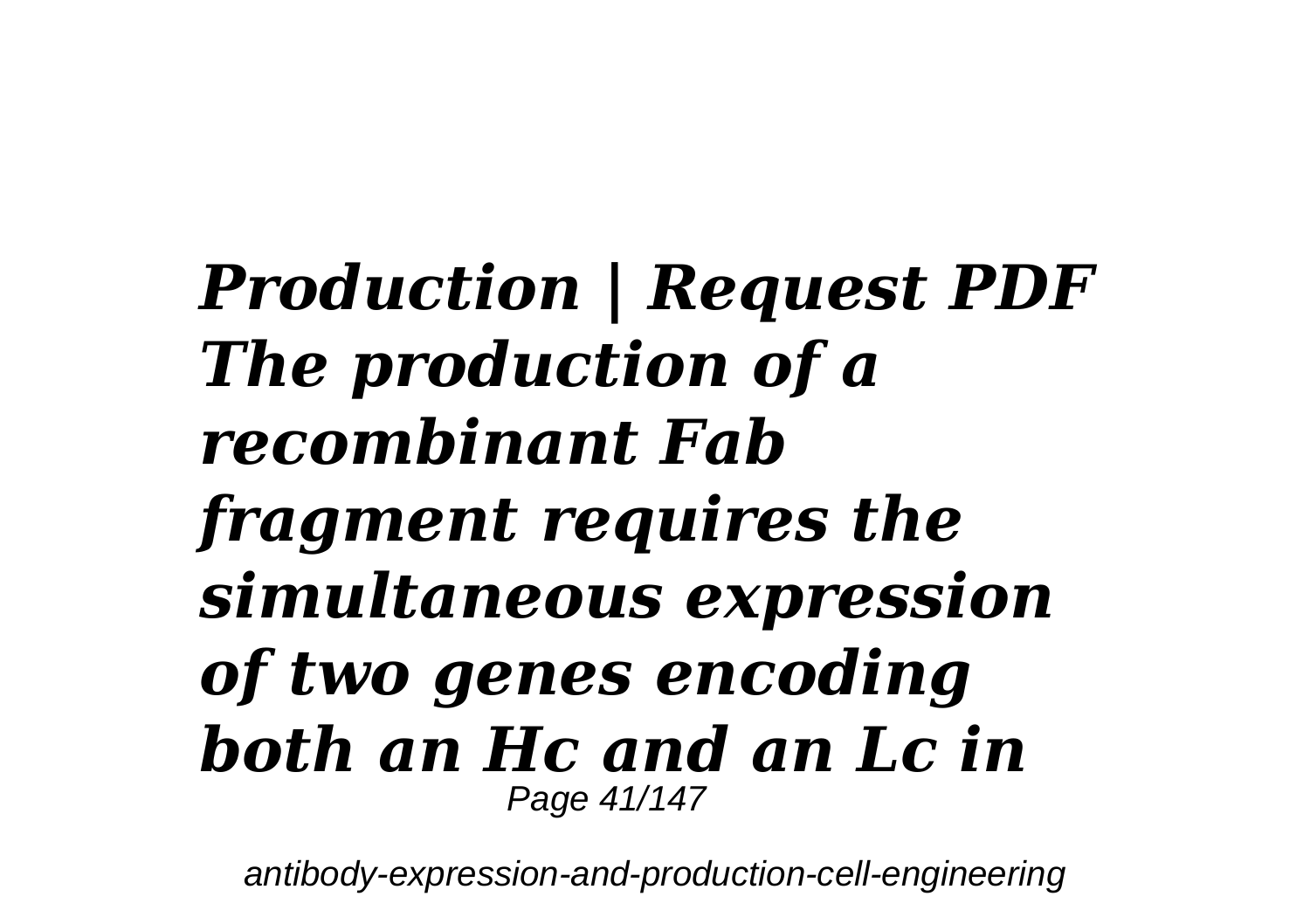*the same host cell. In the present study, we investigated the production of Fab fragments in lepidopteran insect cells using a bicistronic plasmid vector* Page 42/147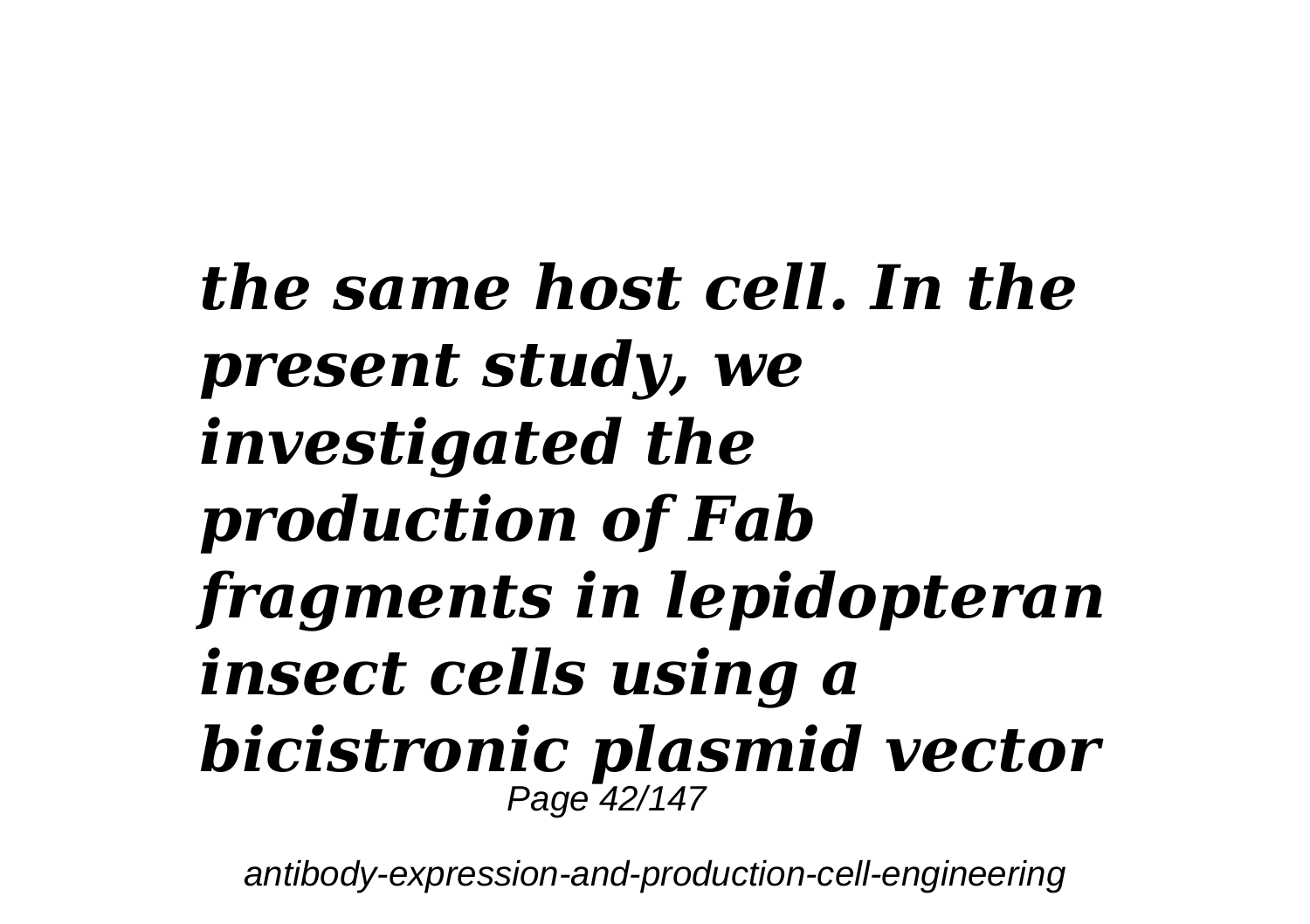#### *carrying the Hc and Lc genes linked with a 2A self-cleaving peptide sequence from the porcine teschovirus-1.*

#### *Production of an antibody* Page 43/147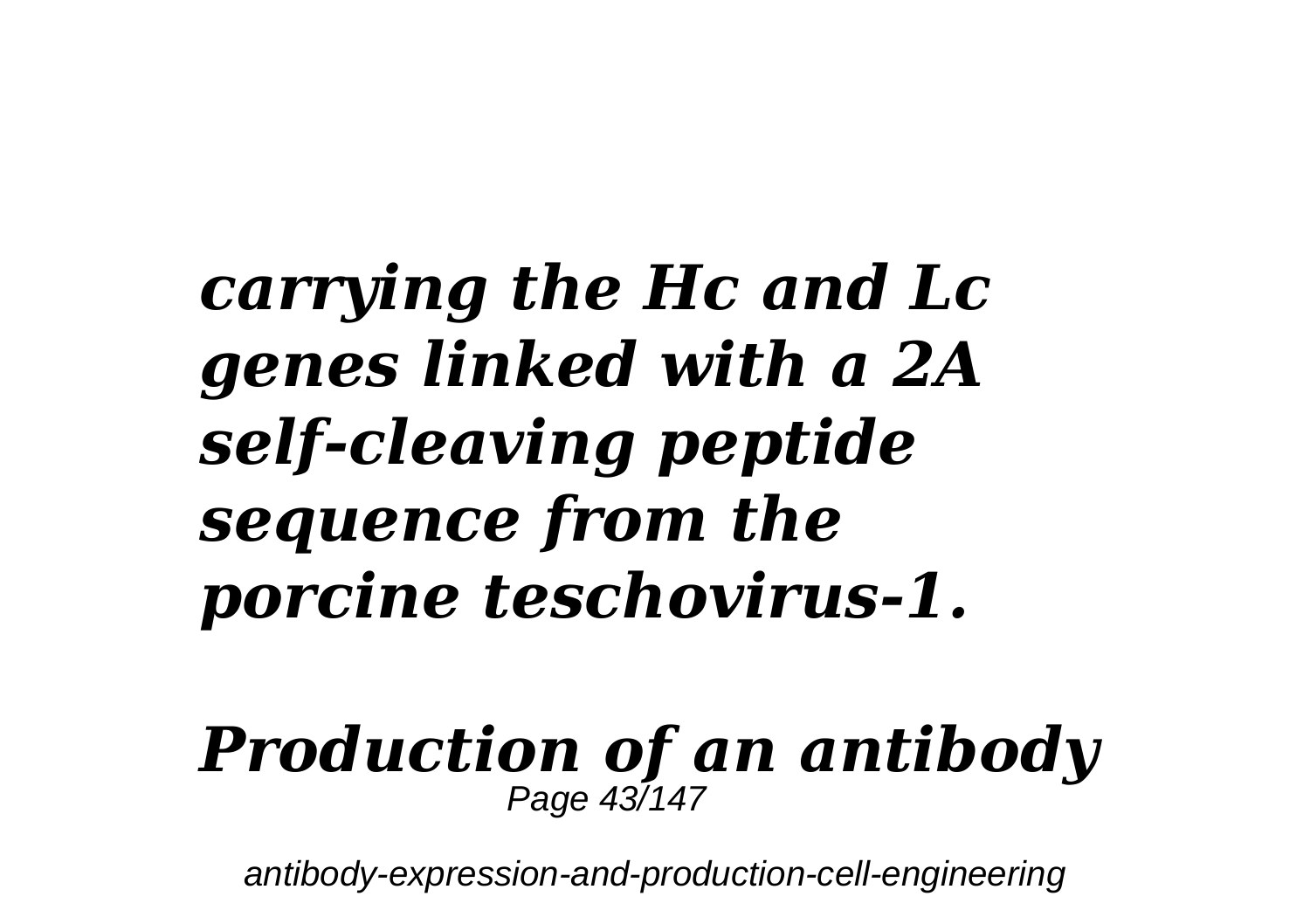*Fab fragment using 2A peptide in ... It provides the necessary theoretical background and description of methods for the expression of antibody in* Page 44/147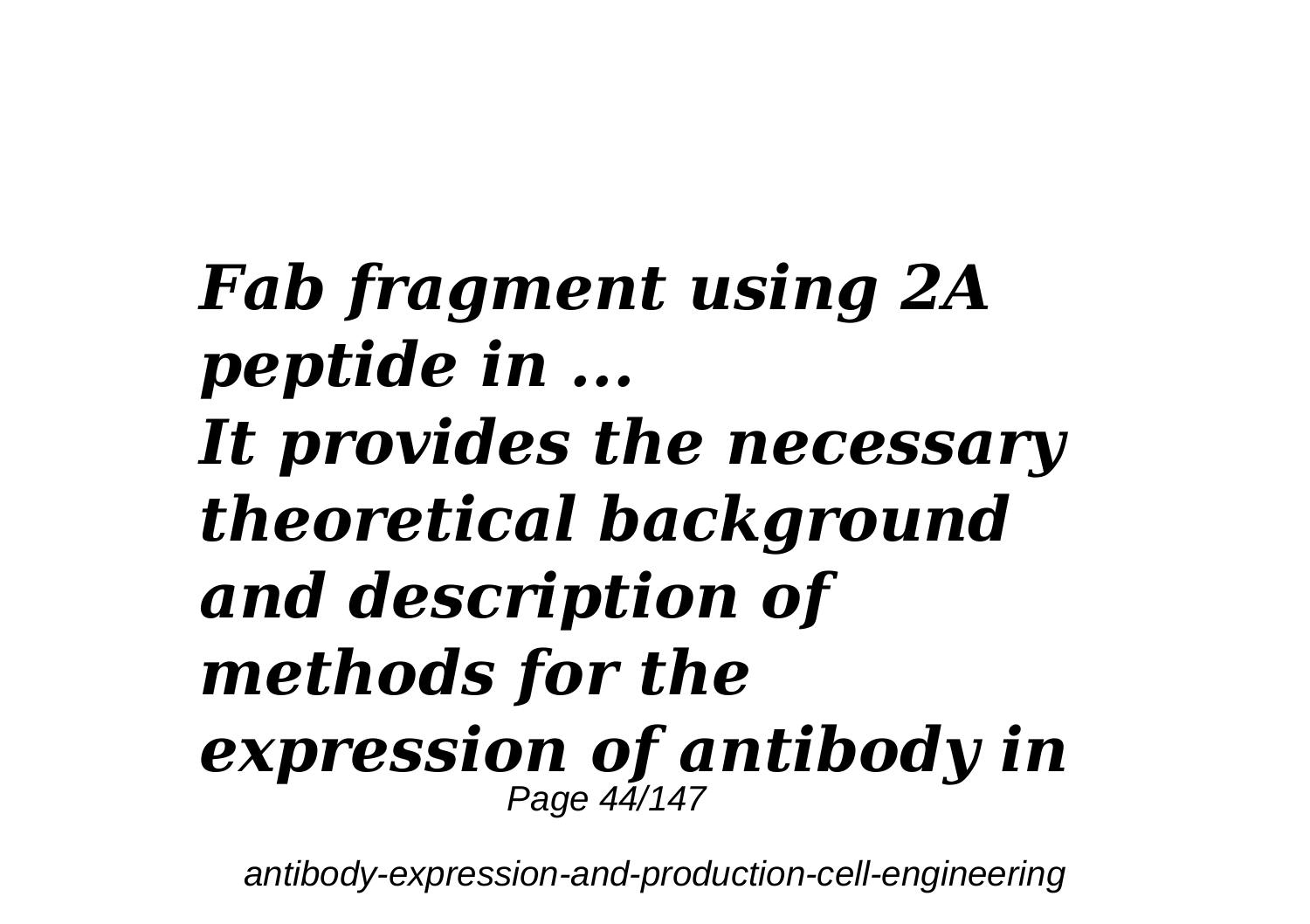#### *microbial and animal cell cultures and in transgenic animals and plants. There is a strong focus on those issues related to the production of intrabodies, bispecific* Page 45/147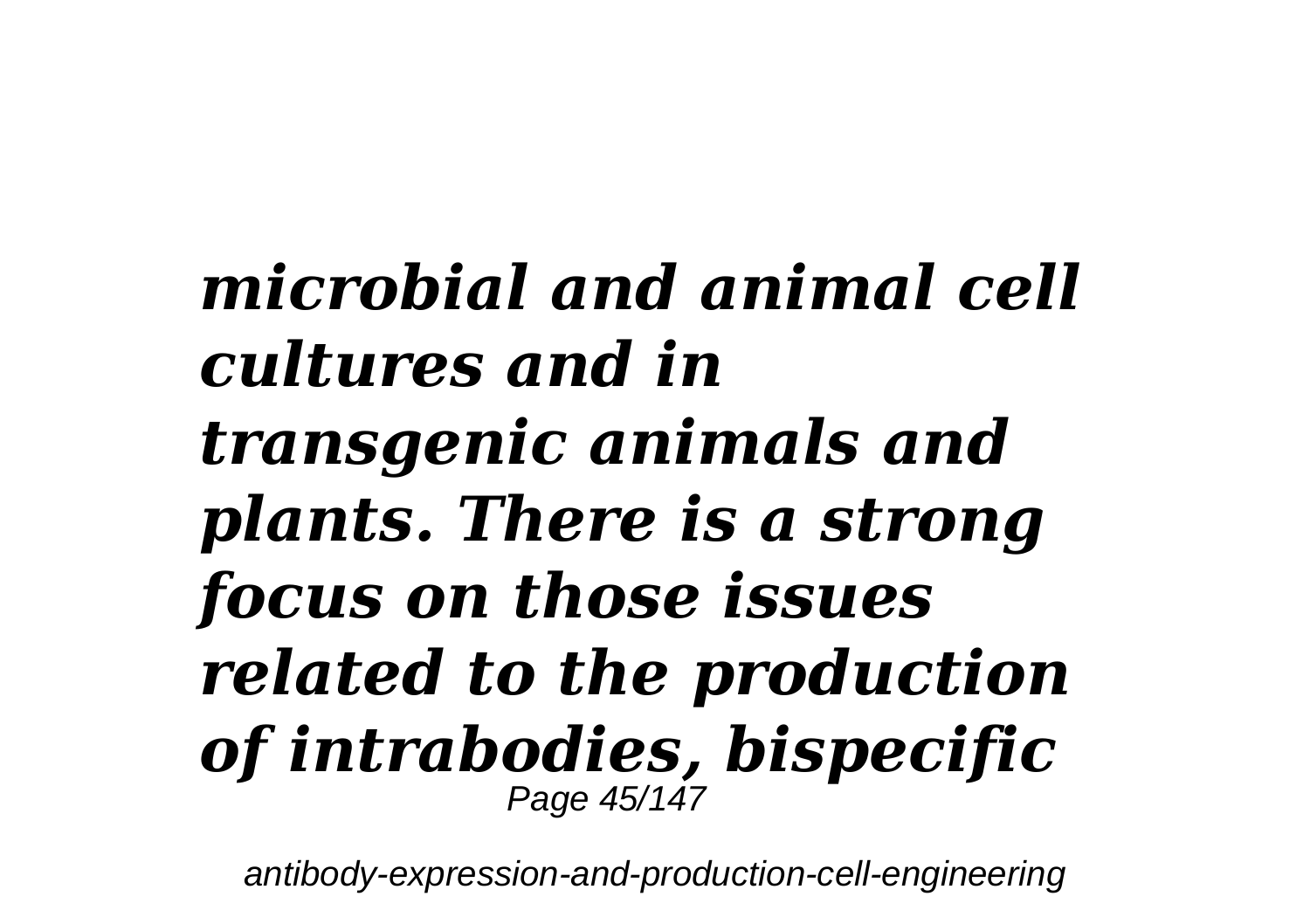### *antibody and antibody fragments and also to novel applications in cancer immunotherapy.*

## *Antibody Expression and Production | SpringerLink* Page 46/147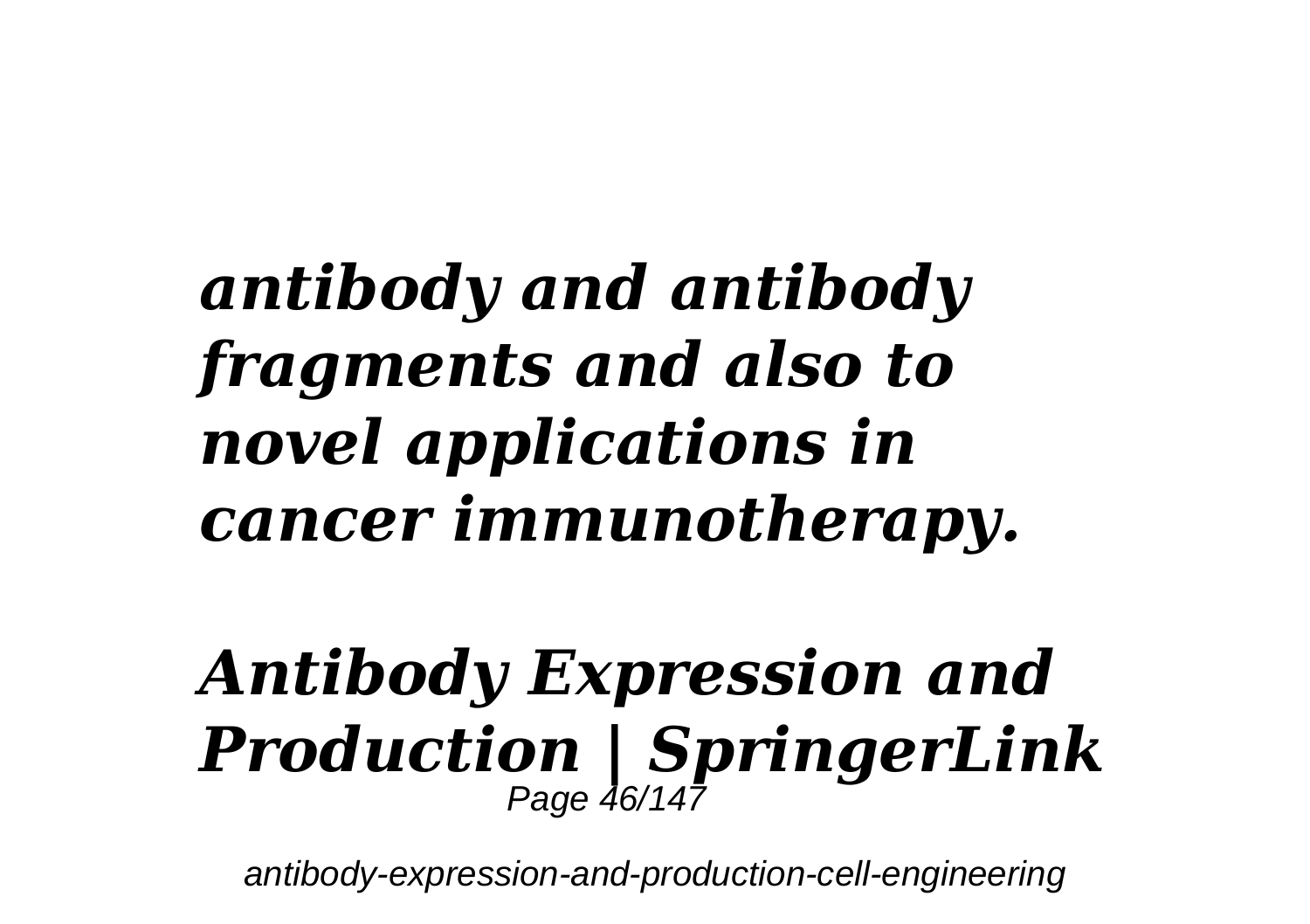*Transient expression systems in mammalian cells have become the method of choice for producing research quantities of antibodies. Both the speed and yield* Page 47/147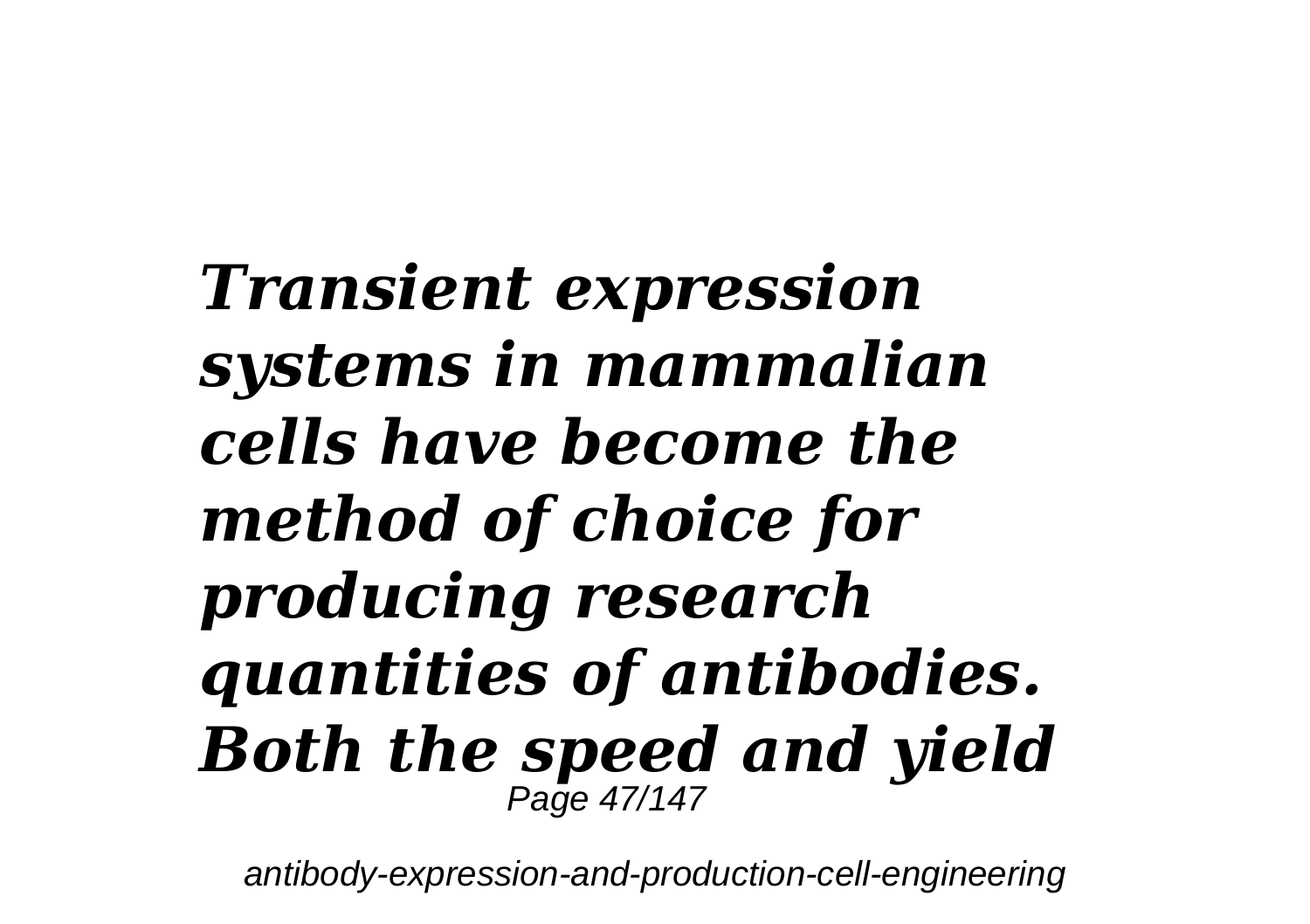*of the available transient systems and the natural posttranslational modifications favor these systems above expression in lower eukaryotes, prokaryotes or stable cell* Page 48/147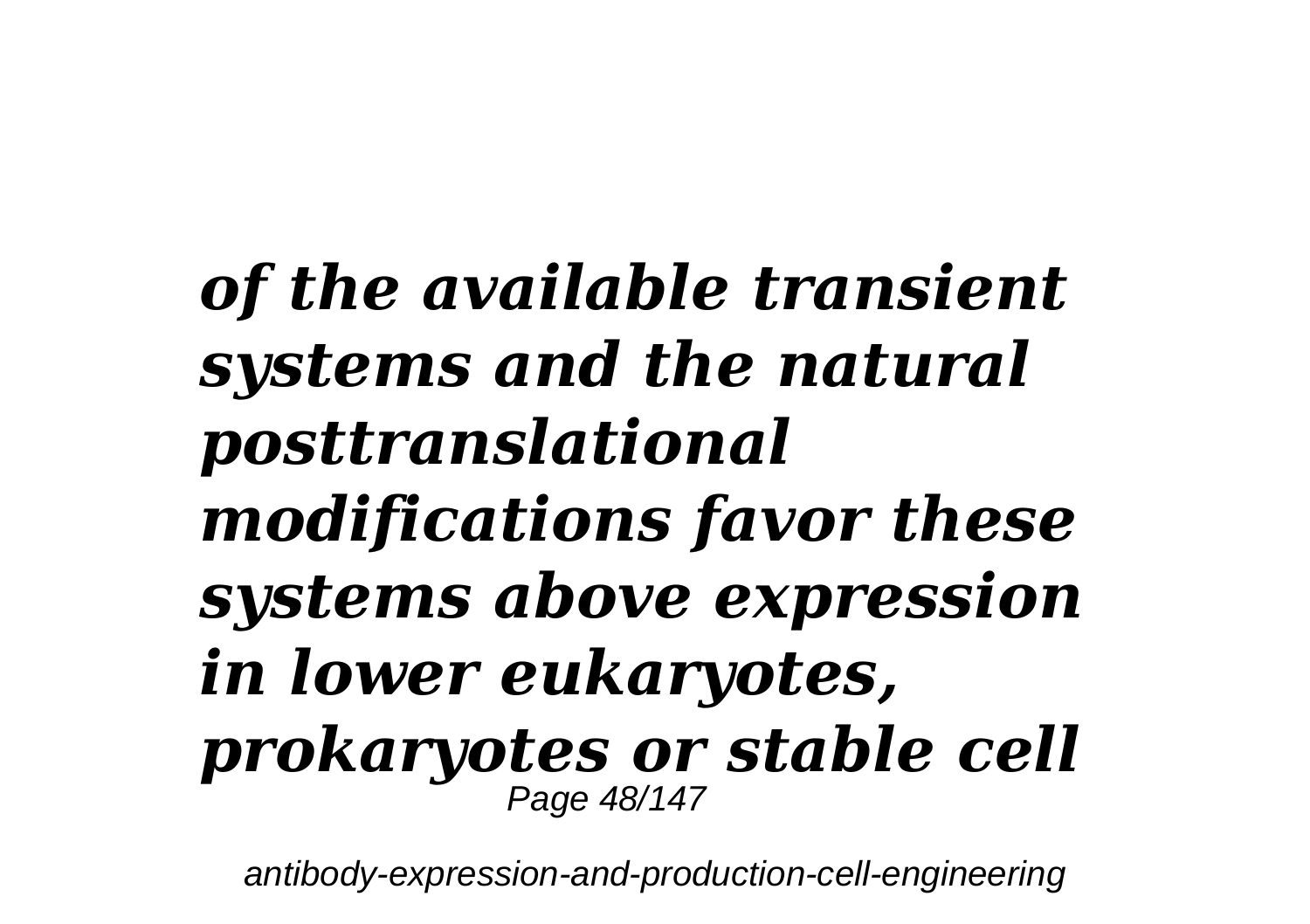#### *lines.*

#### *A simple, robust and highly efficient transient expression ... Recombinant antibody accumulation was* Page 49/147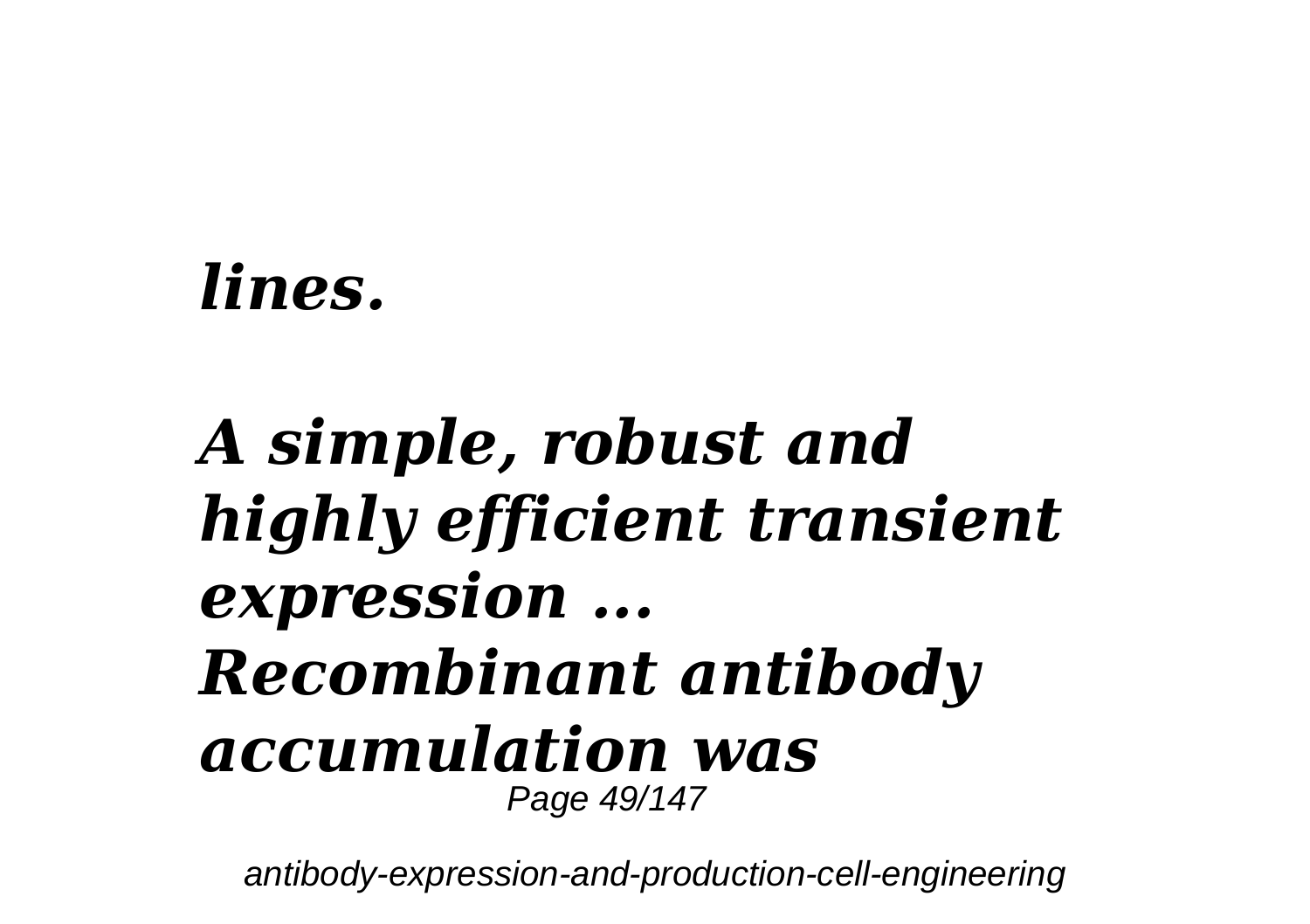*measured at the end of the experiment seven days post transfection. First of all, it was revealed that reporter gene expression and corresponding* Page 50/147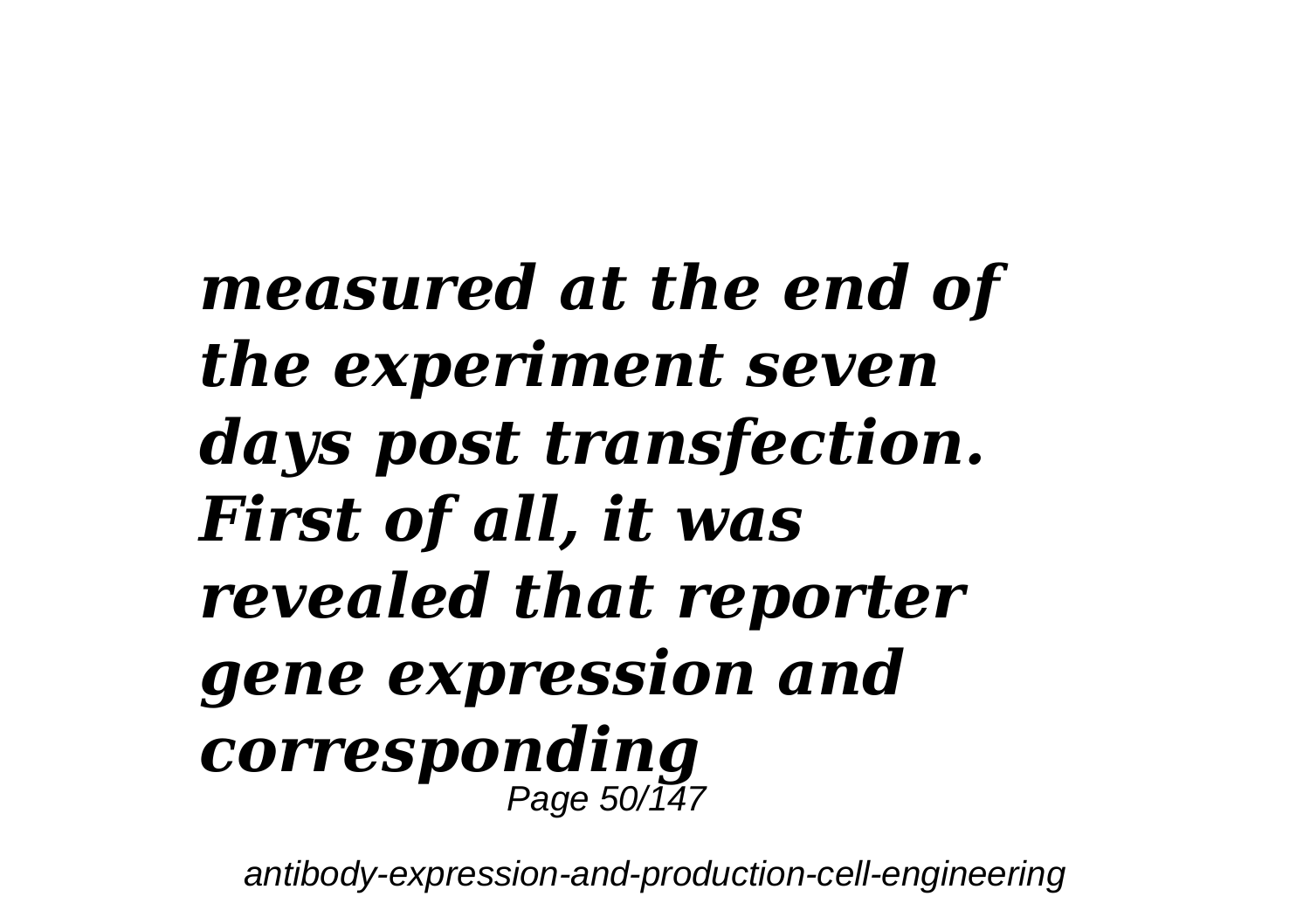#### *measurement methods are neither interchangable nor directly comparable to the expression of the GOI i.e. the recombinant antibody.* Page 51/147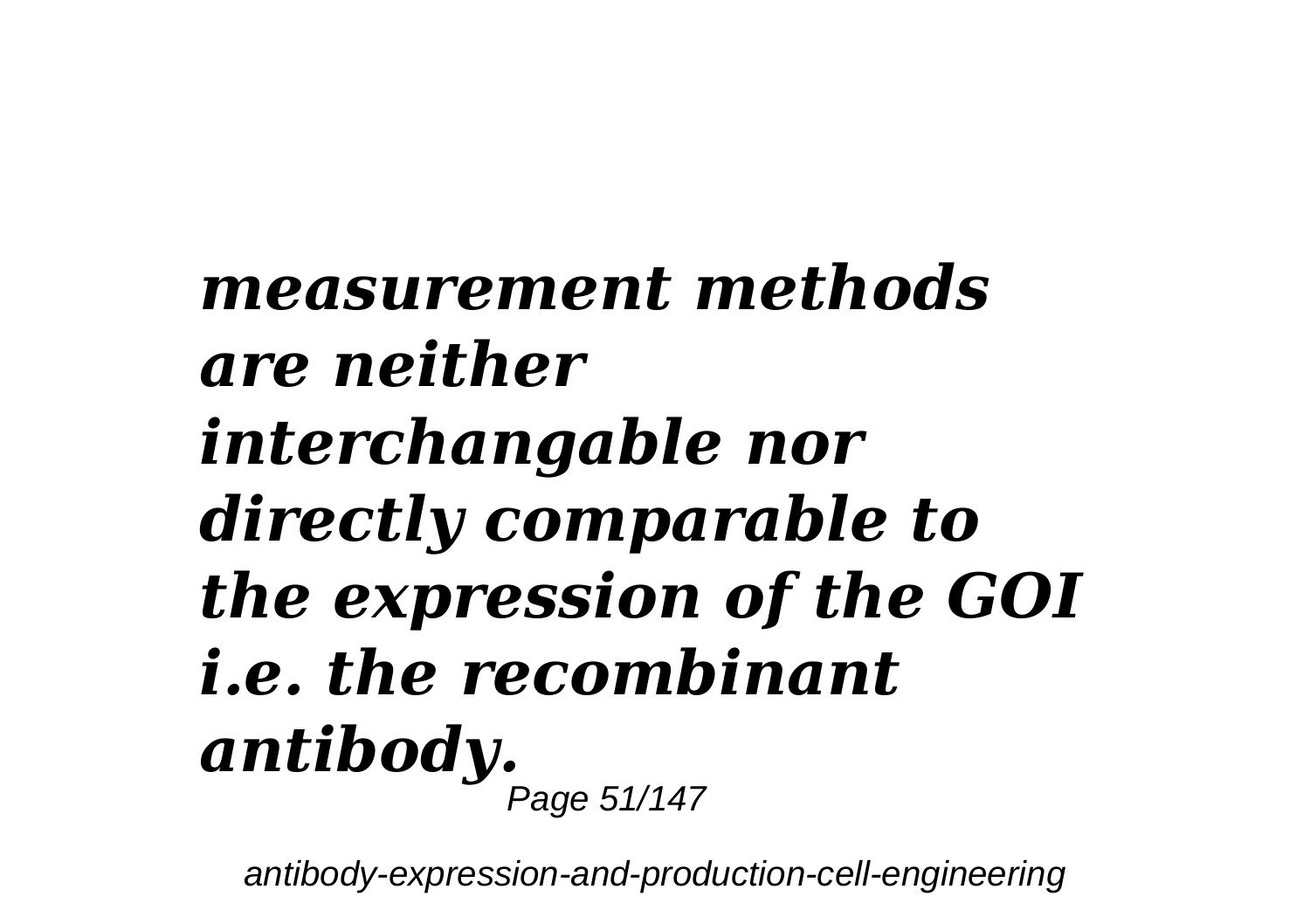#### *High-titer expression of recombinant antibodies by ... An IgG1 antibody construct was produced by transient transfection* Page 52/147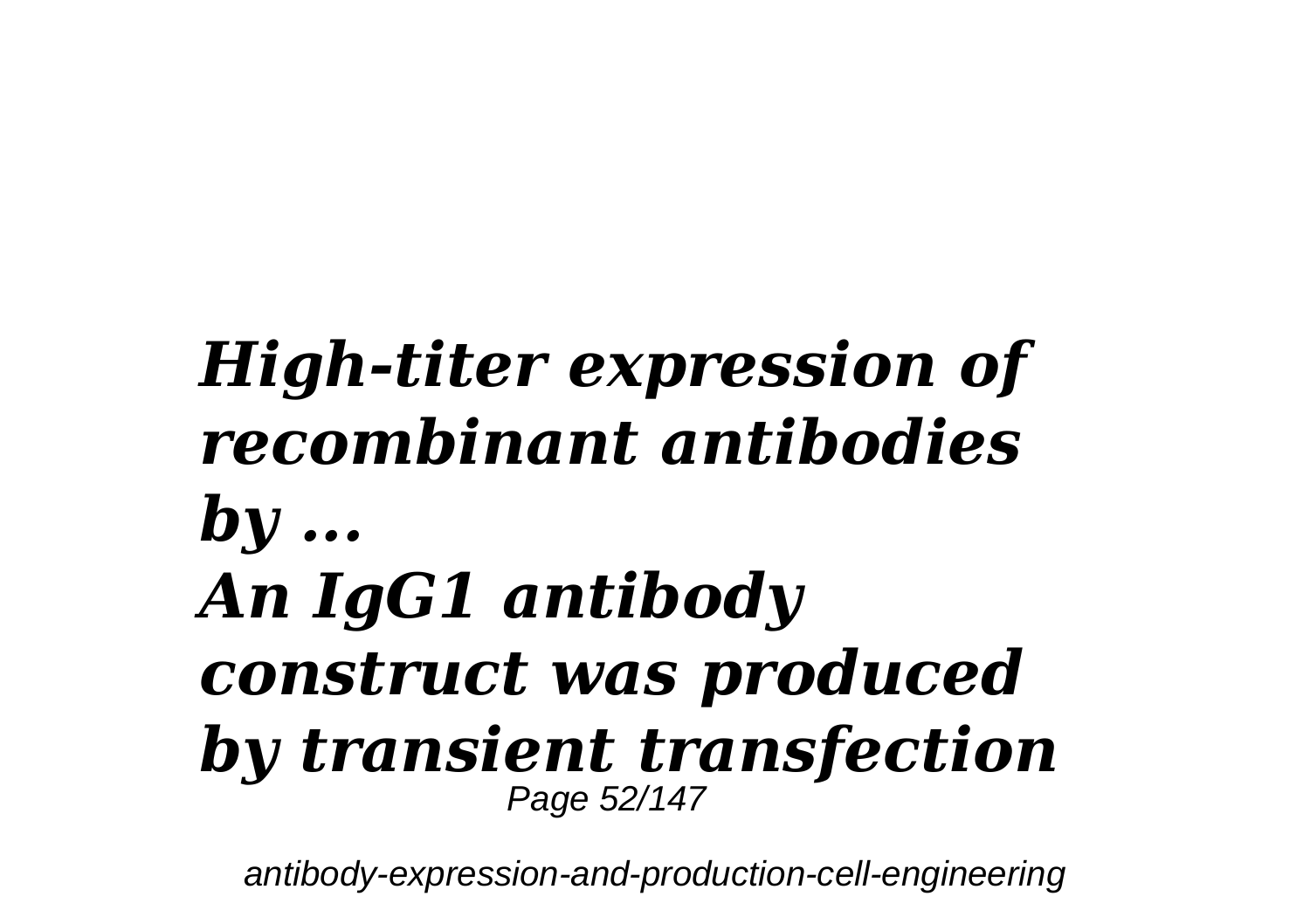#### *using either the TransIT-PRO® Transfection Reagent (Mirus Bio) at a 1:1 reagent-to-DNA ratio (vol:wt), PEImax (4:1, Polysciences), or linear 25 kDa PEI (6:1,* Page 53/147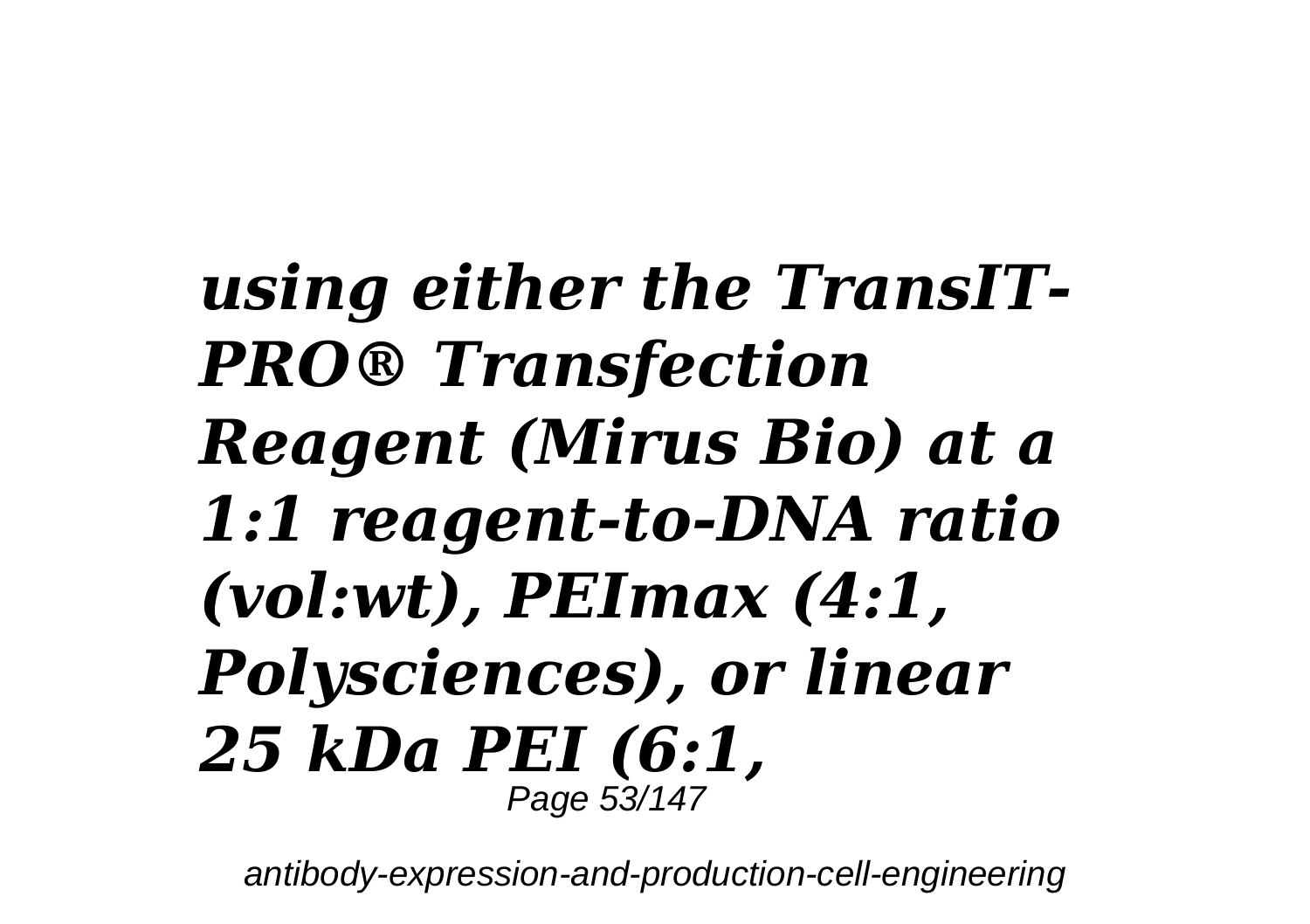*Polysciences) and 1 µg plasmid DNA per milliliter of culture in FreeStyle™ CHO-S cells (ThermoFisher Scientific) cultured in CHOgro® Expression Medium* Page 54/147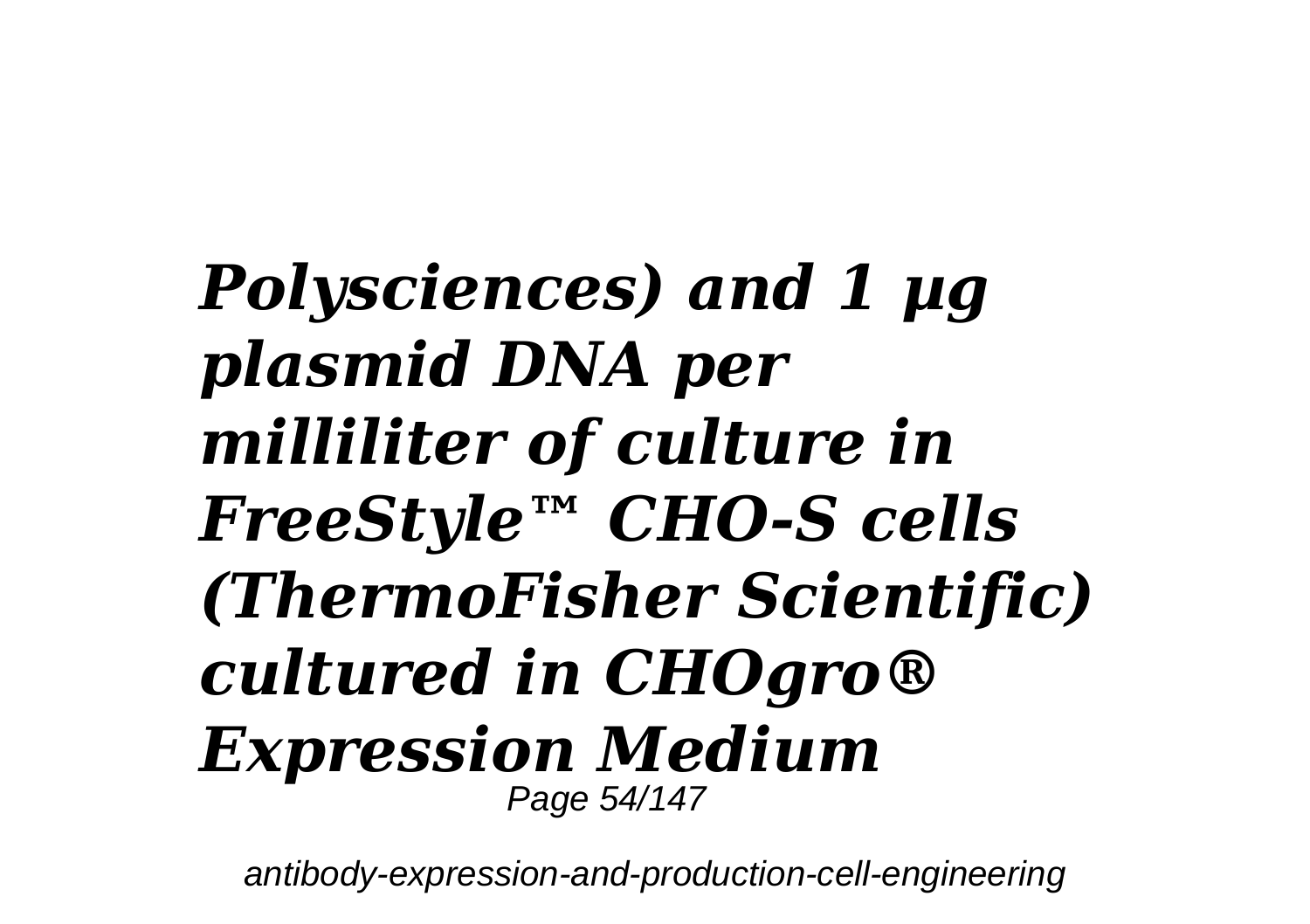#### *(Mirus Bio) at a ...*

#### *Antibody Production in Suspension CHO Cells Cultivation of mTORtransgenic CHO-derived cell lines engineered for* Page 55/147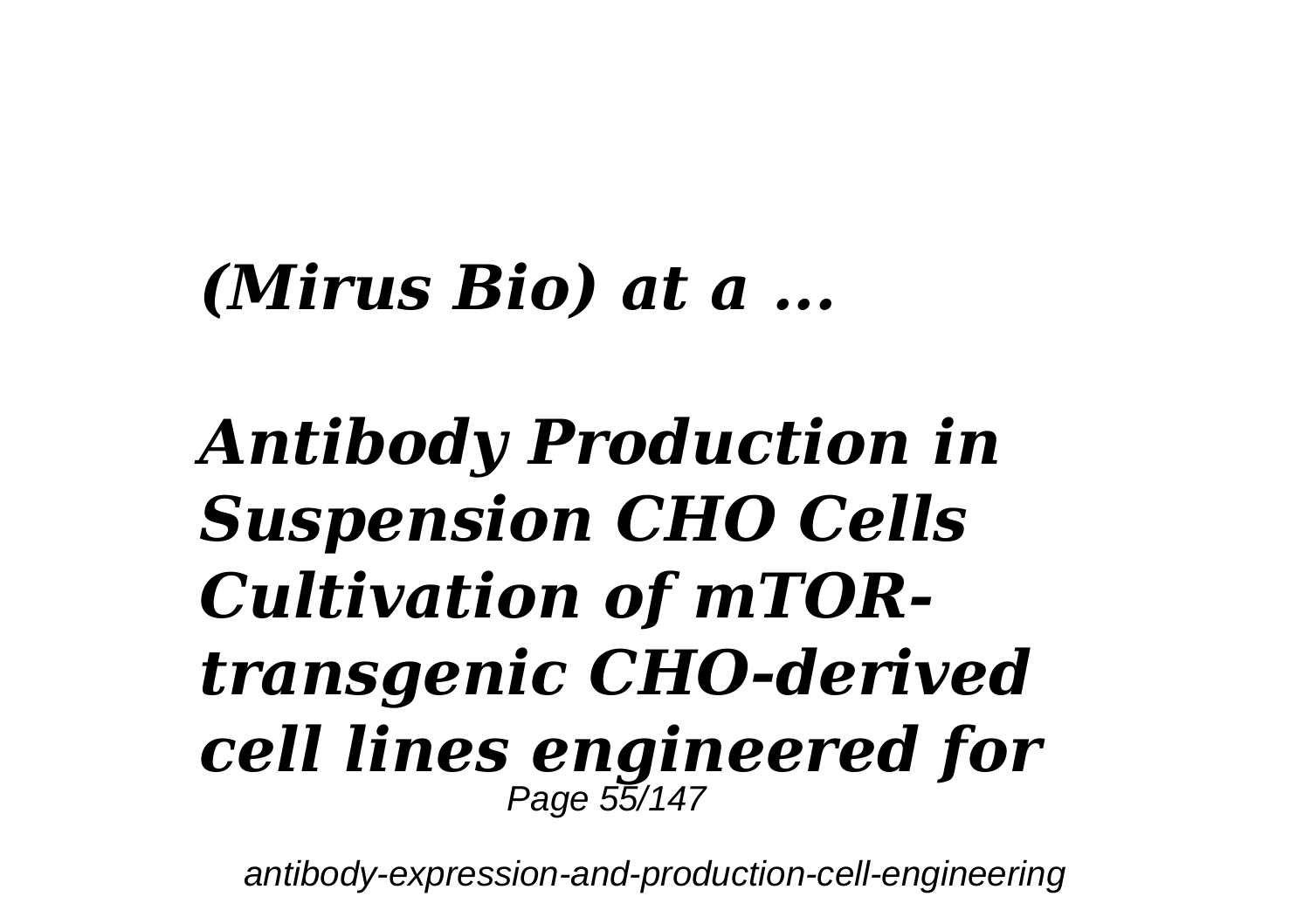*secretion of a therapeutic IgG resulted in antibody titers of up to 50 pg/cell/day, which represents a four-fold increase compared to the parental production cell* Page 56/147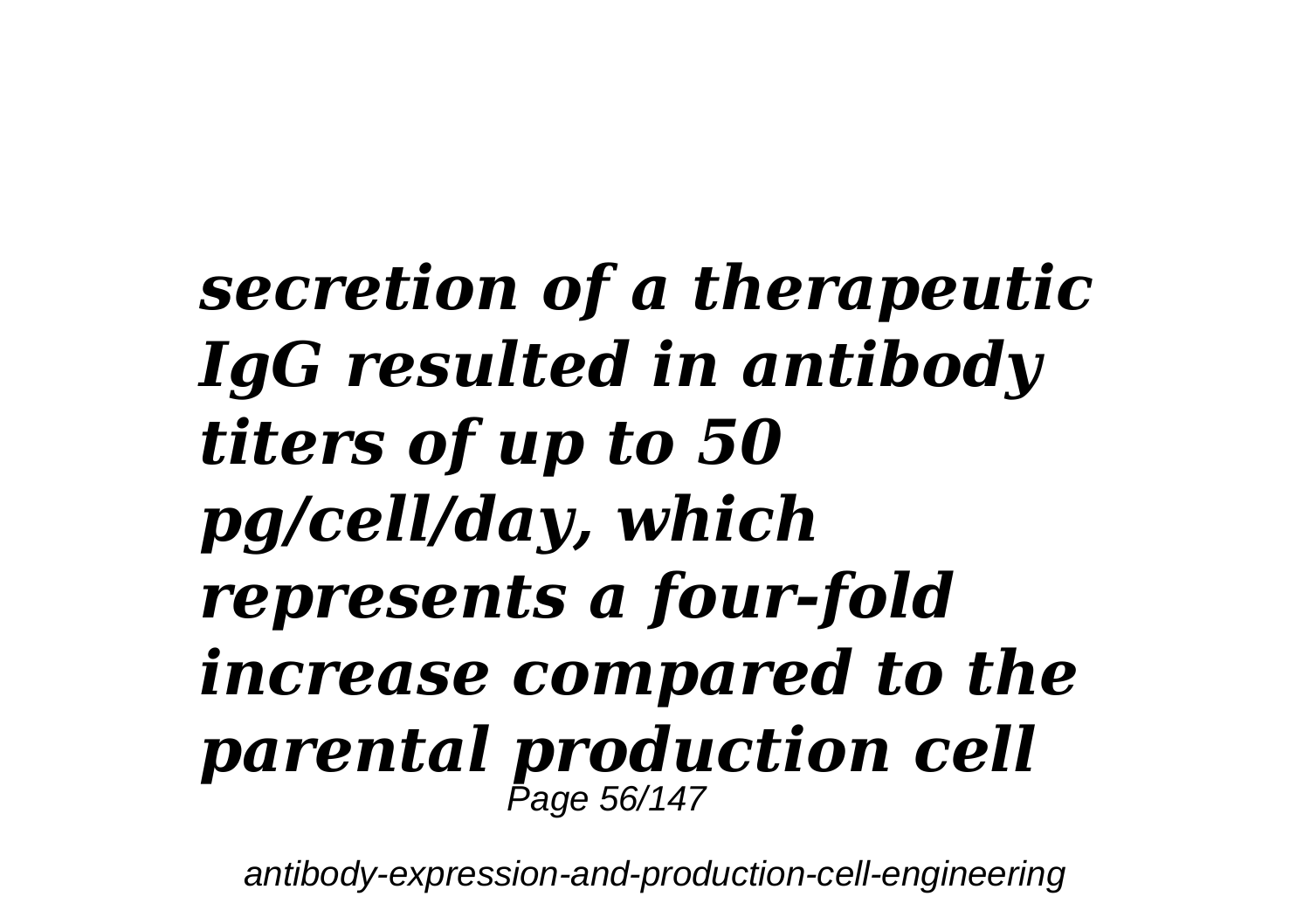*line. mTOR-based engineering of mammalian production cell lines may therefore have a promising future in biopharmaceutical manufacturing of human* Page 57/147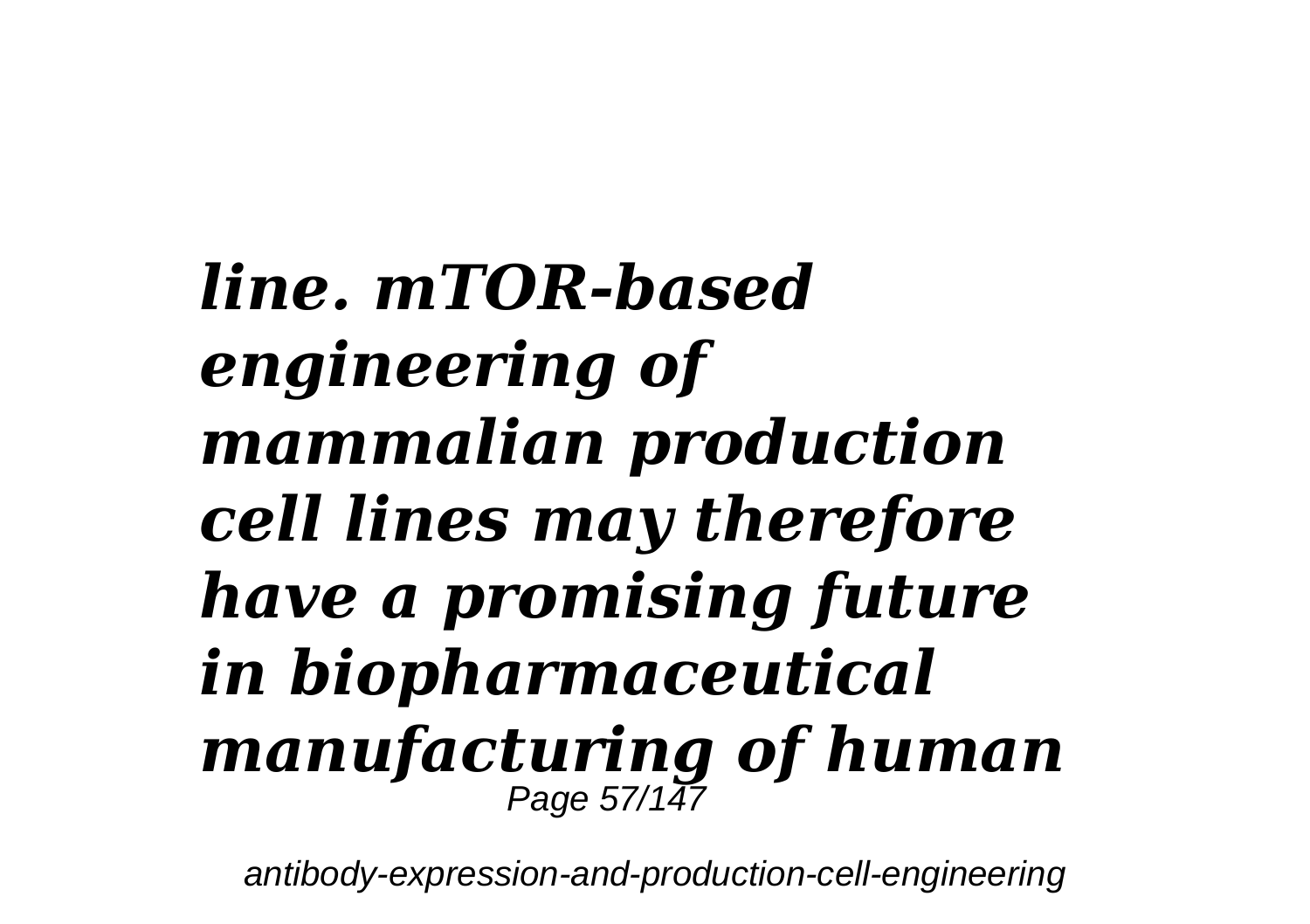### *therapeutic proteins.*

#### *Ectopic expression of human mTOR increases viability ... Antibody production starting from expression* Page 58/147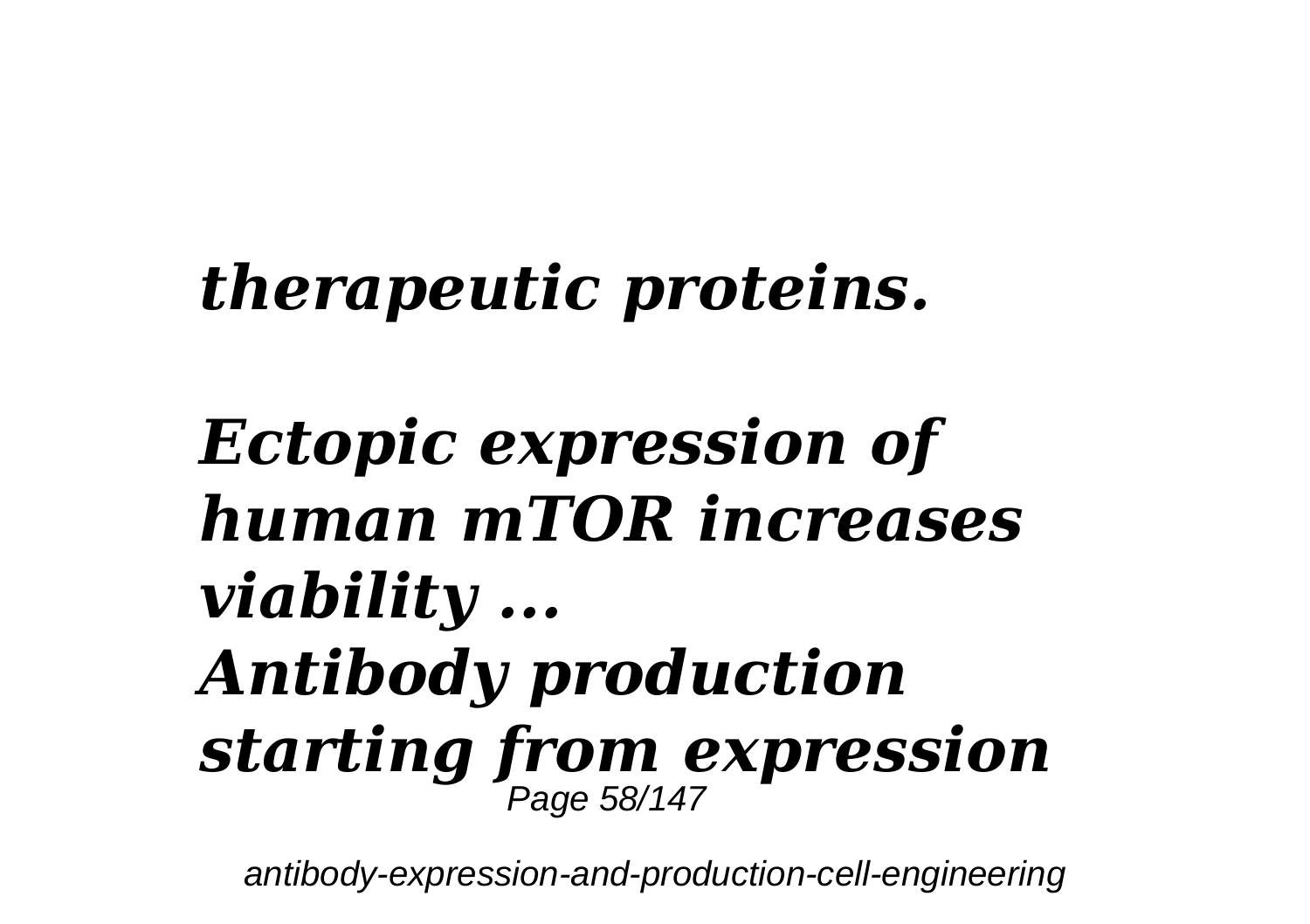*cell bank. One vial from the cell bank of chimeric antibody was thawed in 25 ml fresh medium to achieve culture density 2x10^6 cell/ml. 24 h after thawing G418 was added* Page 59/147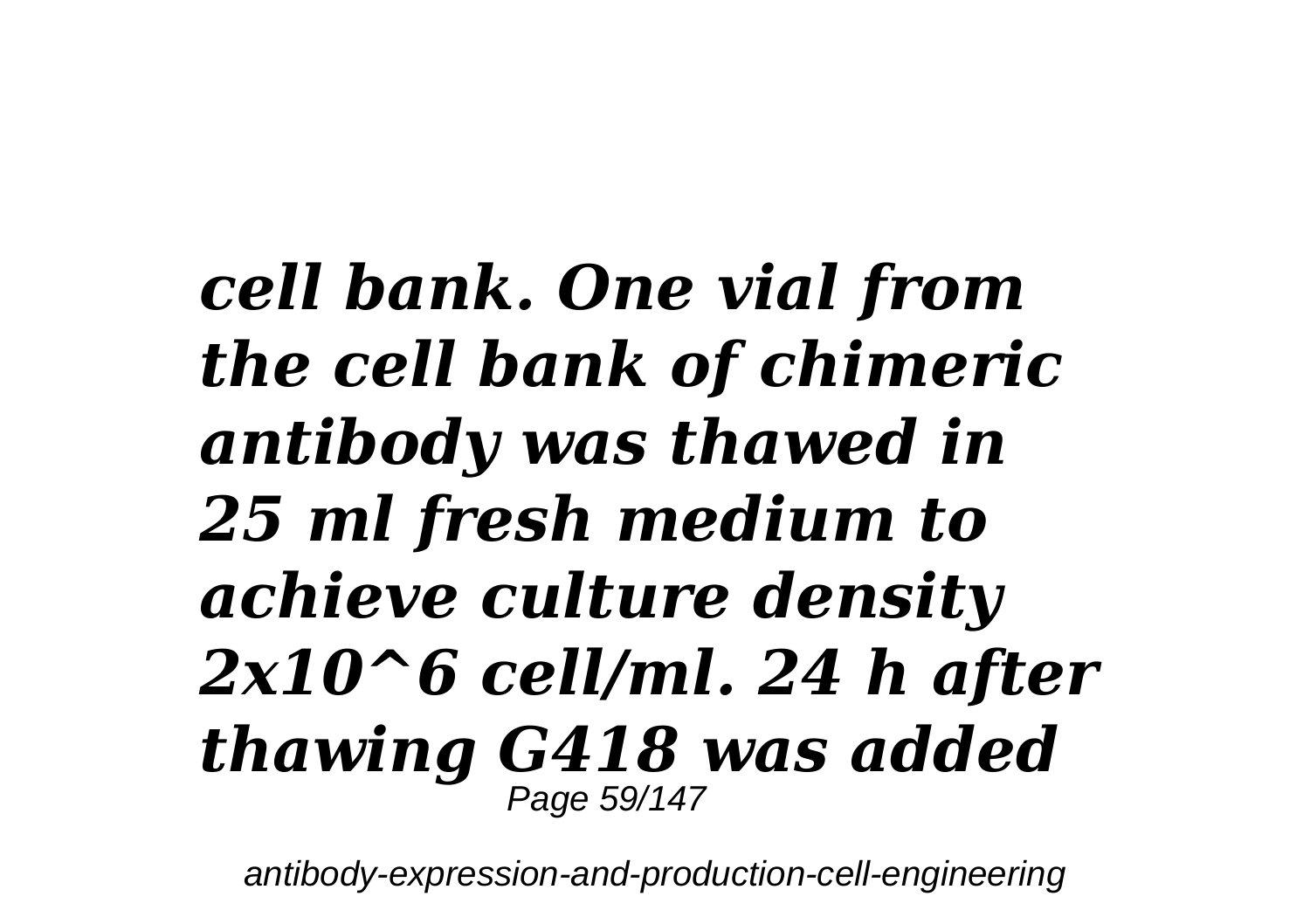*and in 7 days the culture was expanded to 4,0 litres final volume. 8 days after thawing the production phase was started and the temperature was lowered to 30°C and the culture* Page 60/147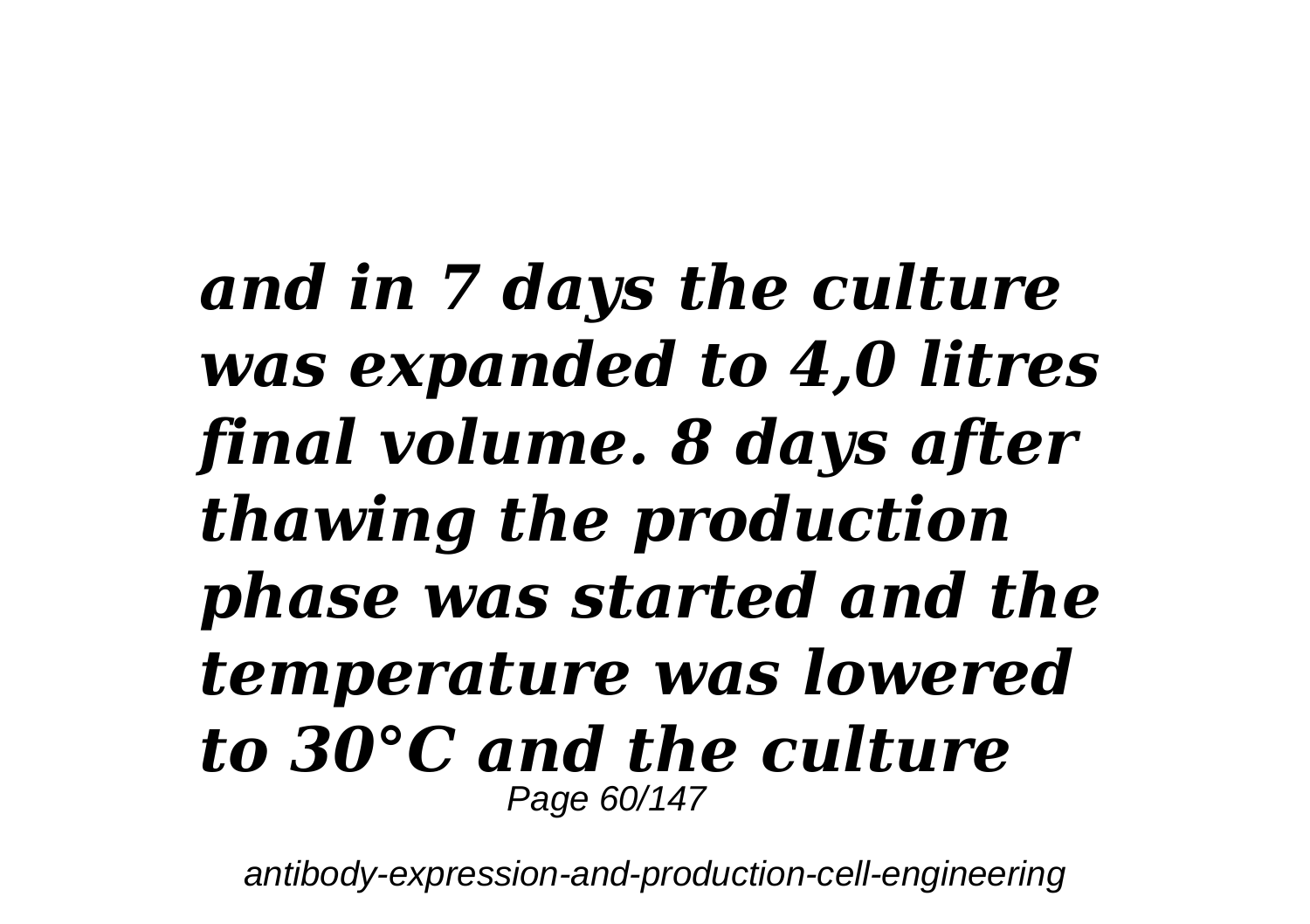#### *was ...*

#### *Case study | Icosagen Abstract. In the past two decades, the production levels for monoclonal antibodies in mammalian* Page 61/147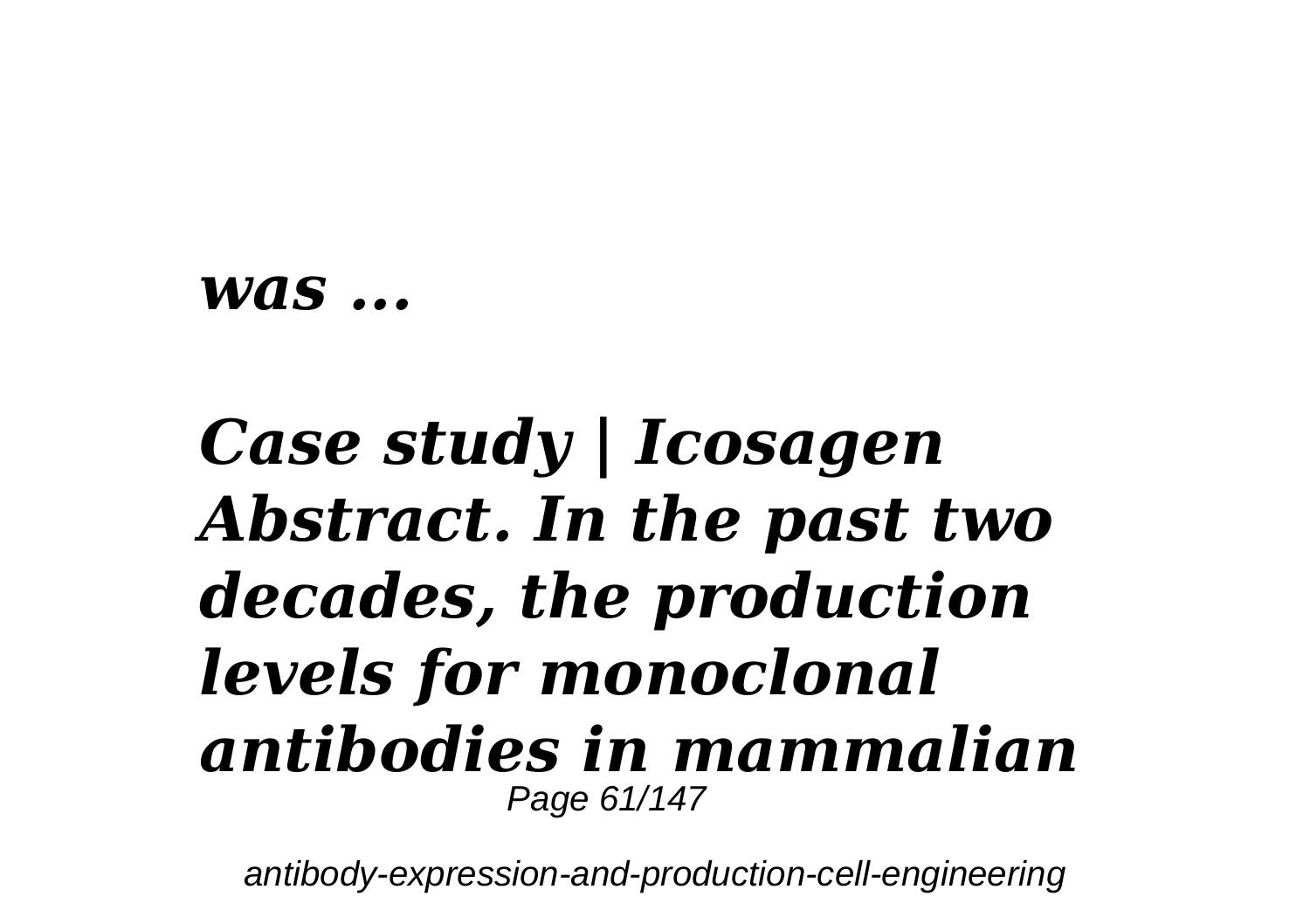#### *expression systems have improved dramatically. Single cell productivity for monoclonal antibodies has increased 20–50 fold due to the improvements in expression hosts,* Page 62/147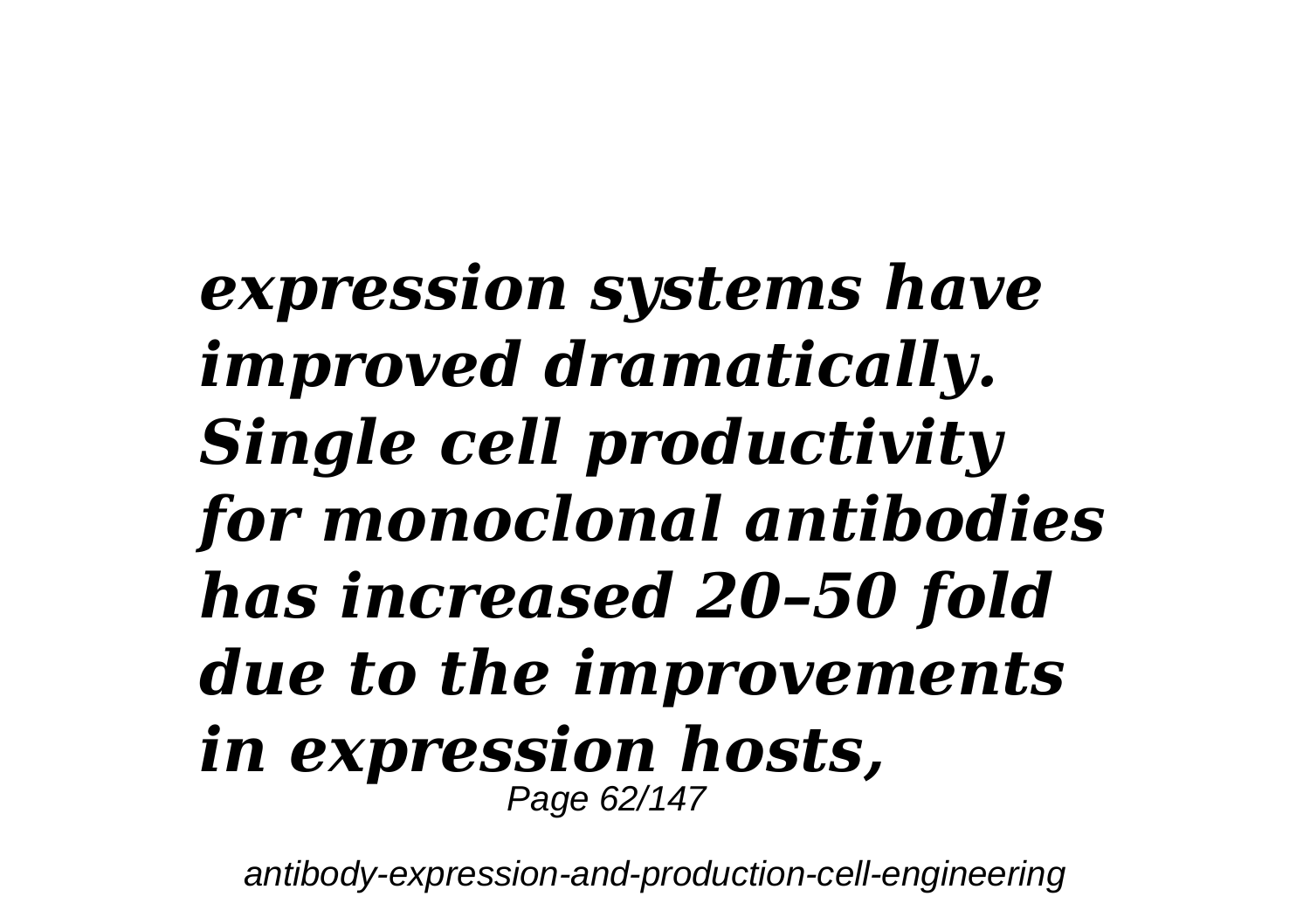### *expression vectors, cell culture media, and production processes.*

It provides the necessary theoretical background and Page 63/147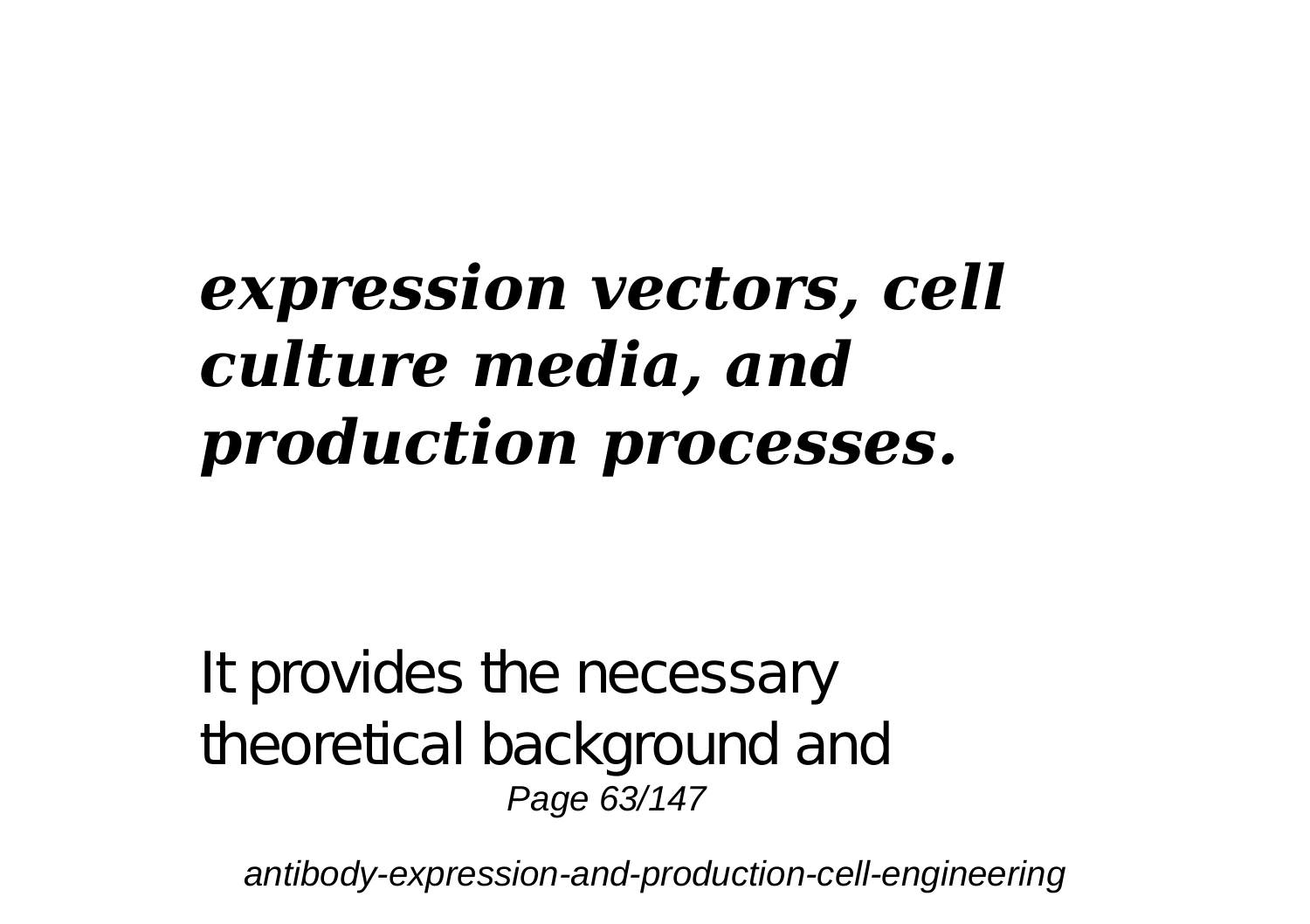description of methods for the expression of antibody in microbial and animal cell cultures and in transgenic animals and plants. **High-titer expression of recombinant antibodies by ...** Transient expression systems in

Page 64/147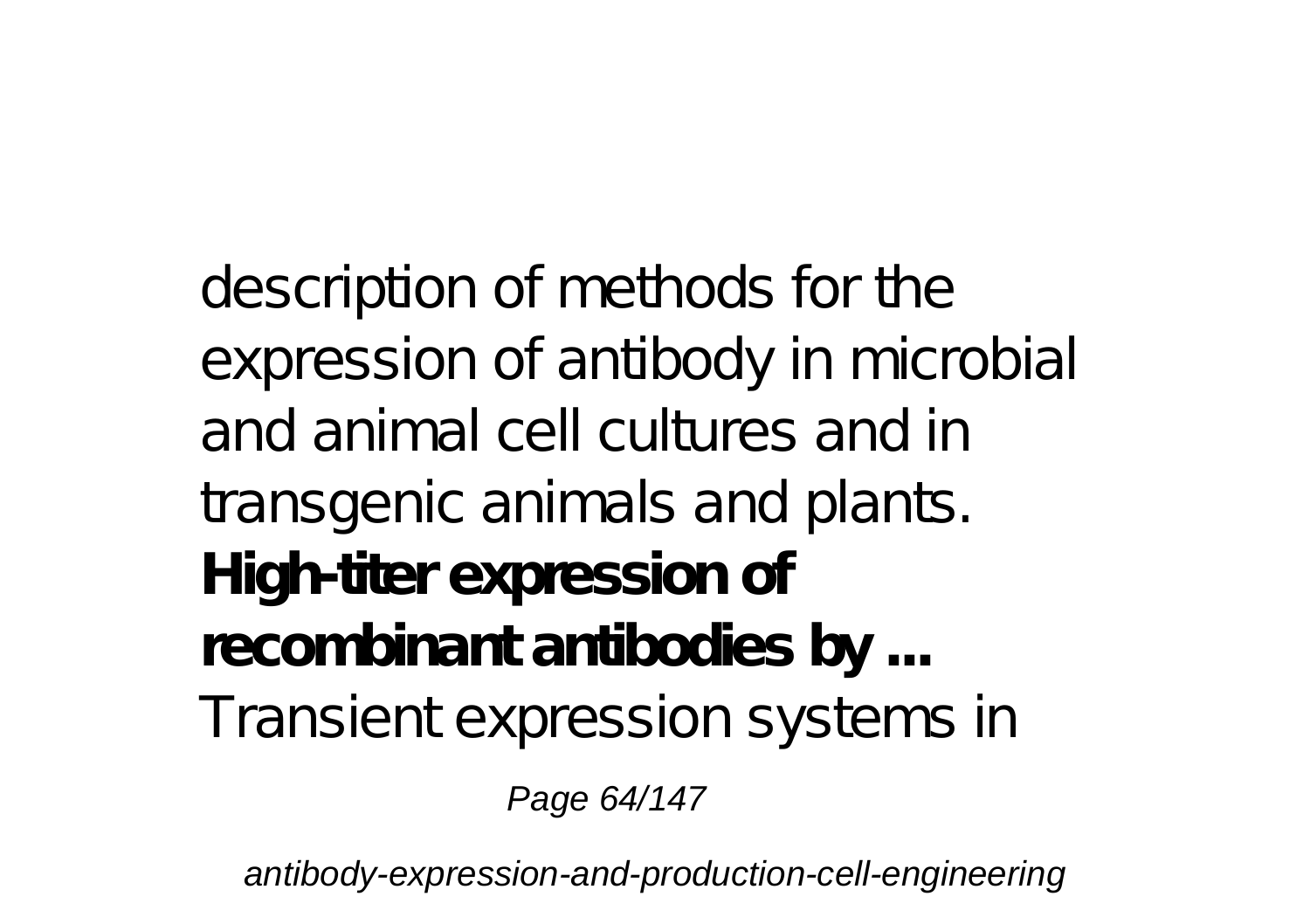mammalian cells have become the method of choice for producing research quantities of antibodies. Both the speed and yield of the available transient systems and the natural posttranslational modifications favor these systems

Page 65/147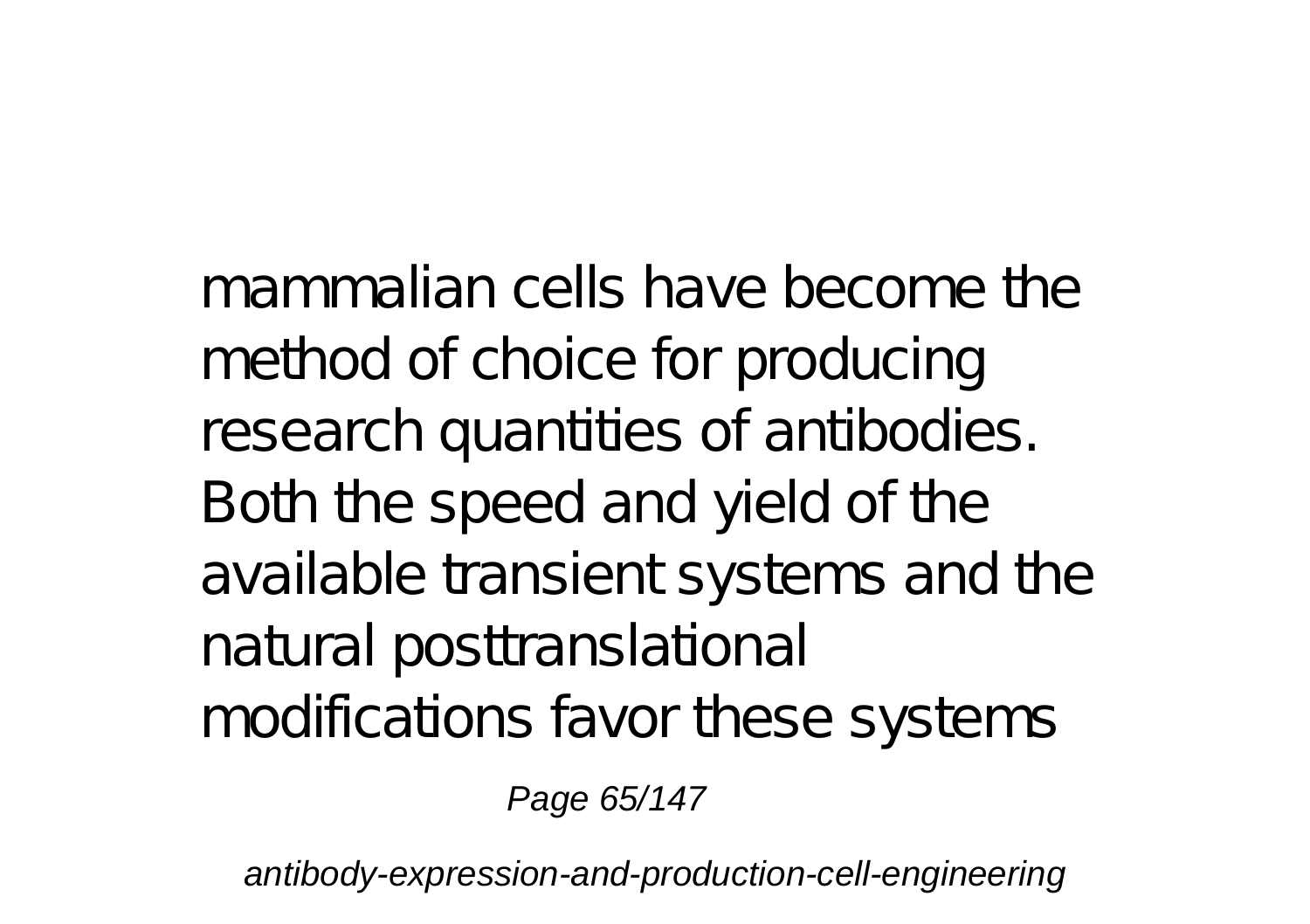above expression in lower eukaryotes, prokaryotes or stable cell lines.

This proprietary transient expression system allows us to manufacture milligram-to-gram quantities of antibody in

Page 66/147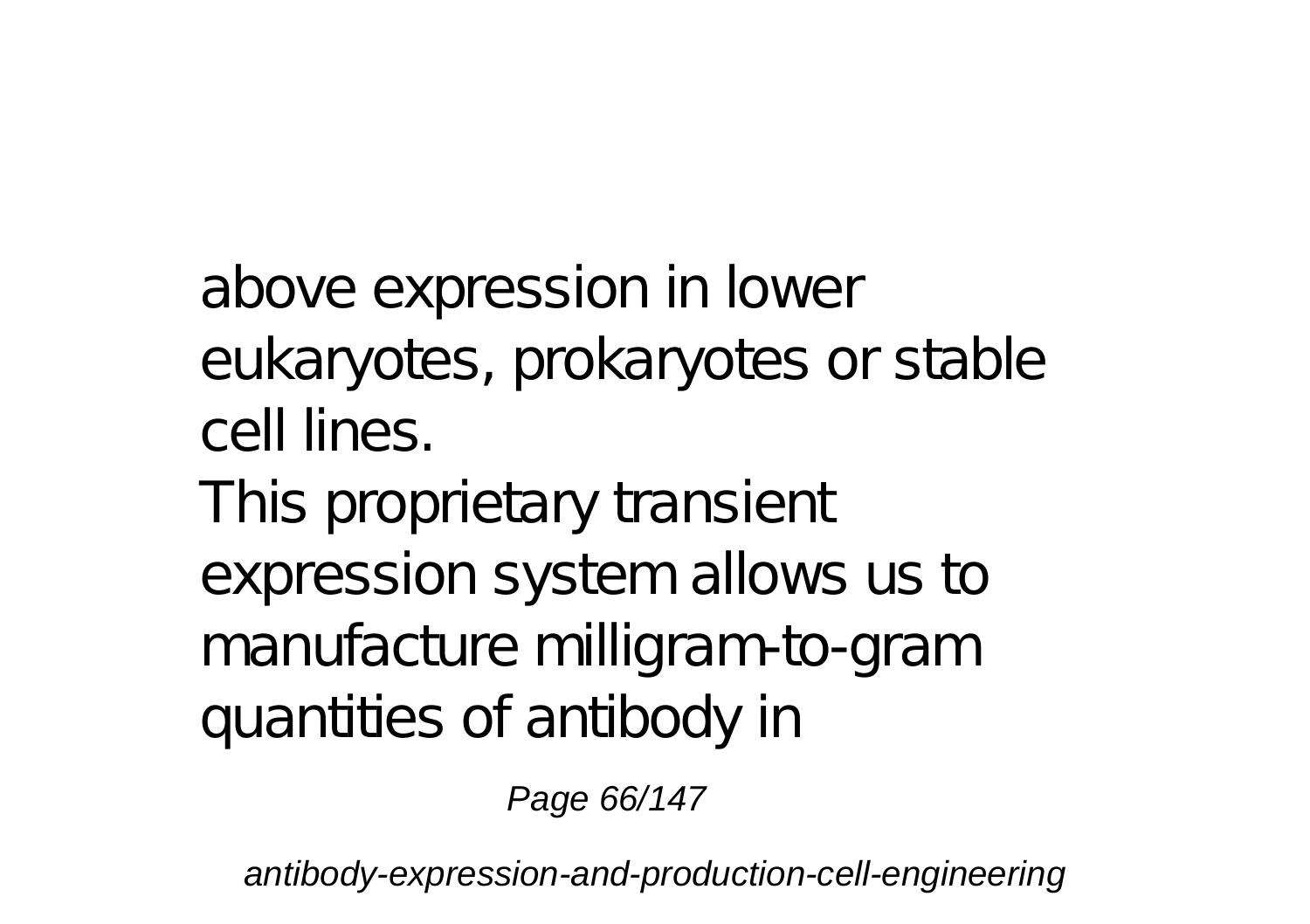mammalian HEK293 cells and is a faster, more affordable alternative to stable CHO cell line generation with higher quality and flexibility than traditional hybridoma production.

Abstract. In the past two decades,

Page 67/147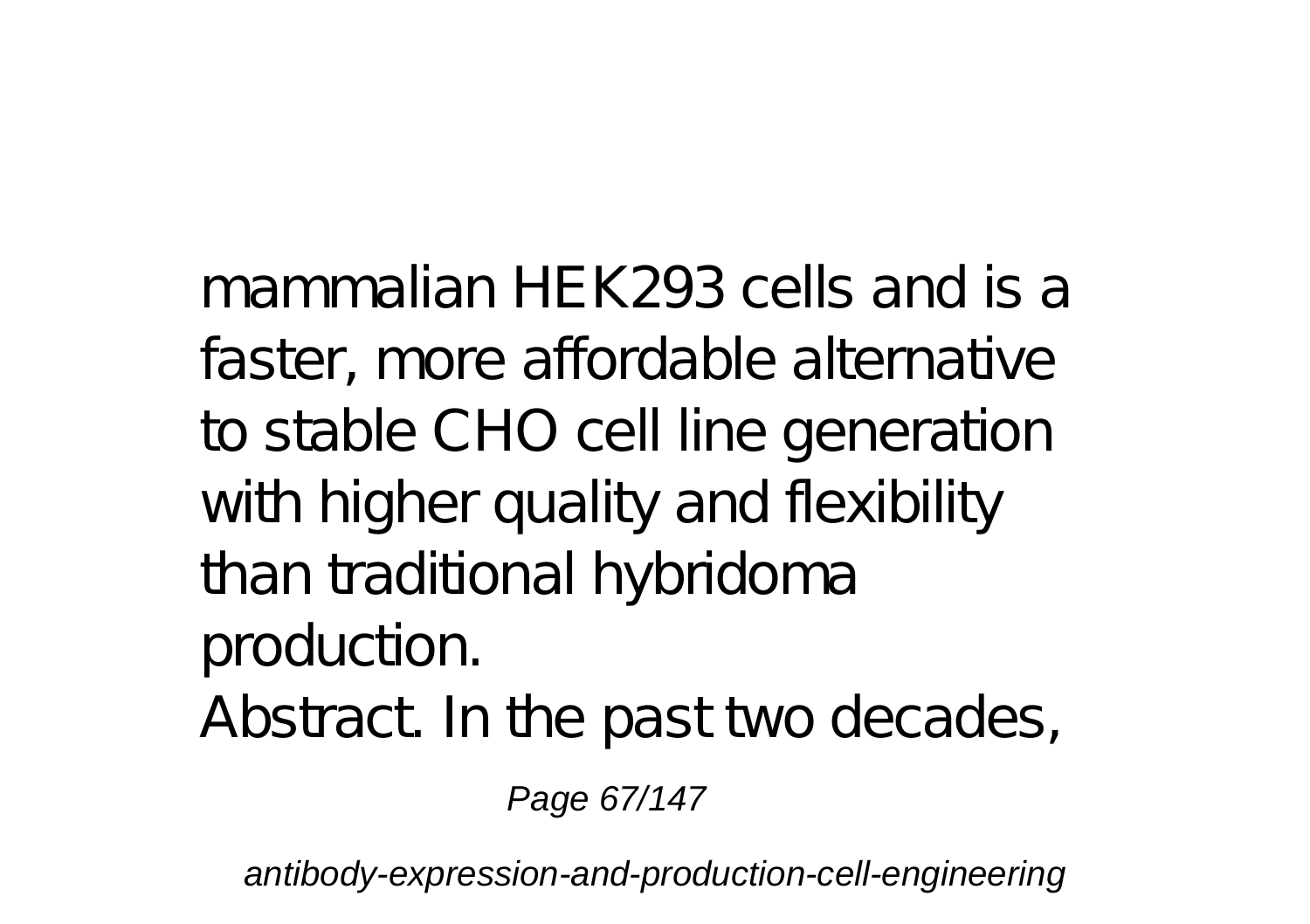the production levels for monoclonal antibodies in mammalian expression systems have improved dramatically. Single cell productivity for monoclonal antibodies has increased 20–50 fold due to the improvements in

Page 68/147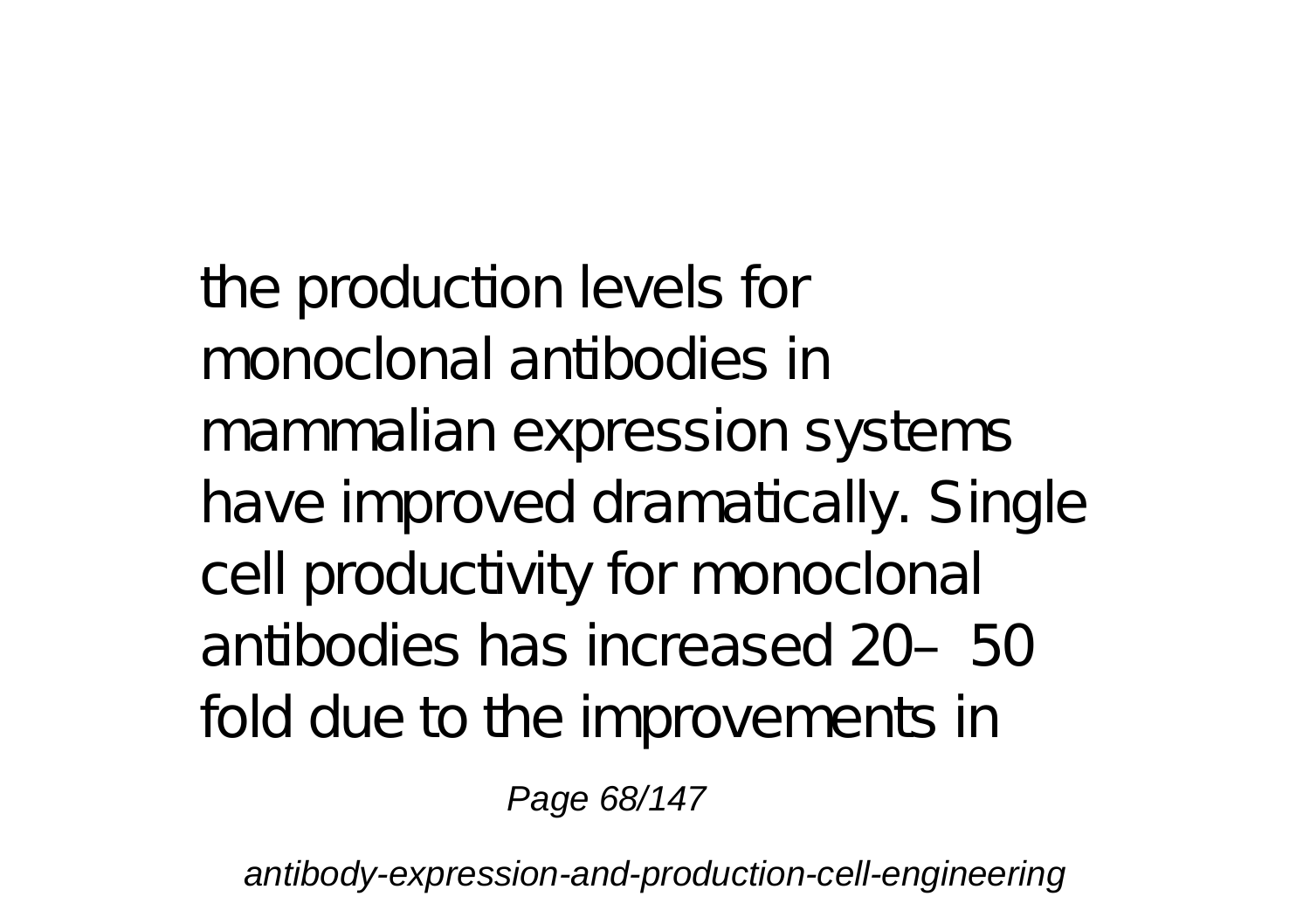expression hosts, expression vectors, cell culture media, and production processes.

#### **Antibody Expression in Mammalian Cell System - Creative ...**

Page 69/147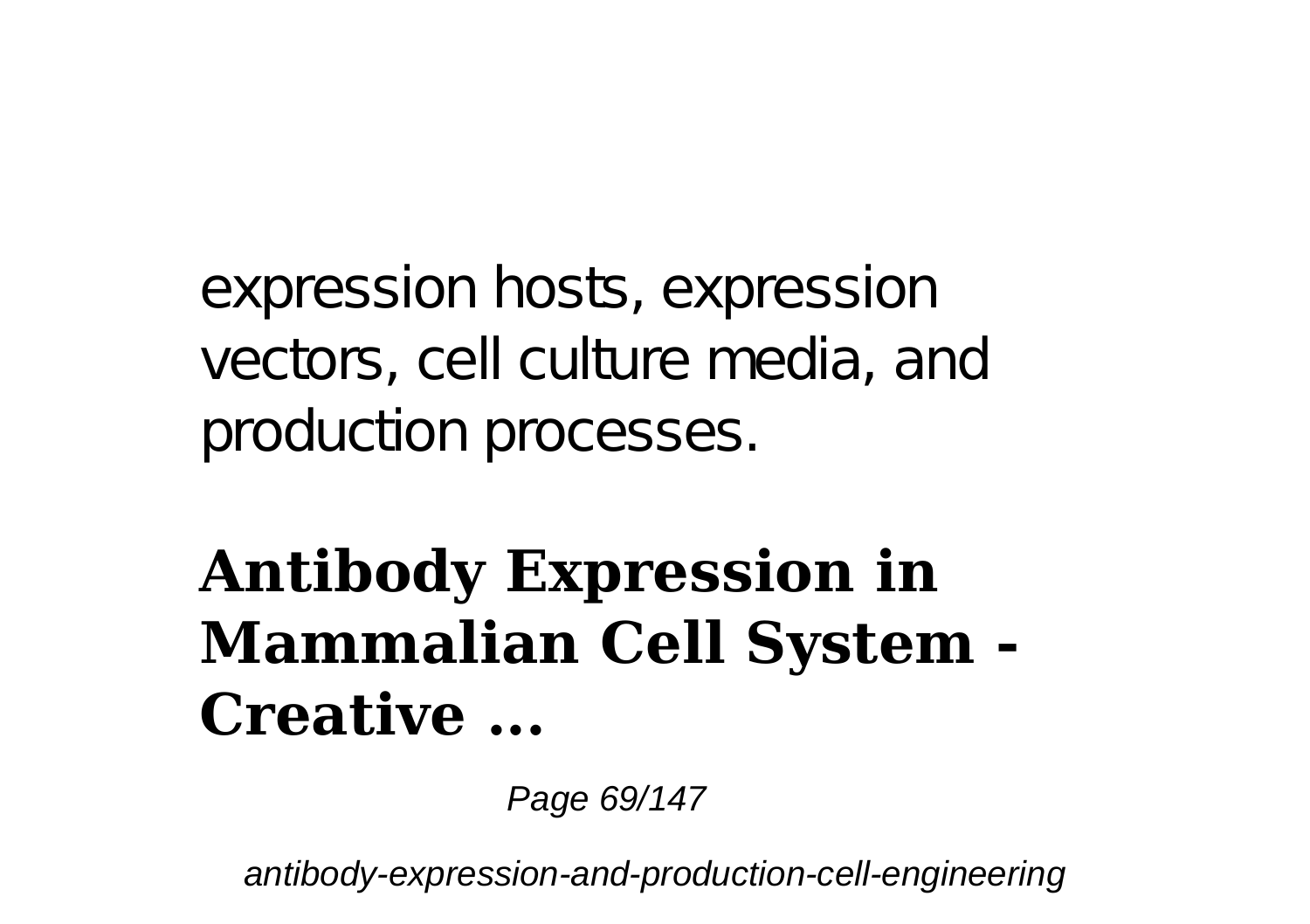#### **Antibody Expression And Production Cell This proprietary transient expression system allows us to manufacture milligramto-gram quantities of**

Page 70/147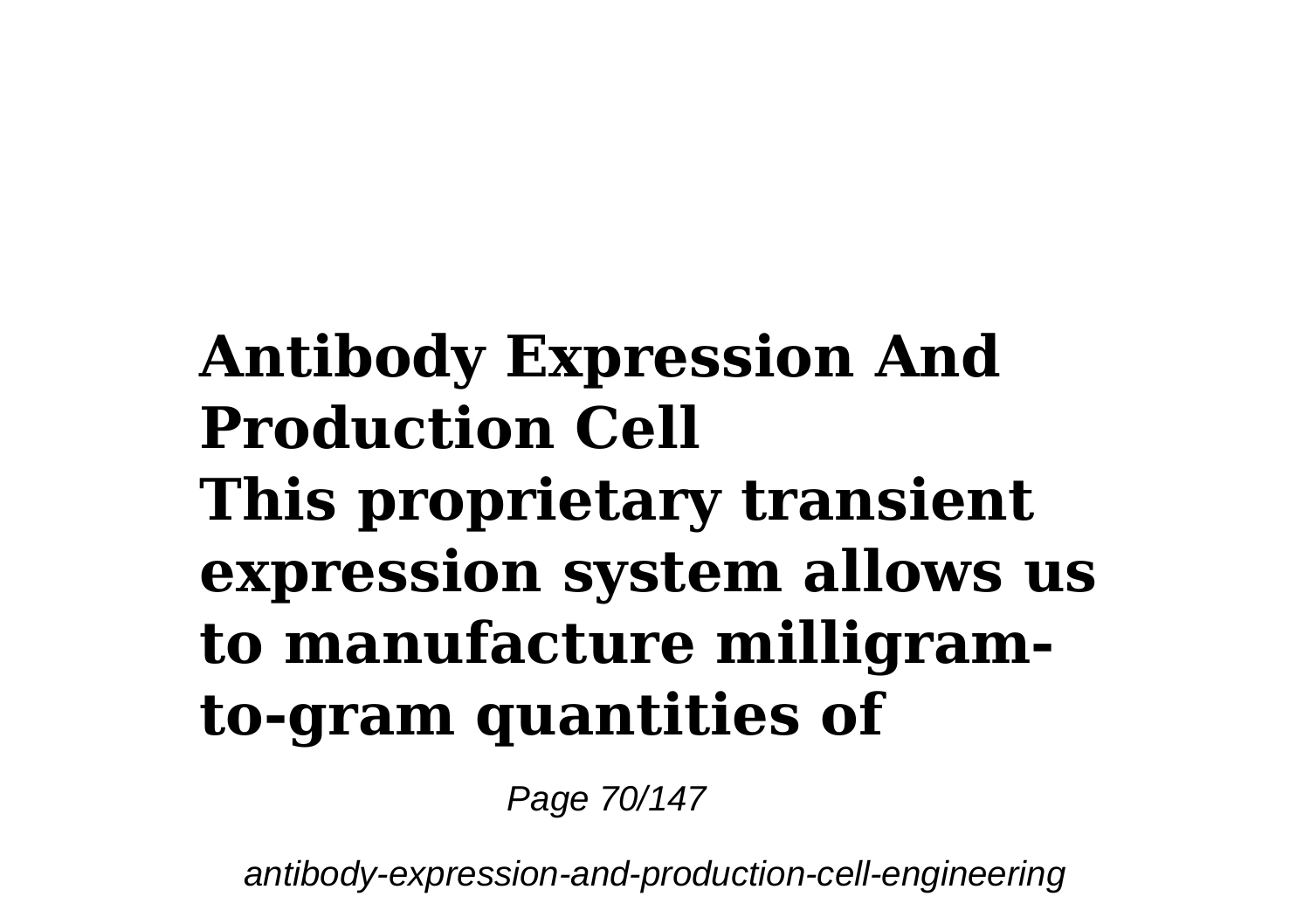**antibody in mammalian HEK293 cells and is a faster, more affordable alternative to stable CHO cell line generation with higher quality and flexibility than traditional**

Page 71/147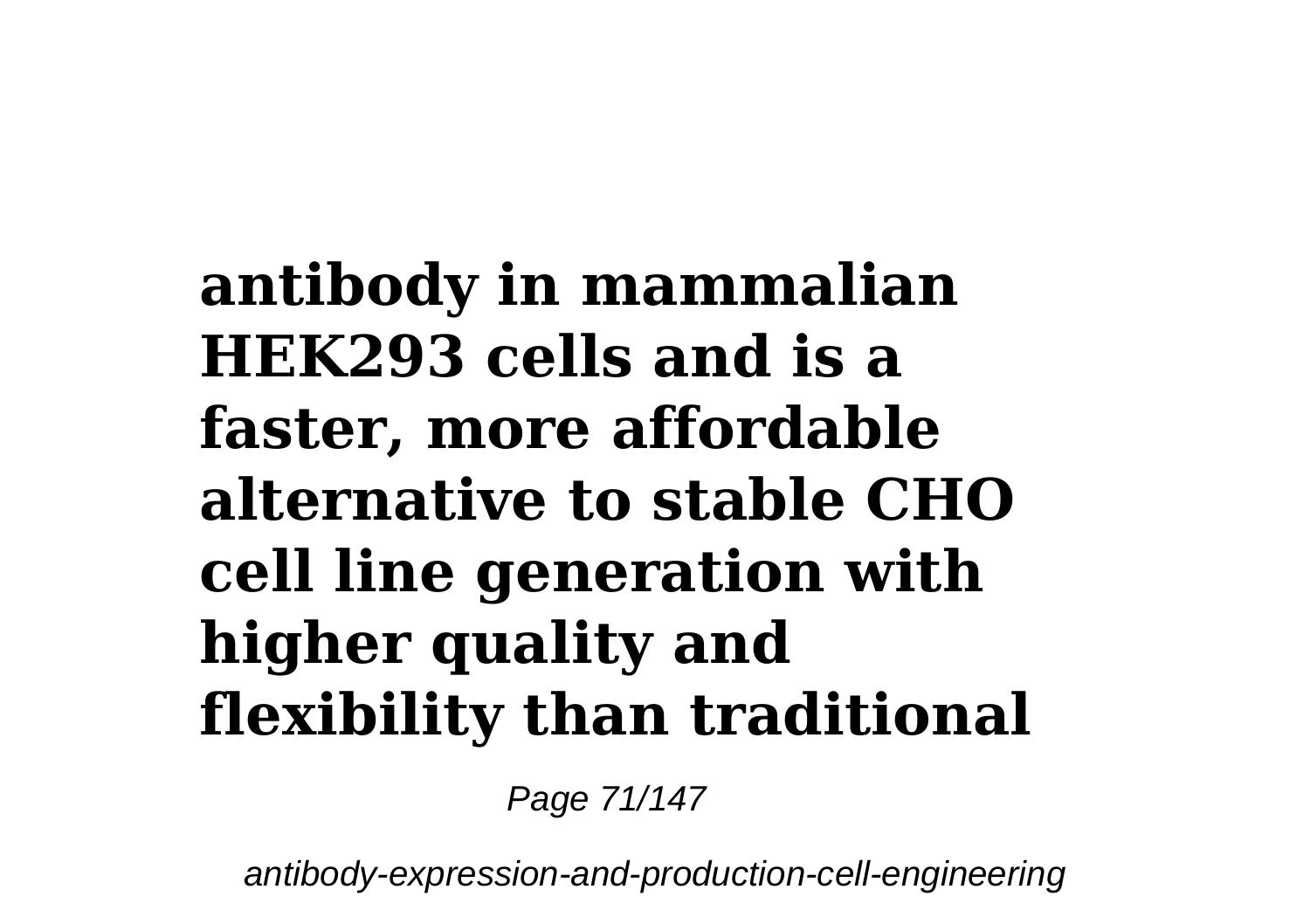#### **hybridoma production.**

#### **Recombinant Antibody Expression | Absolute Antibody Very high yields of antibody fragments produced in E.**

Page 72/147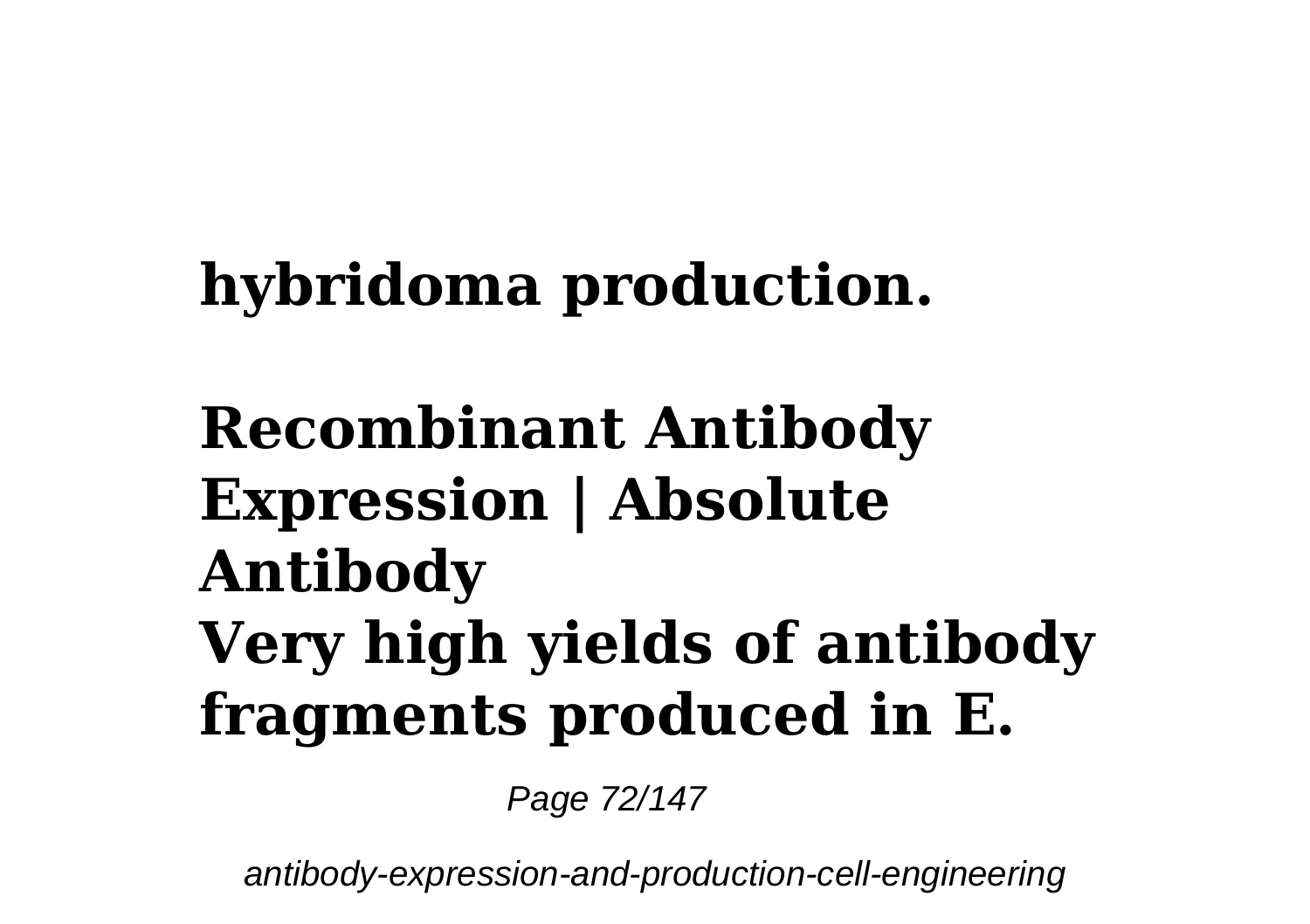**coli are mainly provided by high-cell density fermentation in bioreactors: the expression of a haptenspecific scFv produced in a bioreactor lead to yields up to 1.2 g/L compared to 16.5**

Page 73/147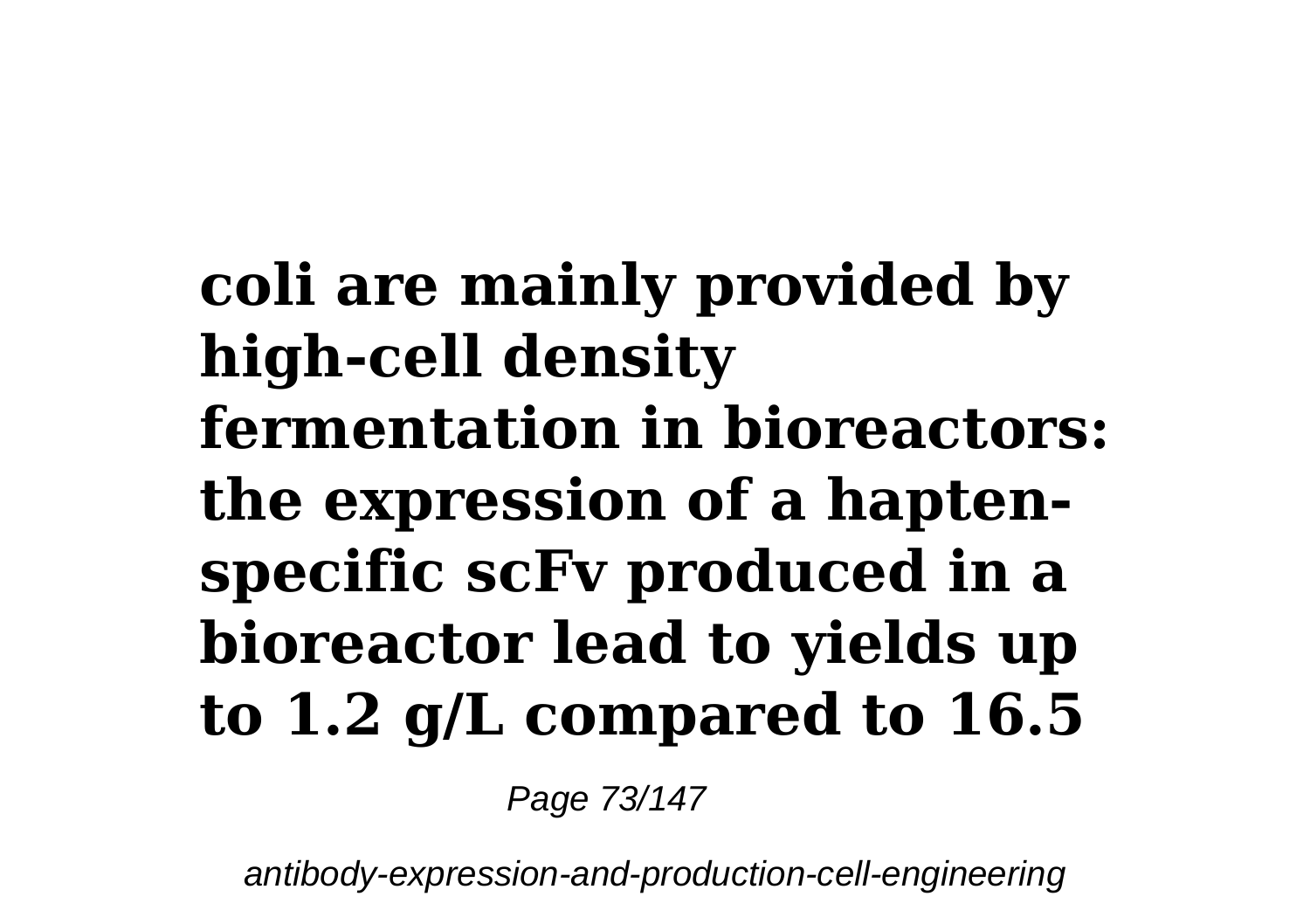**mg/L yield of the same antibody obtained by optimized shake flask production , which can be mostly addressed to the over 100-fold higher cell density in ...**

Page 74/147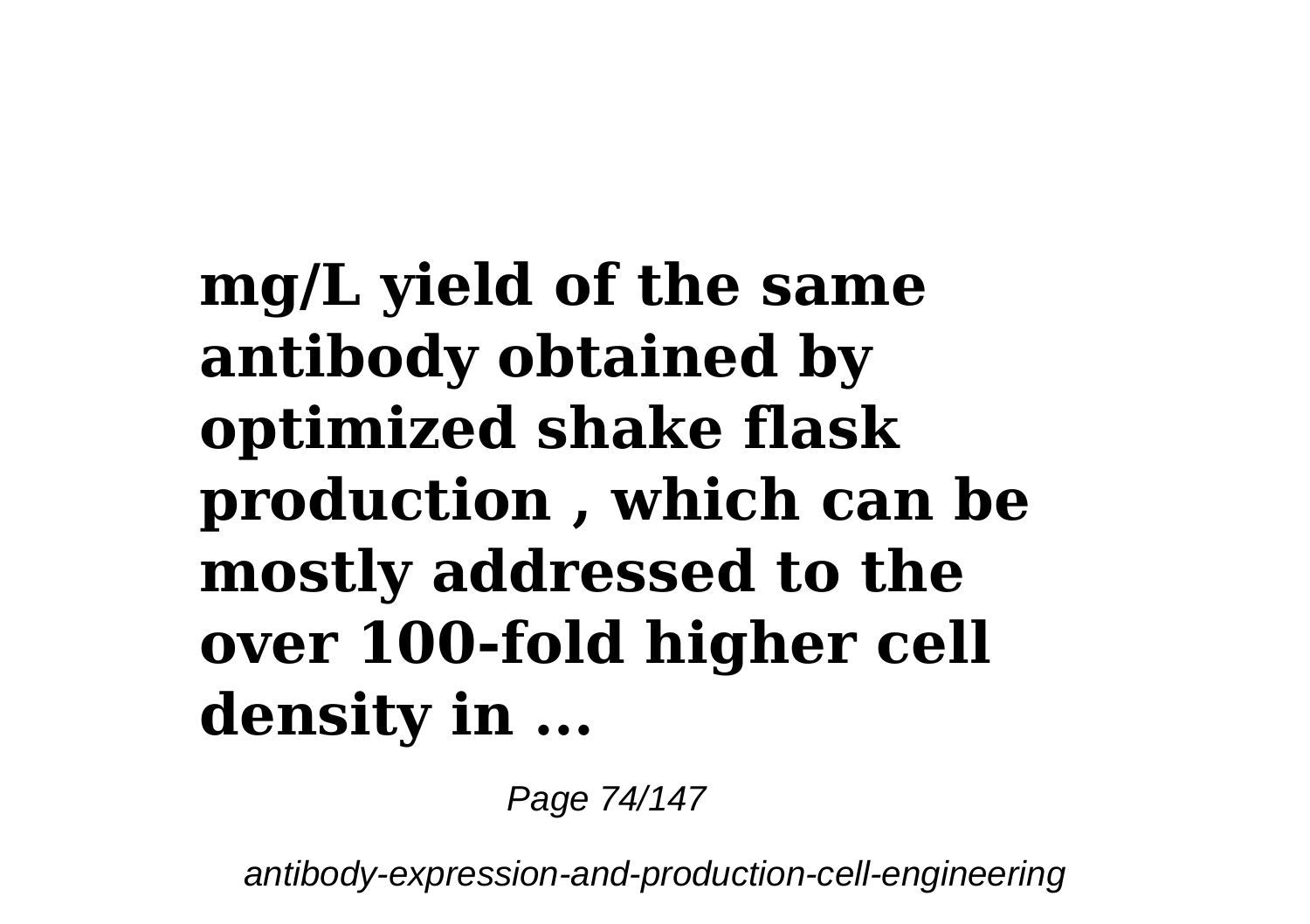### **Expression of Recombinant Antibodies Stable cell line construction: cell lines are the best option for longterm antibody production.**

Page 75/147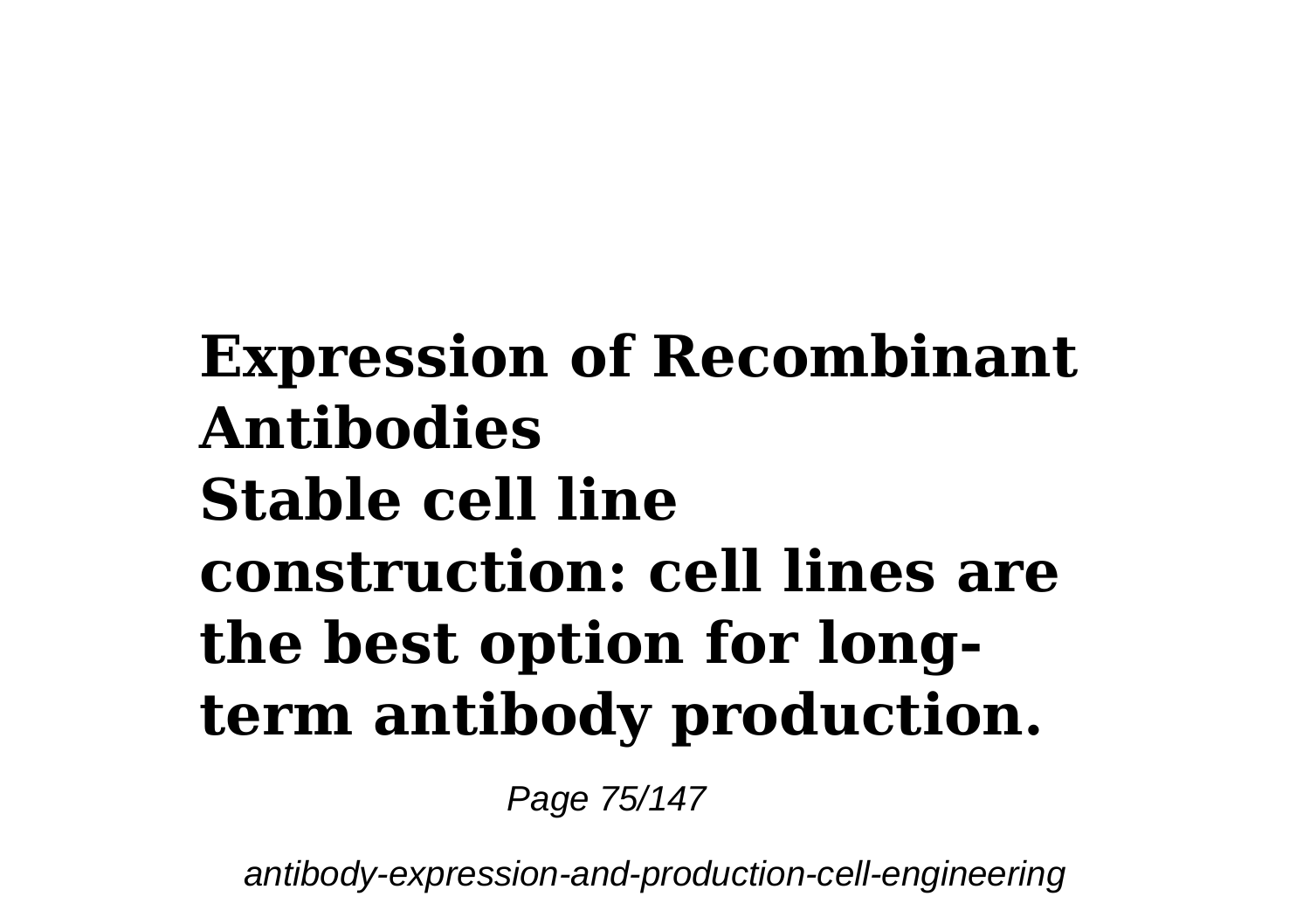### **Large scale antibody production: we can deliver 0.1-1 g recombinant antibodies if you required. Antibody labeling: several labeling molecules are available, such as biotin,**

Page 76/147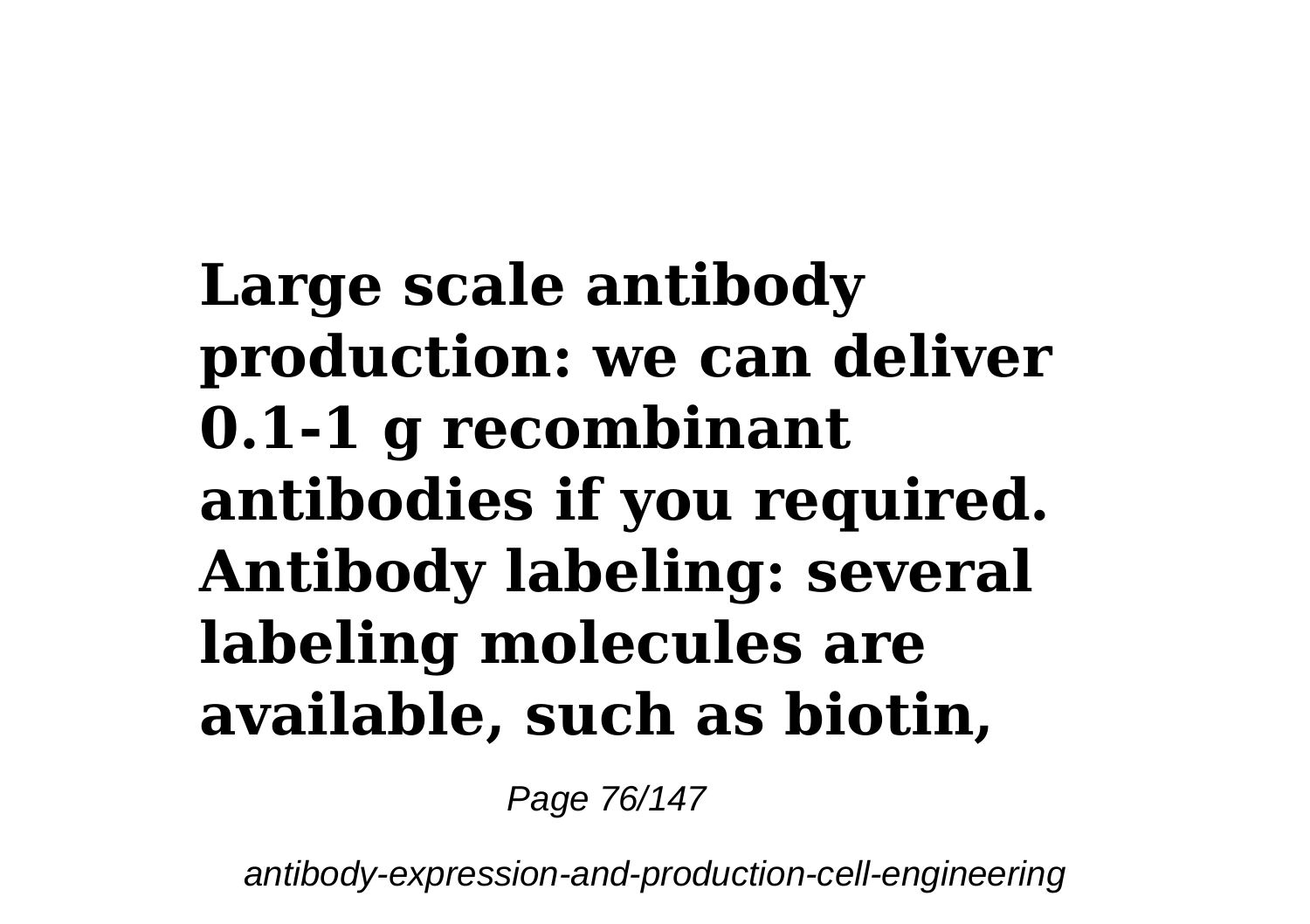**FITC, horseradish peroxidase (HRP).**

**Recombinant Antibody Production - Antibody Expression ... ProteoGenix developed**

Page 77/147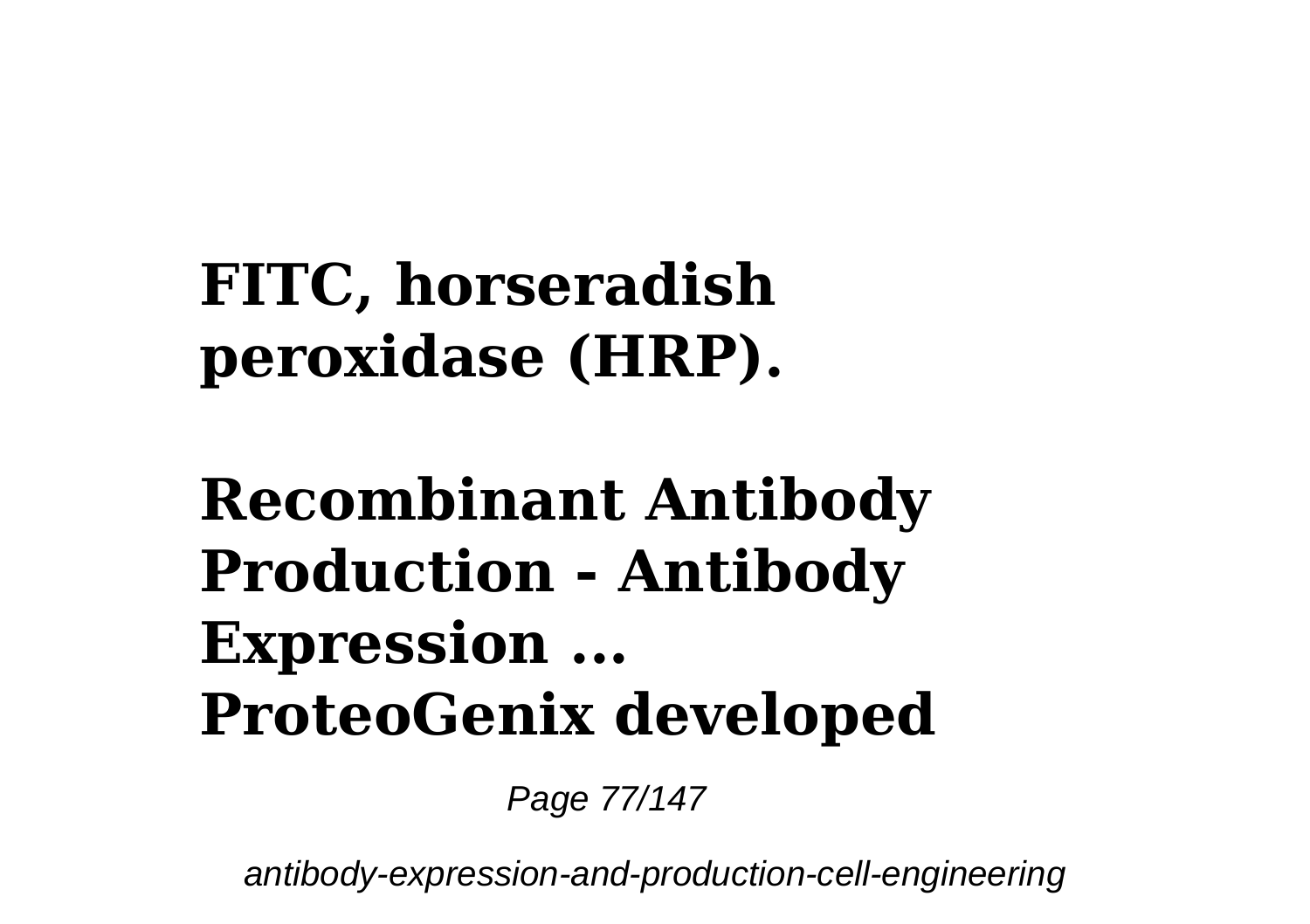**XtenCHO TM, the most productive expression system for transient recombinant antibody production, even exceeding ExpiCHO performances!Based on**

Page 78/147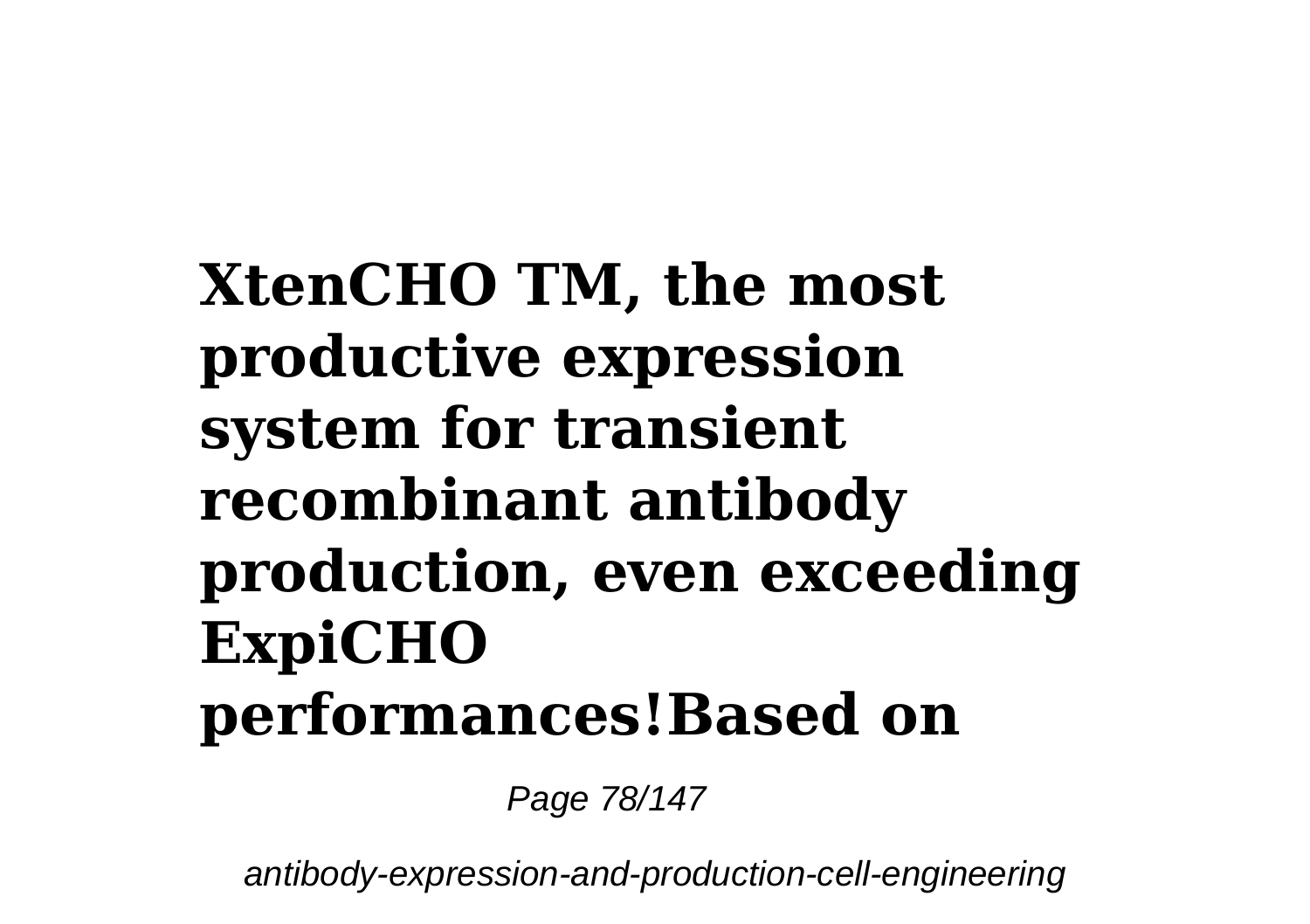## **years of research, our proprietary XtenCHO TM cell line gives you access to antibody production over 1g/L, all at the most competitive price of the market!**

Page 79/147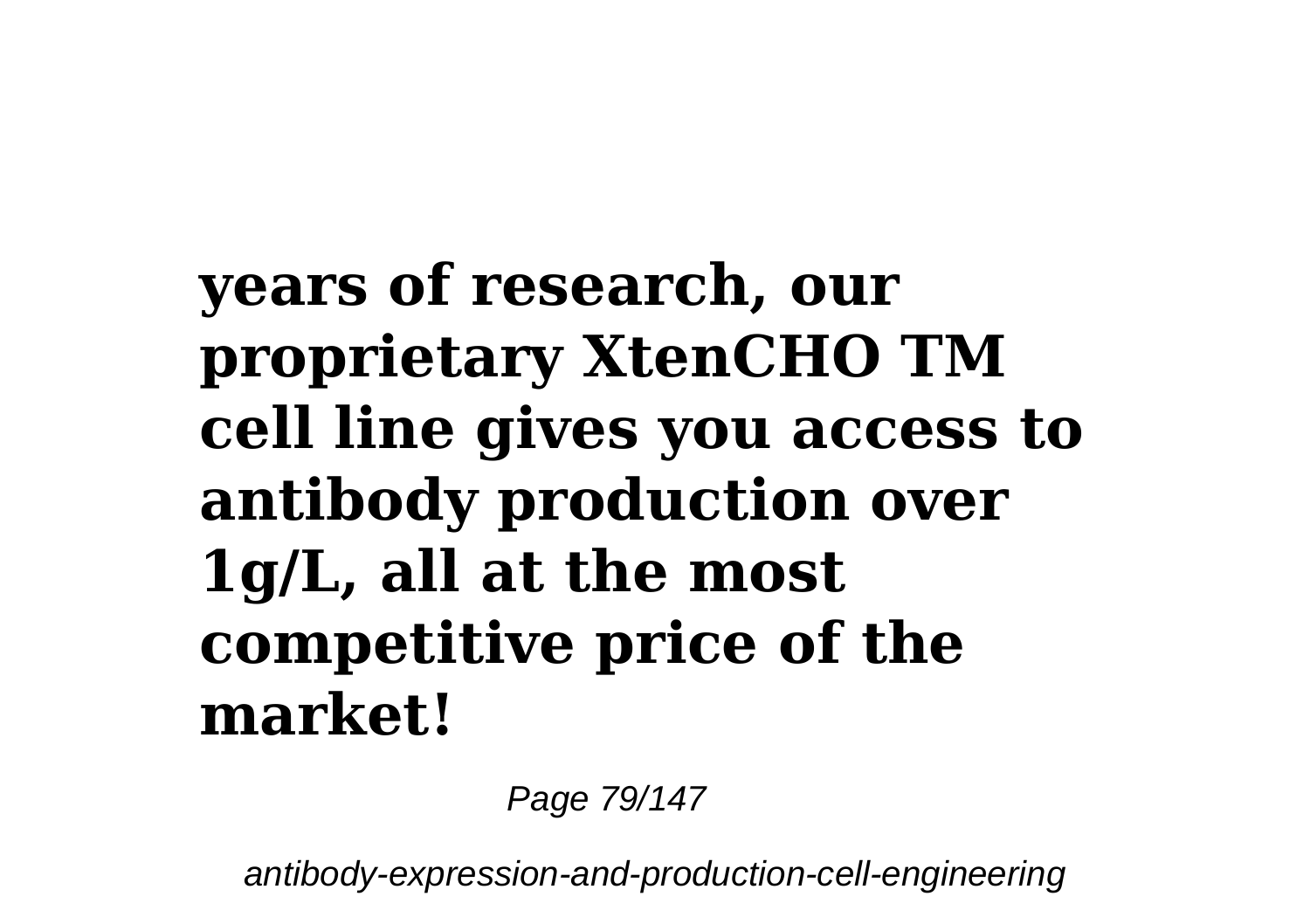# **Recombinant antibody production services - From 730 ... Figure 1. Mammalian cell expression systems (Lai et al. 2013) Stable Production**

Page 80/147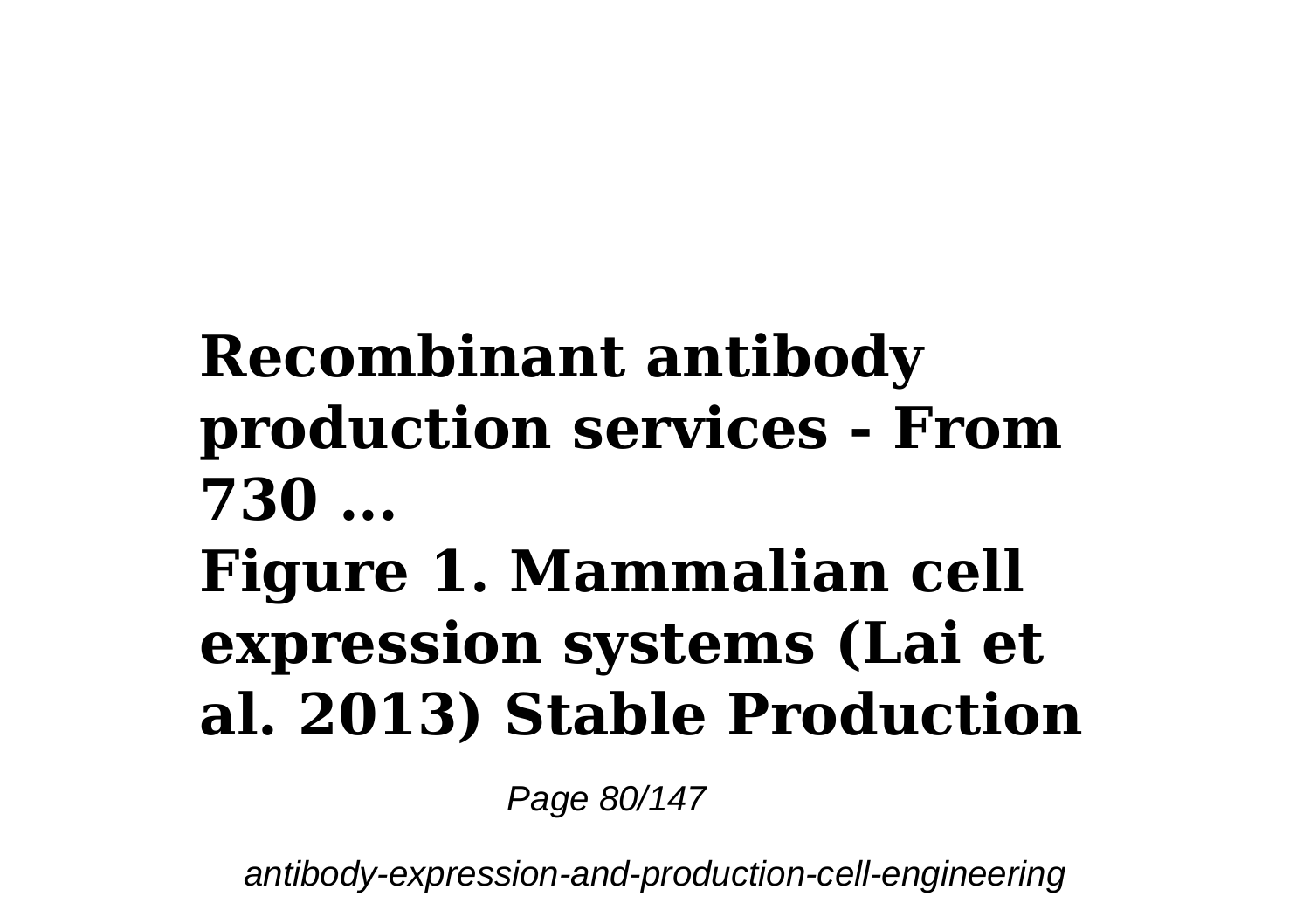**of Antibodies in Mammalian Cells. Stable IgG production cell lines are essential in the therapeutic sector in order to guarantee longterm production stability. In stable cell lines, the**

Page 81/147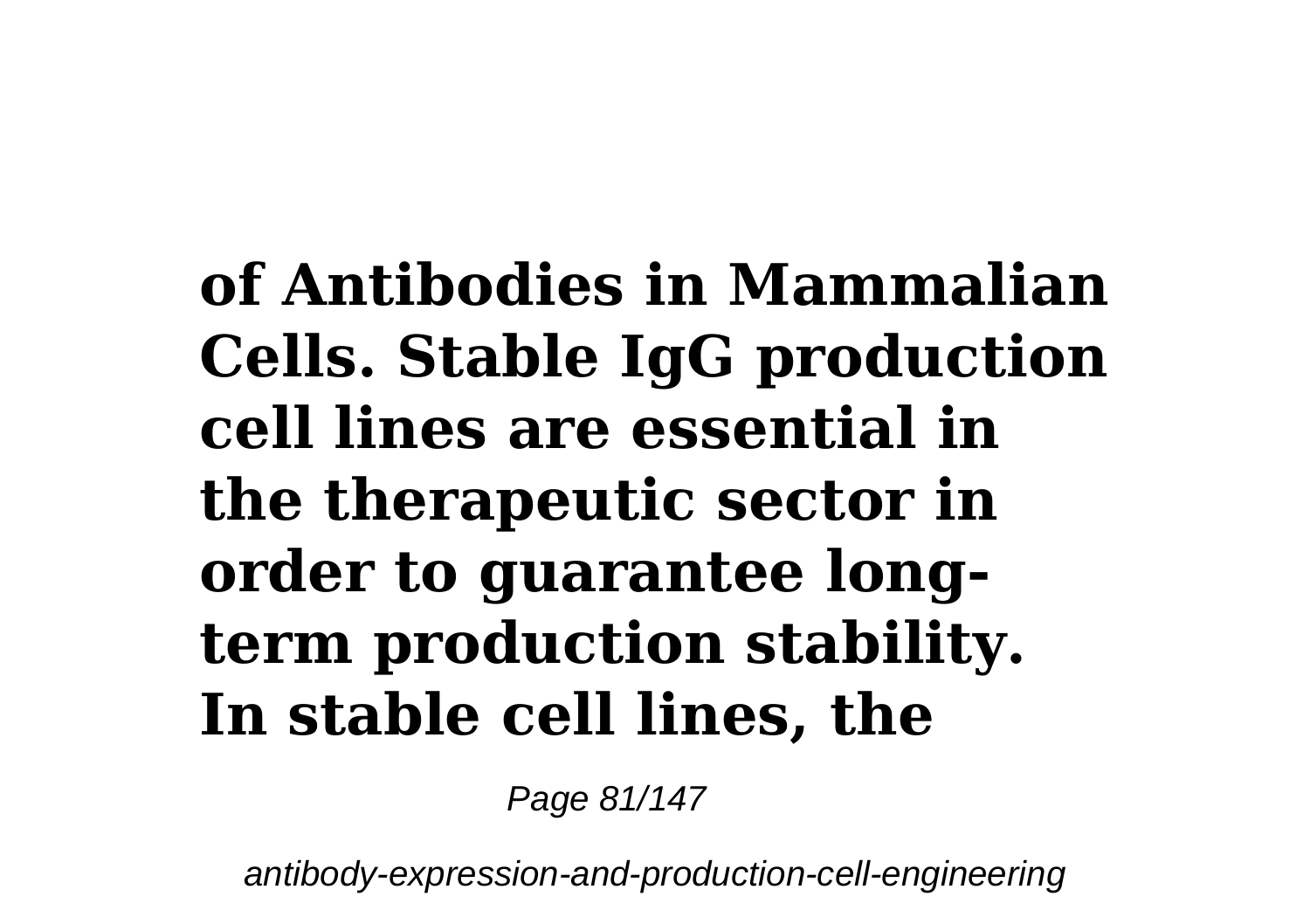### **antibody gene expression cassettes are stably integrated into the host cell genome.**

# **Antibody Expression in Mammalian Cell System -**

Page 82/147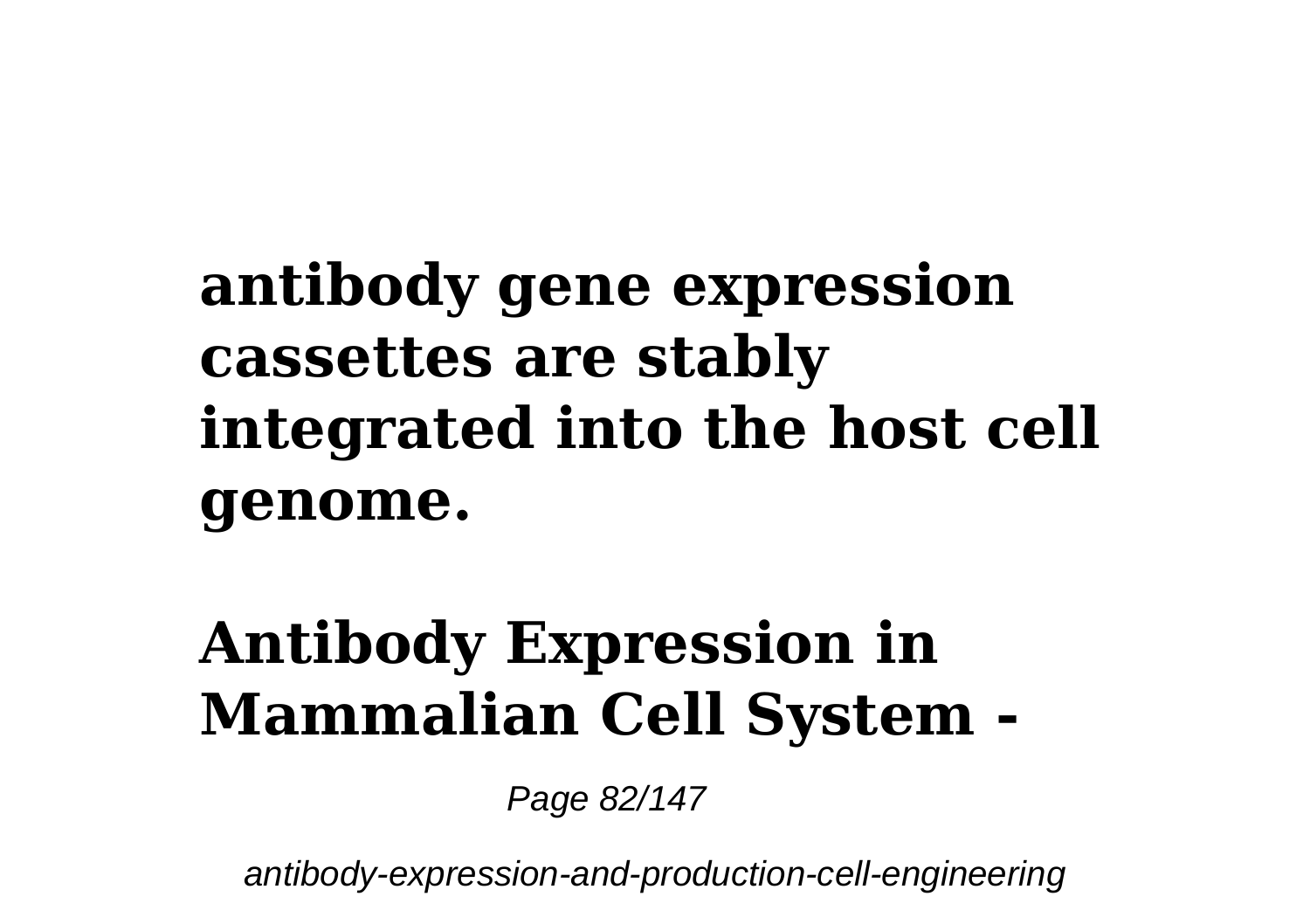## **Creative ... The last step in antibody production is their expression in a host system. Choosing which cell line to transfect is critical and must be evaluated before**

Page 83/147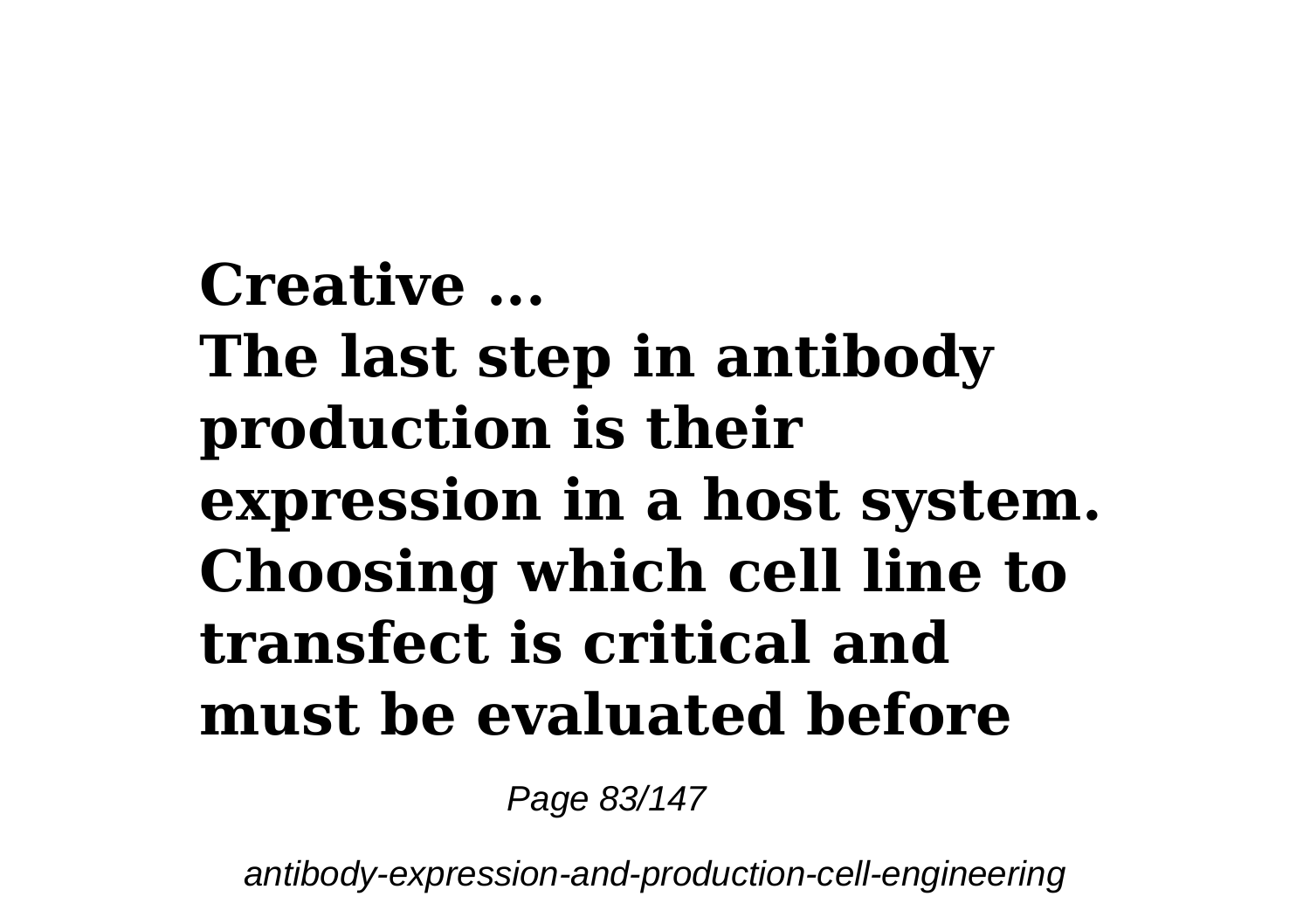**the initiation of any development expression program. Indeed, changing the expression system later could affect the expected activity of the antibody which you are producing.**

Page 84/147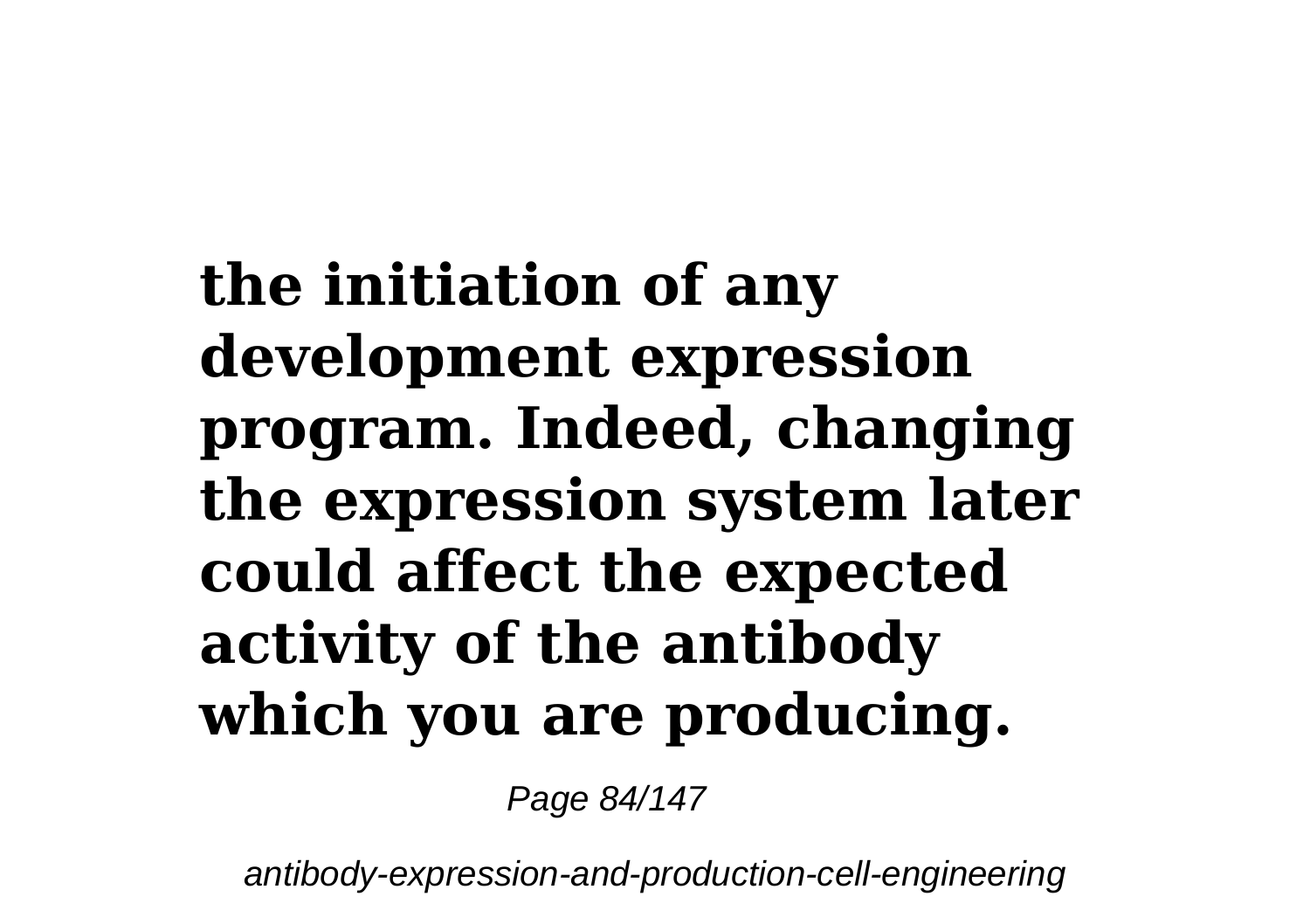# **Monoclonal Antibodies: Expression and Purification in a ... We have optimized the entire antibody production process, from antibody gene**

Page 85/147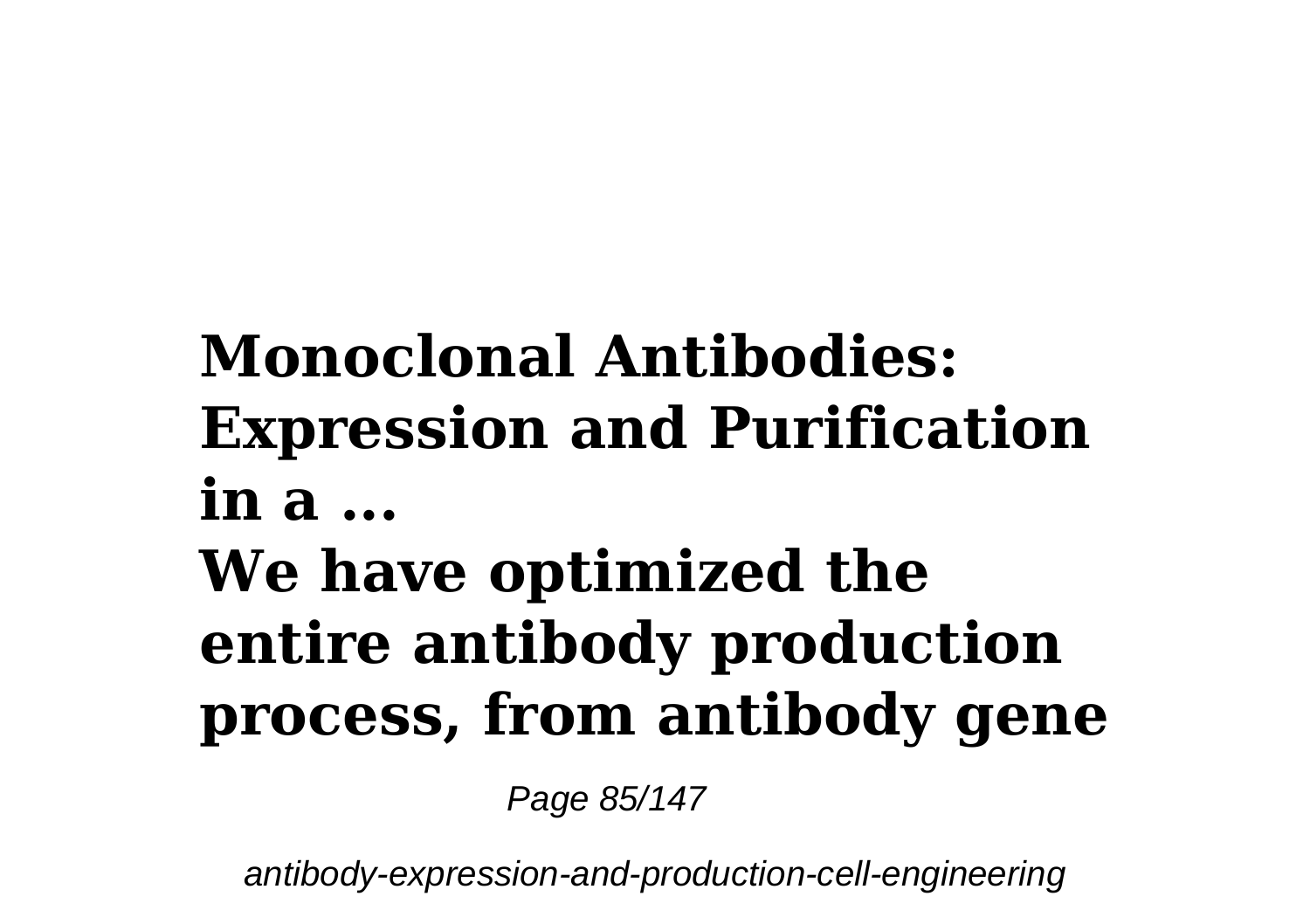### **synthesis, expression vector construction, transfection plasmid production and purification, highthroughput cell culture, transient transfection, highthroughput antibody**

Page 86/147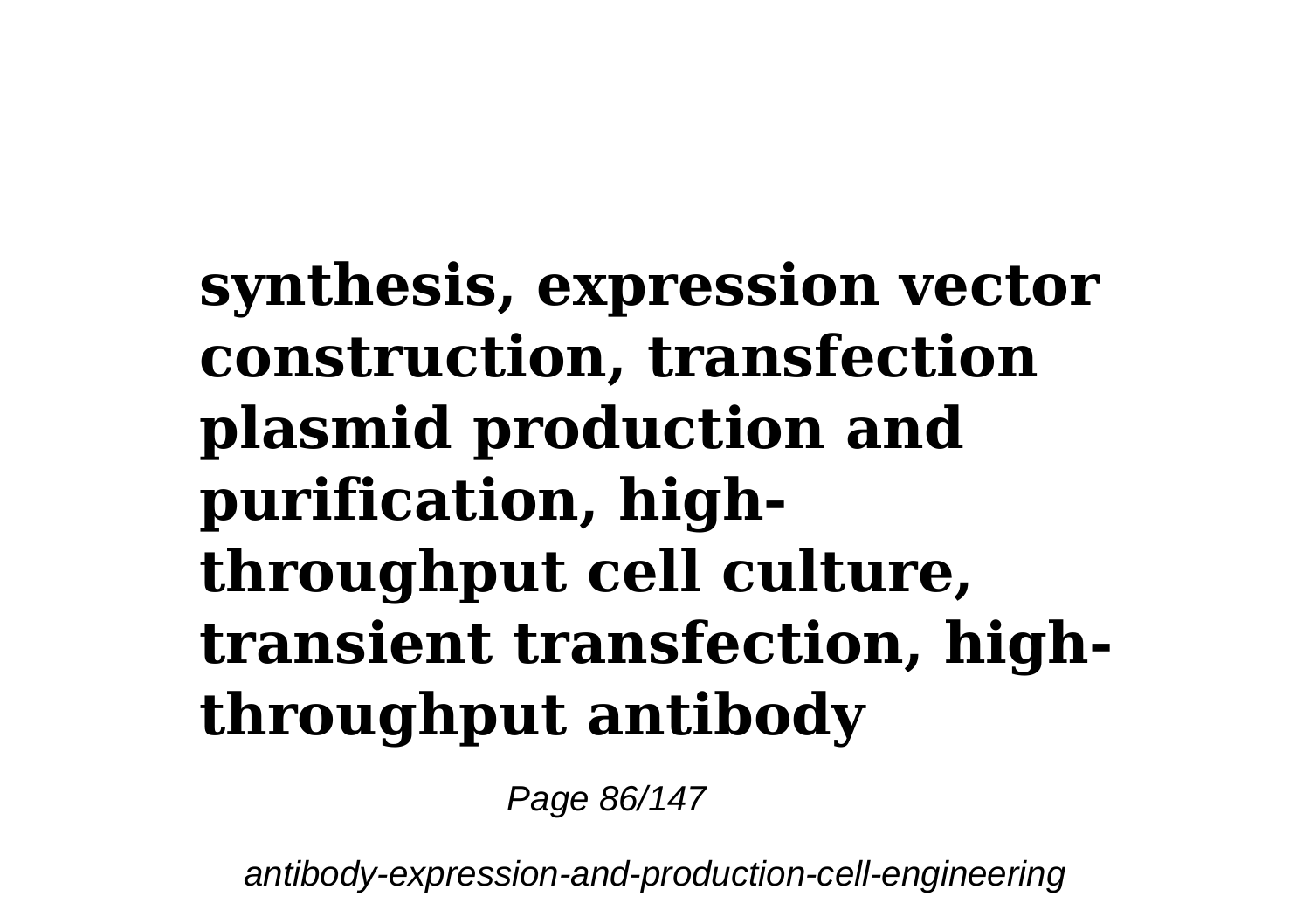## **purification, and analytical support for QC testing.**

## **Transient Antibody Production | Sino Biological It provides the necessary theoretical background and**

Page 87/147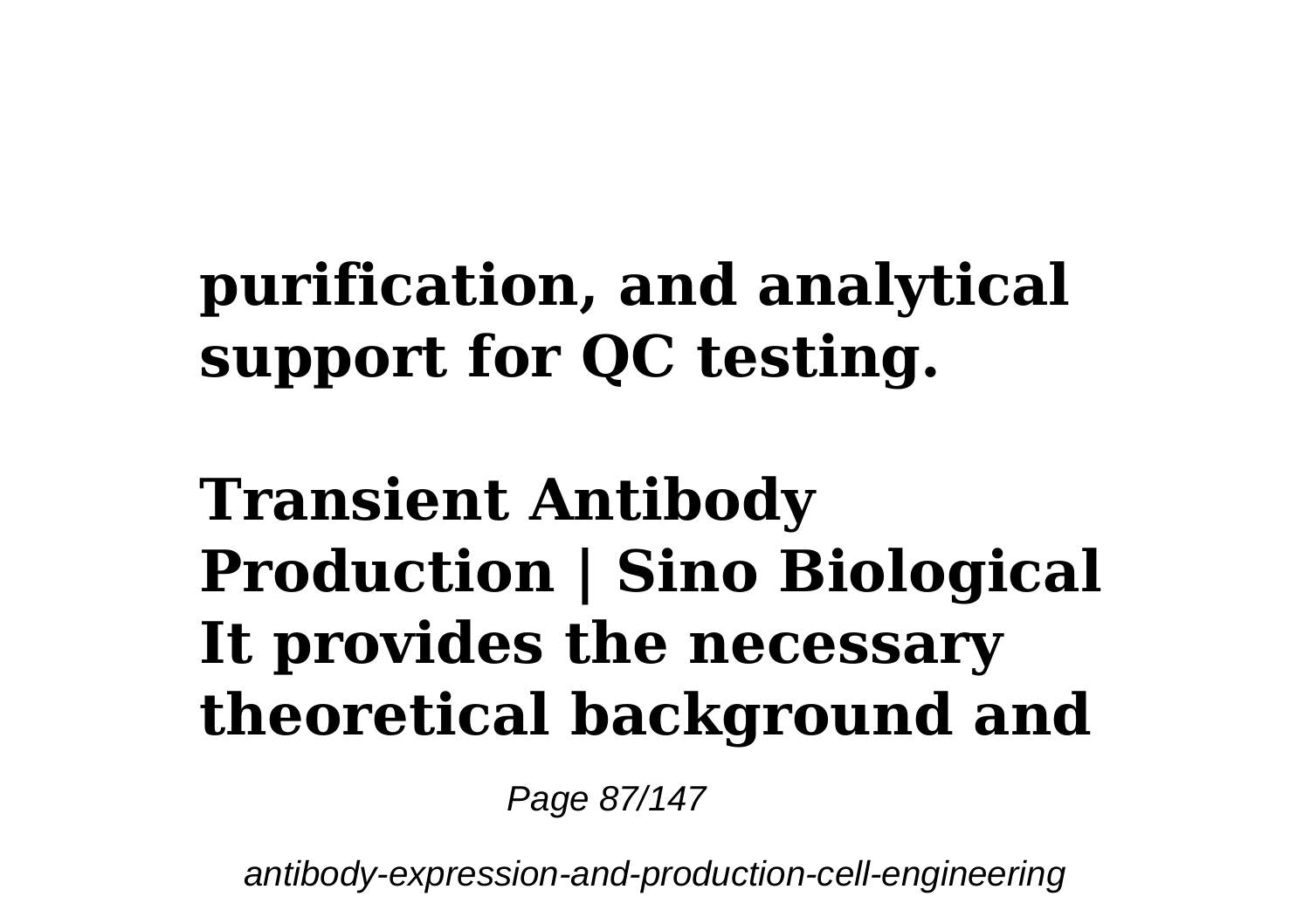**description of methods for the expression of antibody in microbial and animal cell cultures and in transgenic animals and plants. There is a strong focus on those issues related to the**

Page 88/147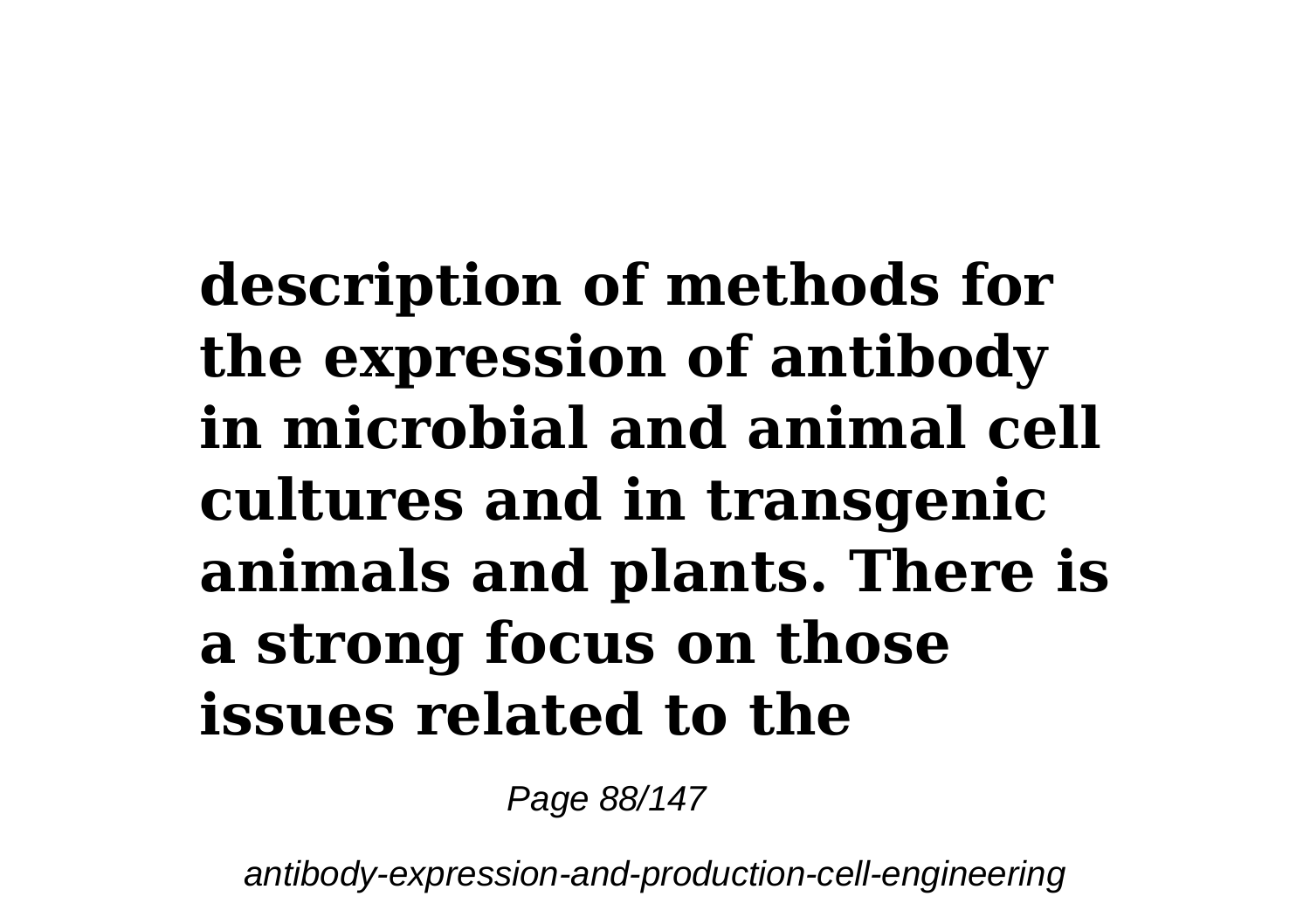**production of intrabodies, bispecific antibody and antibody fragments and also to novel applications in cancer immunotherapy.**

# **Antibody Expression and**

Page 89/147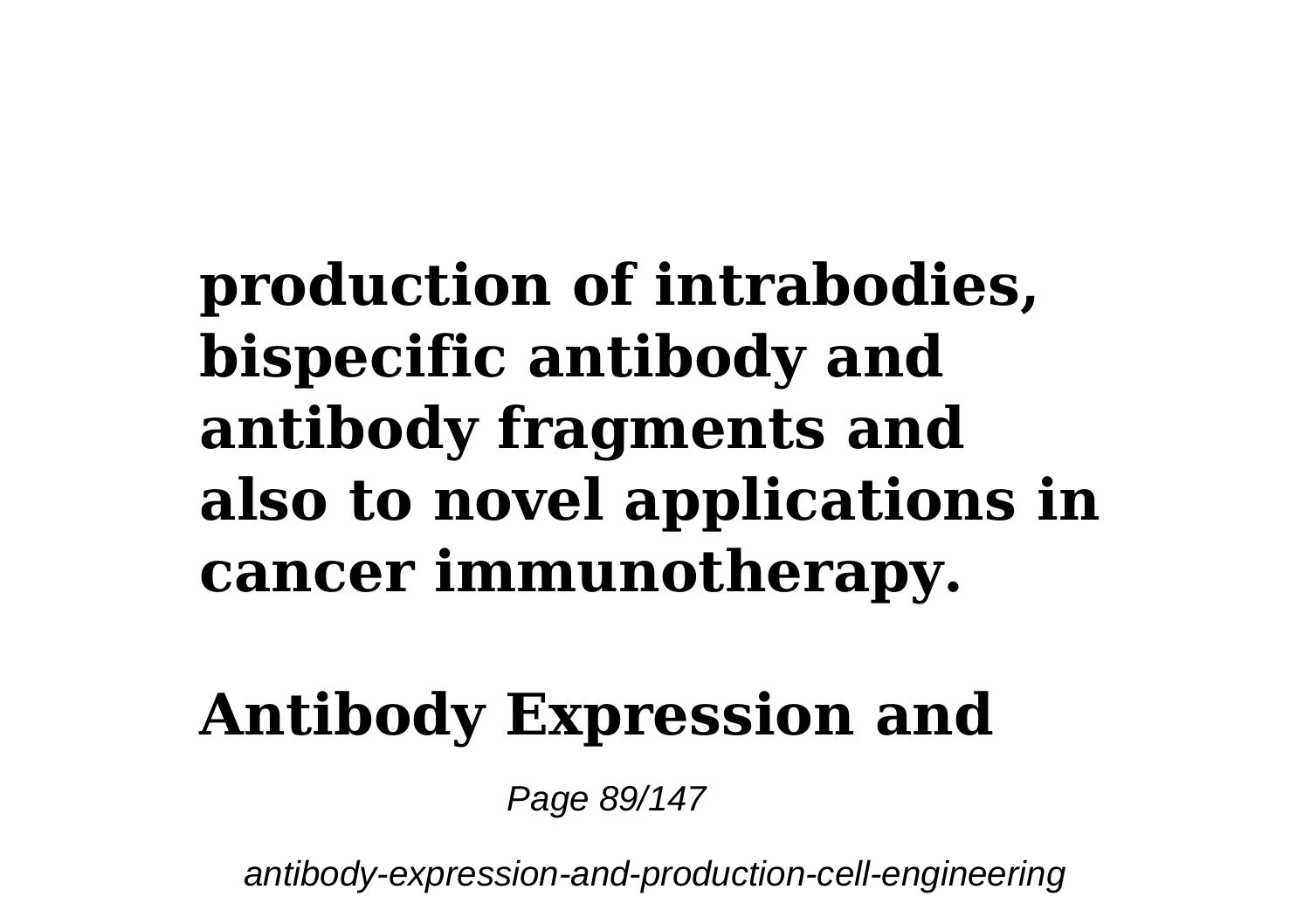**Production | Mohamed Al-Rubeai ... Antibody Expression in Prokaryotic Hosts. Typically, if an antibody fragment is acceptable, expression in a bacterial**

Page 90/147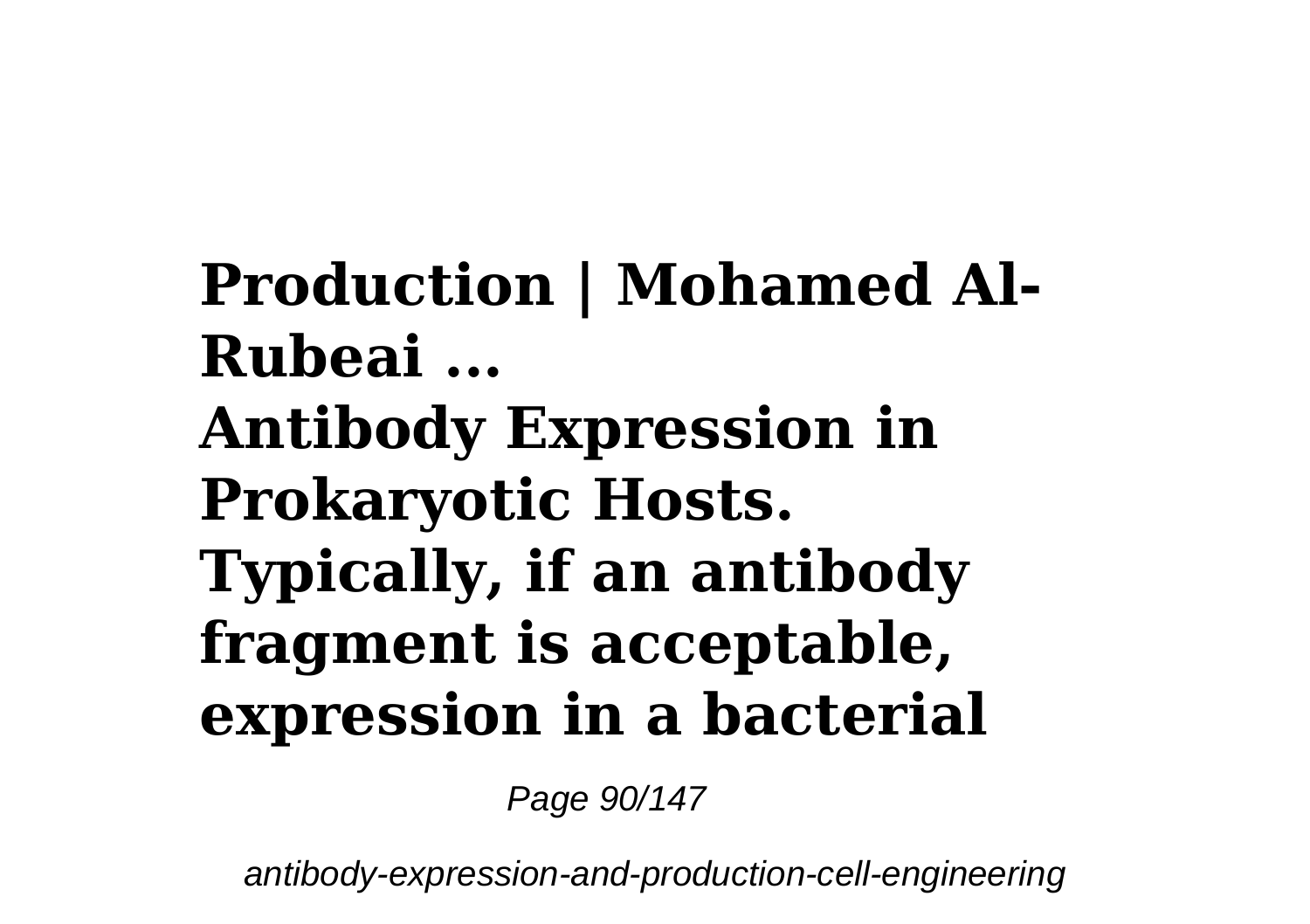**host [E. coli] maybe the best choice.E. coli: The simplicity and ease of fermentation has made E. coli an ideal host for antibody fragment production. But the**

Page 91/147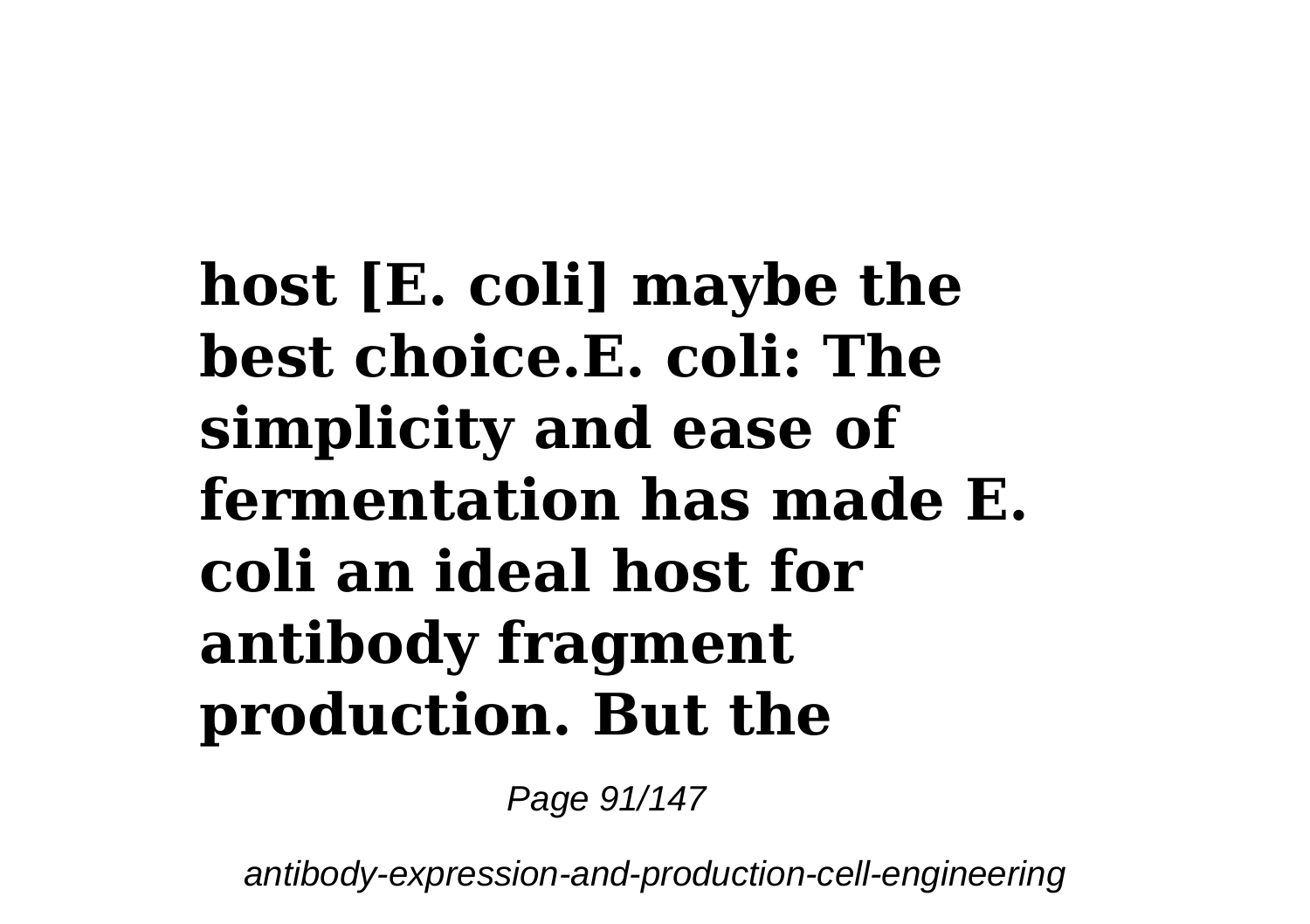#### **absence of complex posttranslational modifications and glycosylation has limited the use of E. coli for producing full ...**

## **Antibody Expression in**

Page 92/147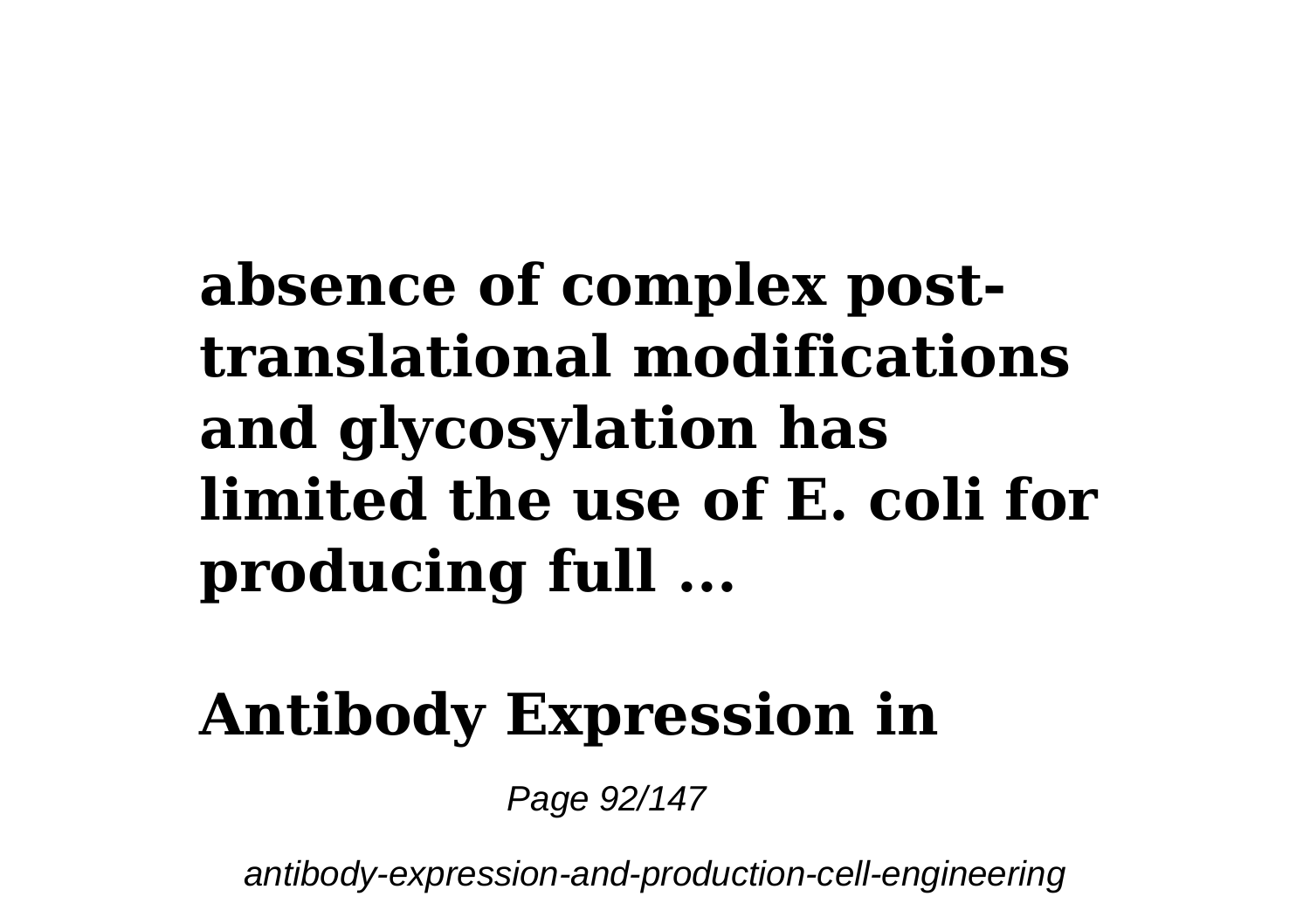**E.coli - GenScript Abveris' recombinant antibody production service was launched to meet the growing demands for recombinant antibodies across research and**

Page 93/147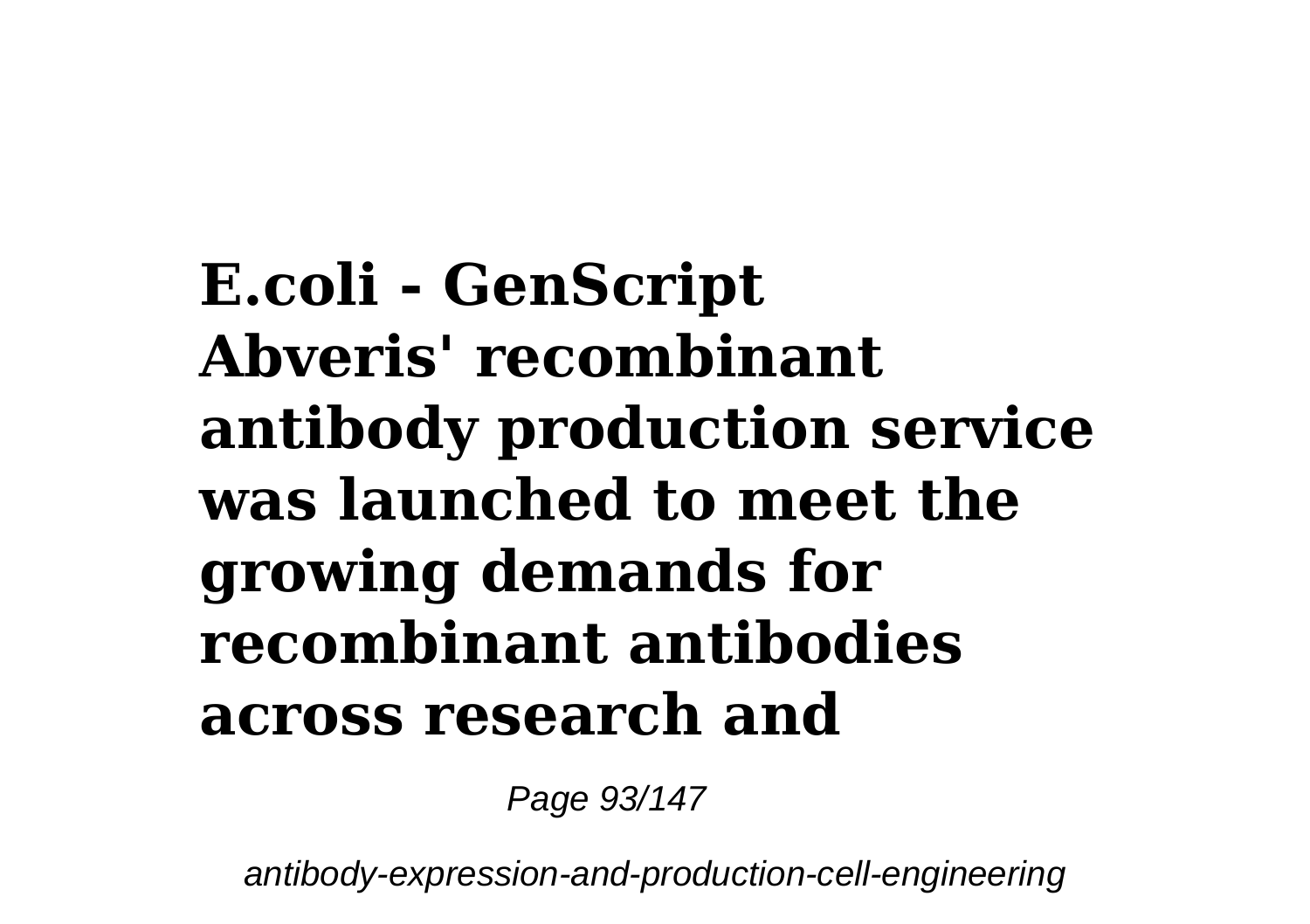**diagnostics. Our serum-free HEK293-based transient expression system allows us to rapidly manufacture up to 100 milligram quantities of recombinant proteins or antibodies.**

Page 94/147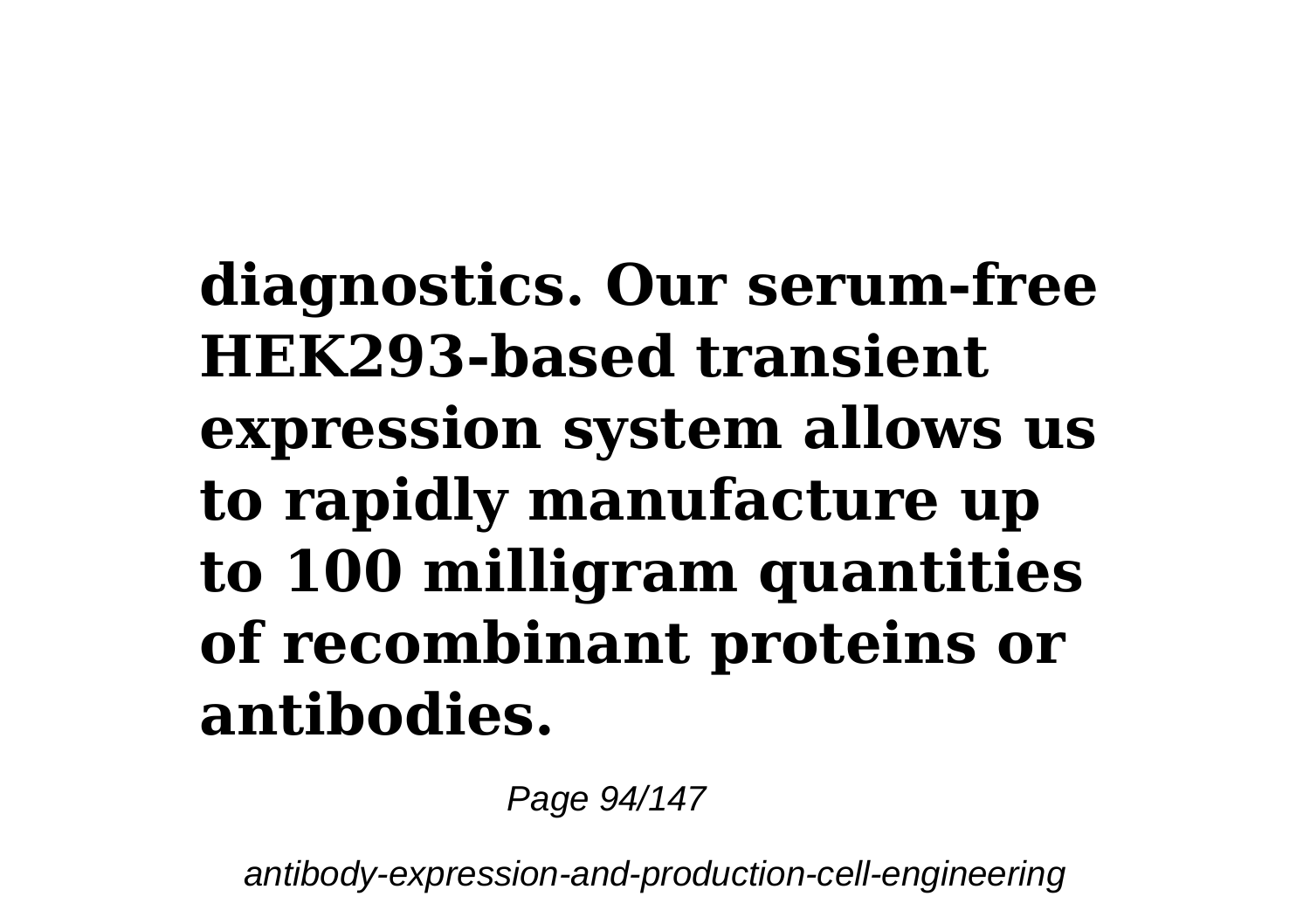**Sequencing and Antibody Production - Abveris Efficient KIH production can be achieved by manipulating the plasmid ratio between knob and**

Page 95/147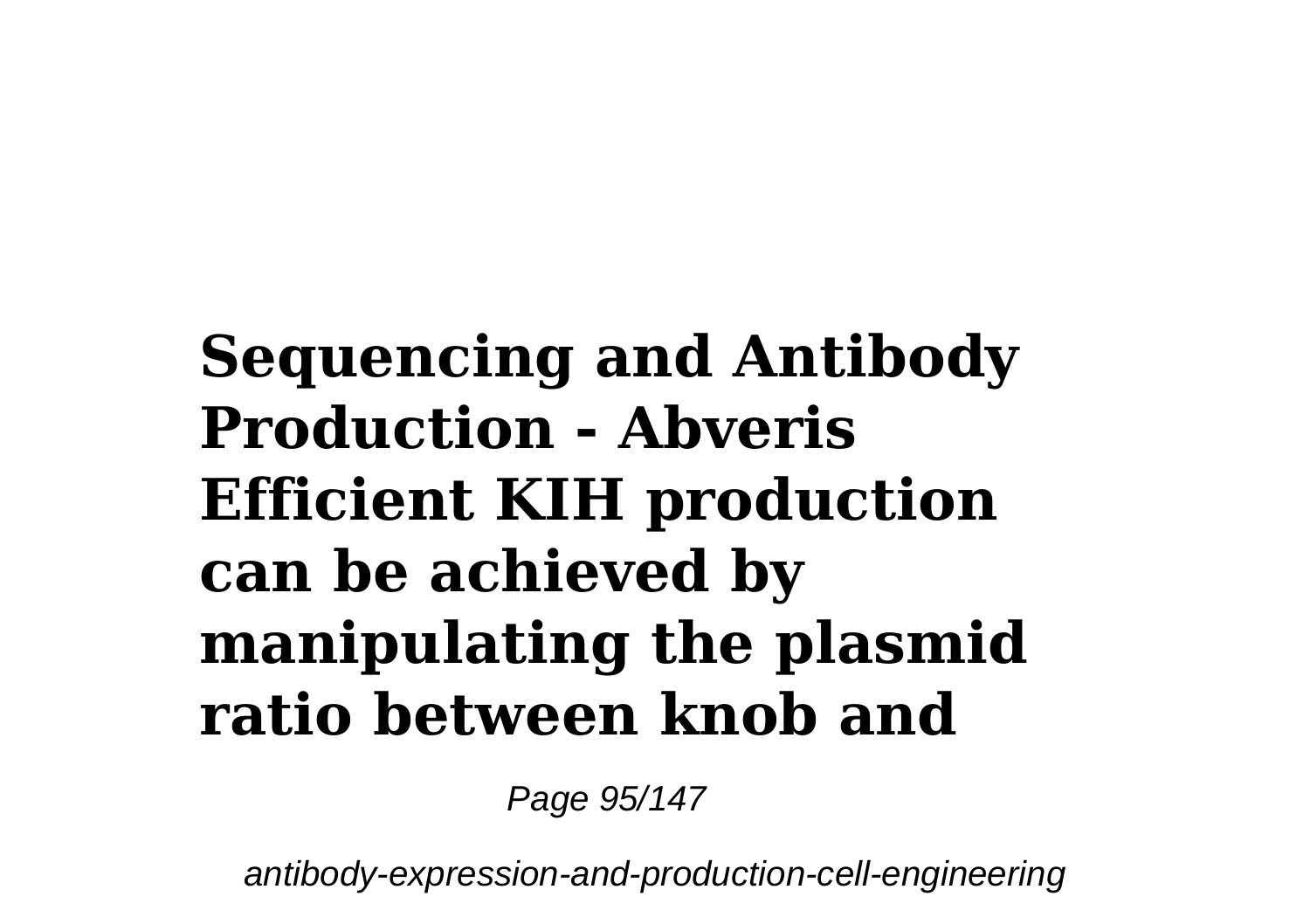**hole, and further improved by addition of prefabricated knob or hole. These studies demonstrate the versatility of Xpress CF in KIH production and provide valuable insights into KIH**

Page 96/147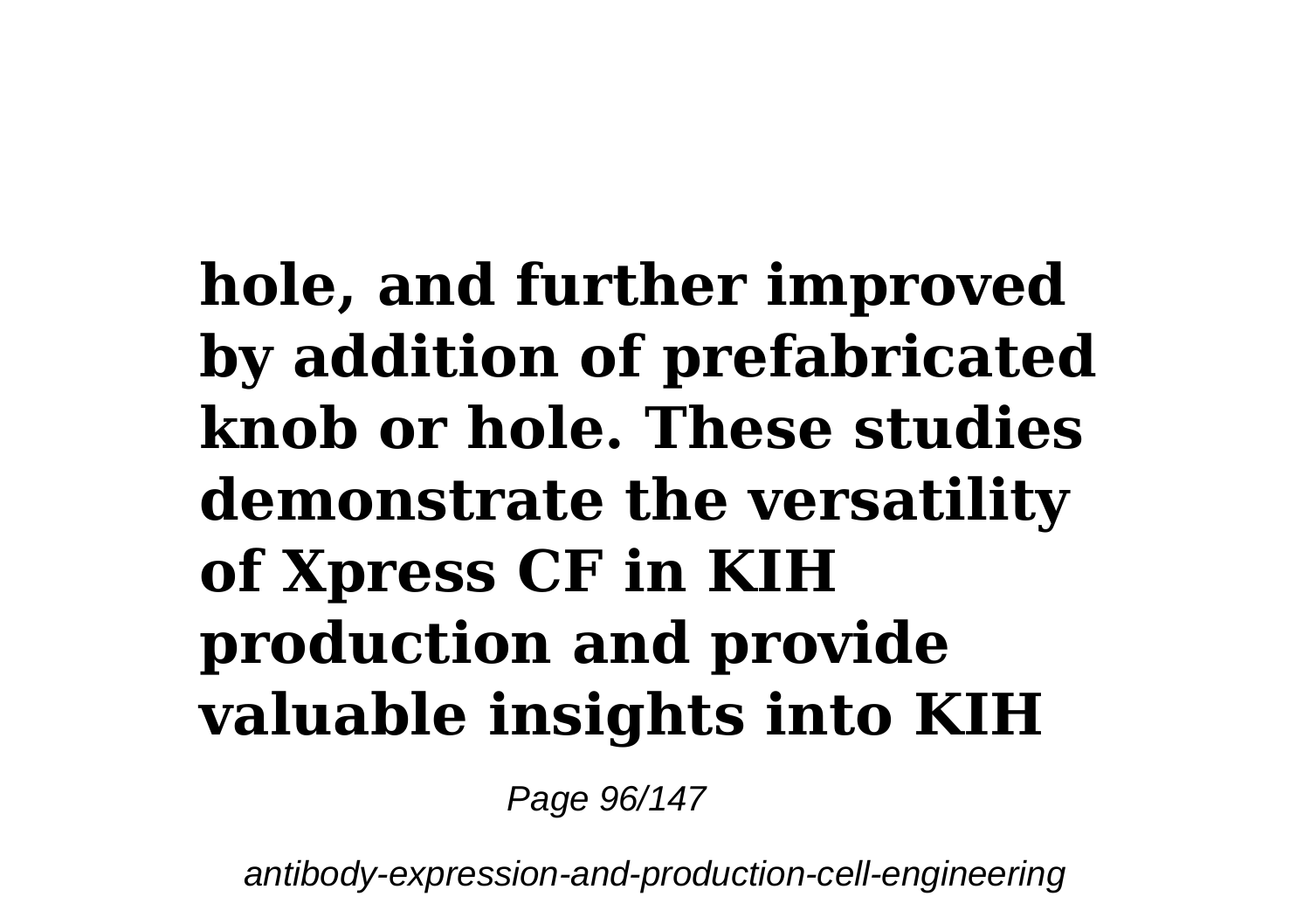### **construct design for better assembly and expression titer.**

# **Production of Bispecific Antibodies in "Knobs-Into-Holes ...**

Page 97/147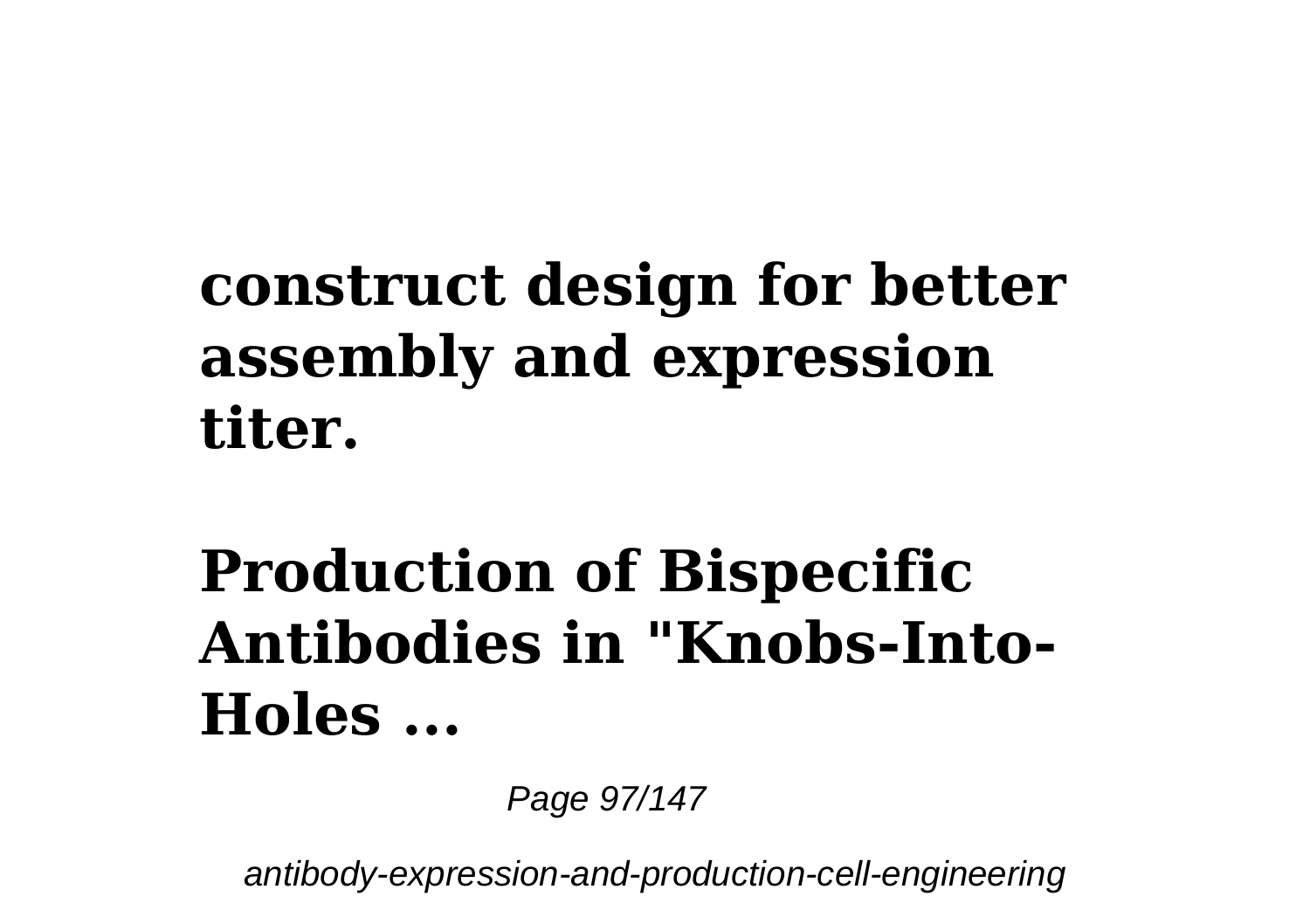**It provides the necessary theoretical background and description of methods for the expression of antibody in microbial and animal cell cultures and in transgenic animals and plants.**

Page 98/147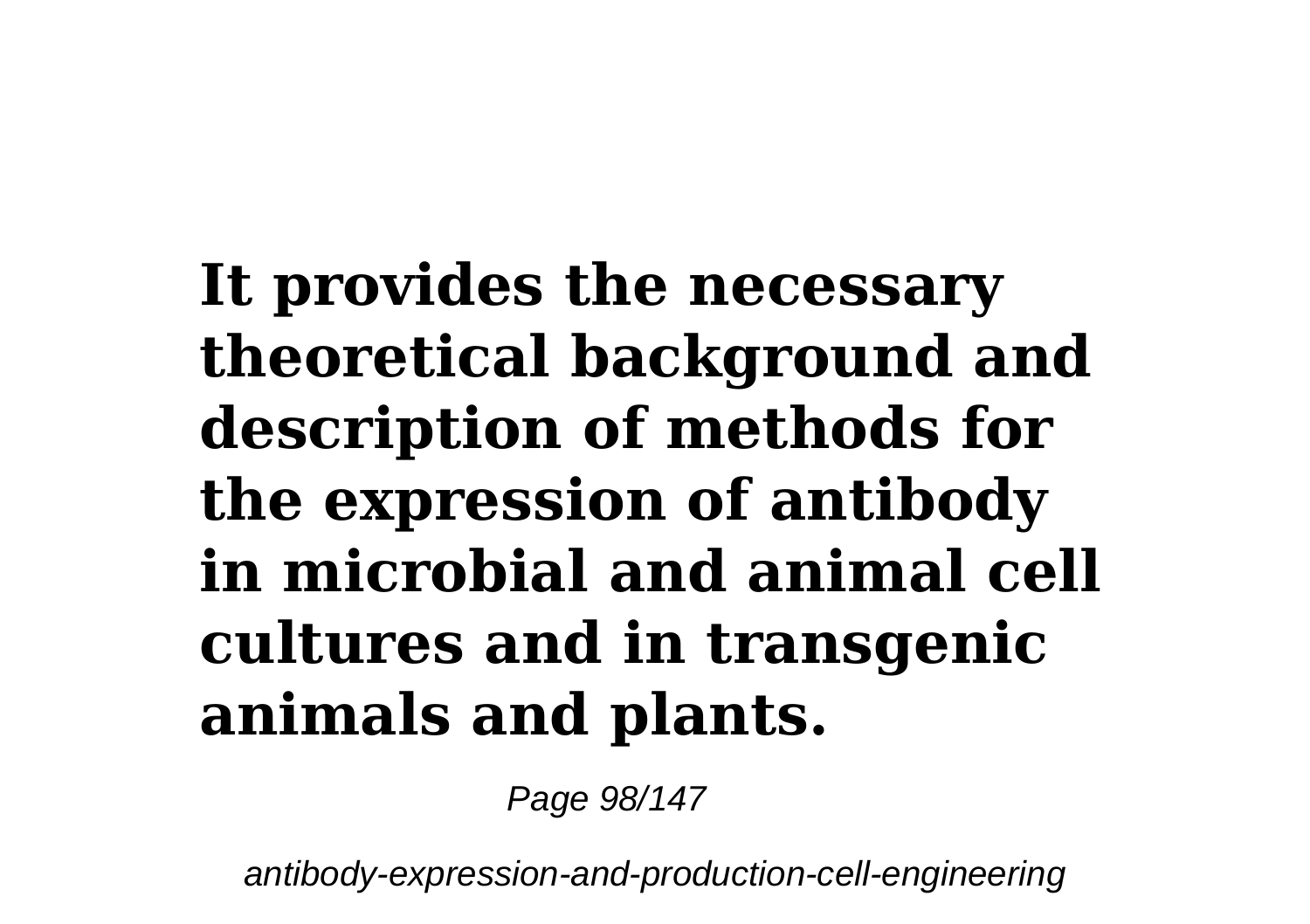**Antibody Expression and Production | Request PDF The production of a recombinant Fab fragment requires the simultaneous expression of two genes**

Page 99/147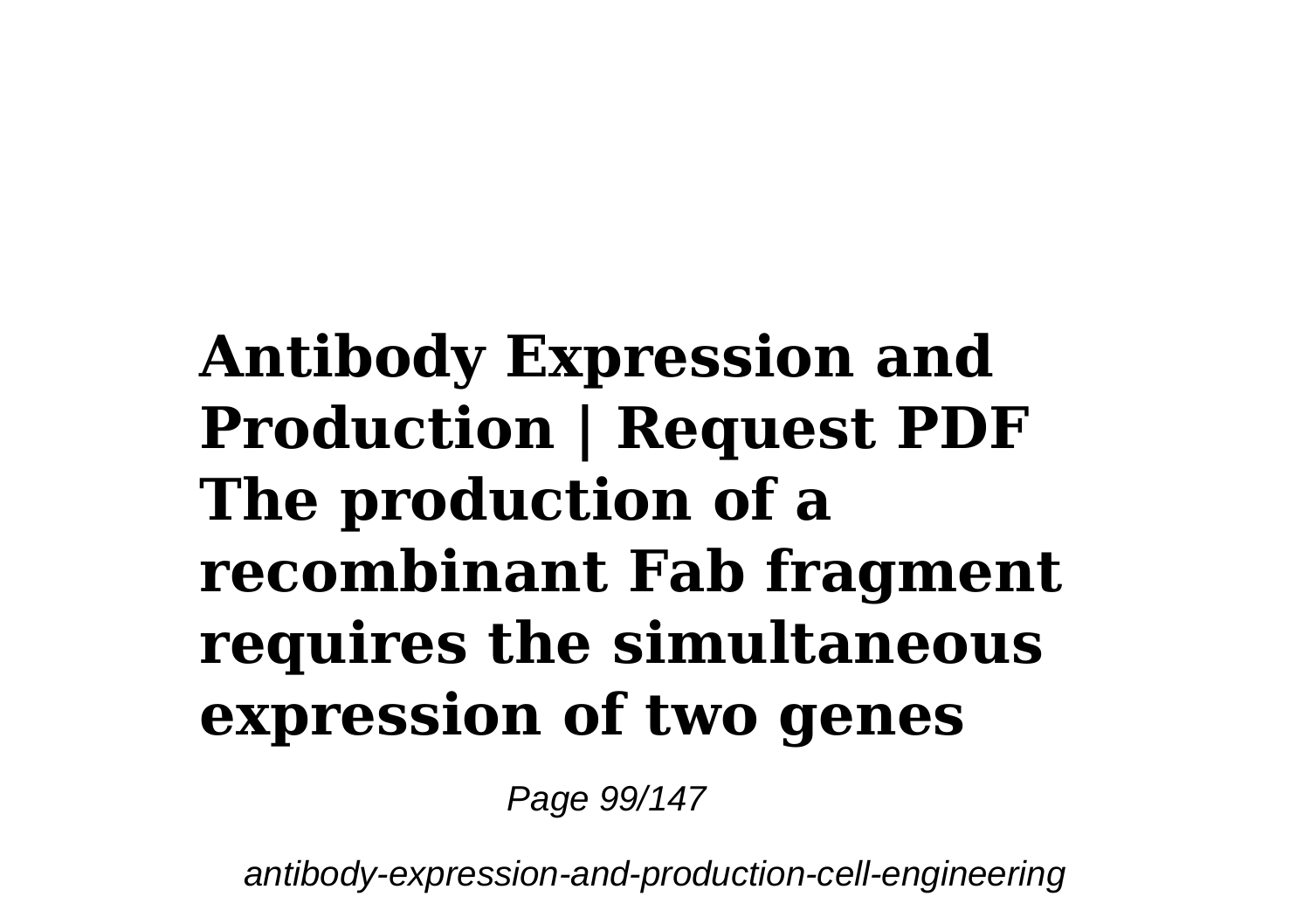**encoding both an Hc and an Lc in the same host cell. In the present study, we investigated the production of Fab fragments in lepidopteran insect cells using a bicistronic plasmid**

Page 100/147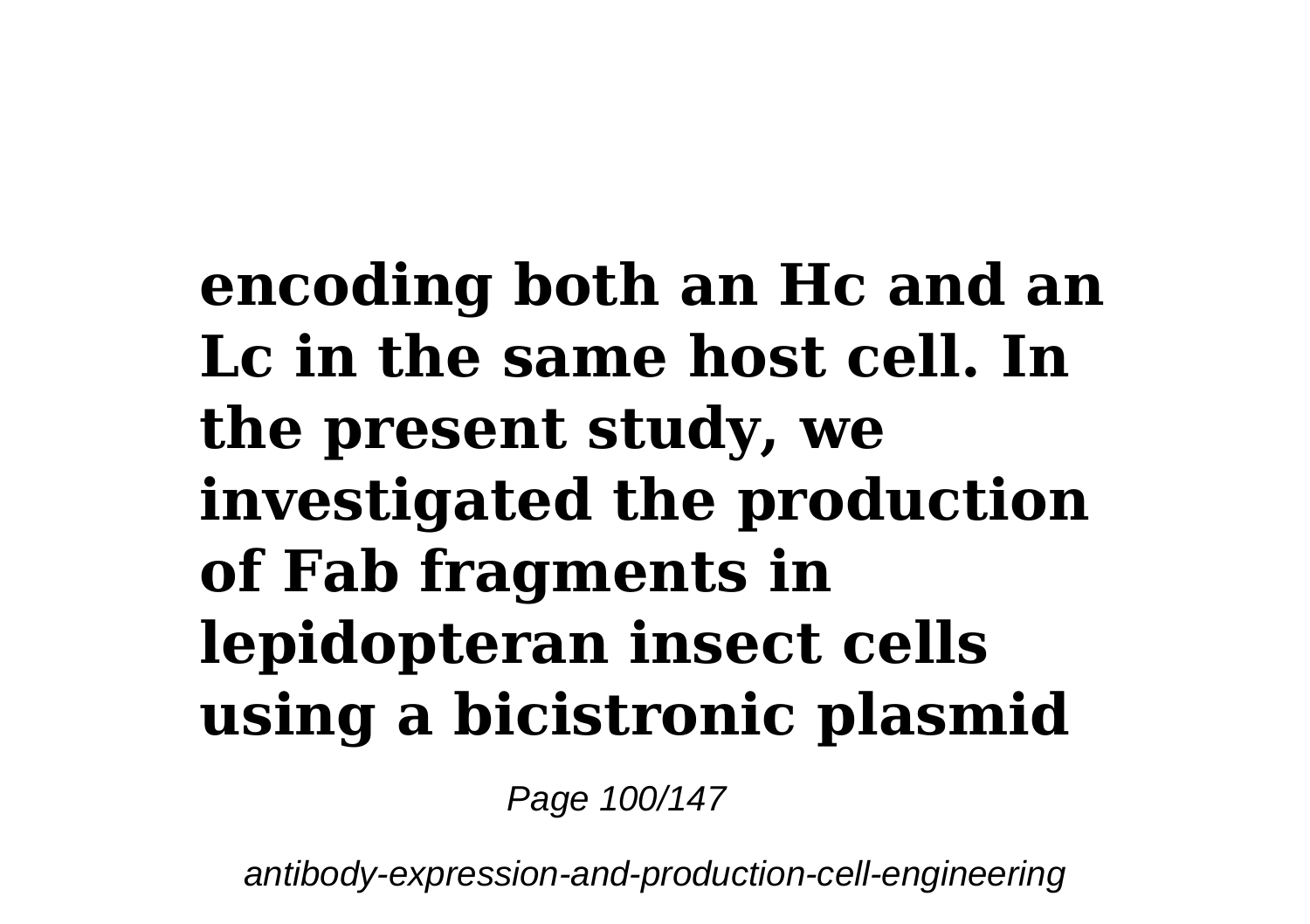#### **vector carrying the Hc and Lc genes linked with a 2A self-cleaving peptide sequence from the porcine teschovirus-1.**

#### **Production of an antibody**

Page 101/147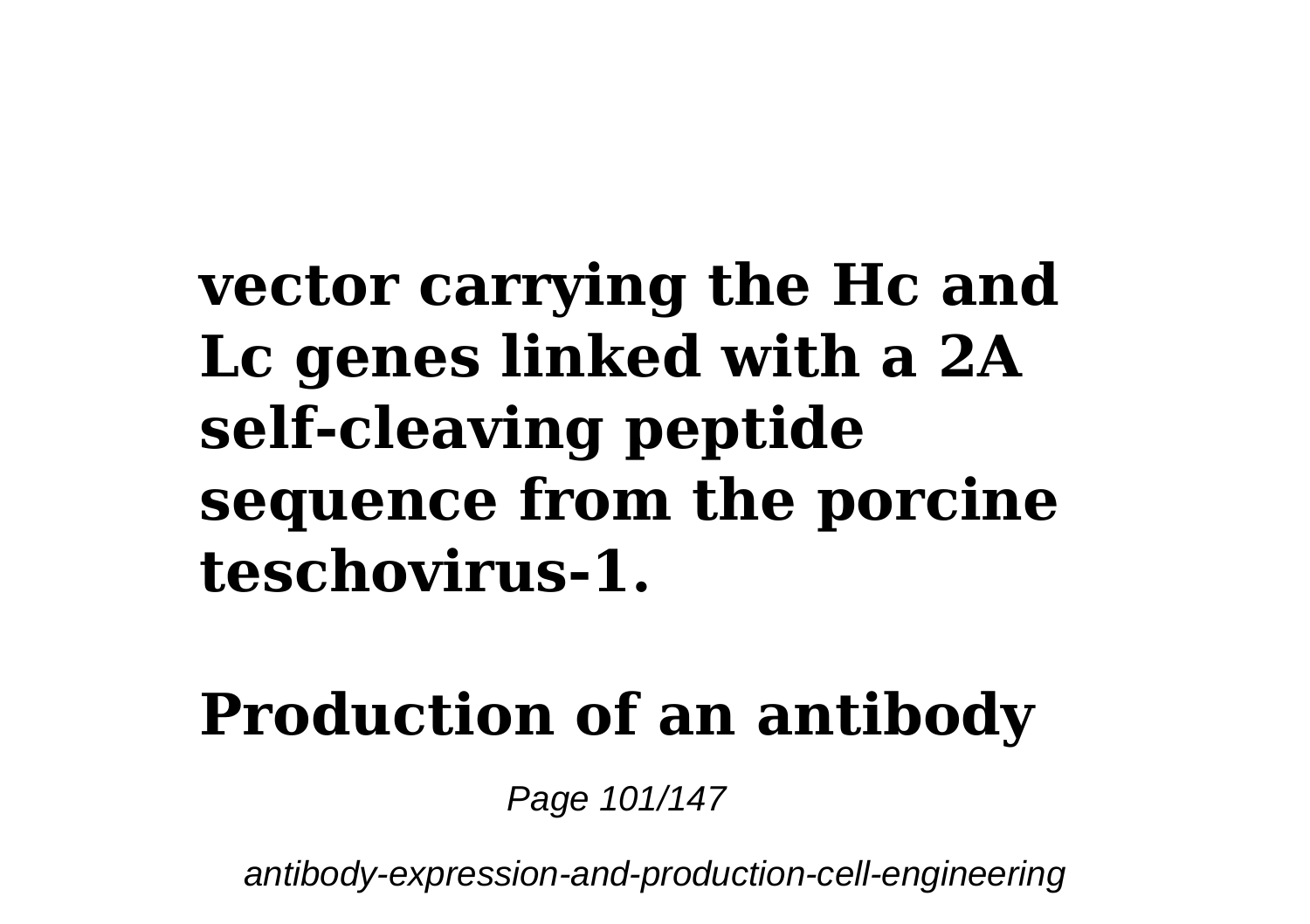**Fab fragment using 2A peptide in ... It provides the necessary theoretical background and description of methods for the expression of antibody in microbial and animal cell**

Page 102/147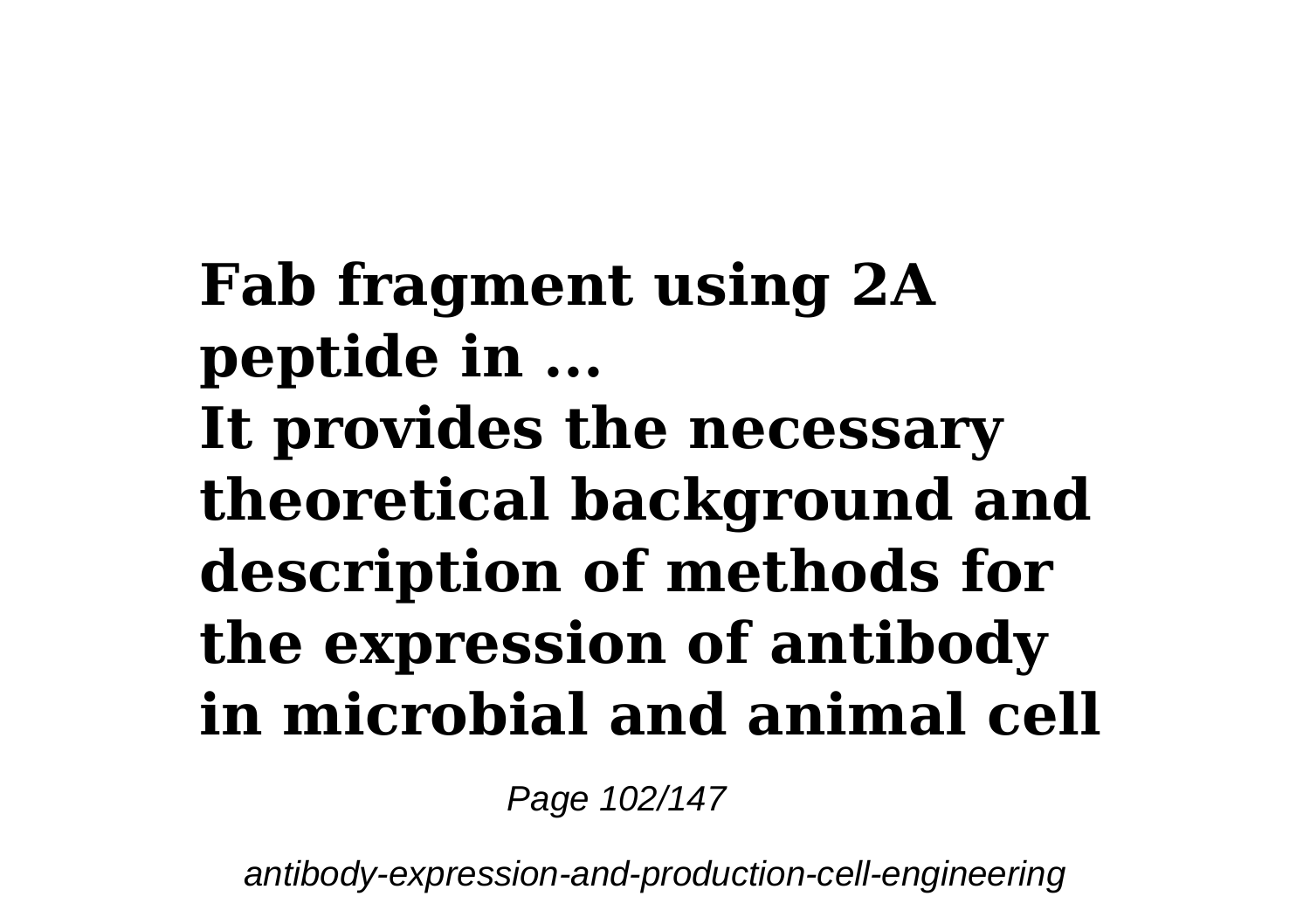**cultures and in transgenic animals and plants. There is a strong focus on those issues related to the production of intrabodies, bispecific antibody and antibody fragments and**

Page 103/147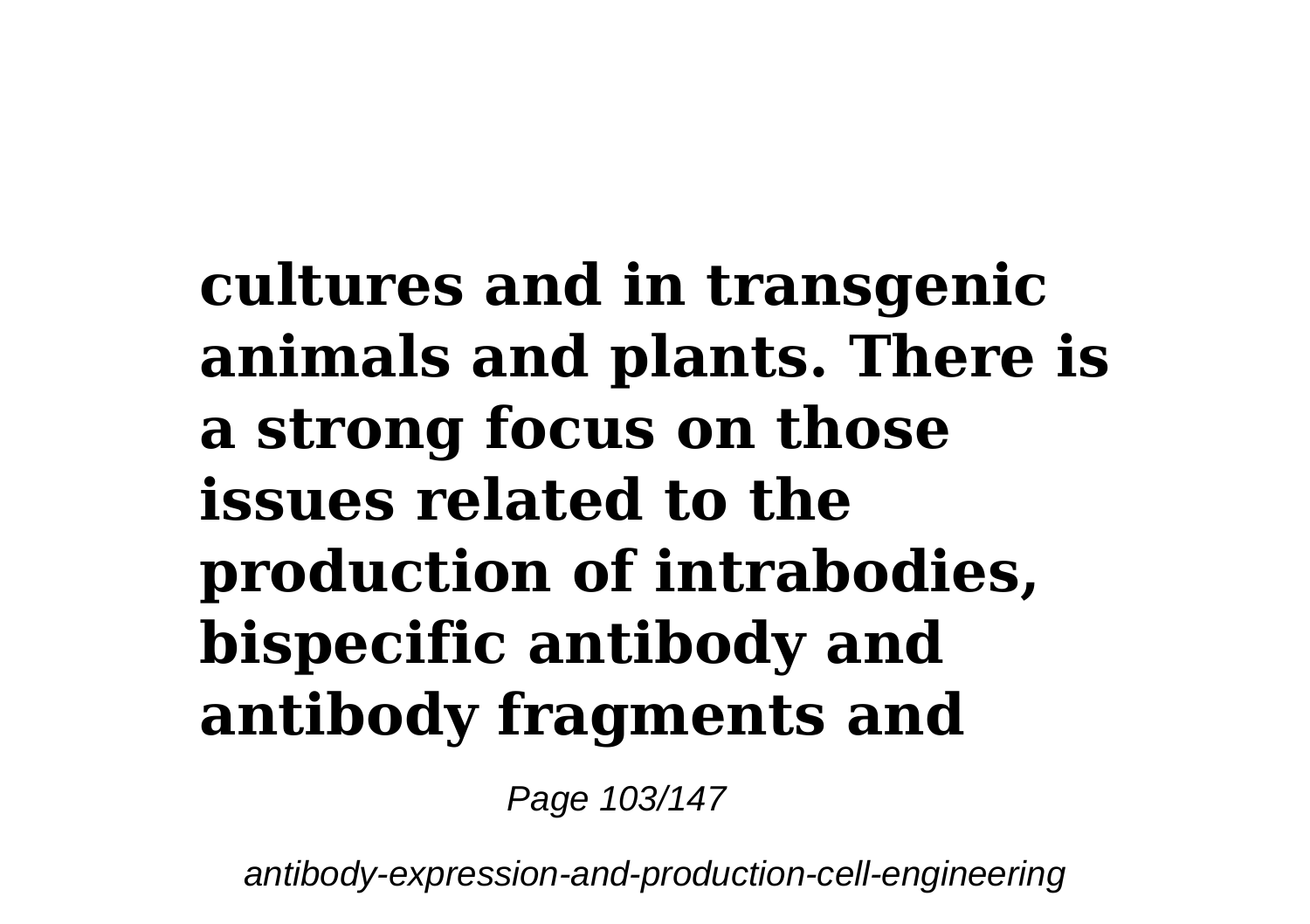### **also to novel applications in cancer immunotherapy.**

### **Antibody Expression and Production | SpringerLink Transient expression systems in mammalian cells**

Page 104/147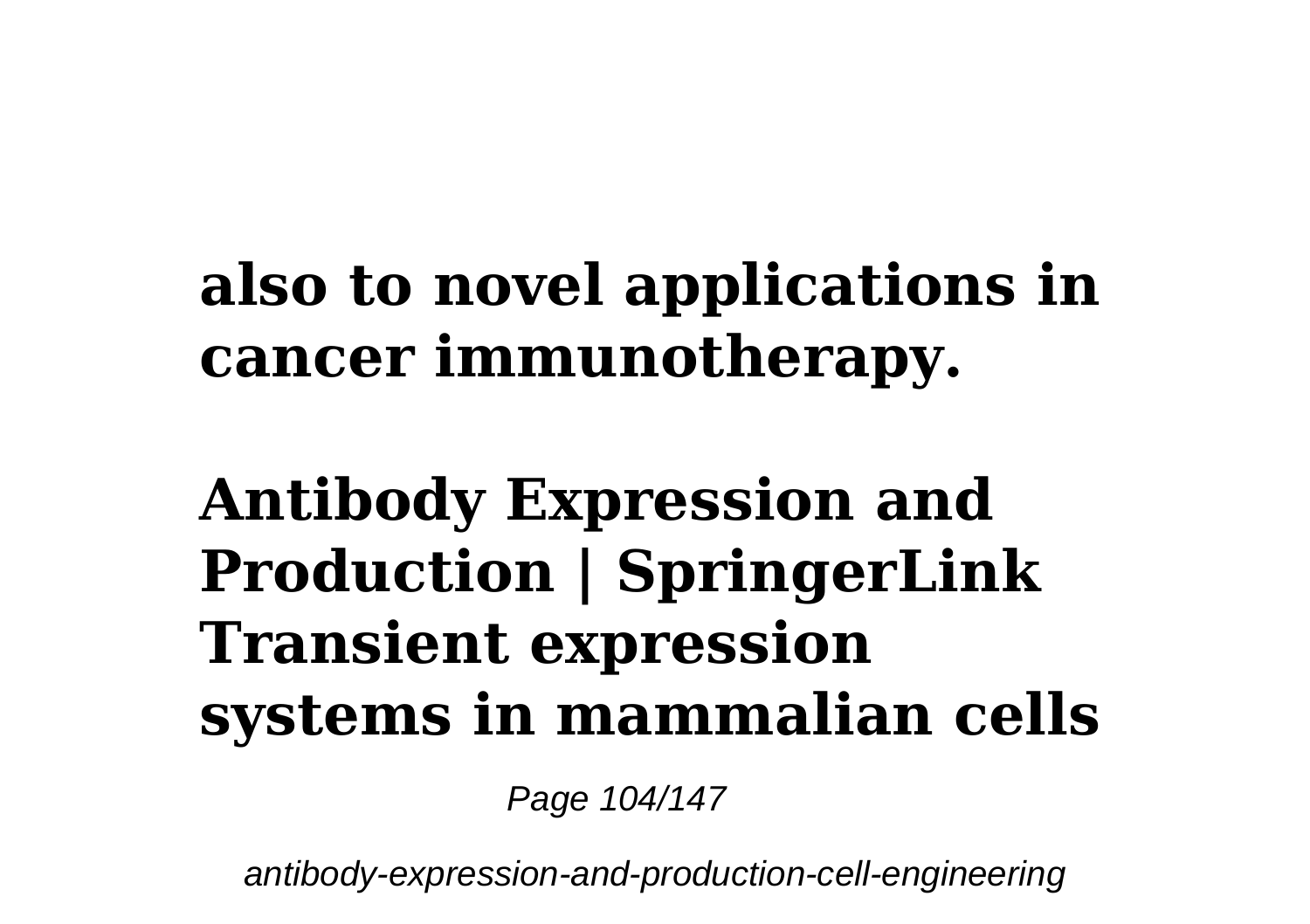**have become the method of choice for producing research quantities of antibodies. Both the speed and yield of the available transient systems and the natural posttranslational**

Page 105/147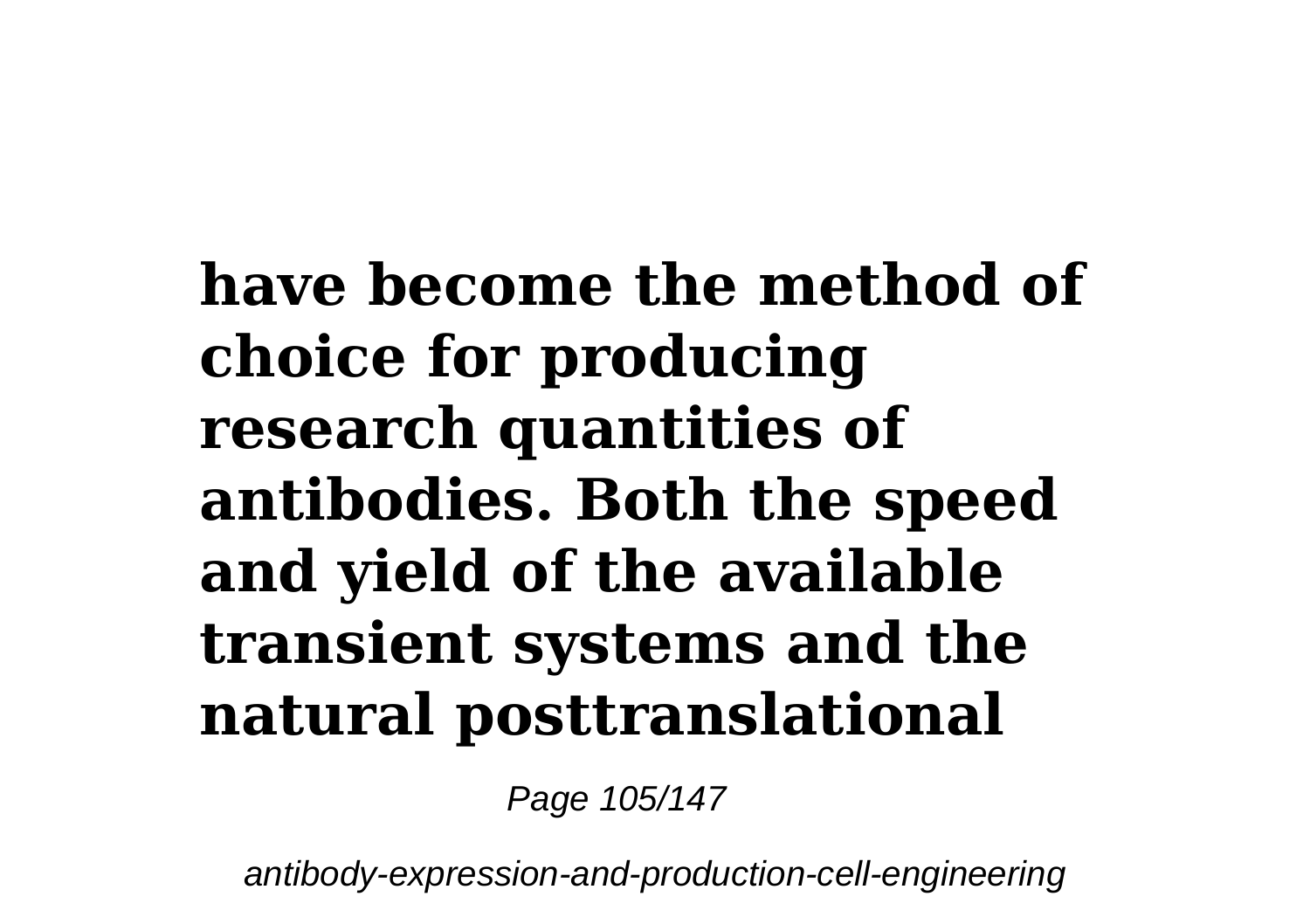#### **modifications favor these systems above expression in lower eukaryotes, prokaryotes or stable cell lines.**

# **A simple, robust and highly**

Page 106/147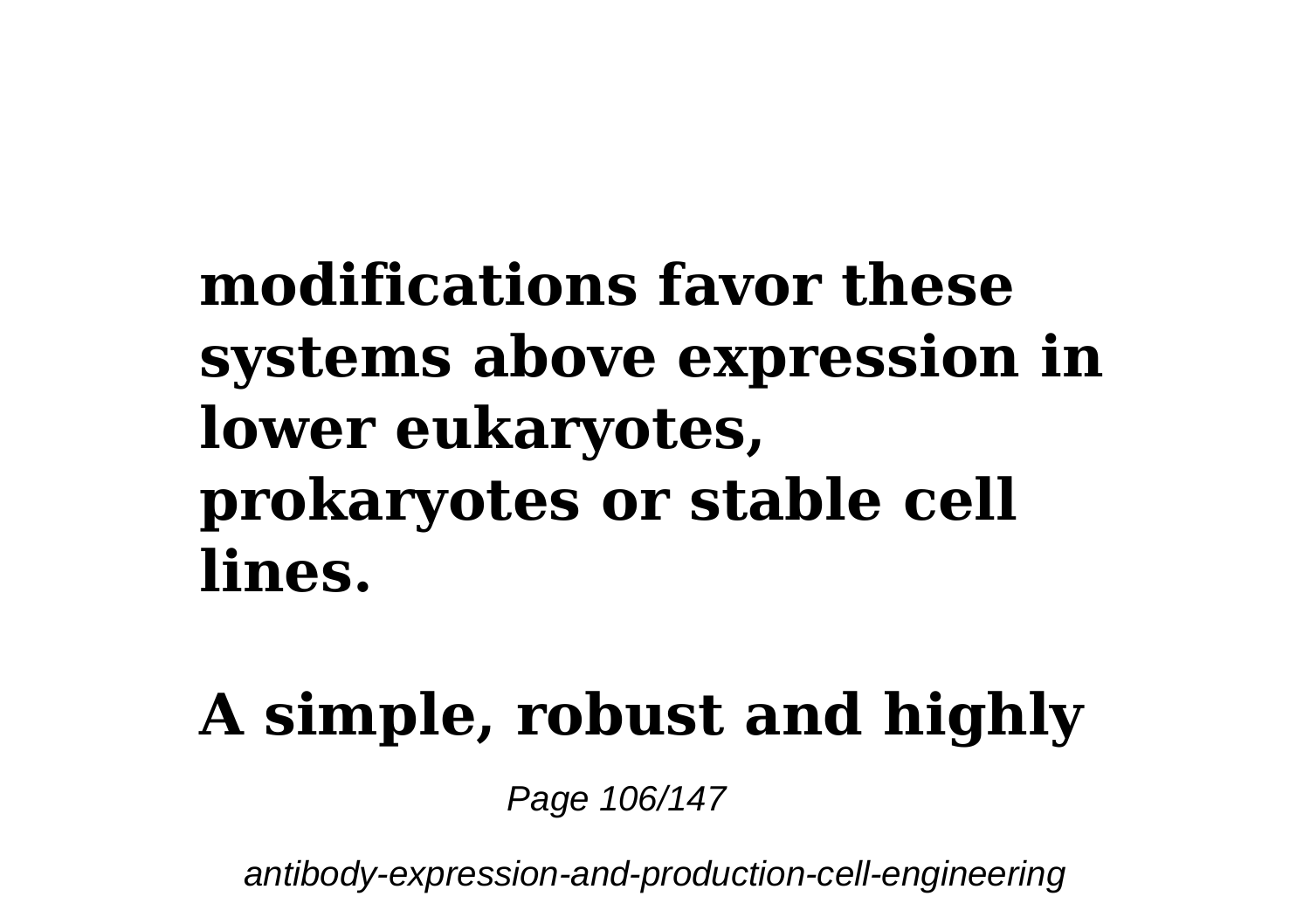**efficient transient expression ... Recombinant antibody accumulation was measured at the end of the experiment seven days post transfection. First of all, it**

Page 107/147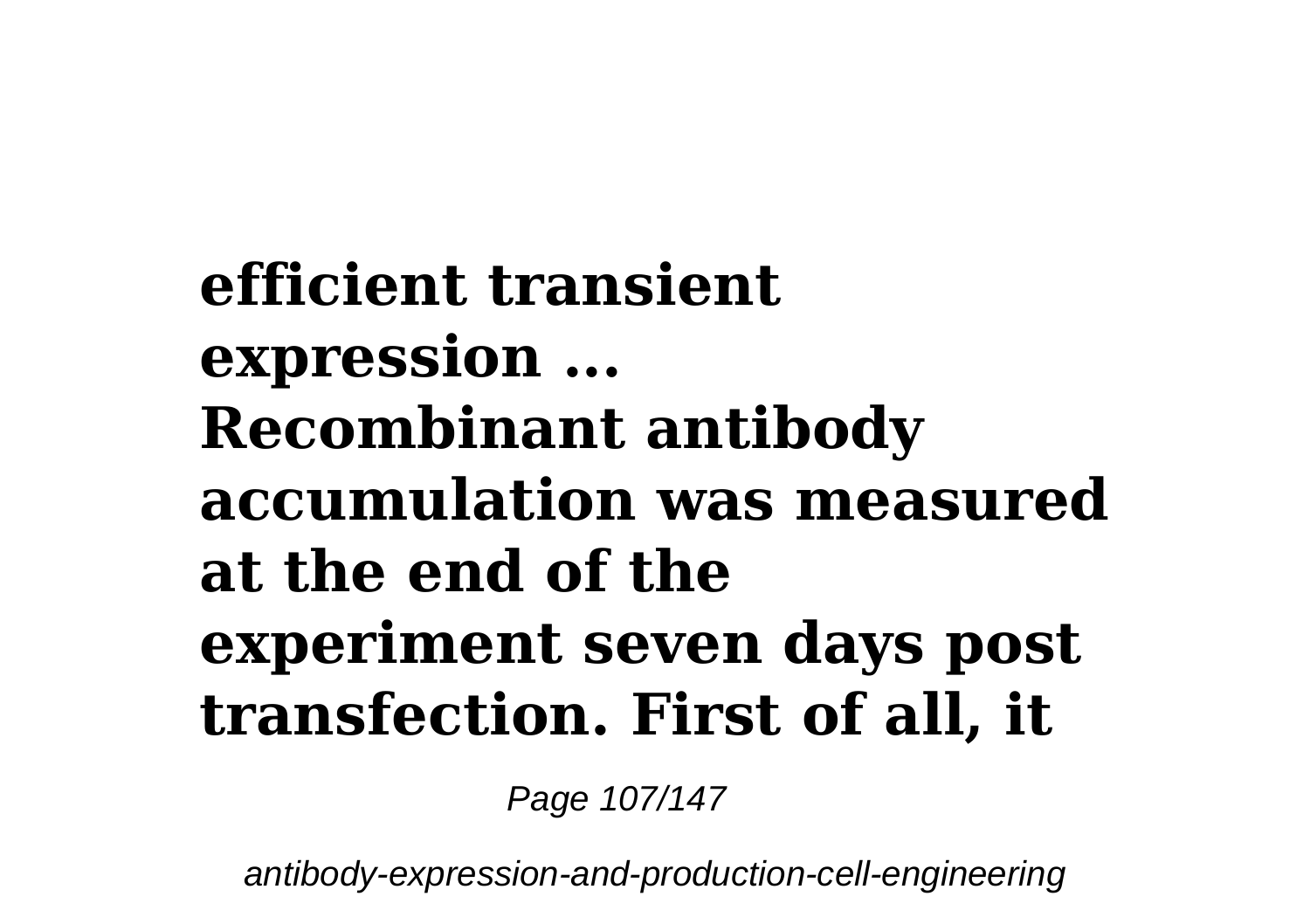#### **was revealed that reporter gene expression and corresponding measurement methods are neither interchangable nor directly comparable to the expression of the GOI i.e.**

Page 108/147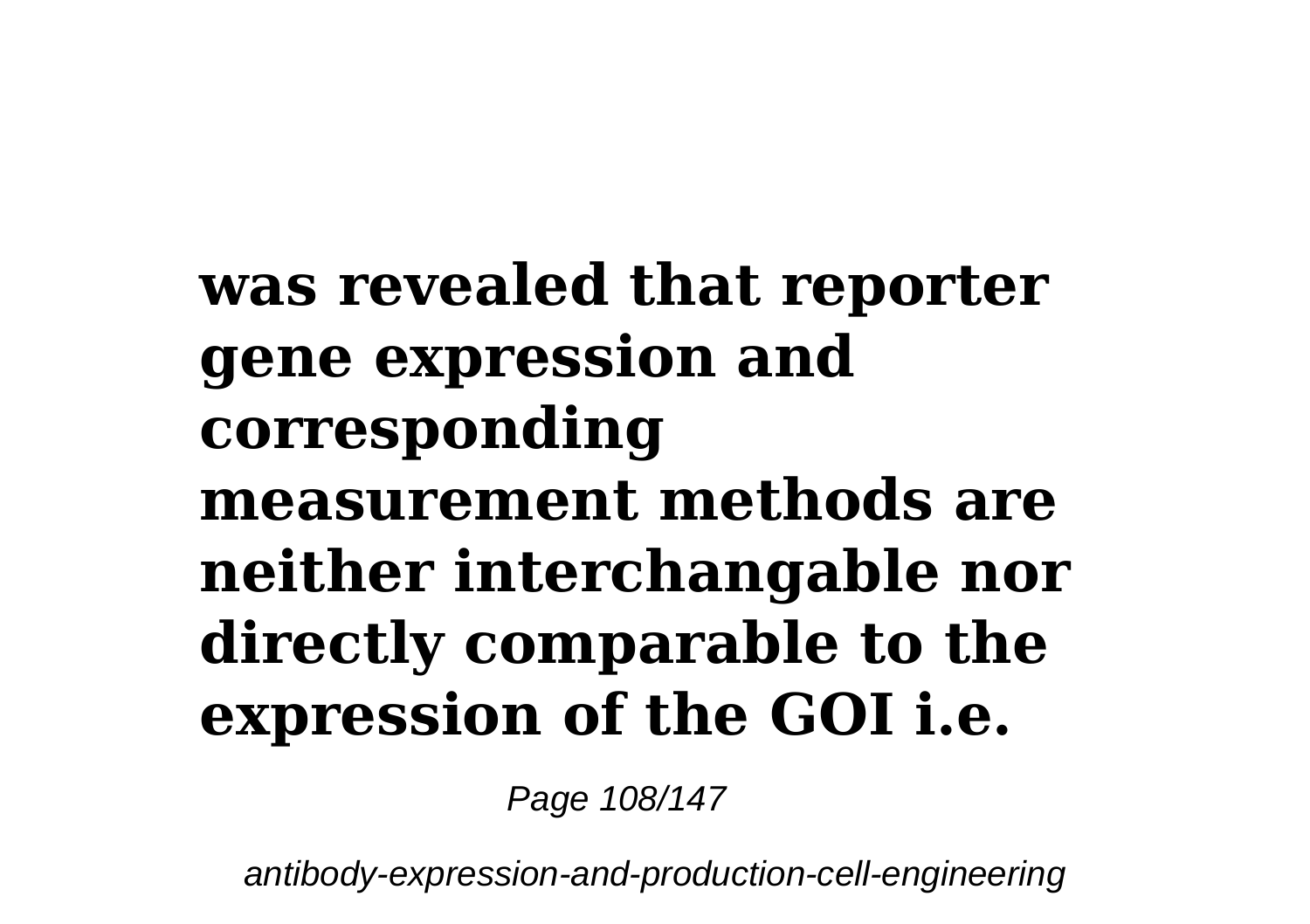#### **the recombinant antibody.**

## **High-titer expression of recombinant antibodies by**

**...**

### **An IgG1 antibody construct was produced by transient**

Page 109/147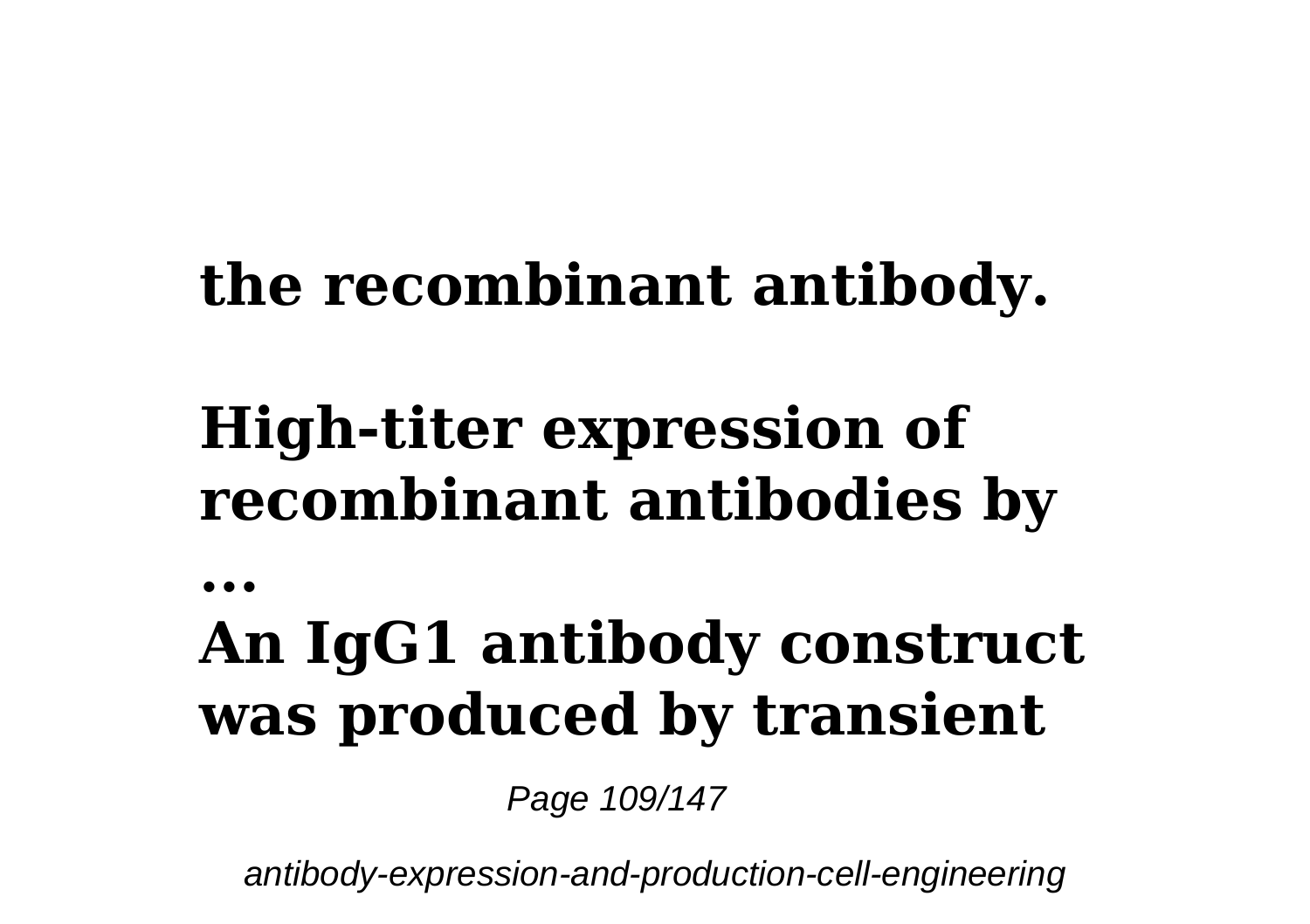## **transfection using either the TransIT-PRO® Transfection Reagent (Mirus Bio) at a 1:1 reagentto-DNA ratio (vol:wt), PEImax (4:1, Polysciences), or linear 25 kDa PEI (6:1,**

Page 110/147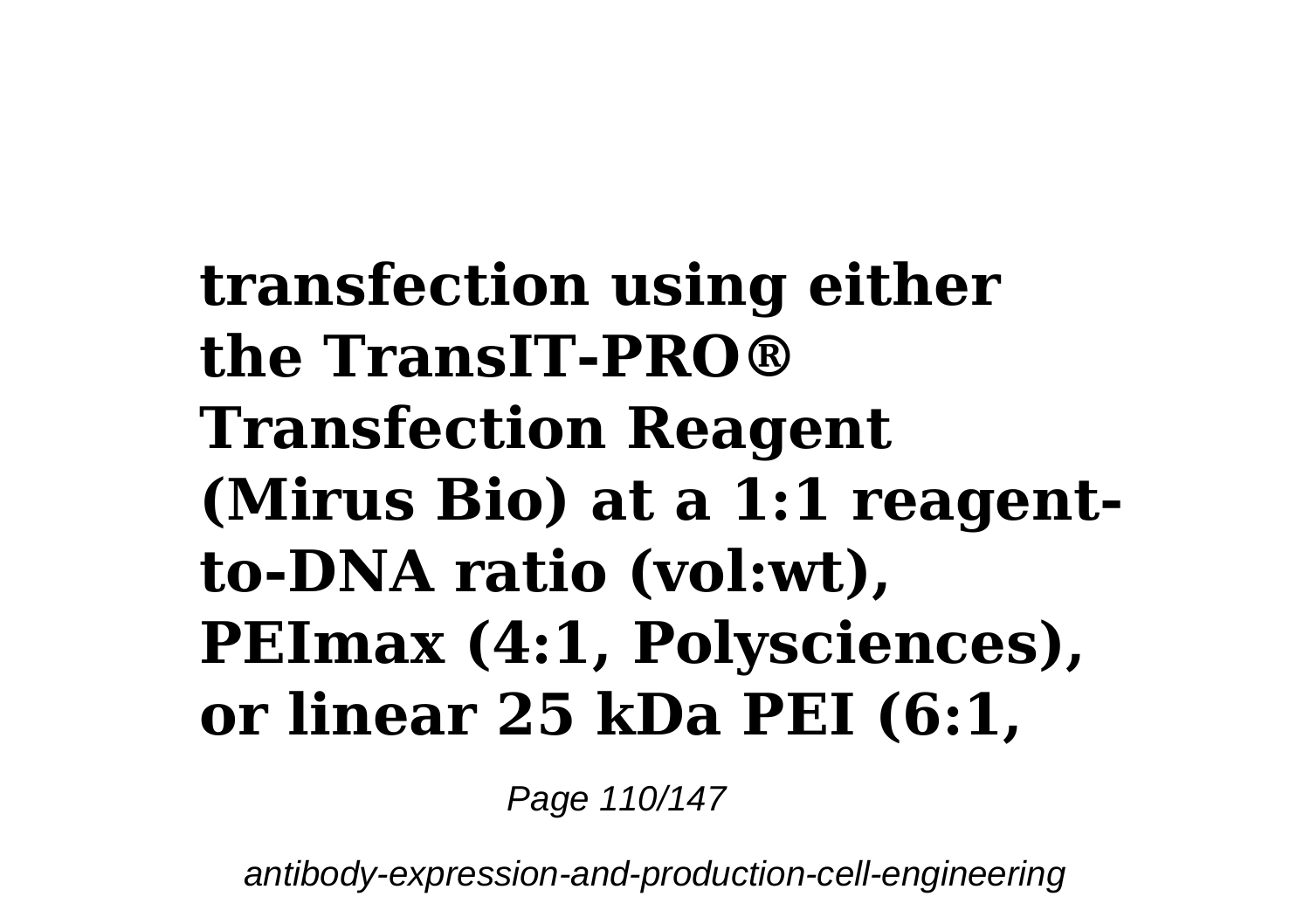**Polysciences) and 1 µg plasmid DNA per milliliter of culture in FreeStyle™ CHO-S cells (ThermoFisher Scientific) cultured in CHOgro® Expression Medium (Mirus Bio) at a ...**

Page 111/147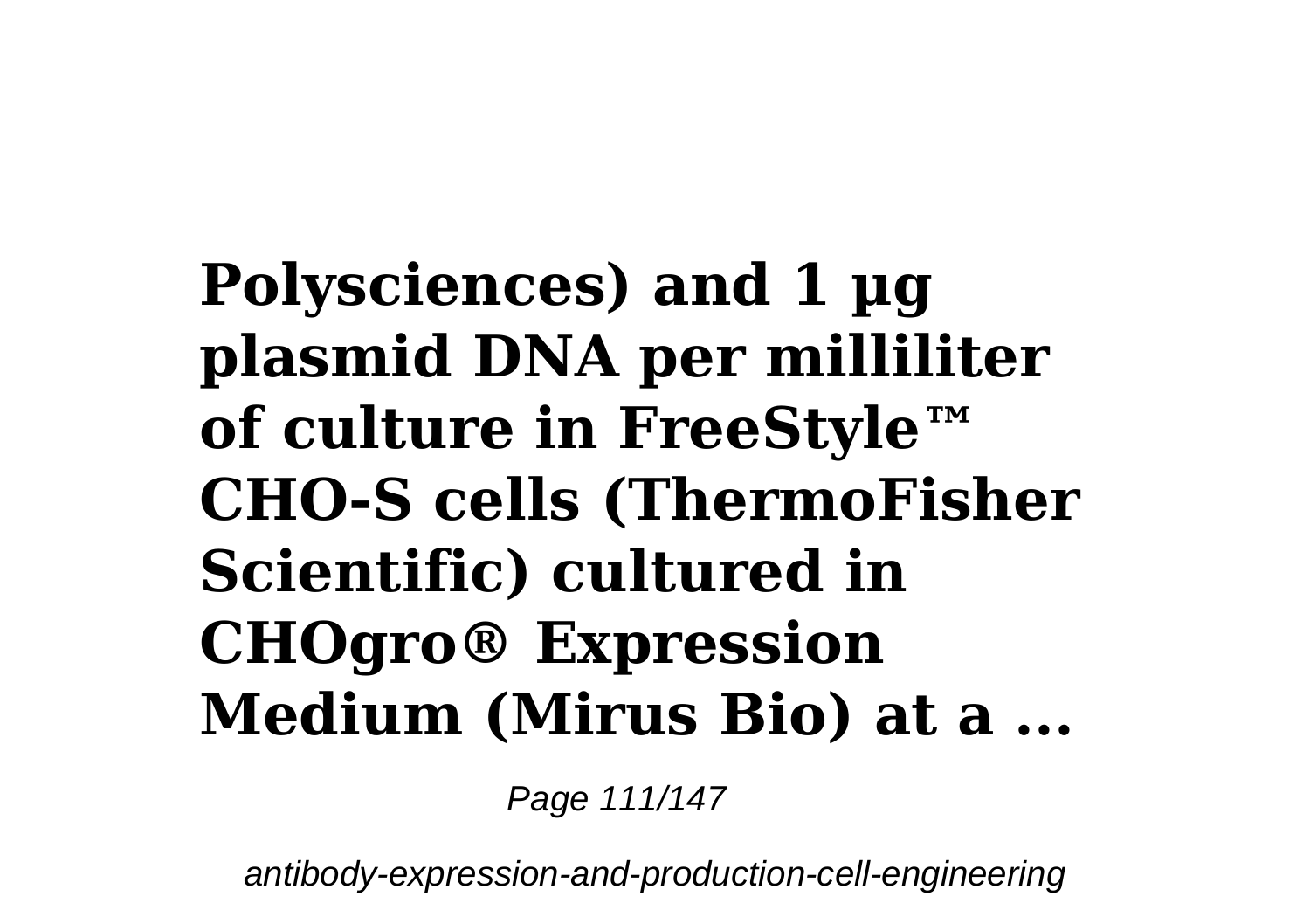## **Antibody Production in Suspension CHO Cells Cultivation of mTORtransgenic CHO-derived cell lines engineered for secretion of a therapeutic**

Page 112/147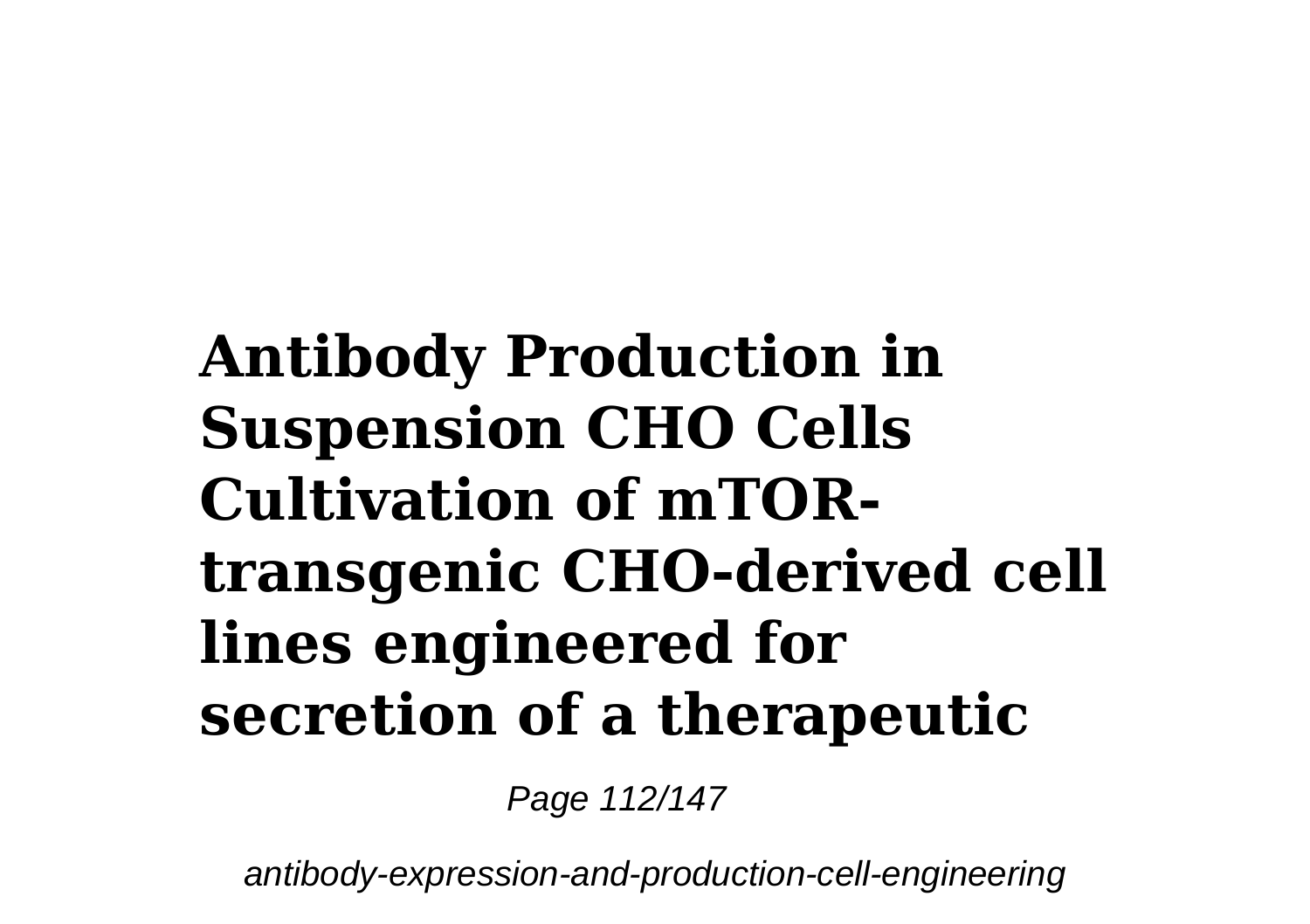**IgG resulted in antibody titers of up to 50 pg/cell/day, which represents a four-fold increase compared to the parental production cell line. mTOR-based**

Page 113/147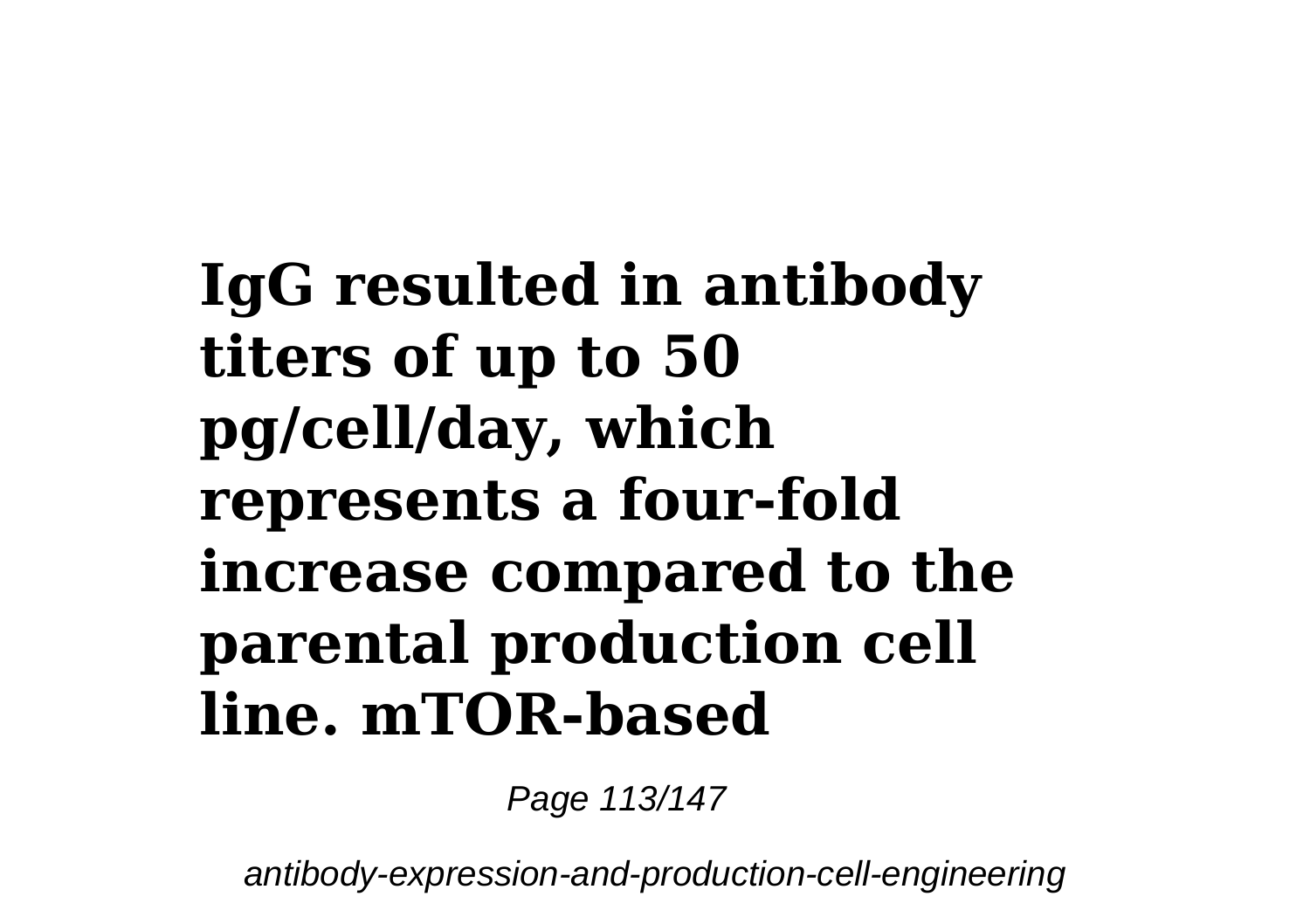## **engineering of mammalian production cell lines may therefore have a promising future in biopharmaceutical manufacturing of human therapeutic proteins.**

Page 114/147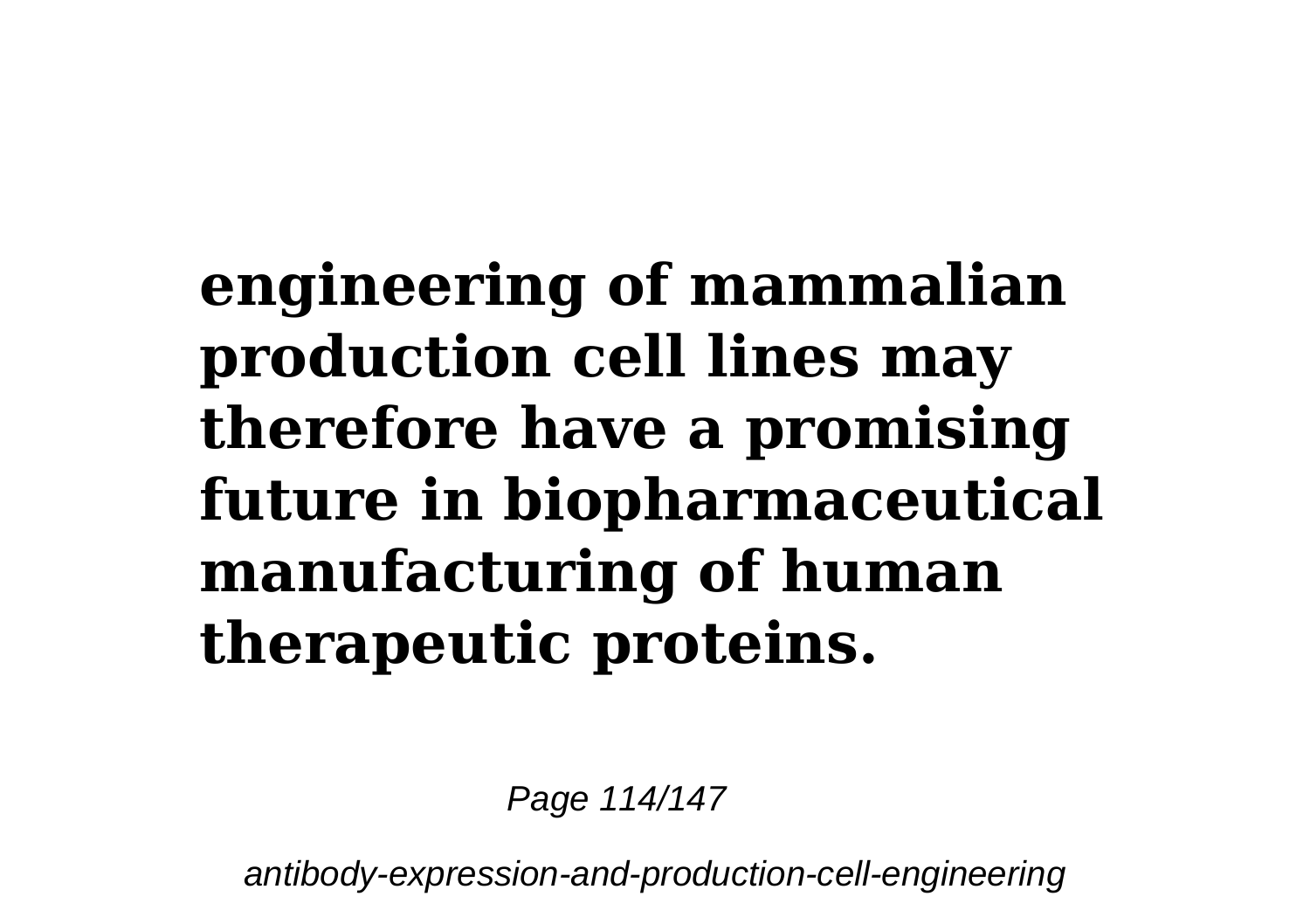**Ectopic expression of human mTOR increases viability ... Antibody production starting from expression cell bank. One vial from the cell bank of chimeric**

Page 115/147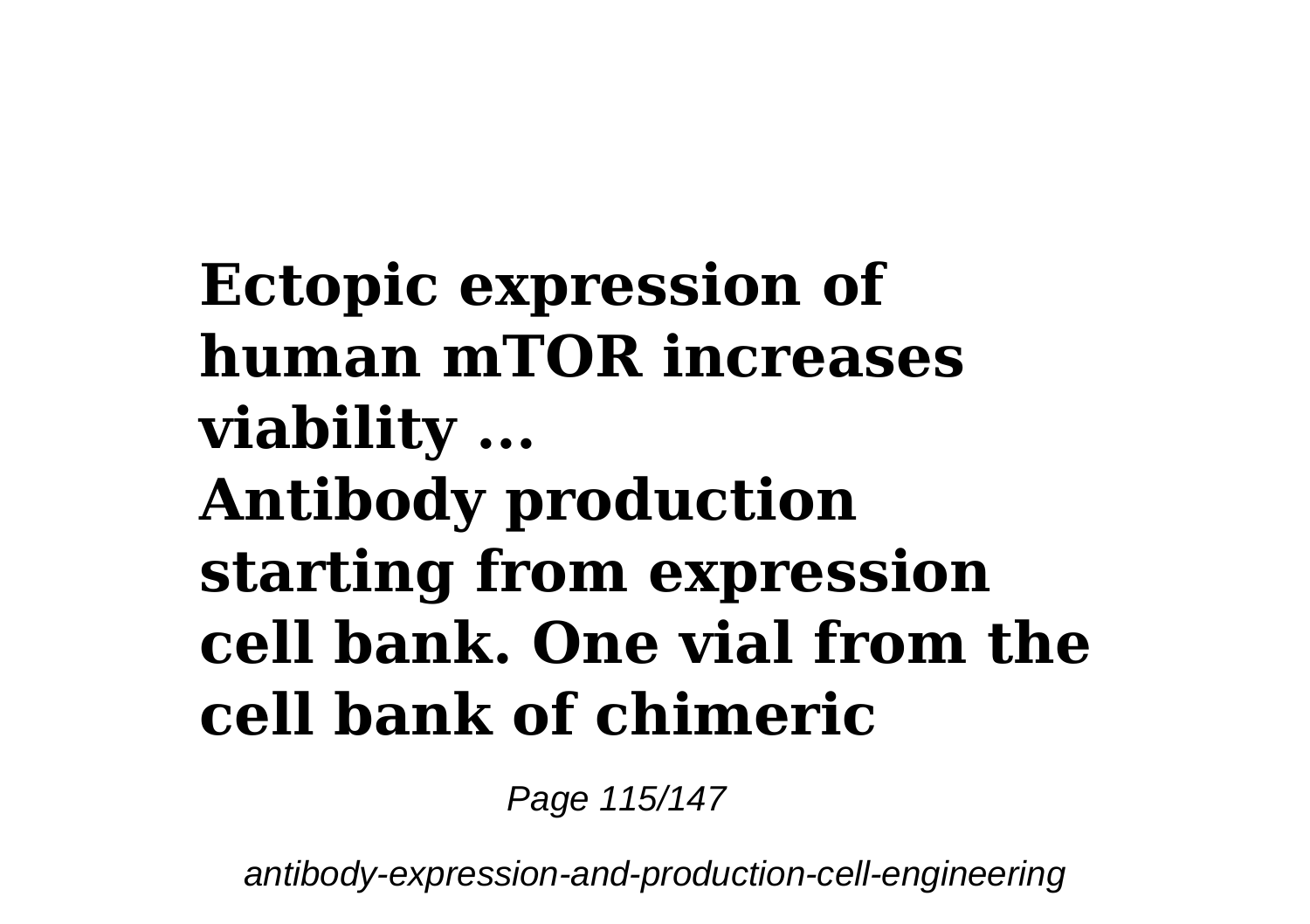**antibody was thawed in 25 ml fresh medium to achieve culture density 2x10^6 cell/ml. 24 h after thawing G418 was added and in 7 days the culture was expanded to 4,0 litres final**

Page 116/147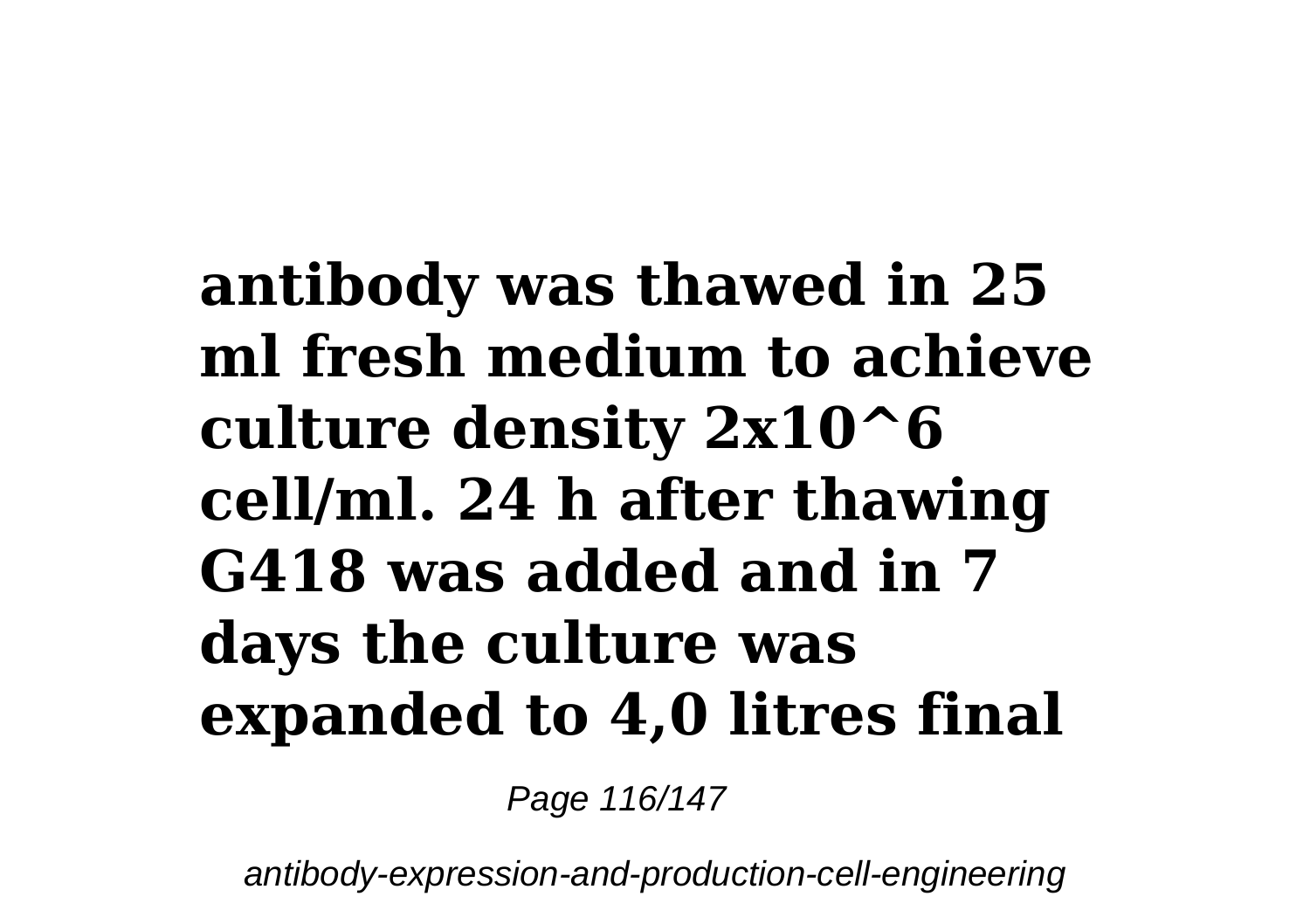### **volume. 8 days after thawing the production phase was started and the temperature was lowered to 30°C and the culture was ...**

### **Case study | Icosagen**

Page 117/147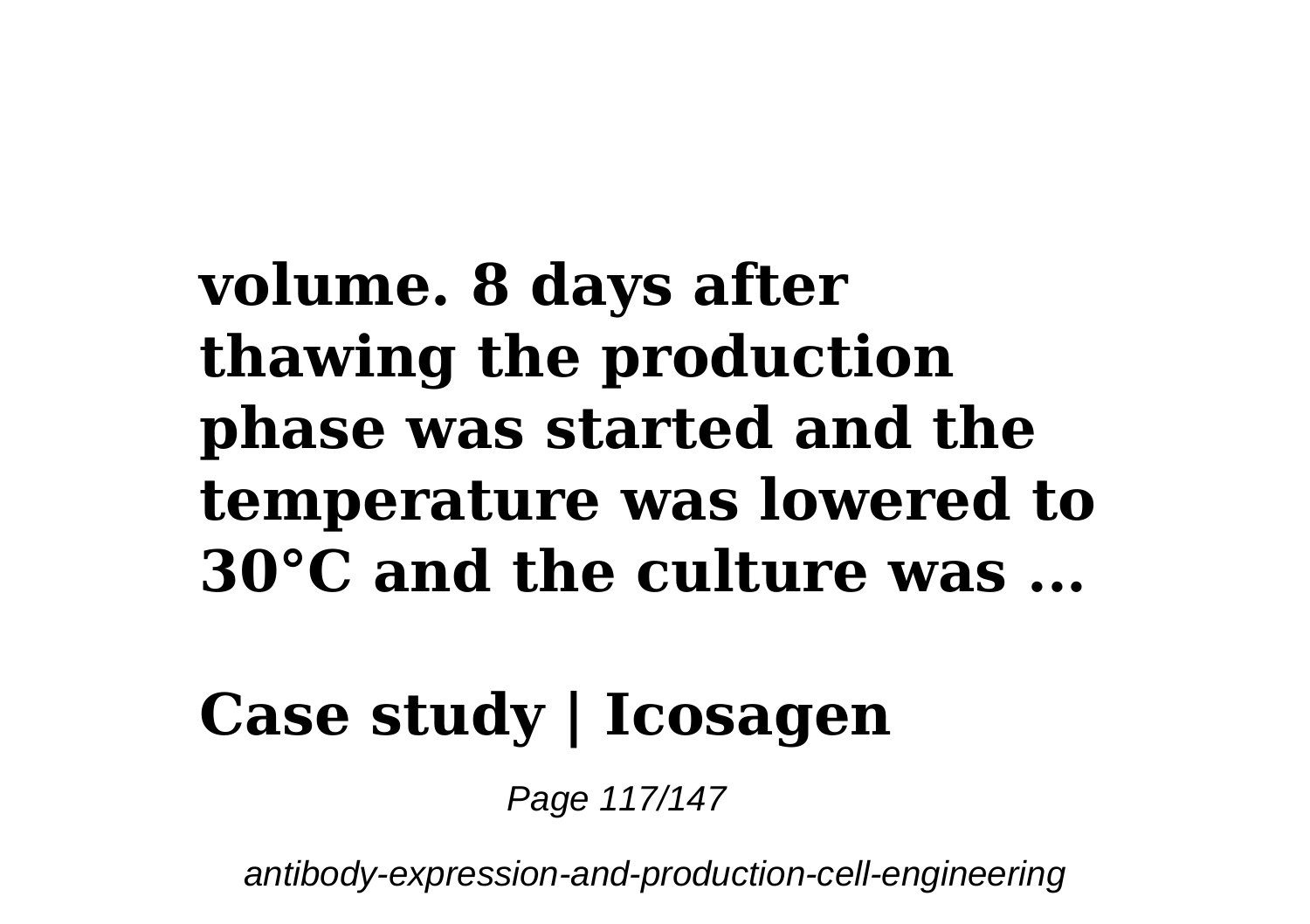**Abstract. In the past two decades, the production levels for monoclonal antibodies in mammalian expression systems have improved dramatically. Single cell productivity for**

Page 118/147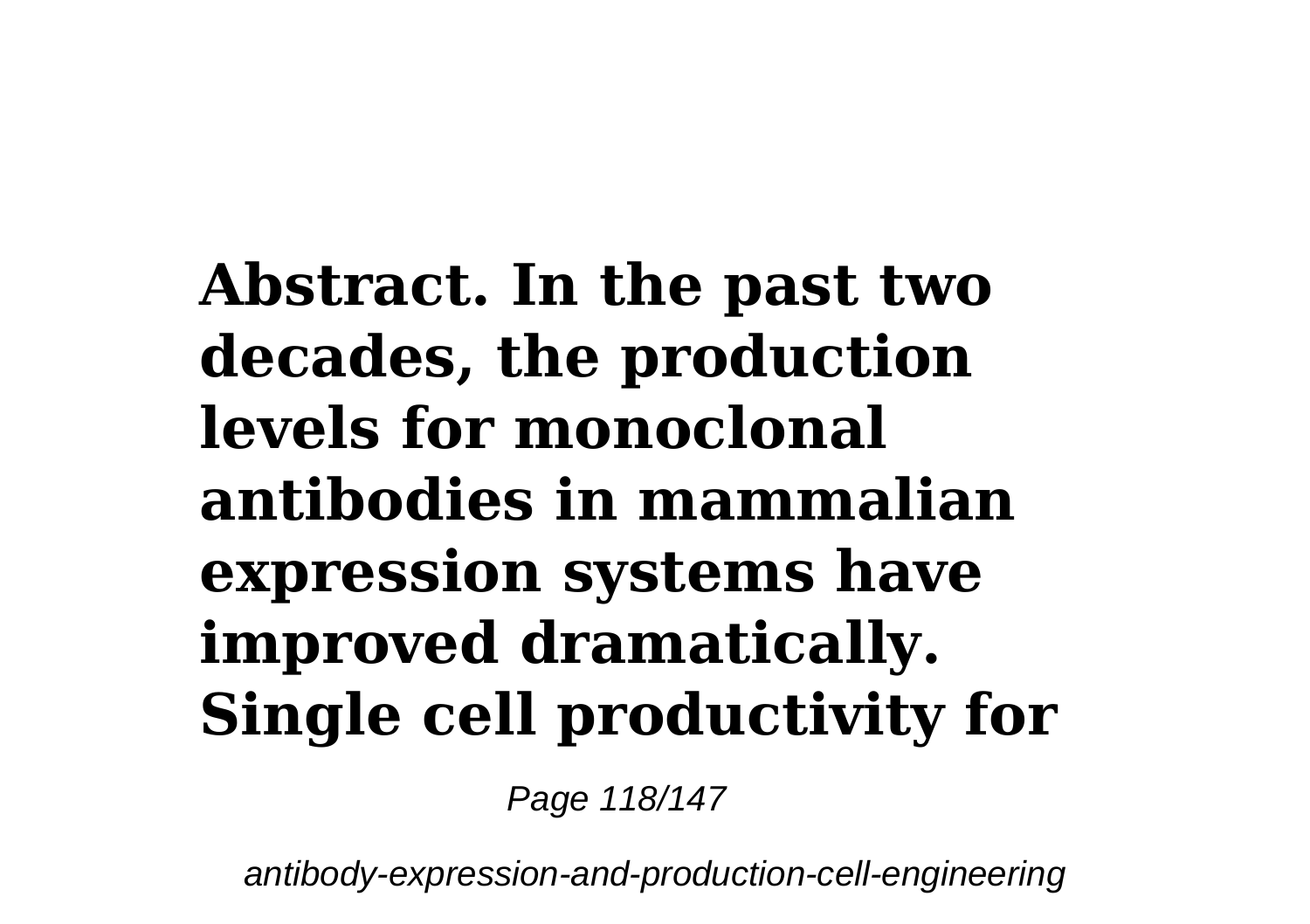## **monoclonal antibodies has increased 20–50 fold due to the improvements in expression hosts, expression vectors, cell culture media, and production processes.**

Page 119/147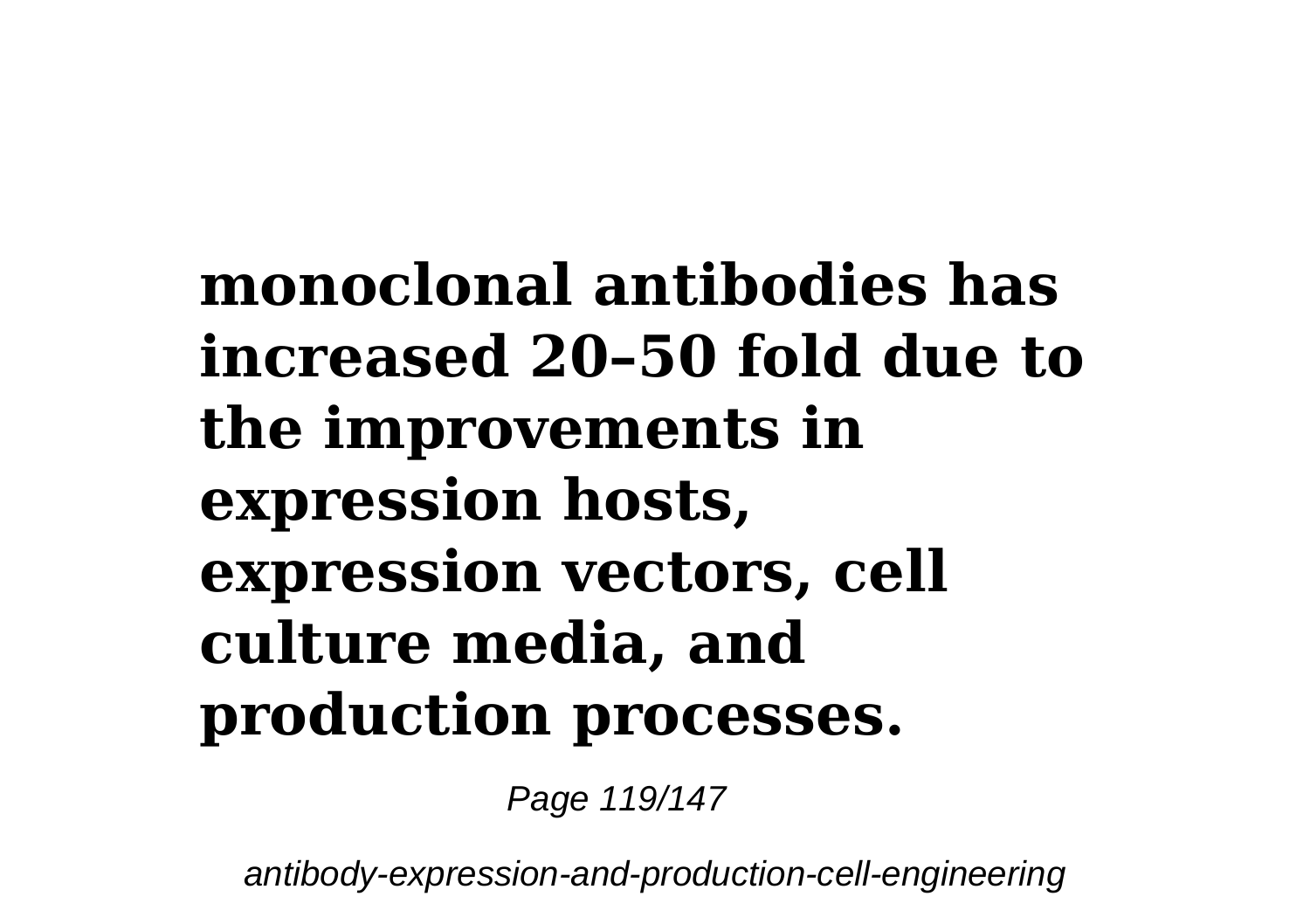## **We have optimized the entire antibody production process, from antibody gene synthesis, expression vector construction, transfection**

Page 120/147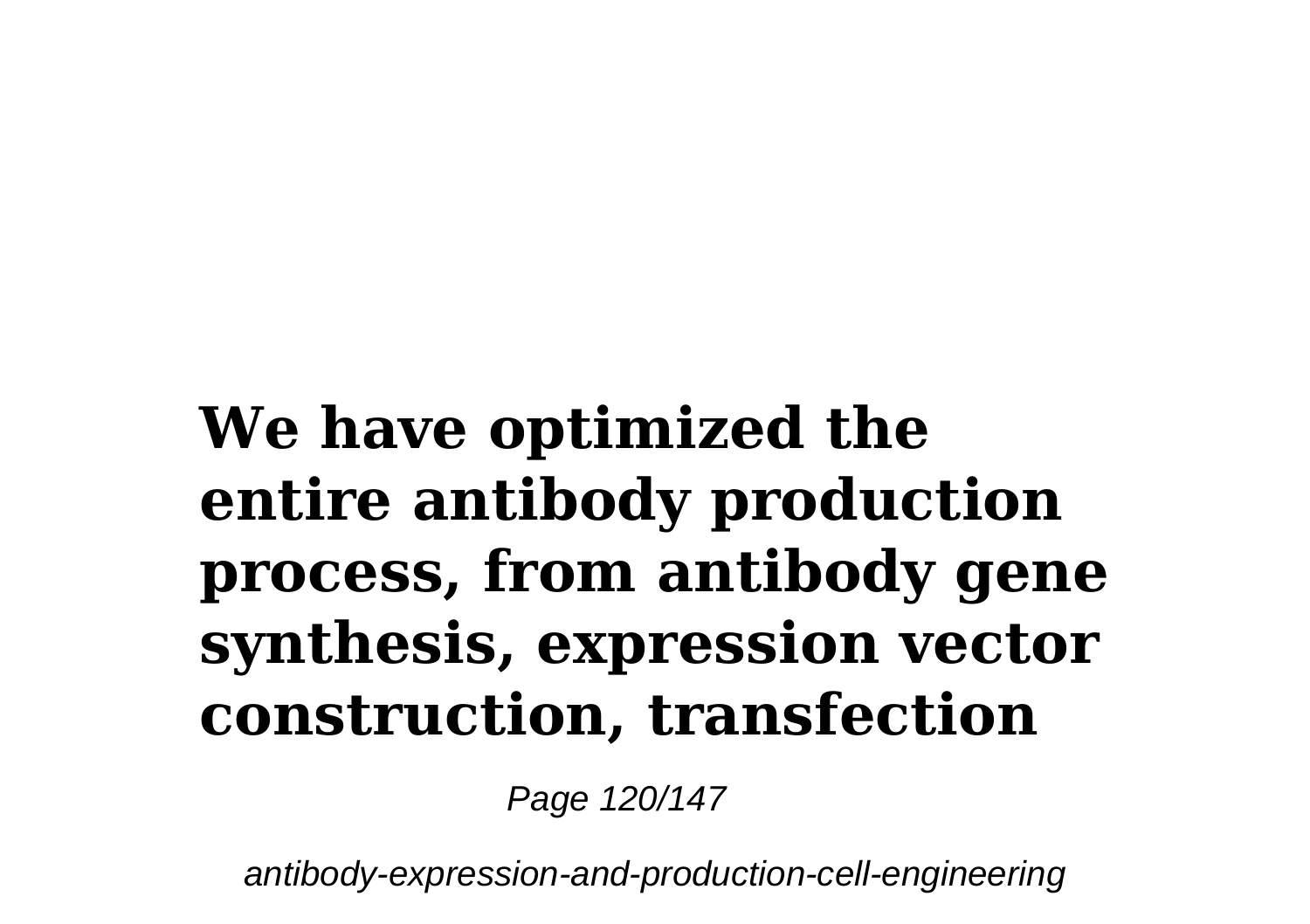**plasmid production and purification, highthroughput cell culture, transient transfection, highthroughput antibody purification, and analytical support for QC testing.**

Page 121/147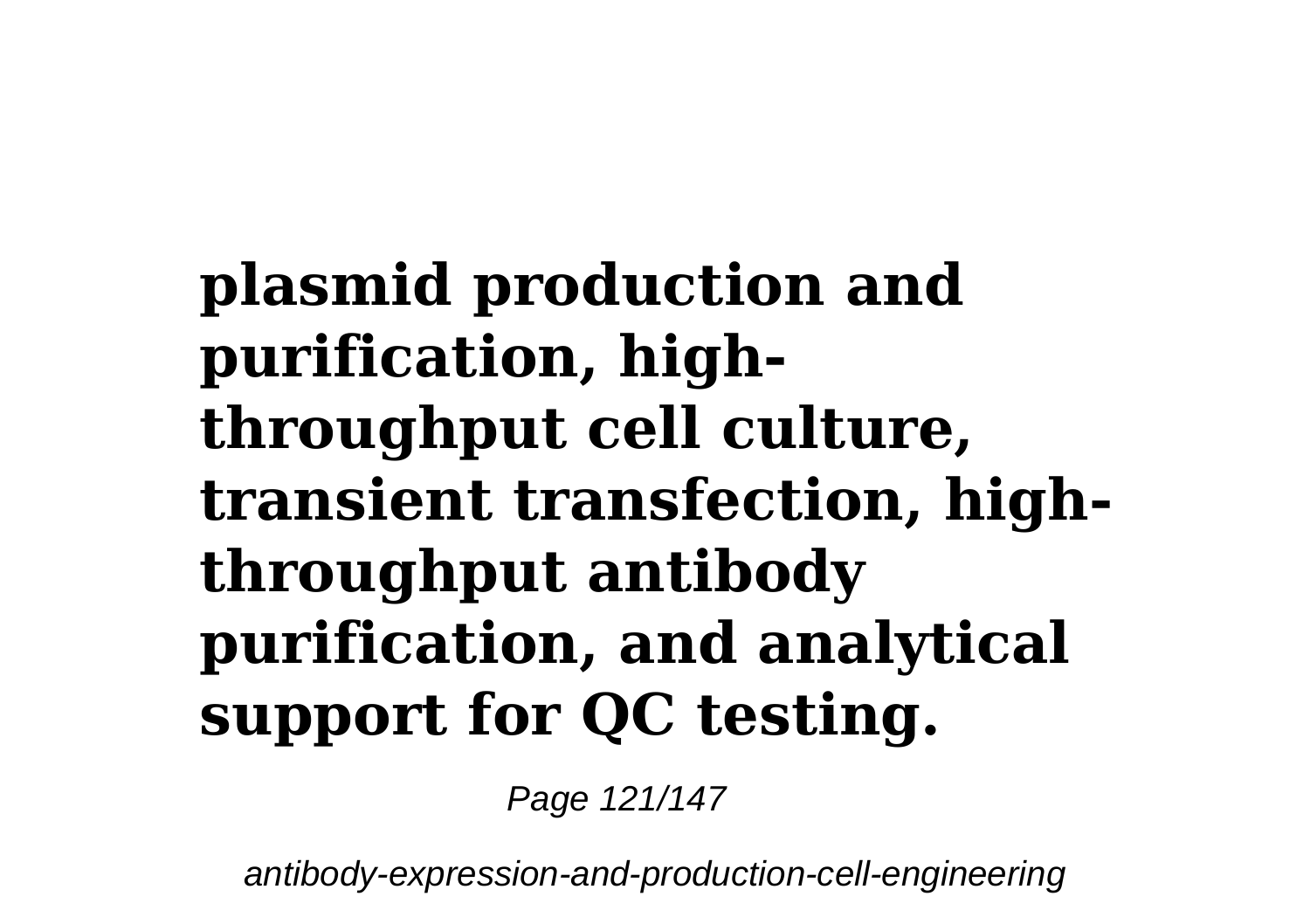**Production of an antibody Fab fragment using 2A peptide in ... The production of a recombinant Fab fragment requires the simultaneous expression of two genes**

Page 122/147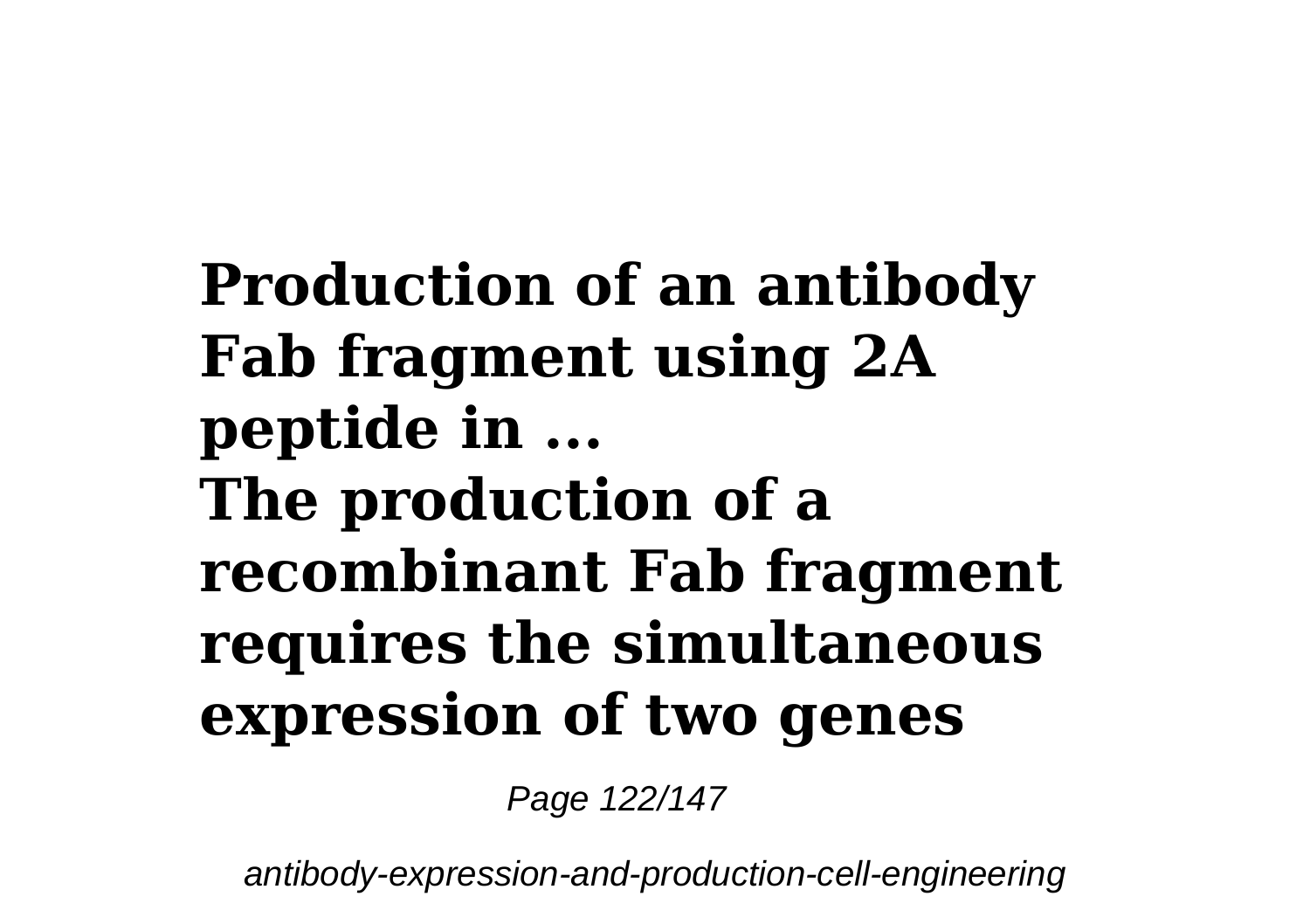**encoding both an Hc and an Lc in the same host cell. In the present study, we investigated the production of Fab fragments in lepidopteran insect cells using a bicistronic plasmid**

Page 123/147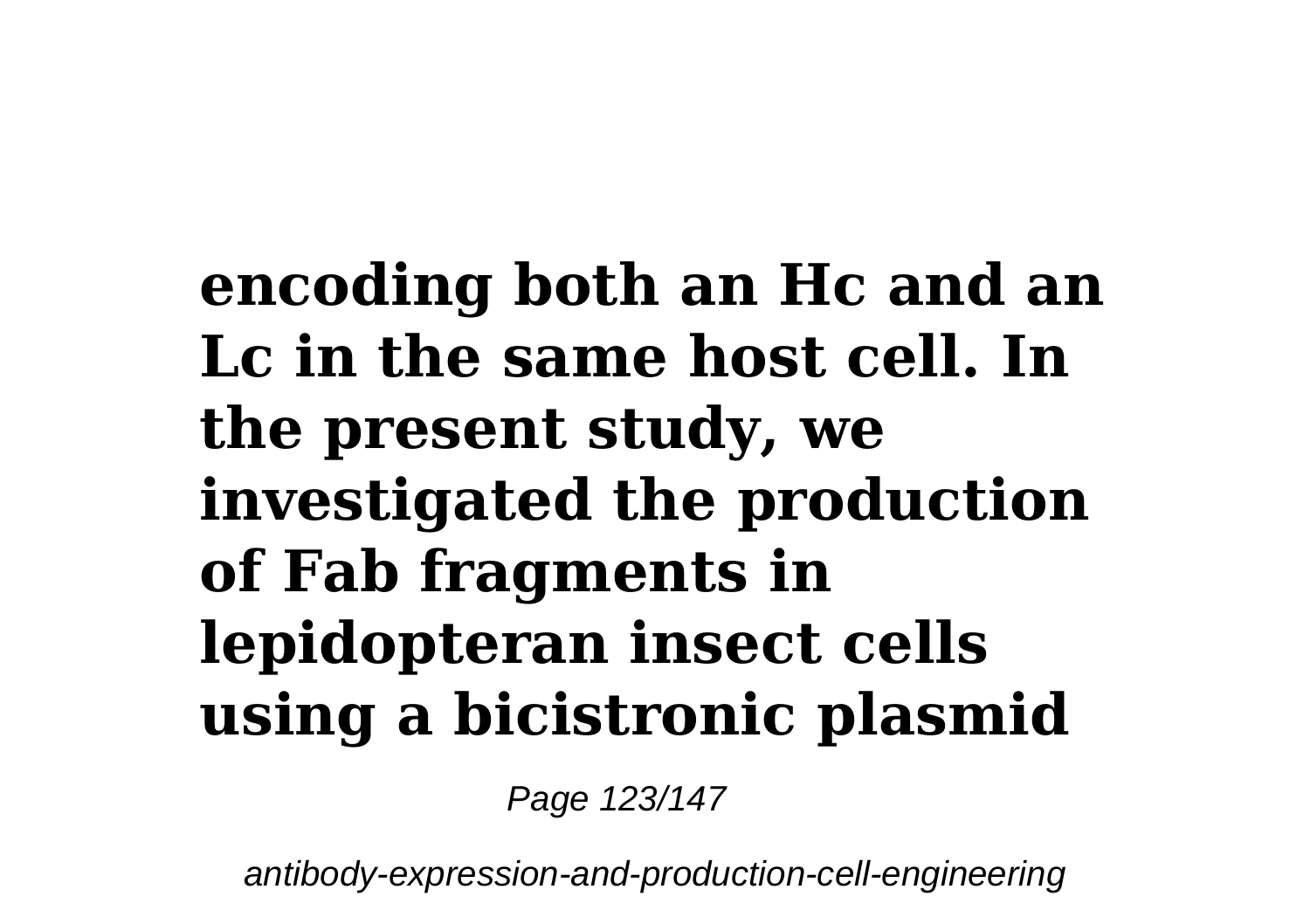### **vector carrying the Hc and Lc genes linked with a 2A self-cleaving peptide sequence from the porcine teschovirus-1.**

#### **Case study | Icosagen**

Page 124/147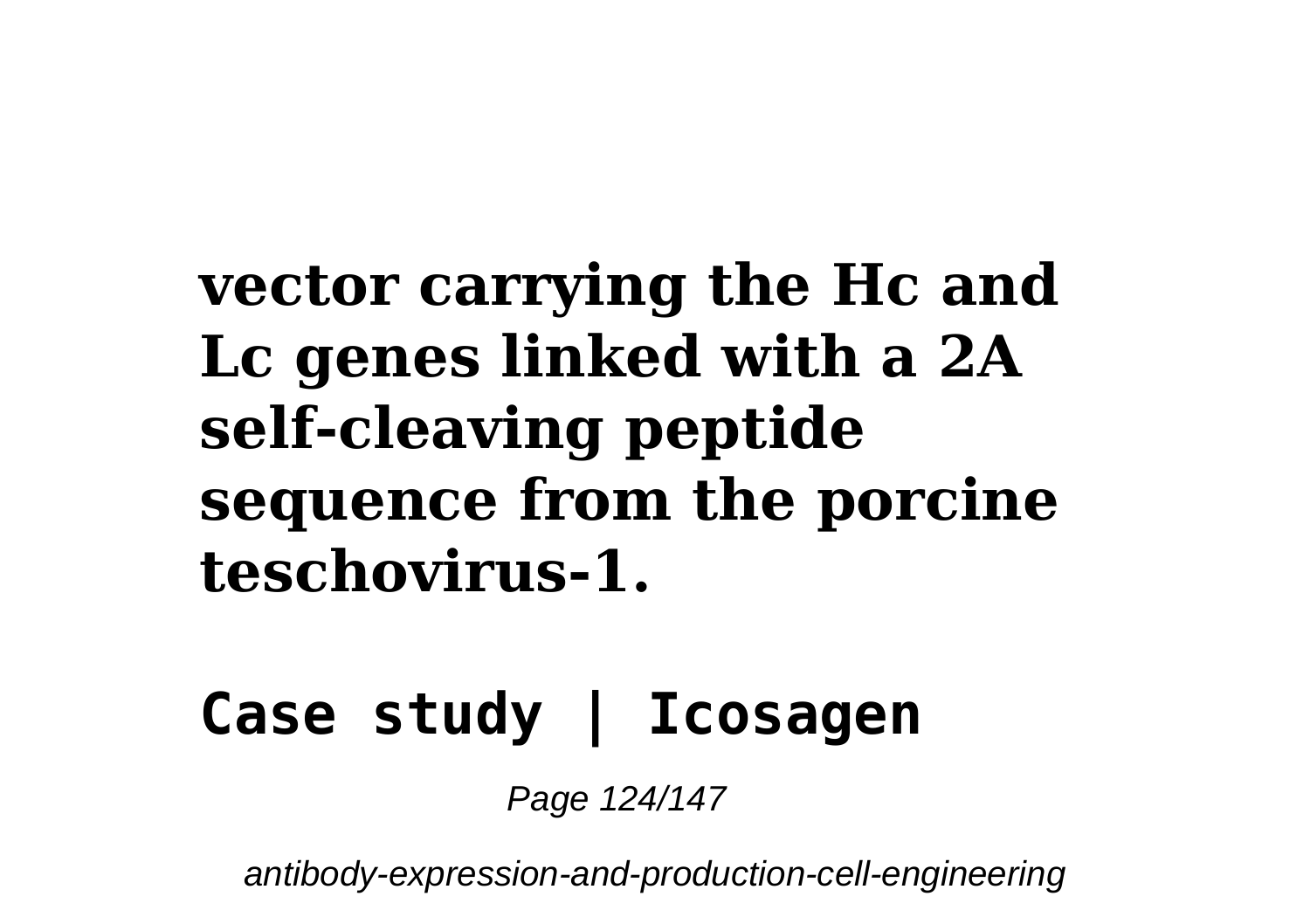**Very high yields of antibody fragments produced in E. coli are mainly provided by highcell density fermentation in bioreactors: the expression of a hapten-**

Page 125/147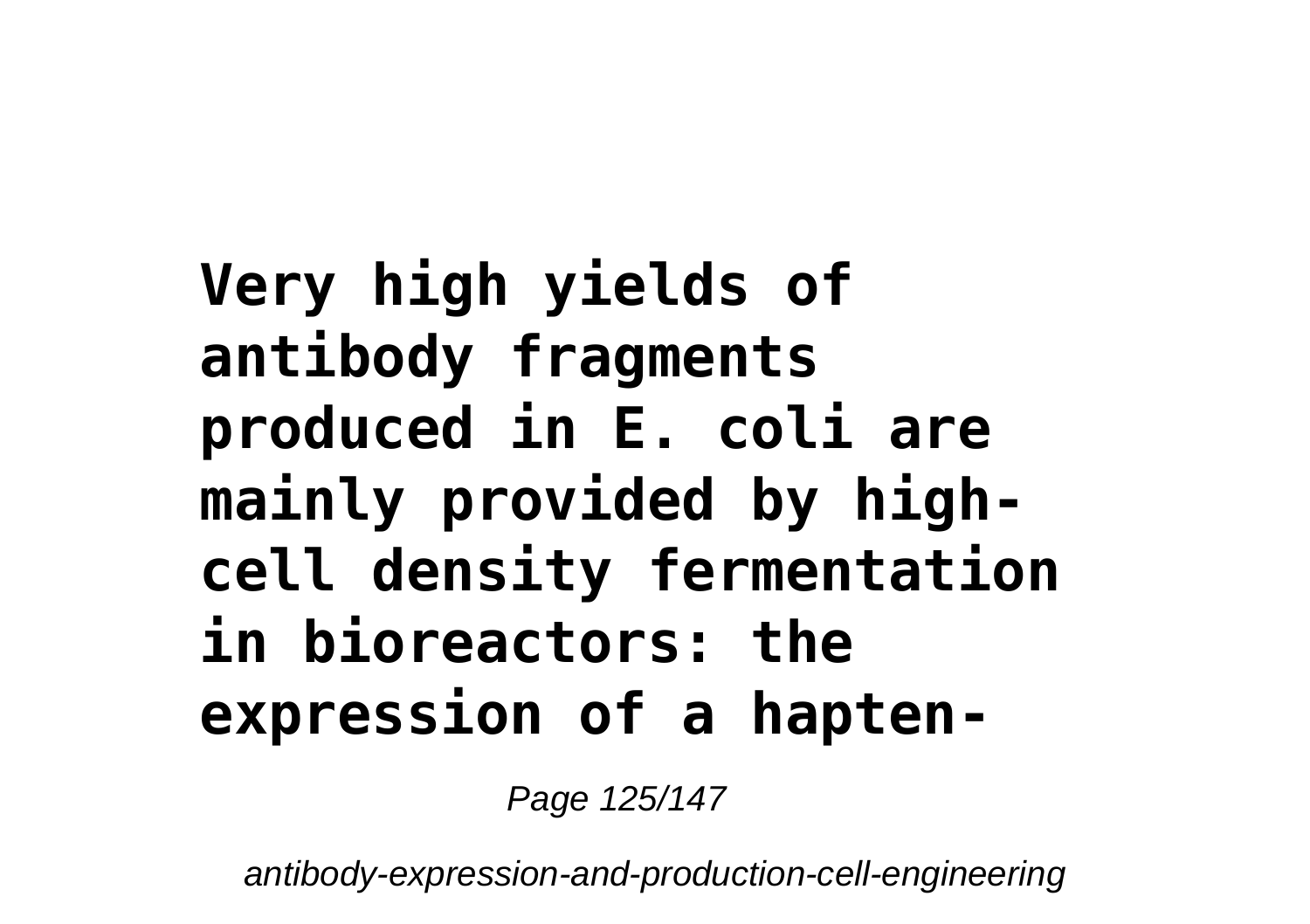**specific scFv produced in a bioreactor lead to yields up to 1.2 g/L compared to 16.5 mg/L yield of the same antibody obtained by optimized shake flask production ,**

Page 126/147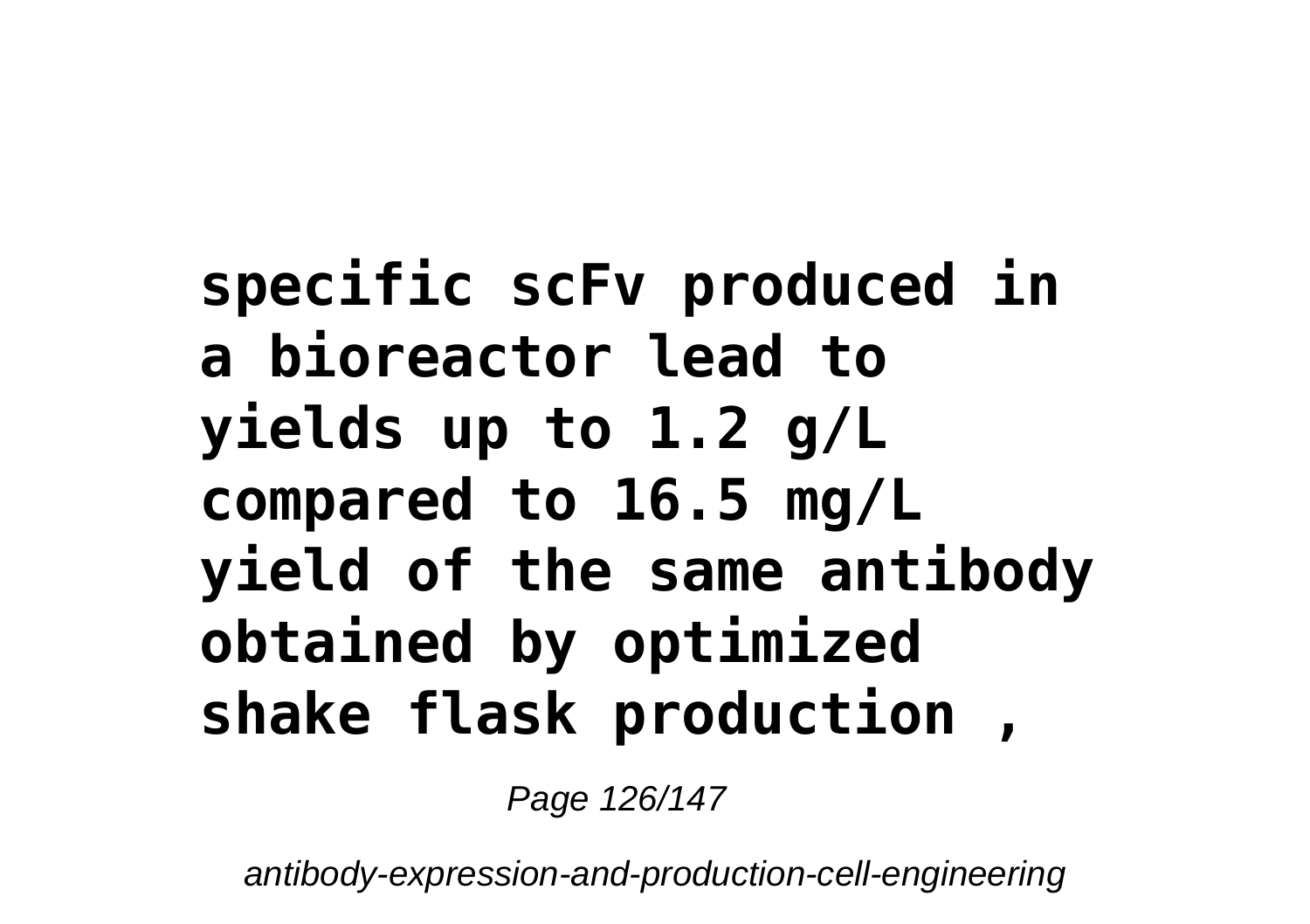## **which can be mostly addressed to the over 100-fold higher cell density in ... A simple, robust and highly efficient transient expression ...**

Page 127/147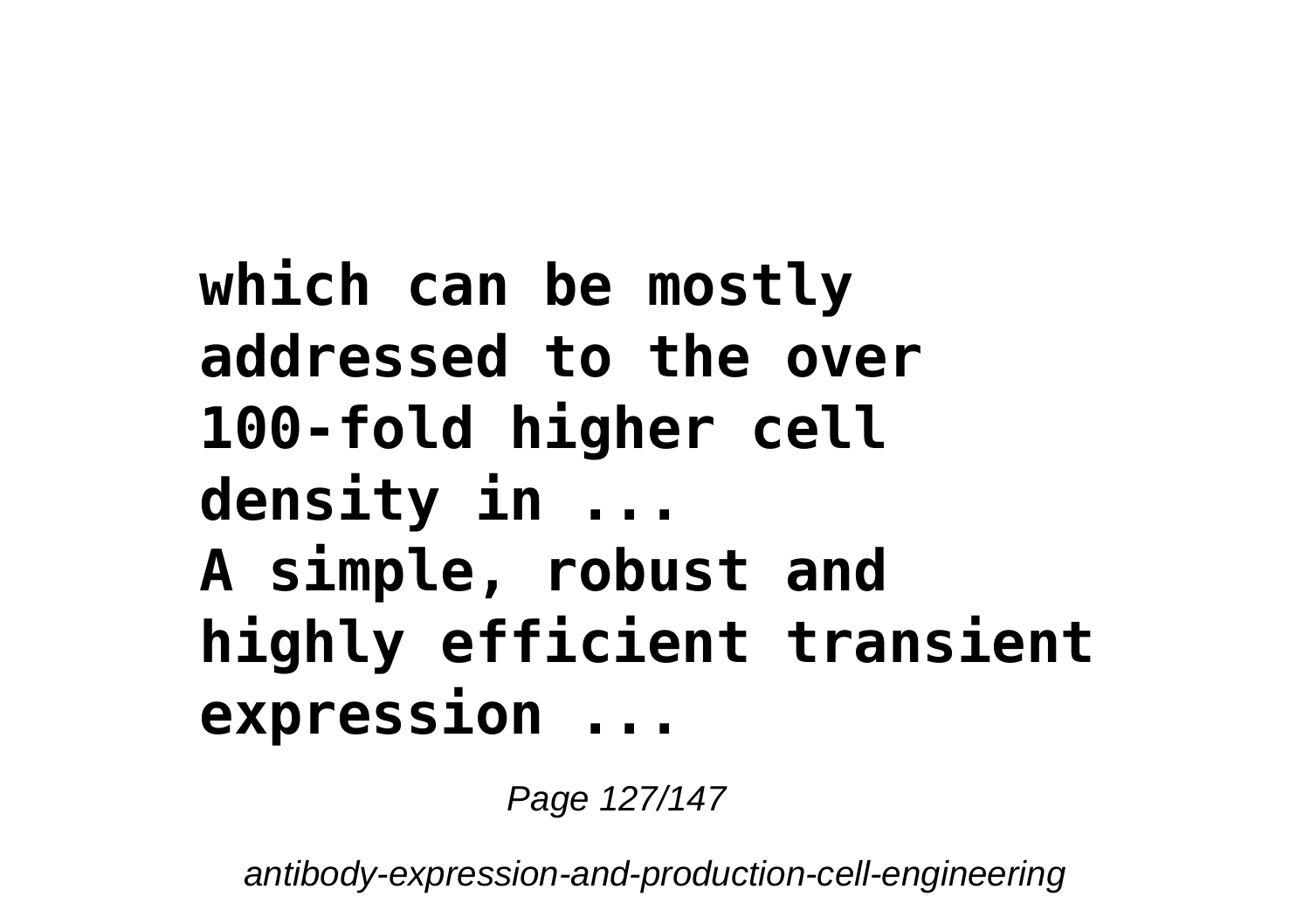## **Antibody Expression and Production | SpringerLink Antibody Expression and Production | Request PDF**

# **Recombinant antibody production services -**

Page 128/147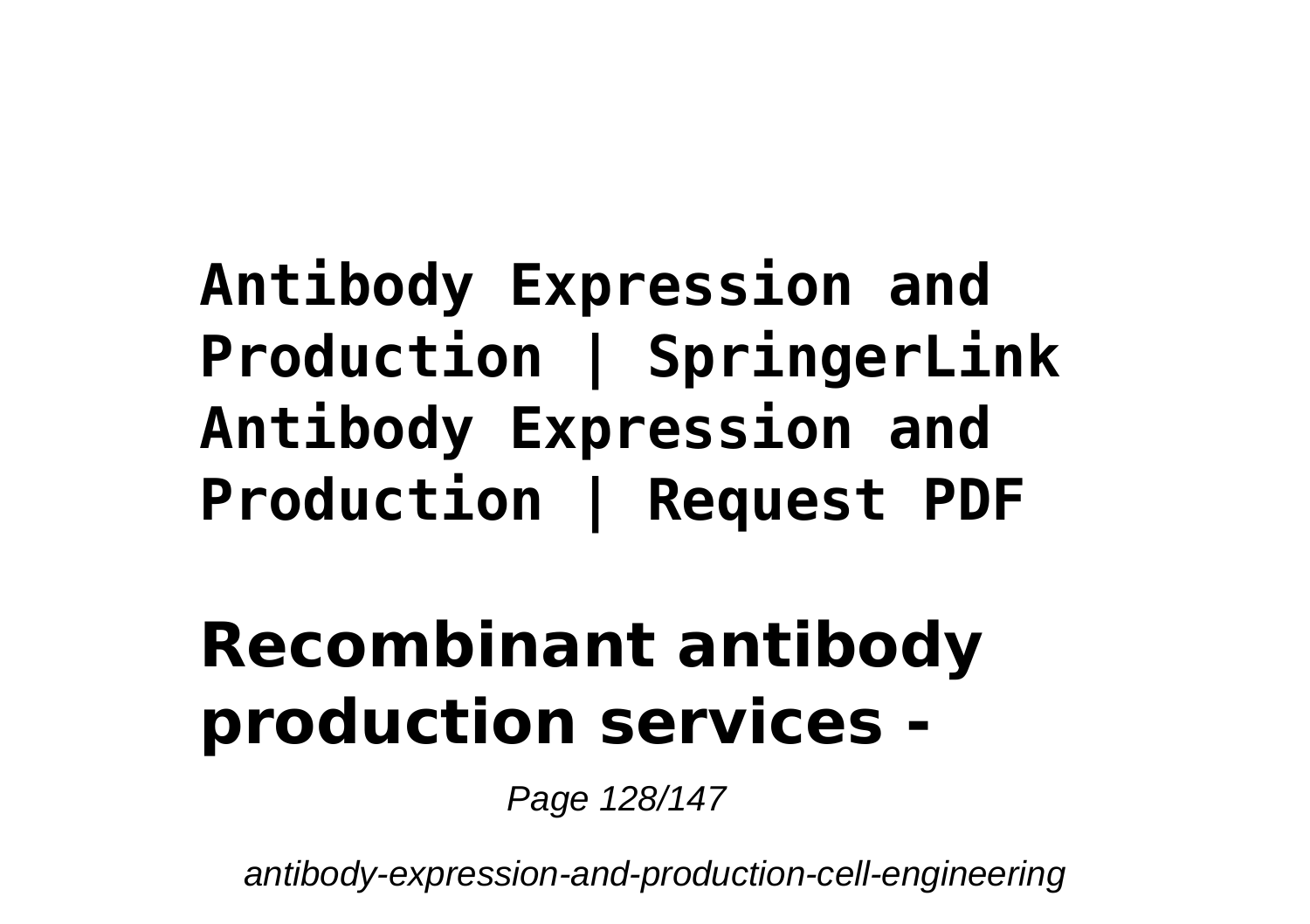**From 730 ... Recombinant Antibody Expression | Absolute Antibody Expression of Recombinant Antibodies Transient Antibody** Page 129/147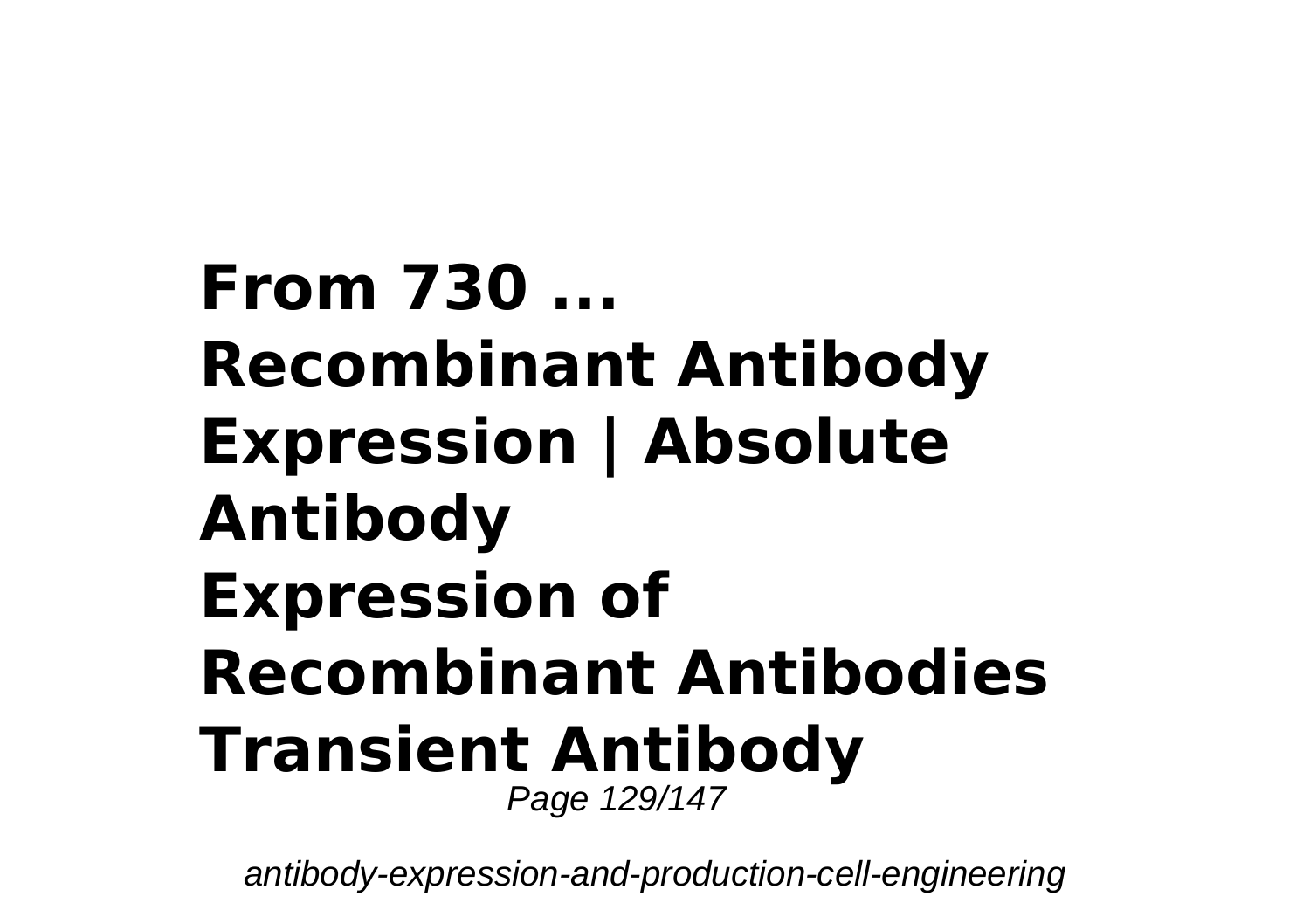# **Production | Sino Biological**

## **Antibody Expression And Production Cell**

It provides the necessary theoretical Page 130/147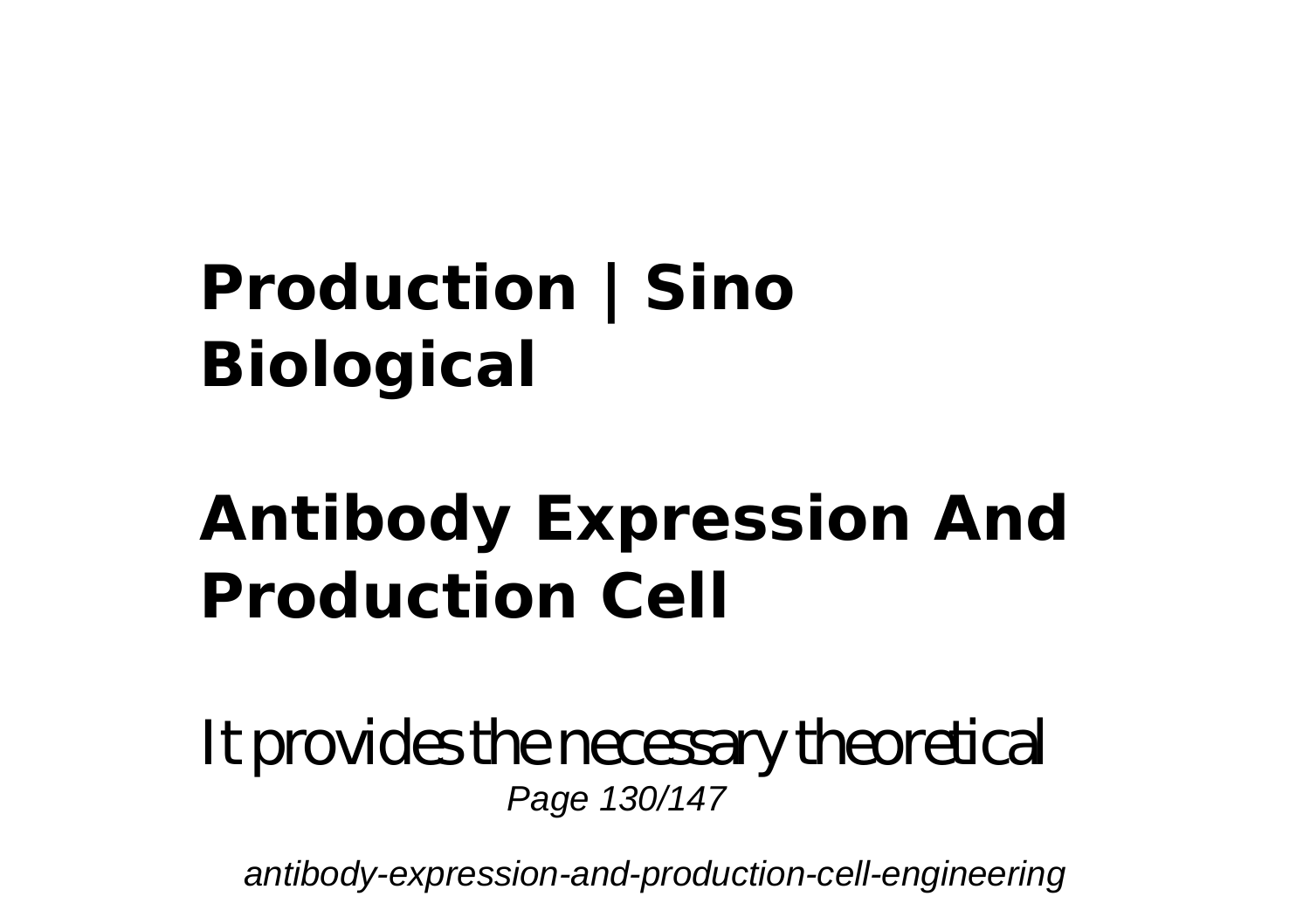background and description of methods for the expression of antibody in microbial and animal cell cultures and in transgenic animals and plants. There is a strong focus on those issues related to the production of intrabodies, bispecific antibody and Page 131/147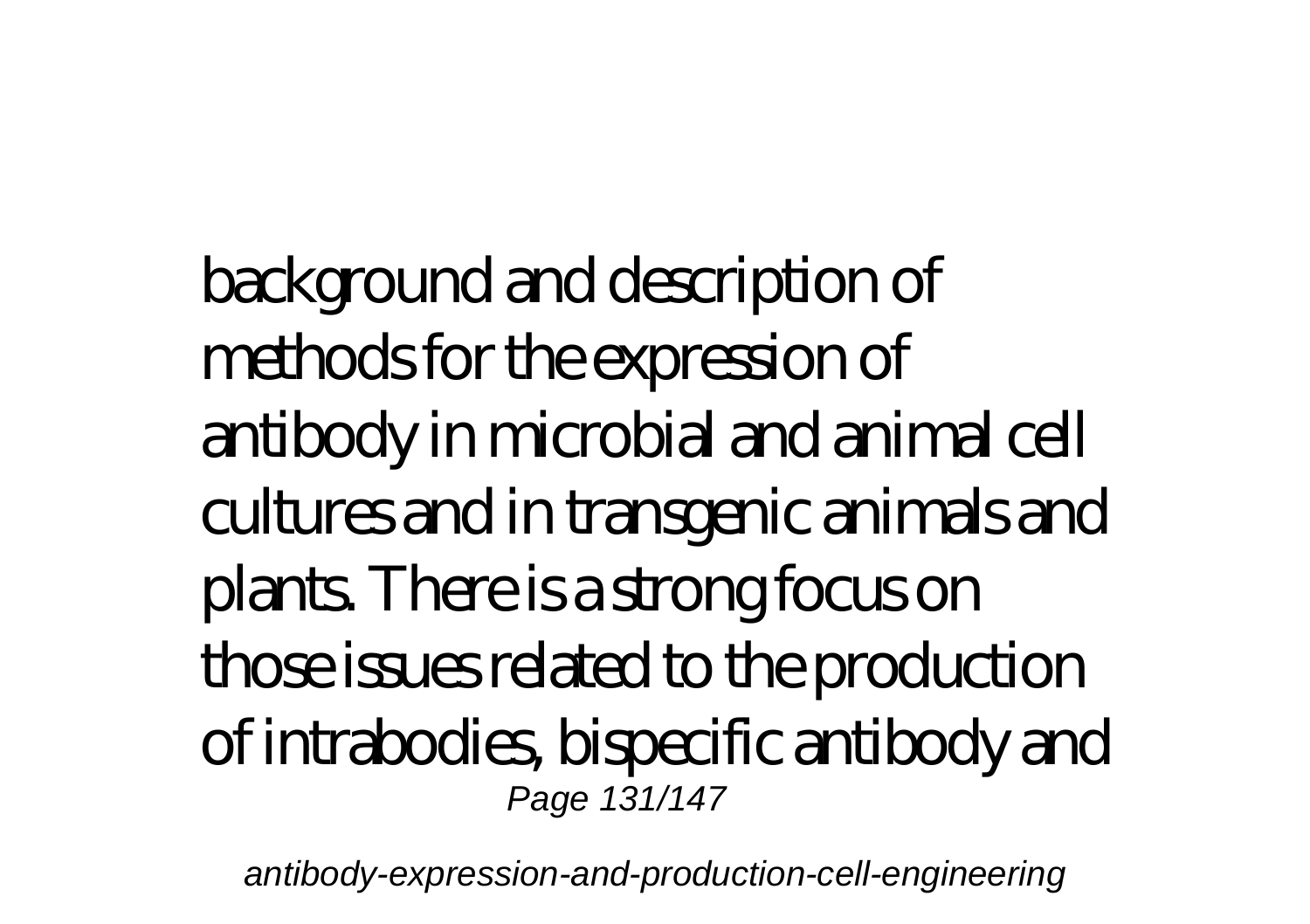antibody fragments and also to novel applications in cancer immunotherapy. An IgG1 antibody construct was produced by transient transfection using either the TransIT-PRO® Transfection Reagent (Mirus Bio) at a Page 132/147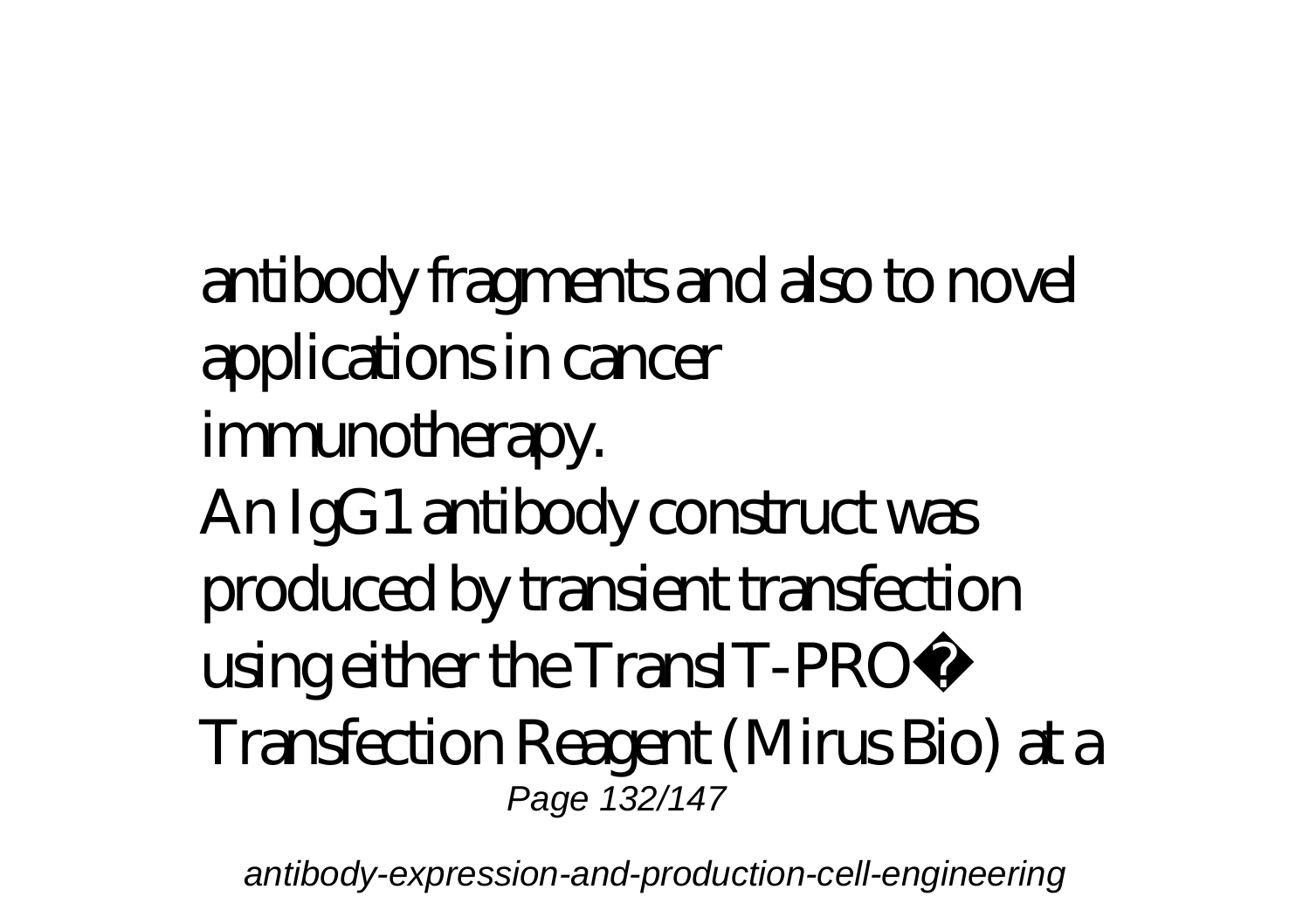1:1 reagent-to-DNA ratio (vol:wt), PEImax (4:1, Polysciences), or linear  $25$  kDa PEI (6.1, Polysciences) and 1 µg plasmid DNA per milliliter of culture in FreeStyle™ CHO-S cells (ThermoFisher Scientific) cultured in CHOgro® Expression Medium Page 133/147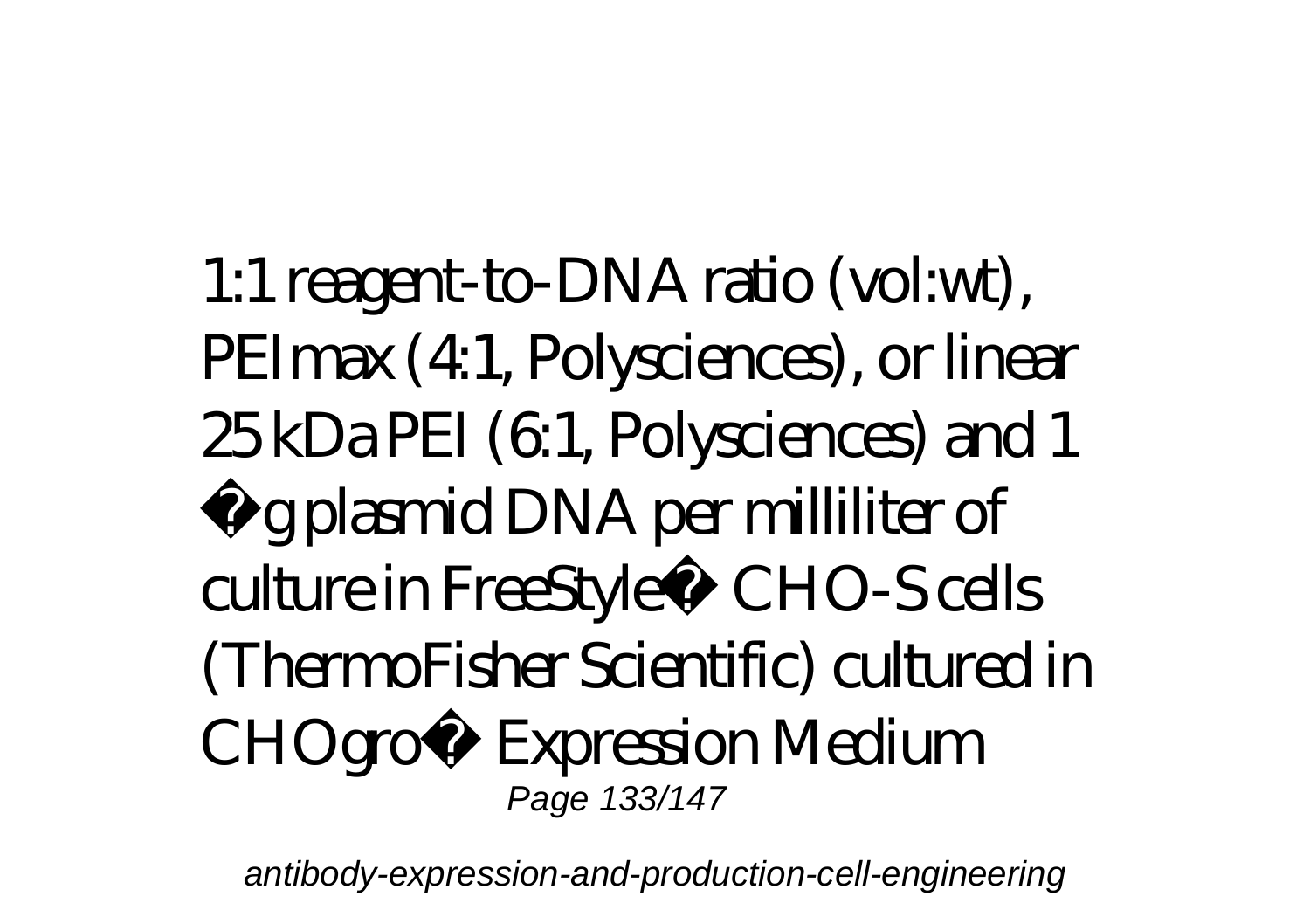(Mirus Bio) at a ... **Production of Bispecific Antibodies in "Knobs-Into-Holes ... Antibody Expression in E.coli - GenScript** Stable cell line construction: cell lines are the best option for long-term Page 134/147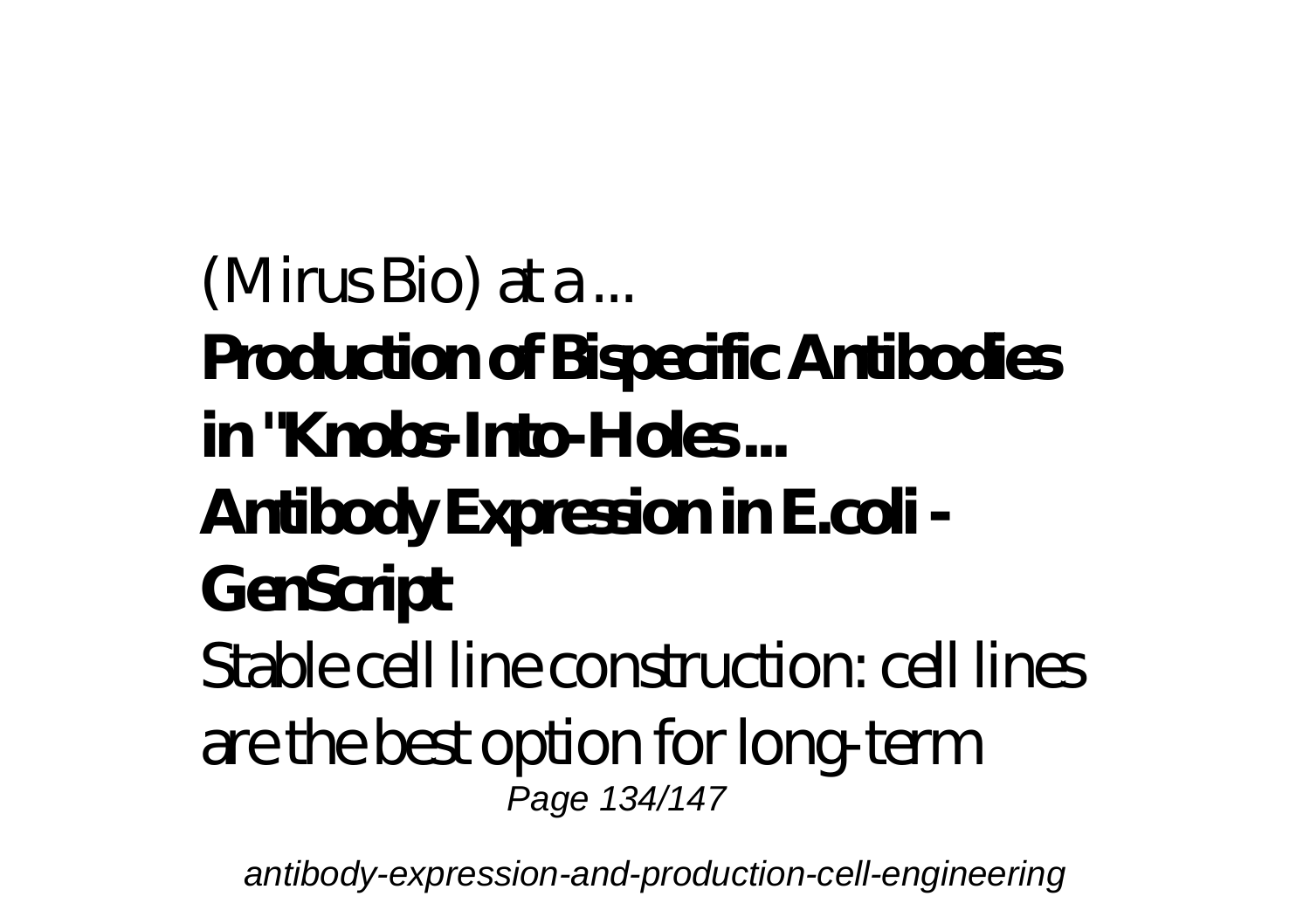antibody production. Large scale antibody production: we can deliver 0.1-1 g recombinant antibodies if you required. Antibody labeling: several labeling molecules are available, such as biotin, FITC, horseradish peroxidase (HRP). Page 135/147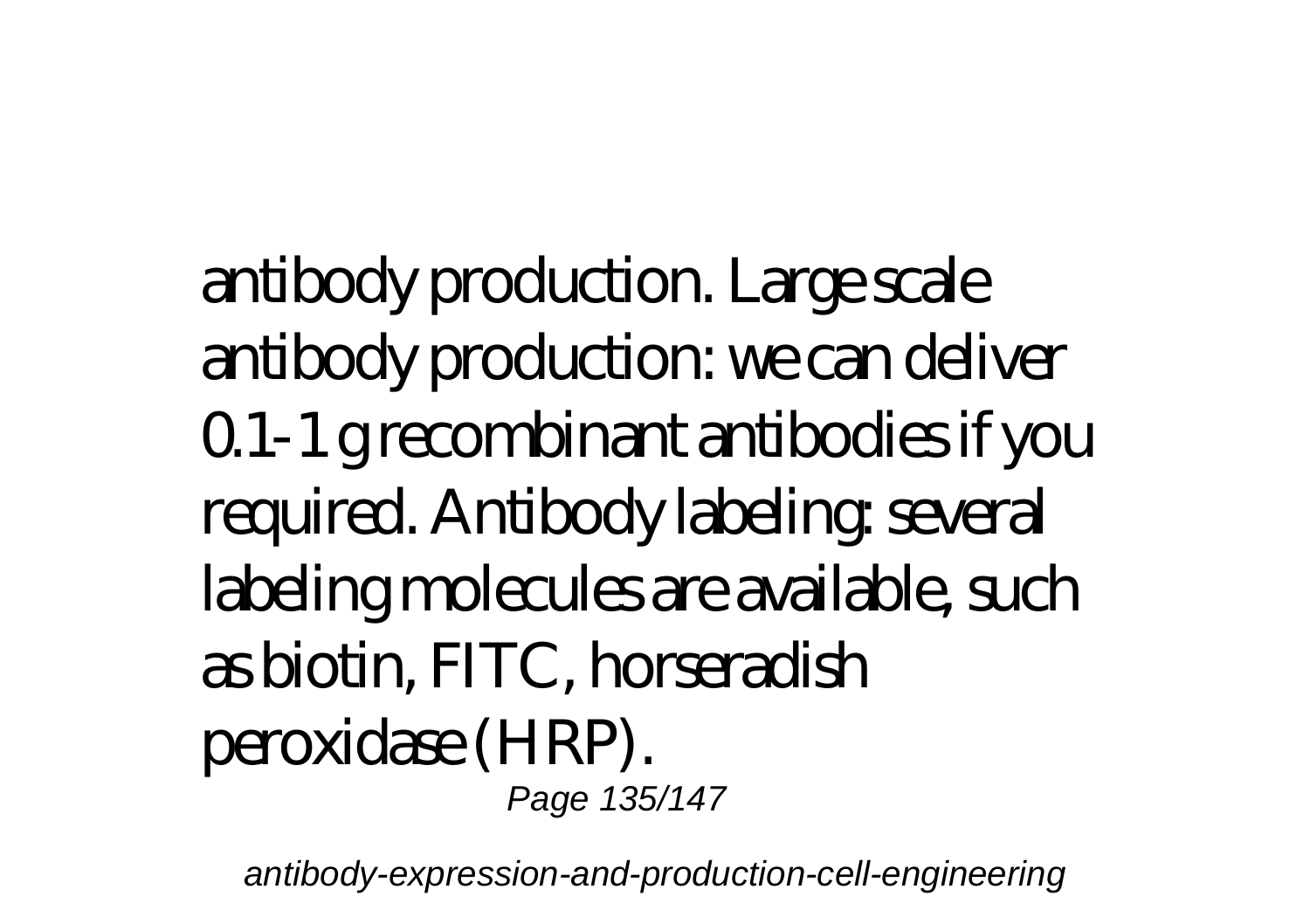Figure 1. Mammalian cell expression systems (Lai et a Stable Production of Antibod Mammalian Cells. Stable IgG production cell lines are esse the therapeutic sector in or guarantee long-term production and the same of the same of the same of the same o<br>Page 136/147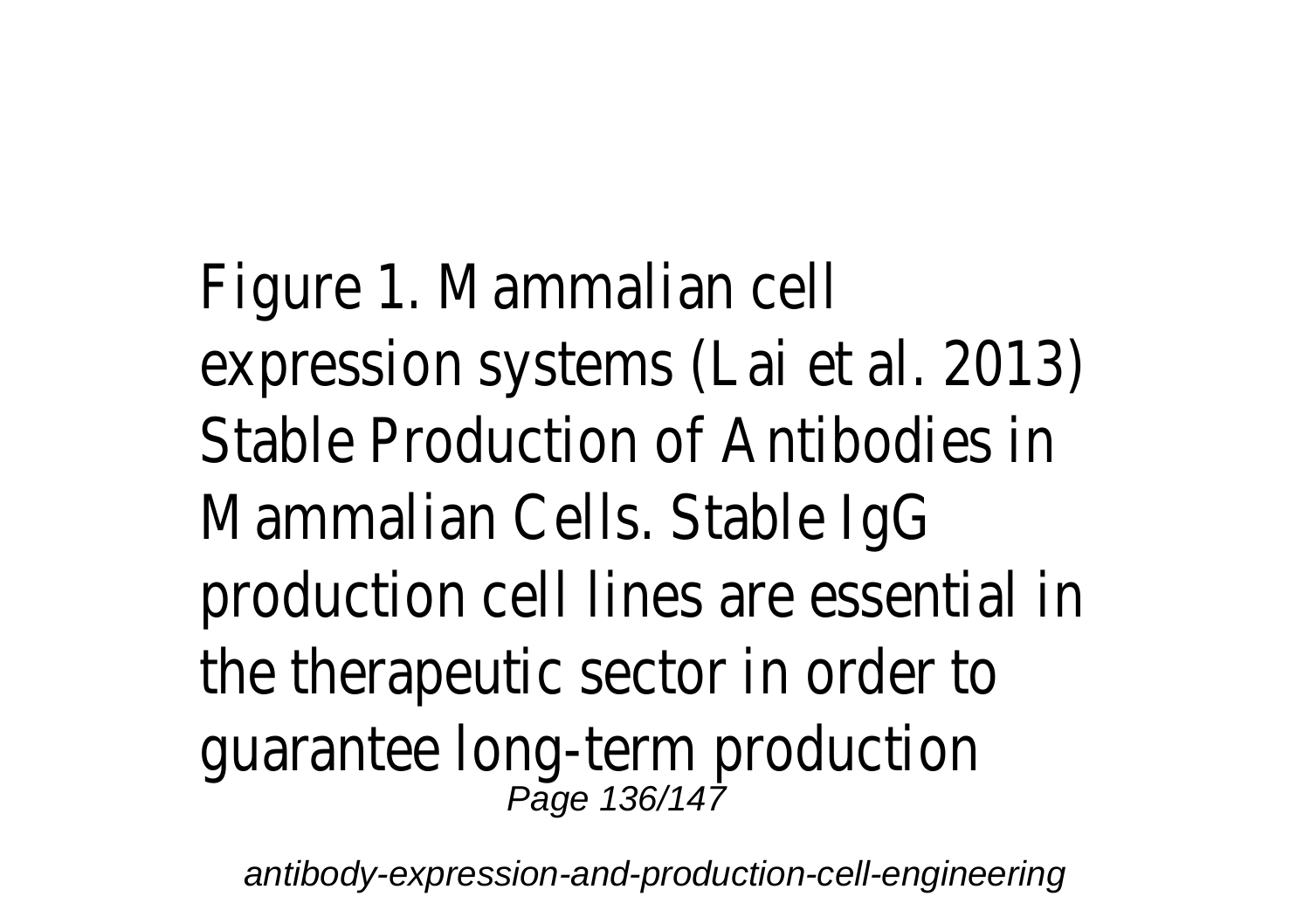stability. In stable cell lines, antibody gene expression ca are stably integrated into the cell genome. Recombinant antibody accun was measured at the end of experiment seven days post Page 137/147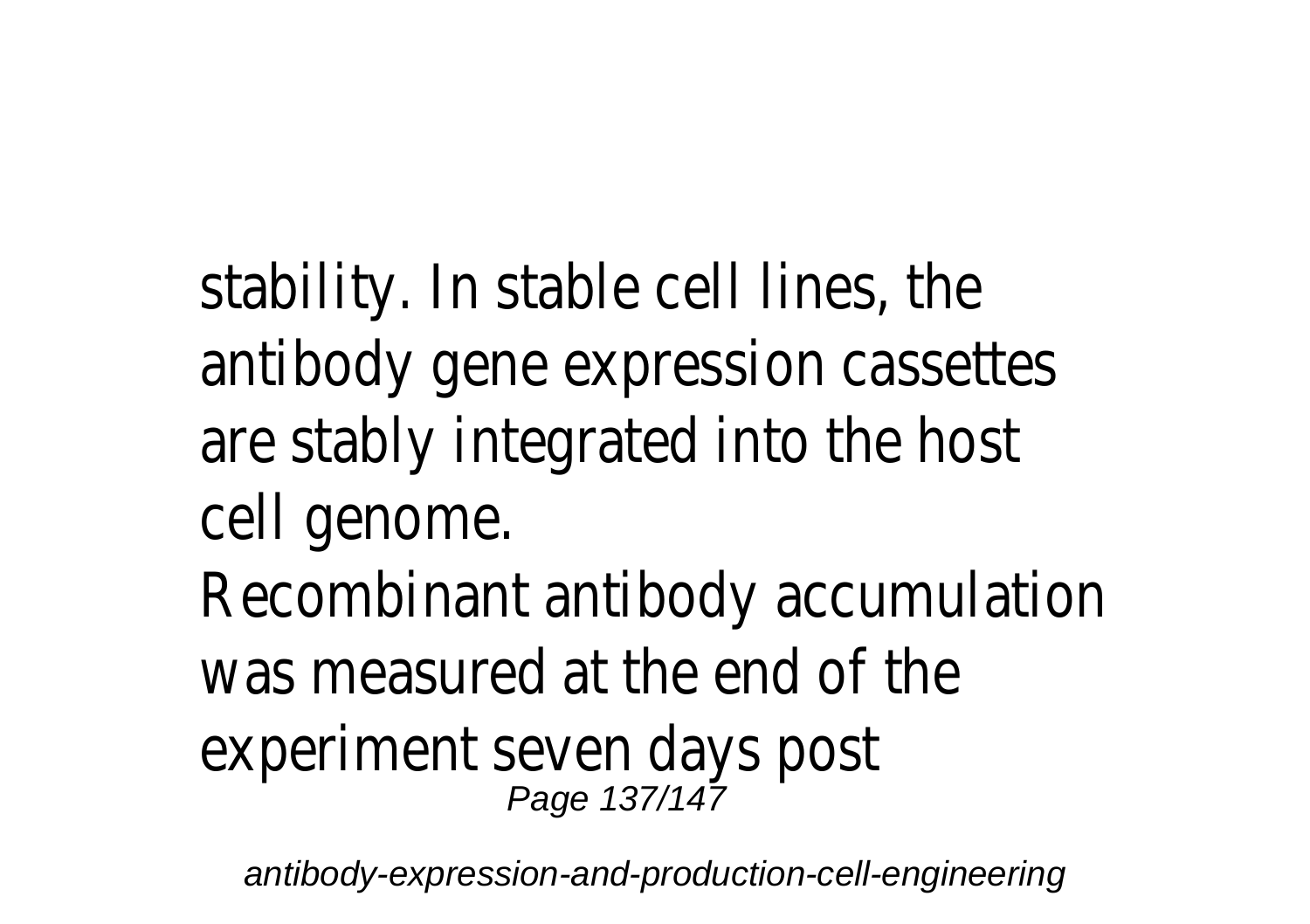transfection. First of all, it  $\sqrt{ }$ revealed that reporter gene expression and corresponding measurement methods are no interchangable nor directly comparable to the expression GOI i.e. the recombinant anter-Page 138/147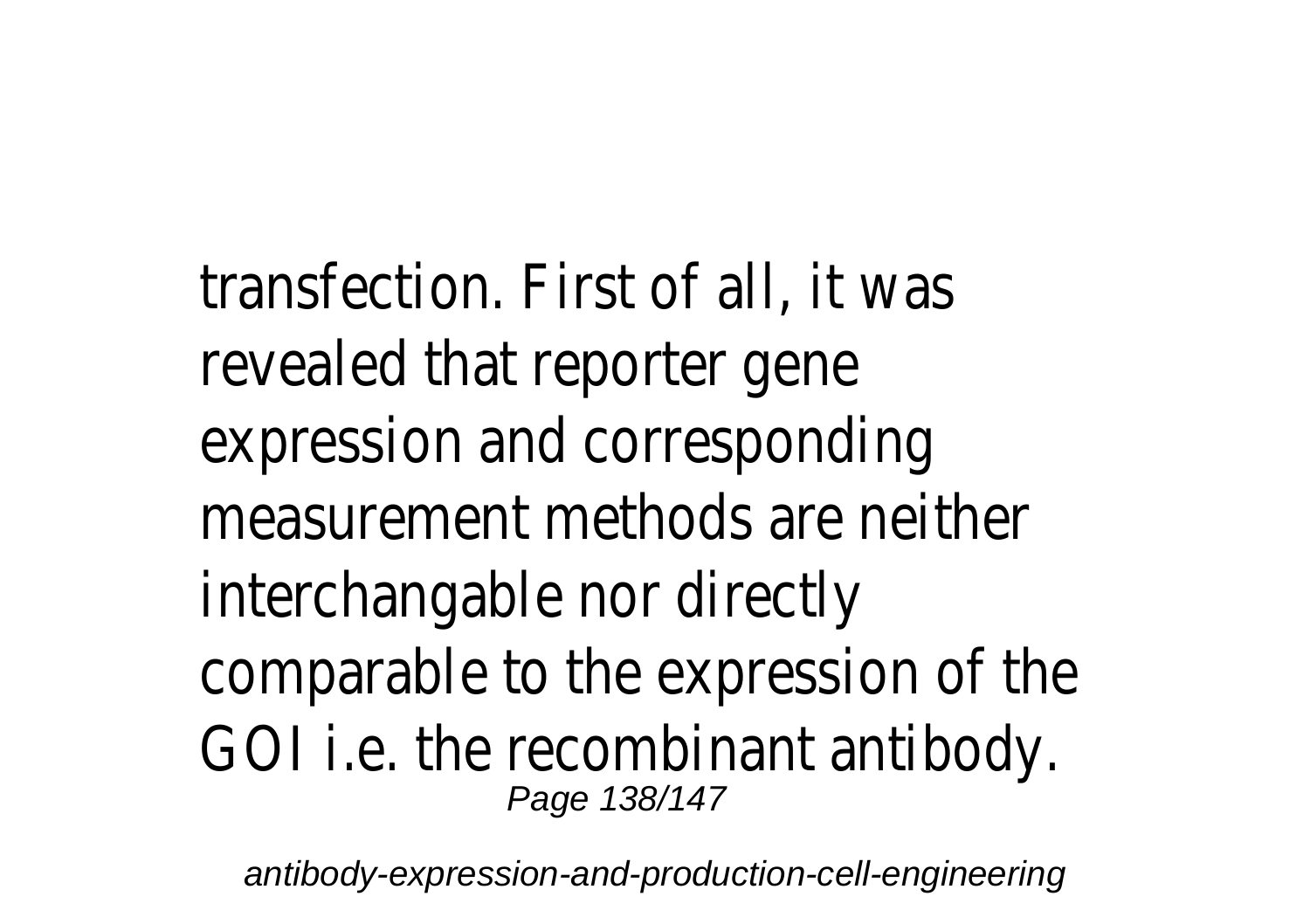Antibody Expression in Proka Hosts. Typically, if an antibod fragment is acceptable, expression in a bacterial host  $[E.$  coli] m the best choice.E. coli: The simplicity and ease of ferme has made E. coli an ideal hos Page 139/147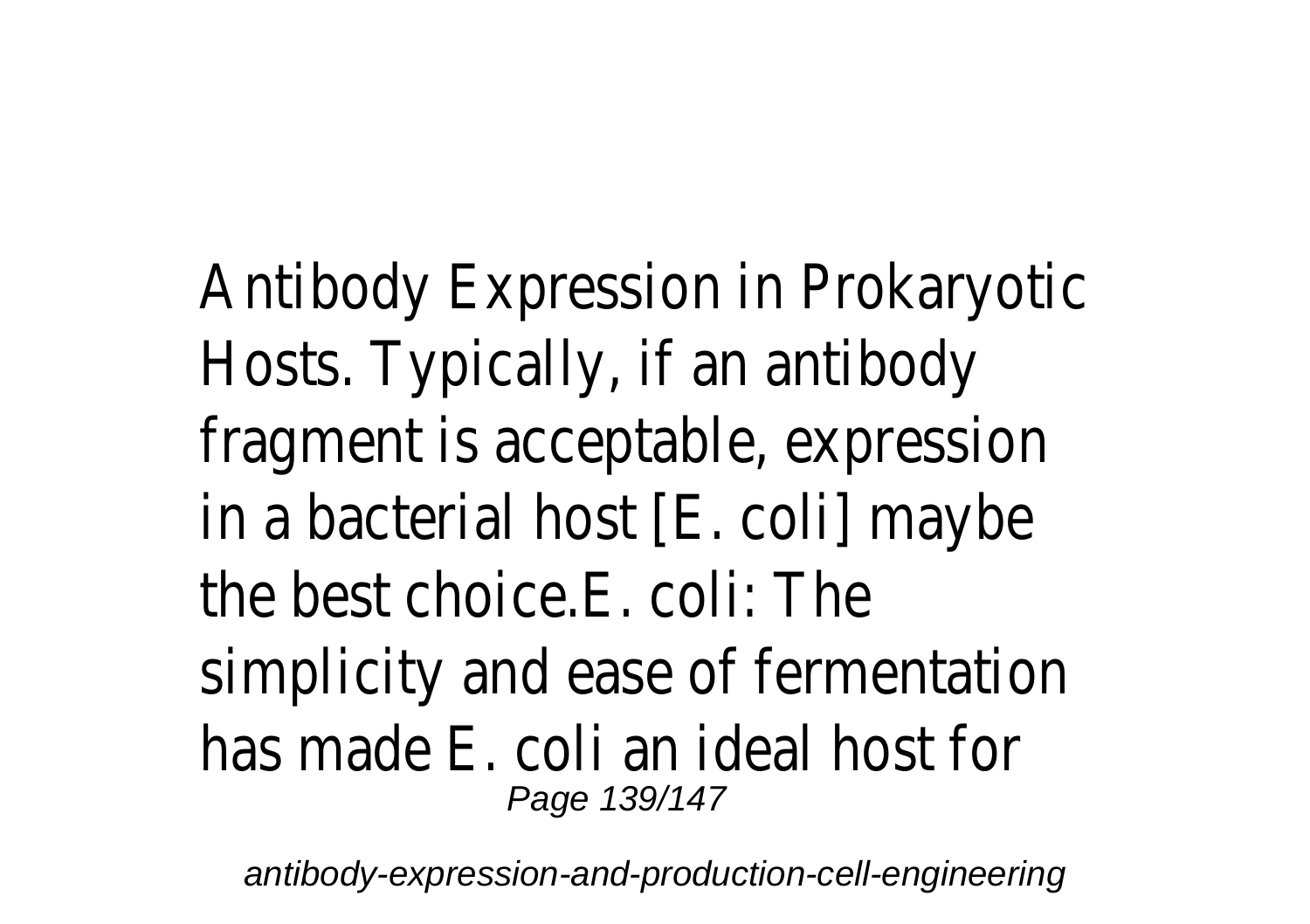antibody fragment productic the absence of complex post translational modifications and glycosylation has limited the E. coli for producing full ... Ectopic expression of humar increases viability ... Page 140/147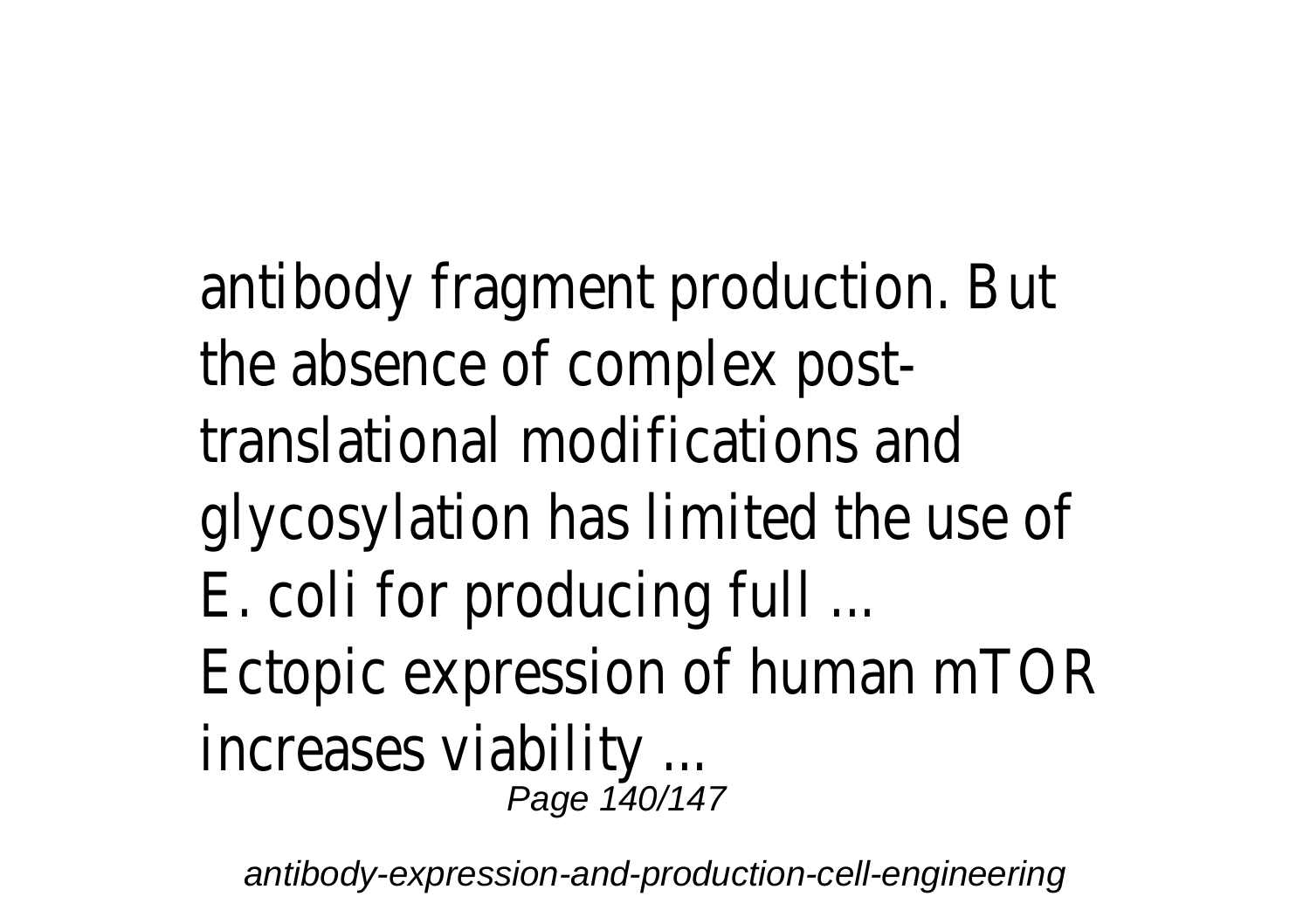Abveris' recombinant antibody production service was launched to meet the growing demands for recombinant antibodies across research and diagnostics. Our serum-free

Page 141/147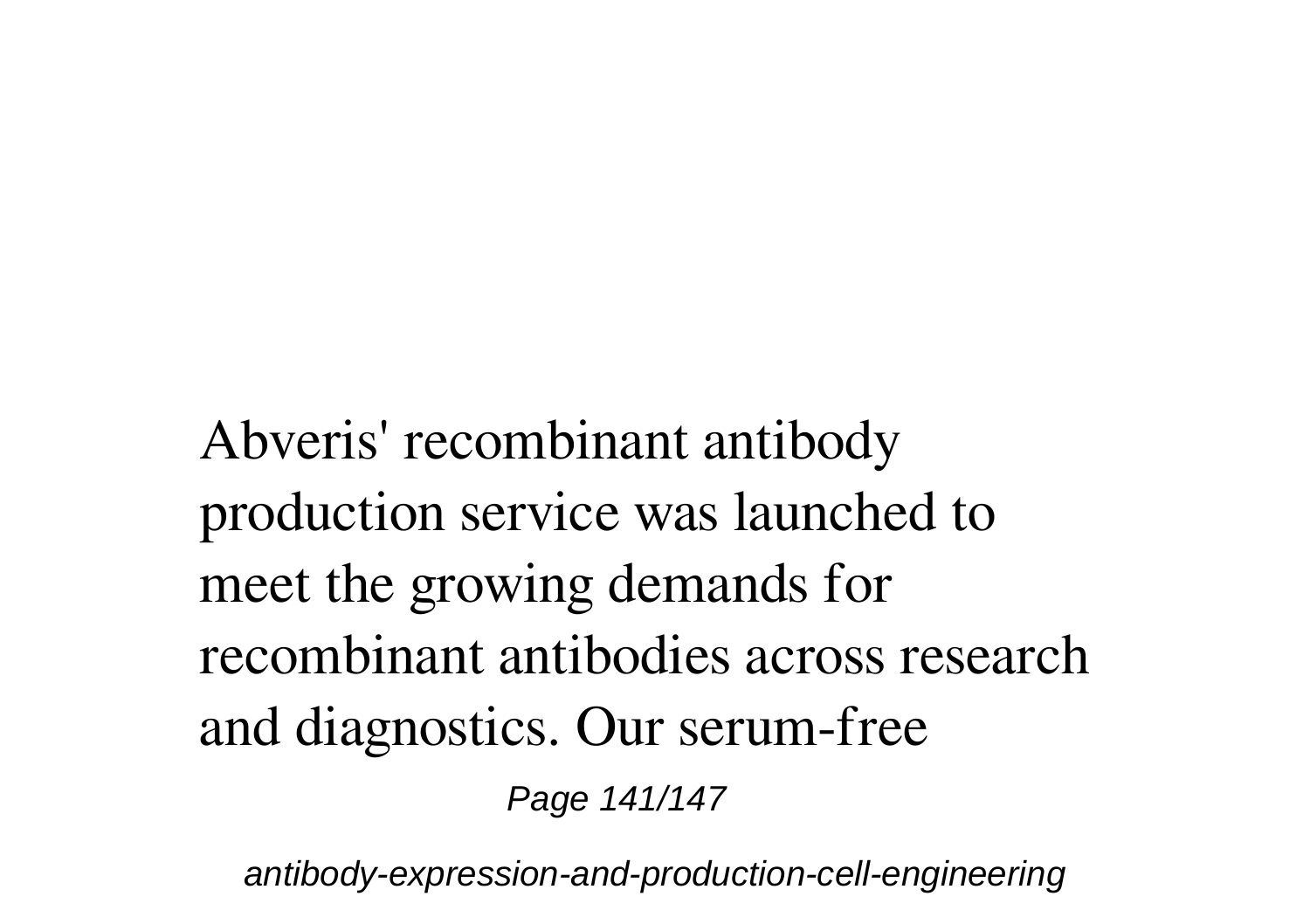HEK293-based transient expression system allows us to rapidly manufacture up to 100 milligram quantities of recombinant proteins or antibodies. **Monoclonal Antibodies: Expression and Purification in a ... Antibody Production in Suspension**

Page 142/147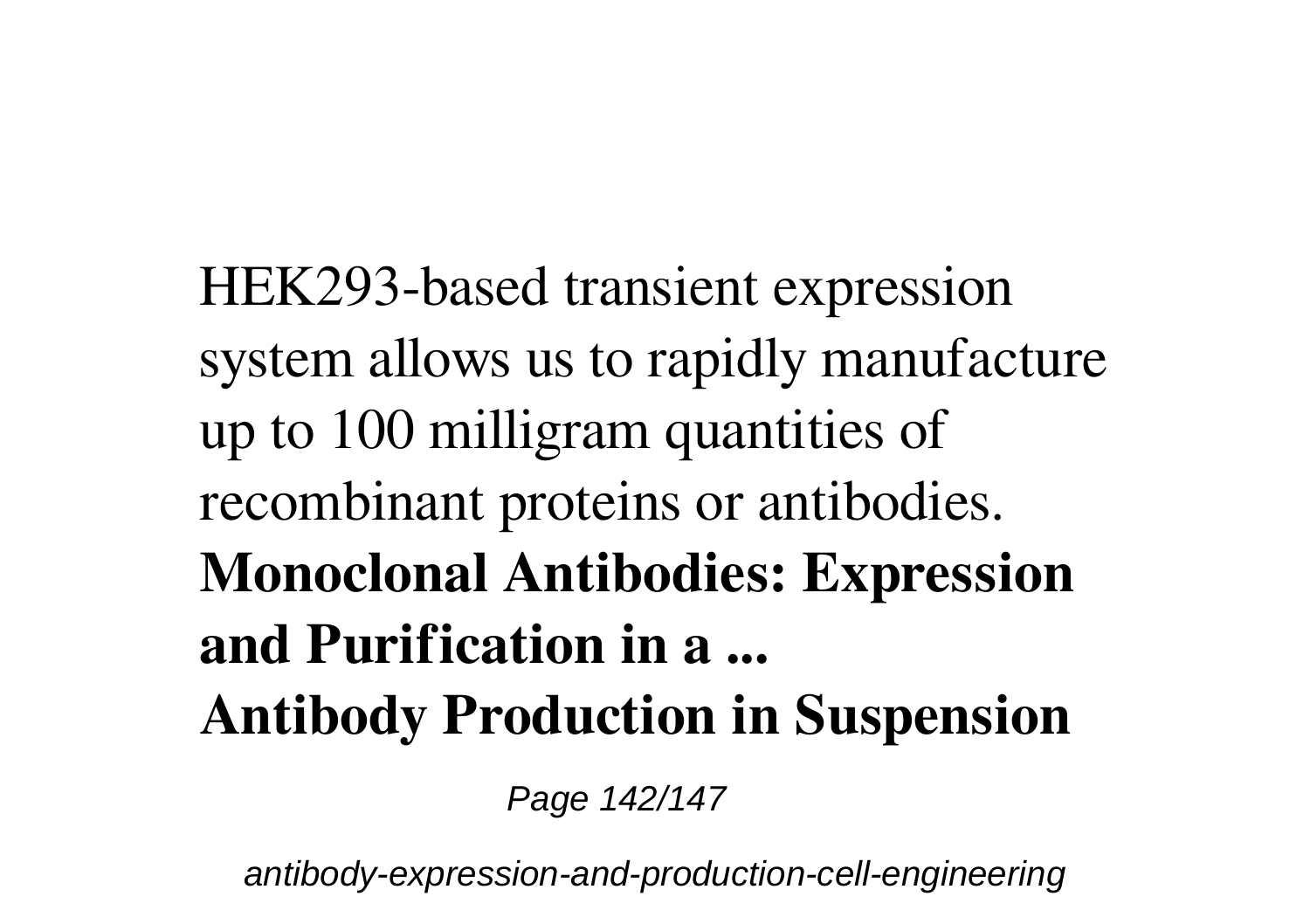#### **CHO Cells**

#### **Antibody Expression and Production | Mohamed Al-Rubeai ...**

ProteoGenix developed XtenCHO TM, the most productive expression system for transient recombinant antibody production, even exceeding ExpiCHO

Page 143/147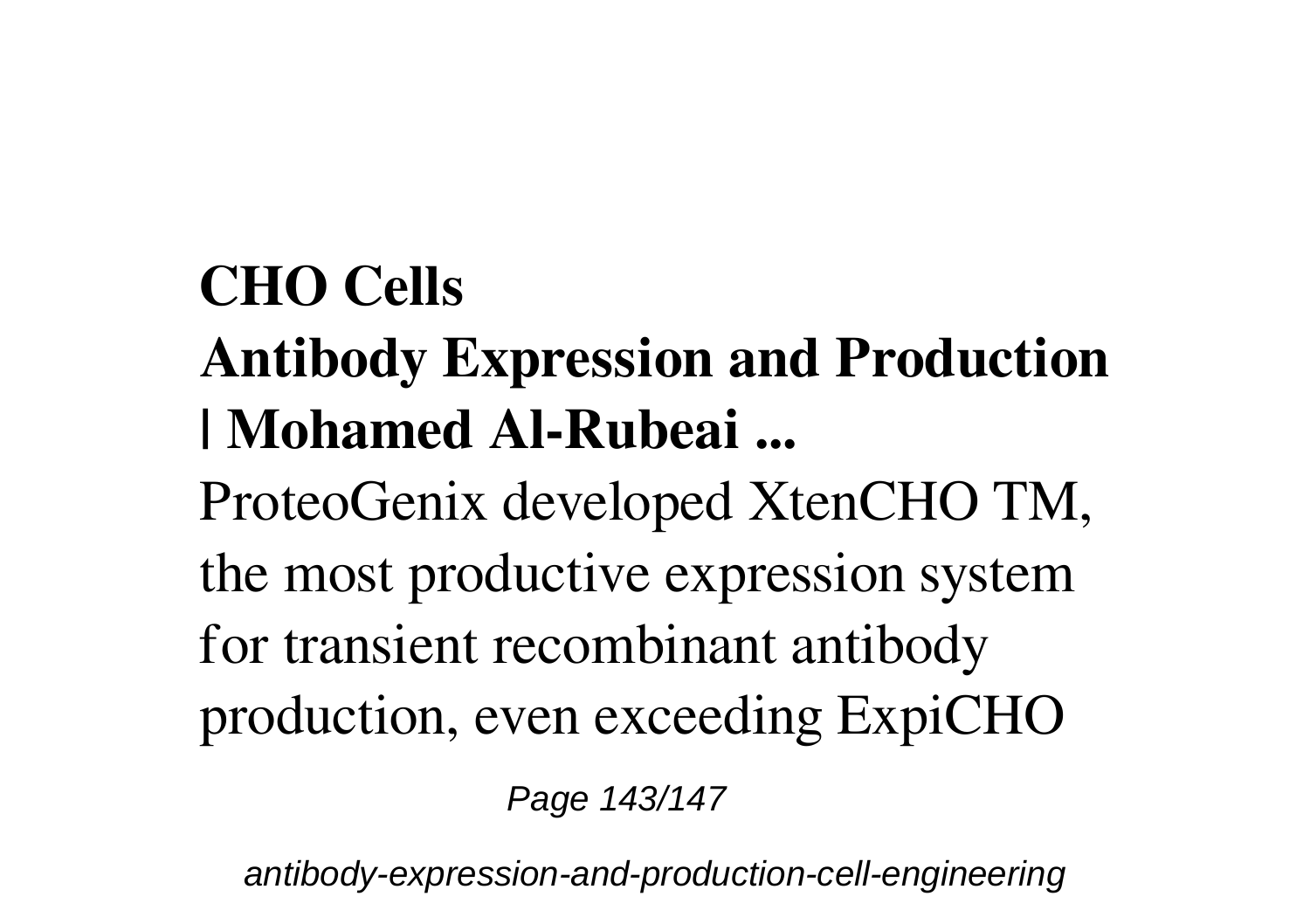performances!Based on years of research, our proprietary XtenCHO TM cell line gives you access to antibody production over 1g/L, all at the most competitive price of the market!

Page 144/147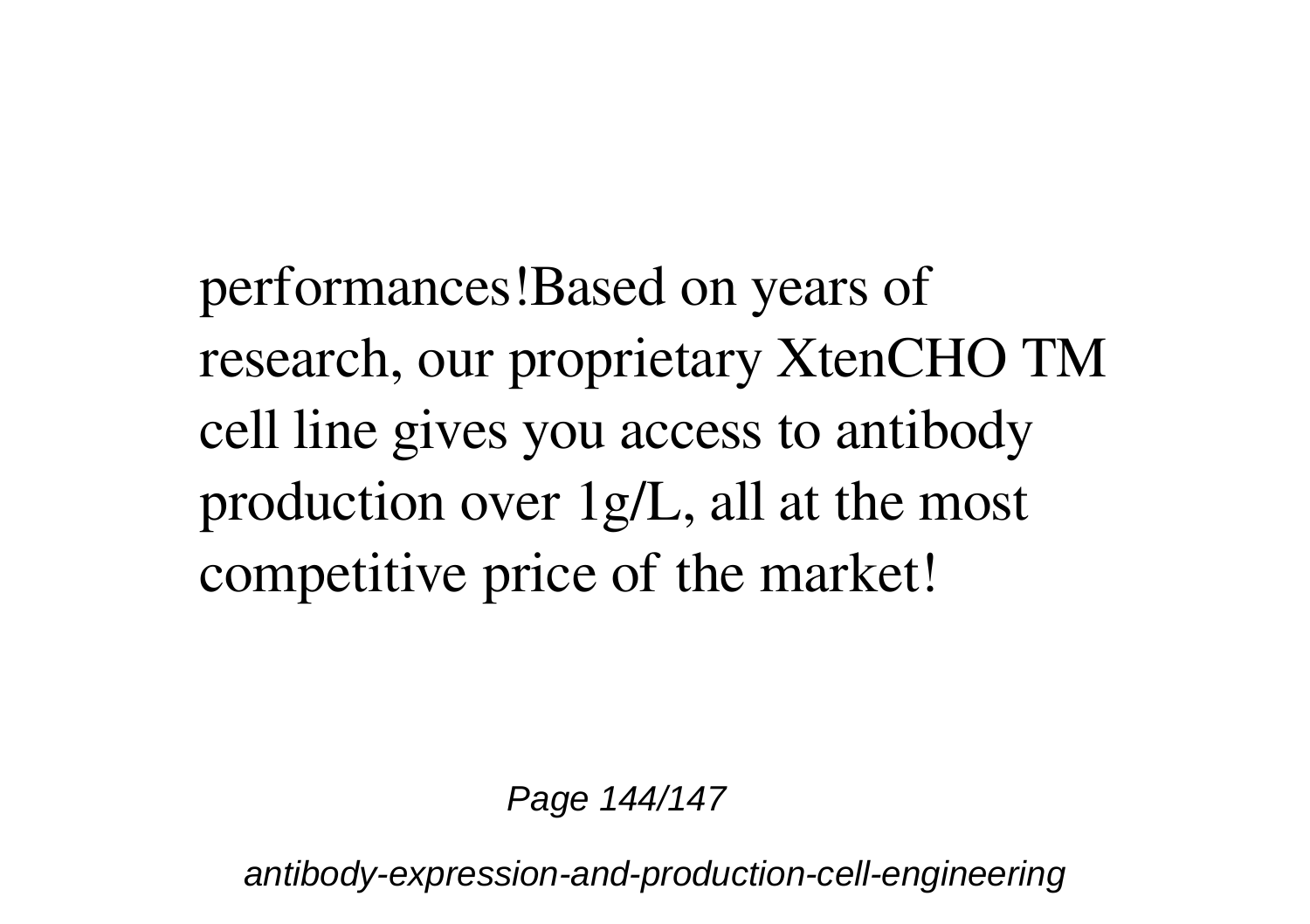## *The last step in antibody production is their expression in a host system. Choosing which cell line to transfect is critical and must be evaluated* Page 145/147

antibody-expression-and-production-cell-engineering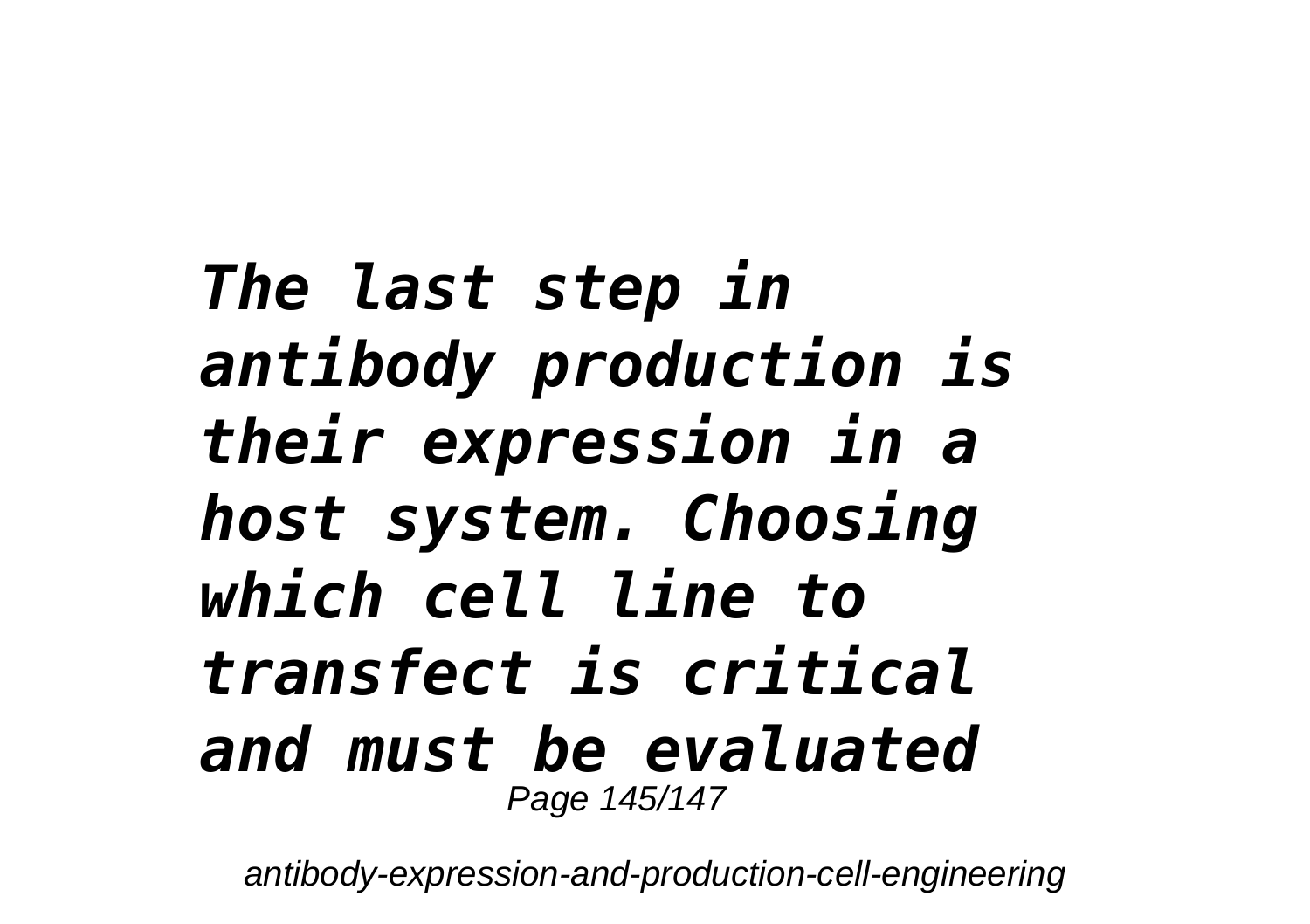*before the initiation of any development expression program. Indeed, changing the expression system later could affect the expected activity of the* Page 146/147

antibody-expression-and-production-cell-engineering